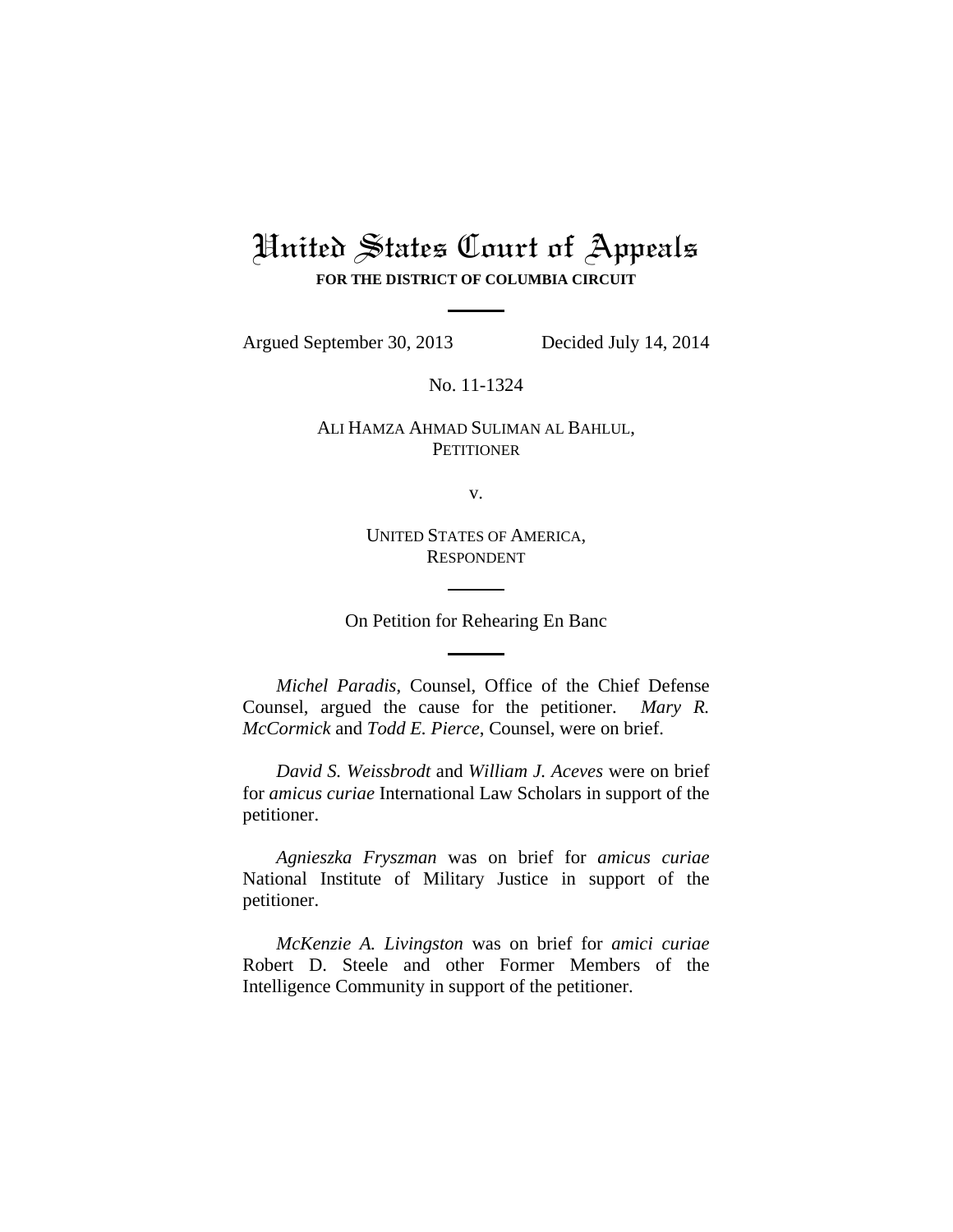*John S. Summers* and *Michael J. Newman* were on brief for *amici curiae* Professors David Glazier and Gary Solis in support of the petitioner.

*Sarah H. Paoletti* was on brief for *amici curiae*  Historians, Political Scientists and Constitutional Law Scholars in support of the petitioner.

*Jeffrey T. Renz* was on brief for *amici curiae* First Amendment Scholars and Historians and the Montana Pardon Project in support of the petitioner.

*Elizabeth B. Wydra* was on brief for *amicus curiae*  Constitutional Accountability Center in support of the petitioner.

*Ian H. Gershengorn*, Attorney, U.S. Department of Justice, argued the cause for the respondent. *Steven M. Dunne*, Chief Attorney, and *John F. De Pue*, Attorney, were on brief. *Jeffrey M. Smith*, Trial Attorney, U.S. Department of Justice, and *Francis A. Gilligan* and *Edward S. White*, Attorneys, Office of Military Commissions, entered appearances.

*James A. Schoettler Jr.* was on brief for *amici curiae*  Former Government Officials, Former Military Lawyers and Scholars of National Security Law in support of respondent.

*Cory L. Andrews* and *Richard A. Samp* were on brief for *amici curiae* Washington Legal Foundation et al. in support of the respondent.

Before: GARLAND, *Chief Judge*, and HENDERSON, ROGERS, TATEL, BROWN, GRIFFITH and KAVANAUGH, *Circuit Judges*.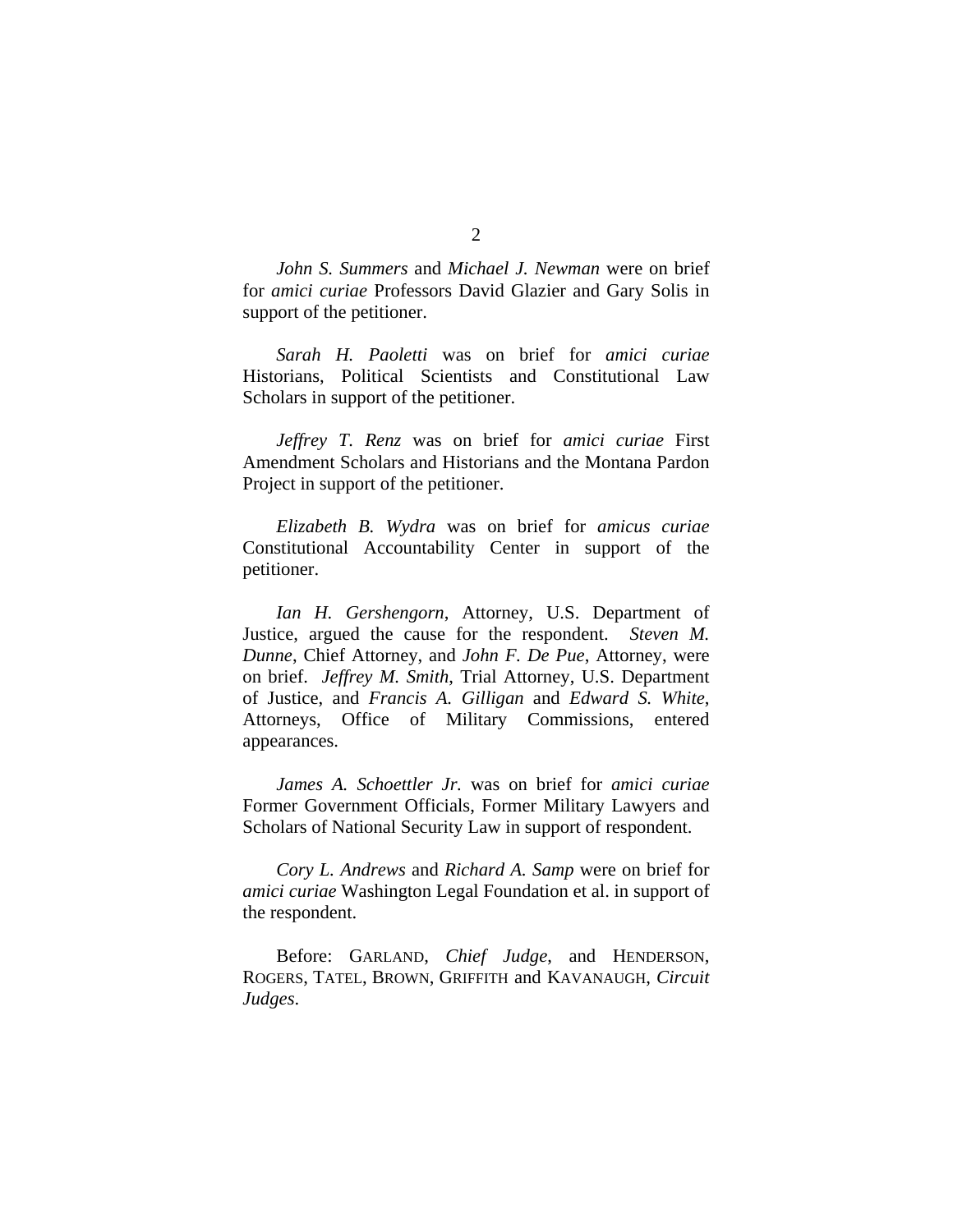Opinion for the court filed by *Circuit Judge* HENDERSON.

Concurring opinion filed by *Circuit Judge* HENDERSON.

Opinion concurring in the judgment in part and dissenting filed by *Circuit Judge* ROGERS.

Opinion concurring in the judgment in part and dissenting in part filed by *Circuit Judge* BROWN.

Opinion concurring in the judgment in part and dissenting in part filed by *Circuit Judge* KAVANAUGH.

KAREN LECRAFT HENDERSON, *Circuit Judge*: Ali Hamza Ahmad Suliman al Bahlul (Bahlul) served as a personal assistant to Osama bin Laden, produced propaganda videos for al Qaeda and assisted with preparations for the attacks of September 11, 2001 that killed thousands of Americans. Three months after 9/11, Bahlul was captured in Pakistan and transferred to the United States Naval Base at Guantanamo Bay, Cuba. Military prosecutors charged him with three crimes: conspiracy to commit war crimes, providing material support for terrorism and solicitation of others to commit war crimes. A military commission convicted him of all three crimes and sentenced him to life imprisonment. The United States Court of Military Commission Review (CMCR) affirmed his conviction and sentence. Bahlul appeals. For the reasons that follow, we reject Bahlul's *ex post facto* challenge to his conspiracy conviction and remand that conviction to the original panel of this Court for it to dispose of several remaining issues. In addition, we vacate his material support and solicitation convictions.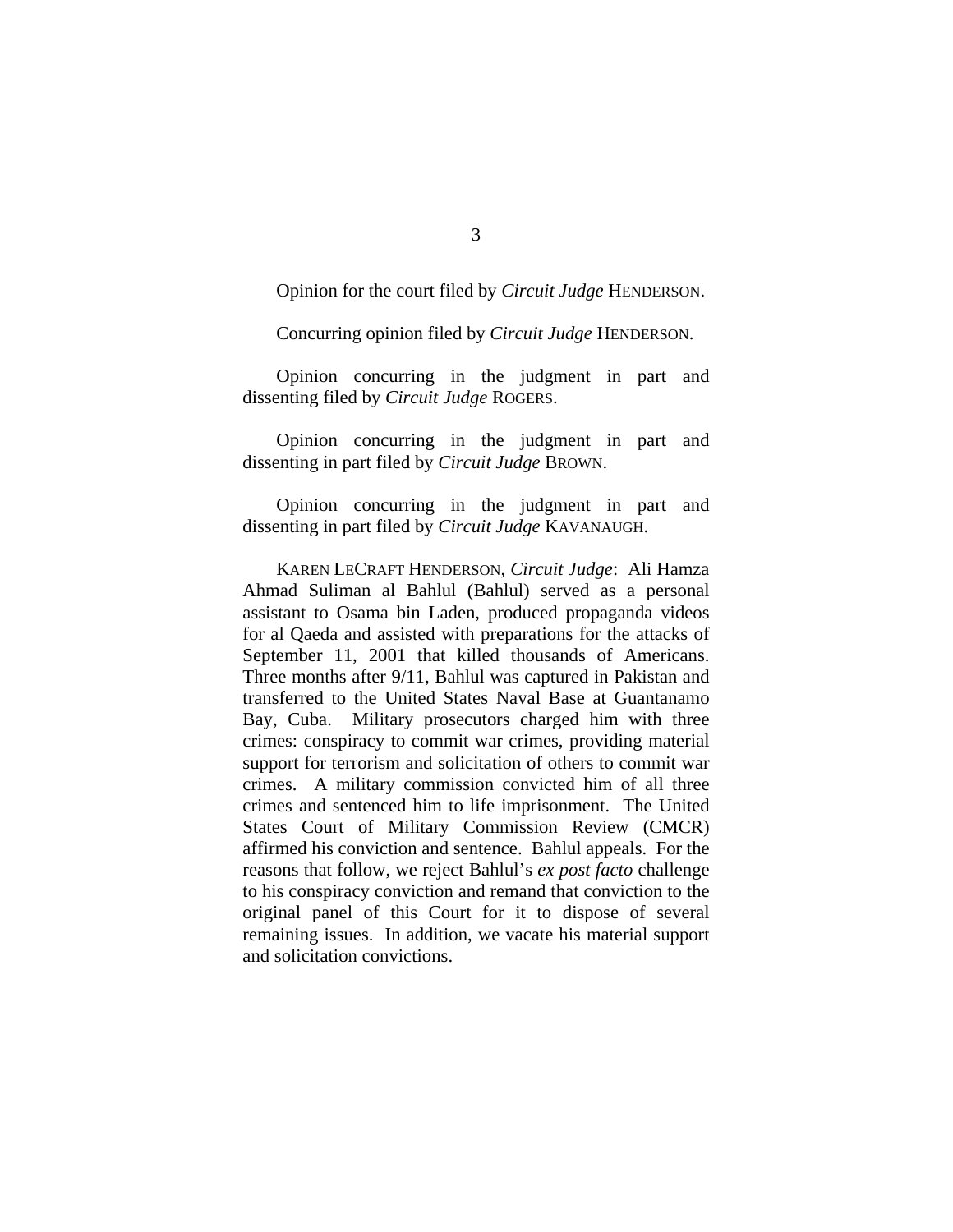## I. Background

Bahlul is a native of Yemen. In the late 1990s, he traveled to Afghanistan to join al Qaeda. He completed military-like training while staying at an al Qaeda guesthouse and eventually met and pledged an oath of loyalty ("bayat") to bin Laden. Bin Laden assigned Bahlul to work in al Qaeda's media office.

On October 12, 2000, al Qaeda suicide bombers attacked the *U.S.S. Cole*, killing 17 American servicemen and wounding 39 others. Bin Laden later instructed Bahlul to create a video celebrating the attack for use as a recruiting tool. The video Bahlul produced (and bin Laden edited) includes footage of the attack, calls for jihad against the United States and propaganda blaming "Western infidels" and complicit Middle Eastern regimes for Muslim suffering. Bahlul considered it one of the best propaganda videos al Qaeda had produced and it has been translated into several languages and widely distributed.

Bin Laden then appointed Bahlul as his personal assistant and secretary for public relations. Bahlul arranged the loyalty oaths of two of the 9/11 hijackers, Mohamed Atta and Ziad al Jarrah, and prepared their "martyr wills"—propaganda declarations documenting al Qaeda's role in the attacks. Bahlul claims he sought to participate in the 9/11 attacks himself but bin Laden refused because he considered his media man too important to lose. In the days preceding 9/11, Bahlul assembled al Qaeda's media equipment and evacuated al Qaeda's Kandahar headquarters with bin Laden and other senior al Qaeda leaders. They traveled to a remote region of Afghanistan where, on September 11, 2001, they heard reports of the day's attacks via a radio operated by Bahlul.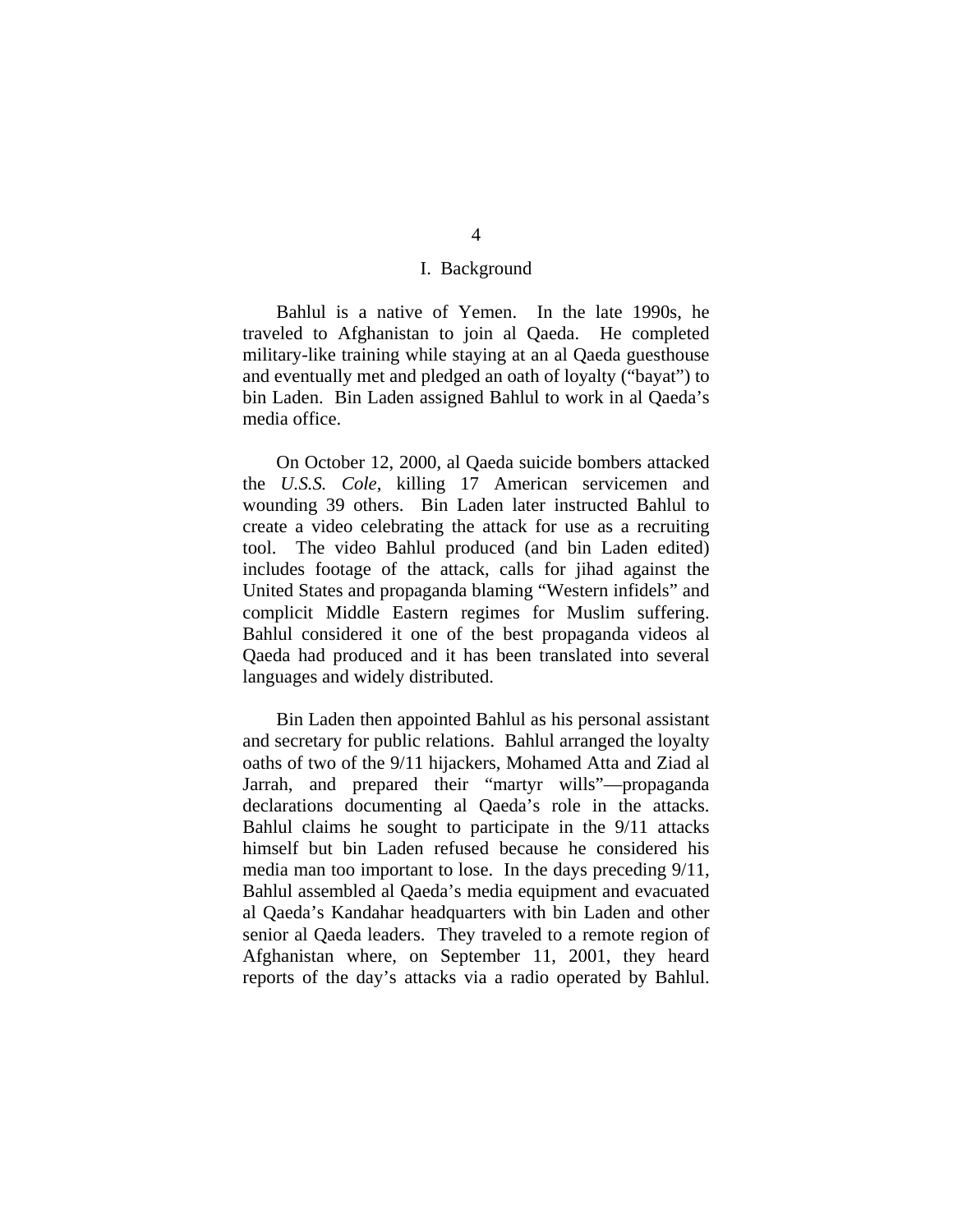Bin Laden subsequently asked Bahlul to research the economic effects of the attacks and report his findings.

In the following weeks, Bahlul fled to Pakistan. He was captured there in December 2001 and turned over to U.S. forces. In 2002, he was transferred to the U.S. Naval Base at Guantanamo Bay, Cuba, where he has since been detained as an enemy combatant pursuant to the 2001 Authorization for Use of Military Force (AUMF). *See* Pub. L. No. 107-40, § 2(a), 115 Stat. 224, 224; *Hamdi v. Rumsfeld*, 542 U.S. 507, 518, 521 (2004) (plurality). Two months after 9/11, President Bush invoked the AUMF and Article 21 of the Uniform Code of Military Justice (UCMJ), 10 U.S.C. § 821 (hereinafter "section 821"), to establish military commissions to try "member[s] of . . . al Qaida" and others who "engaged in, aided or abetted, or conspired to commit, acts of international terrorism, or acts in preparation therefor." *See* Detention, Treatment, and Trial of Certain Non-Citizens in the War Against Terrorism, 66 Fed. Reg. 57,833 (Nov. 13, 2001). In 2003, the President designated Bahlul eligible for trial by military commission and in 2004 military prosecutors charged him with conspiracy to commit war crimes.

 Bahlul's prosecution was stayed pending the outcome of another detainee's challenge to the lawfulness of his trial by military commission. In *Hamdan v. Rumsfeld*, the United States Supreme Court held that the military commission procedures then in place contravened certain constraints imposed by the UCMJ and the four Geneva Conventions signed in 1949. 548 U.S. 557, 613–35 (2006). In response to the *Hamdan* decision, the Congress enacted the Military Commissions Act of 2006 (2006 MCA), Pub. L. No. 109-336, 120 Stat. 2600, which amended the statutory procedures governing military commissions to cure the flaws identified in *Hamdan*. The 2006 MCA specifically enumerated 30 war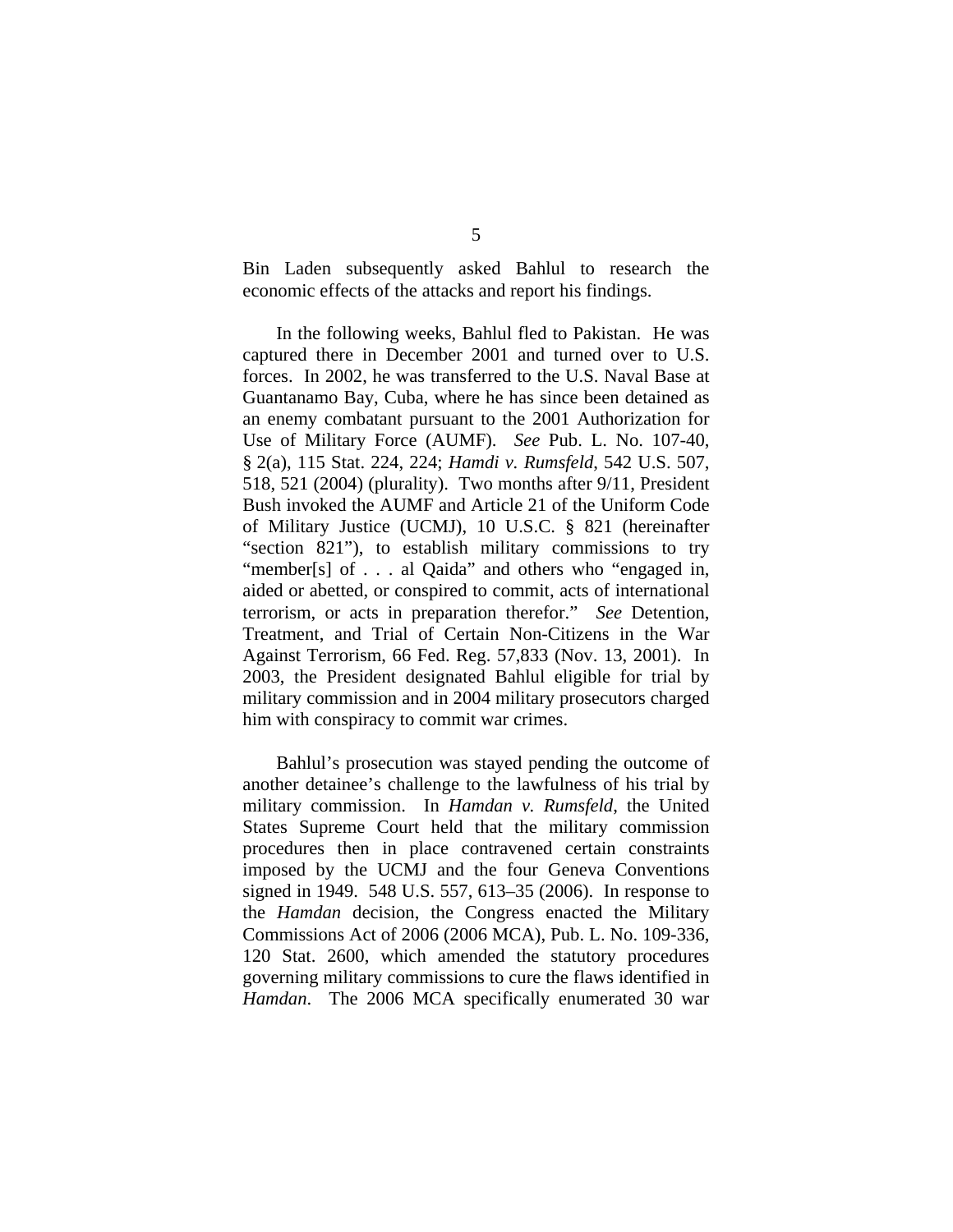crimes triable by military commission, *see* 10 U.S.C. §§ 950t–  $950v$   $(2006)$ ,<sup>1</sup> and conferred jurisdiction on military commissions to try "any offense made punishable by this chapter or the law of war when committed by an alien unlawful enemy combatant before, on, or after September 11, 2001," *id.* § 948d(a).

 The Supreme Court has long recognized that unlawful enemy combatants may be prosecuted by military commission for their war crimes. *See Hamdan*, 548 U.S. at 592–93; *Hamdi*, 542 U.S. at 518; *In re Yamashita*, 327 U.S. 1, 7–8, 11 (1946); *Ex parte Quirin*, 317 U.S. 1, 28, 31 (1942). There are three traditional bases for military commission jurisdiction: military government, martial law and the law of war. *See Hamdan*, 548 U.S. at 595–98 (plurality opinion); *see also id.* at 683 (Thomas, J., dissenting). First, military commissions may try ordinary crimes—*e.g.*, manslaughter or robbery—and violations of military orders committed by both soldiers and civilians in territories under U.S. military government. *Id.* at 595–96. Second, military commissions may try ordinary crimes and violations of military orders committed by soldiers and civilians in territory under martial law—as much of our country was during the Civil War. *See id.* at 595; WILLIAM WINTHROP, MILITARY LAW AND PRECEDENTS 832–34 (rev. 2d ed. 1920). Third, and "utterly different" from the first two categories, military commissions may try offenses against the law of war. *Hamdan*, 548 U.S. at 596 (plurality opinion) (citation omitted). It is undisputed that the commission that tried Bahlul is of the third type: a law-of-war military

6

 <sup>1</sup>  $1$  The Military Commissions Act of 2009 rewrote the 2006 MCA but left it substantively unaltered as relevant here. *See*  National Defense Authorization Act for Fiscal Year 2010, Pub. L. No. 111-84, §§ 1801–07, 123 Stat. 2190, 2574–2614 (codified at 10 U.S.C. §§ 948a–950t (Supp. III 2010)). Unless otherwise noted, we refer to the 2006 MCA.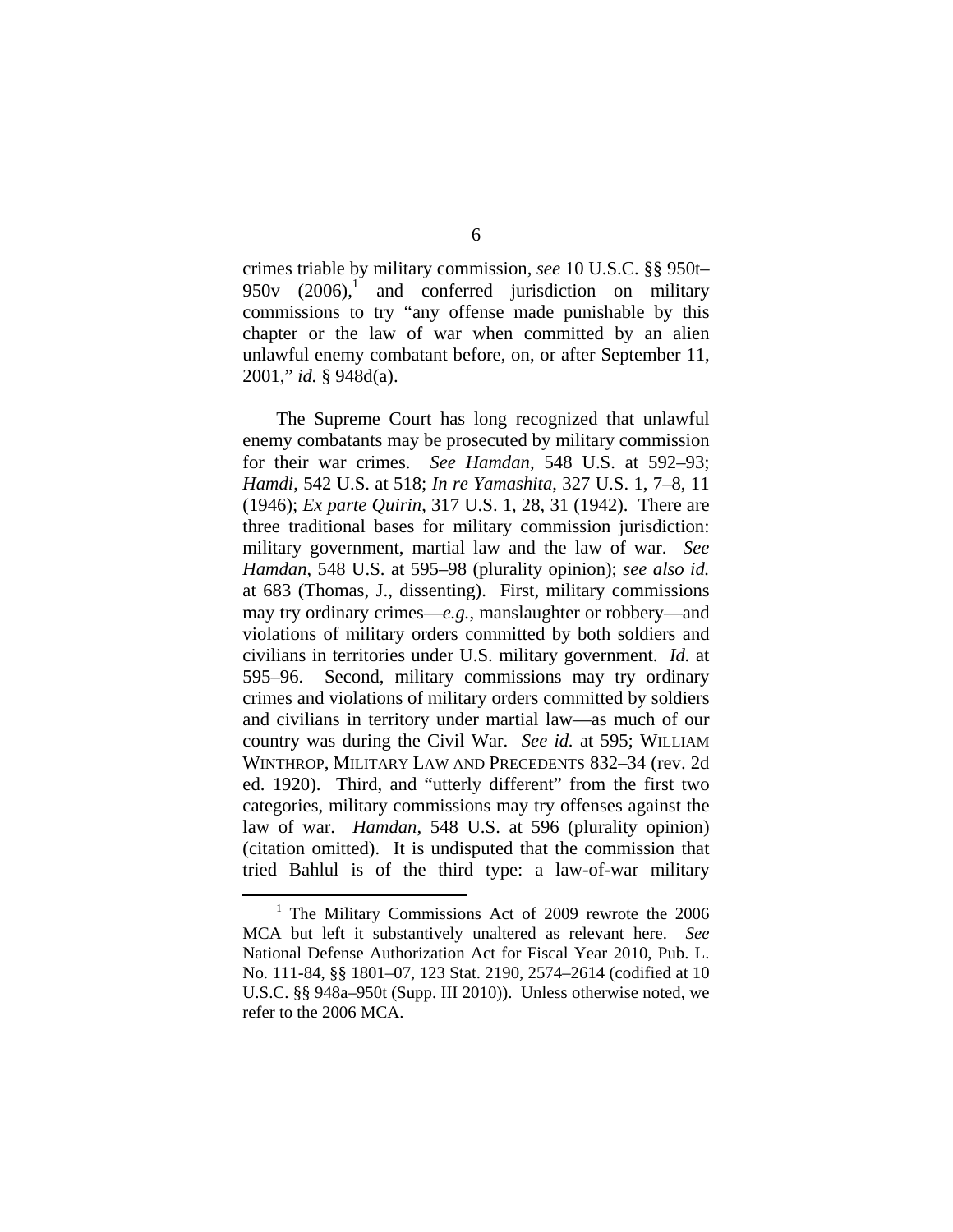commission. A military commission convened pursuant to the 2006 MCA must be composed of at least five "members," who are qualified active duty officers of the armed forces and play a role similar to a petit jury. 10 U.S.C. §§ 948i, 948m. A military judge presides over the trial. *Id.* § 948j.

 In 2008, military prosecutors amended the charges against Bahlul to allege three of the offenses enumerated in the 2006 MCA based on the conduct summarized above conspiracy to commit war crimes, providing material support for terrorism and solicitation of others to commit war crimes. *See id.* §§ 950u, 950v(b)(25), 950v(b)(28) (2006). The conspiracy and solicitation charges alleged seven object crimes proscribed by the 2006 MCA: murder of protected persons, attacking civilians, attacking civilian objects, murder in violation of the law of war, destruction of property in violation of the law of war, terrorism and providing material support for terrorism. *See id.* § 950v(b)(1)–(3), (15)–(16), (24)–(25). Bahlul admitted all of the factual allegations against him, with the exception of the allegation that he had armed himself with a suicide belt to protect bin Laden. He nevertheless pleaded not guilty to the charged offenses because he denied the legitimacy of the military commission and sought to absent himself from the proceedings as a boycott. He objected to representation by appointed defense counsel and expressed a desire to proceed *pro se*, although his attempts to absent himself from the proceedings at times complicated matters and forced defense counsel to stand in for Bahlul and carry out his instructions not to present a defense. Bahlul waived all pretrial motions, asked no questions during voir dire, made no objections to prosecution evidence, presented no defense and declined to make opening and closing arguments.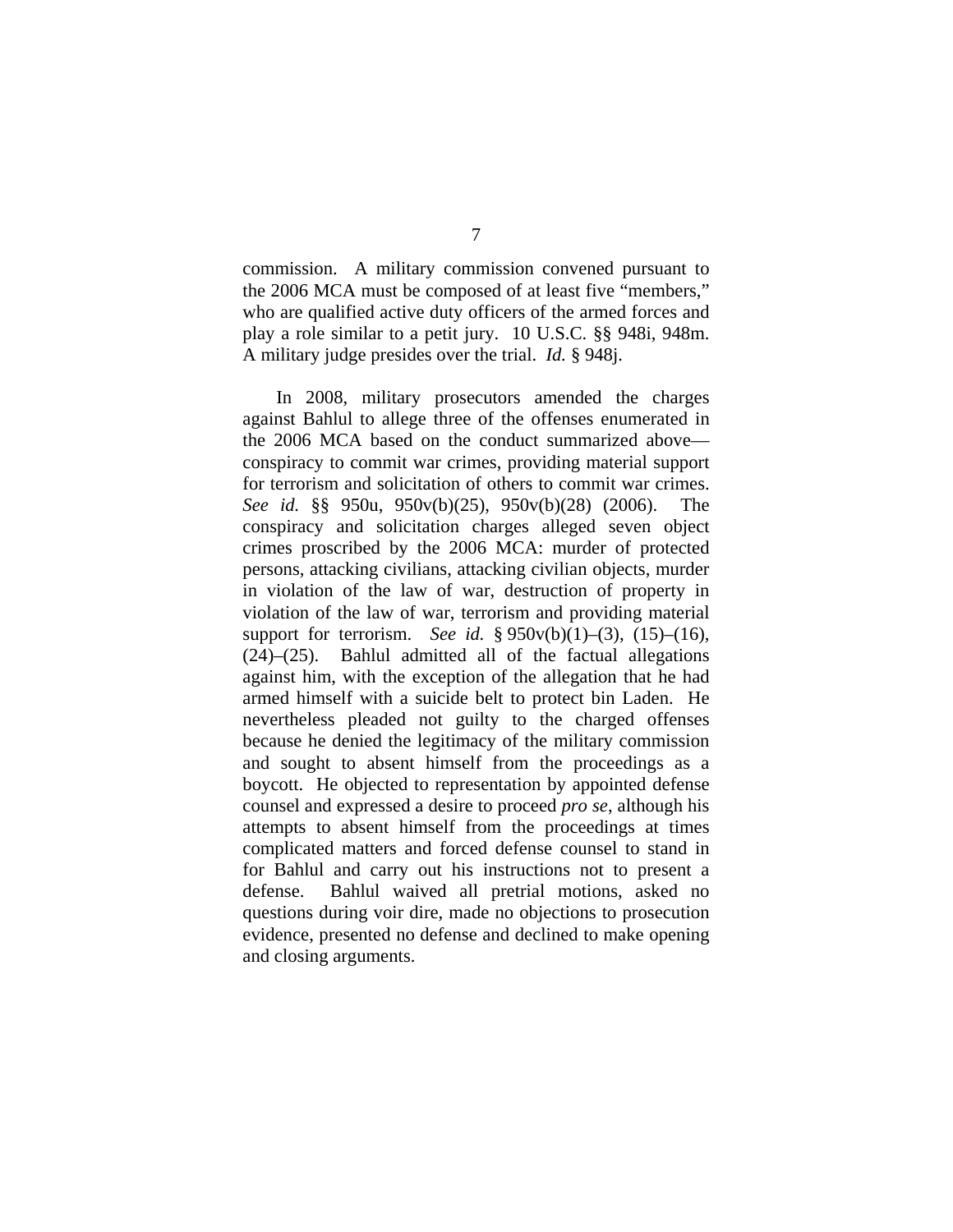The military commission convicted Bahlul of all three offenses. Using a detailed findings worksheet, it found that Bahlul conspired to commit and solicited each of the seven alleged object offenses and that Bahlul committed ten of the eleven alleged overt acts. *See* Petitioner's Appendix (App.)  $132 - 33<sup>2</sup>$  The commission sentenced him to life imprisonment and the convening authority, Susan J.

 <sup>2</sup>  $2$  The military commission specifically found that Bahlul committed the following overt acts: (1) traveled to Afghanistan with the purpose and intent of joining al Qaeda; (2) met with Saif al Adl, the head of the al Qaeda Security Committee, as a step toward joining al Qaeda; (3) underwent military-type training at an al Qaeda sponsored training camp located in Afghanistan; (4) pledged fealty or "bayat" to the leader of al Qaeda, Osama bin Laden, joined al Qaeda and provided personal services in support of al Qaeda; (5) prepared and assisted in the preparation of various propaganda products, including the video "The Destruction of the American Destroyer U.S.S. Cole," to solicit material support for al Qaeda, to recruit to and indoctrinate personnel about the organization and objectives of al Qaeda and to solicit, incite and advise persons to commit terrorism; (6) acted as personal secretary and media secretary of bin Laden in support of al Qaeda; (7) arranged for Muhammed Atta and Ziad al Jarrah to pledge fealty or "bayat" to bin Laden; (8) prepared the propaganda declarations styled as martyr wills of Atta and al Jarrah in preparation for the acts of terrorism perpetrated by Atta, al Jarrah and others at various locations in the United States on September 11, 2001; (9) at the direction of bin Laden, researched the economic effect of the 9/11 attacks on the United States and provided the results of that research to bin Laden; and (10) operated and maintained data processing equipment and media communications equipment for the benefit of bin Laden and other members of the al Qaeda leadership. App. 132–33; *see also id.* at 122–23 (charging document).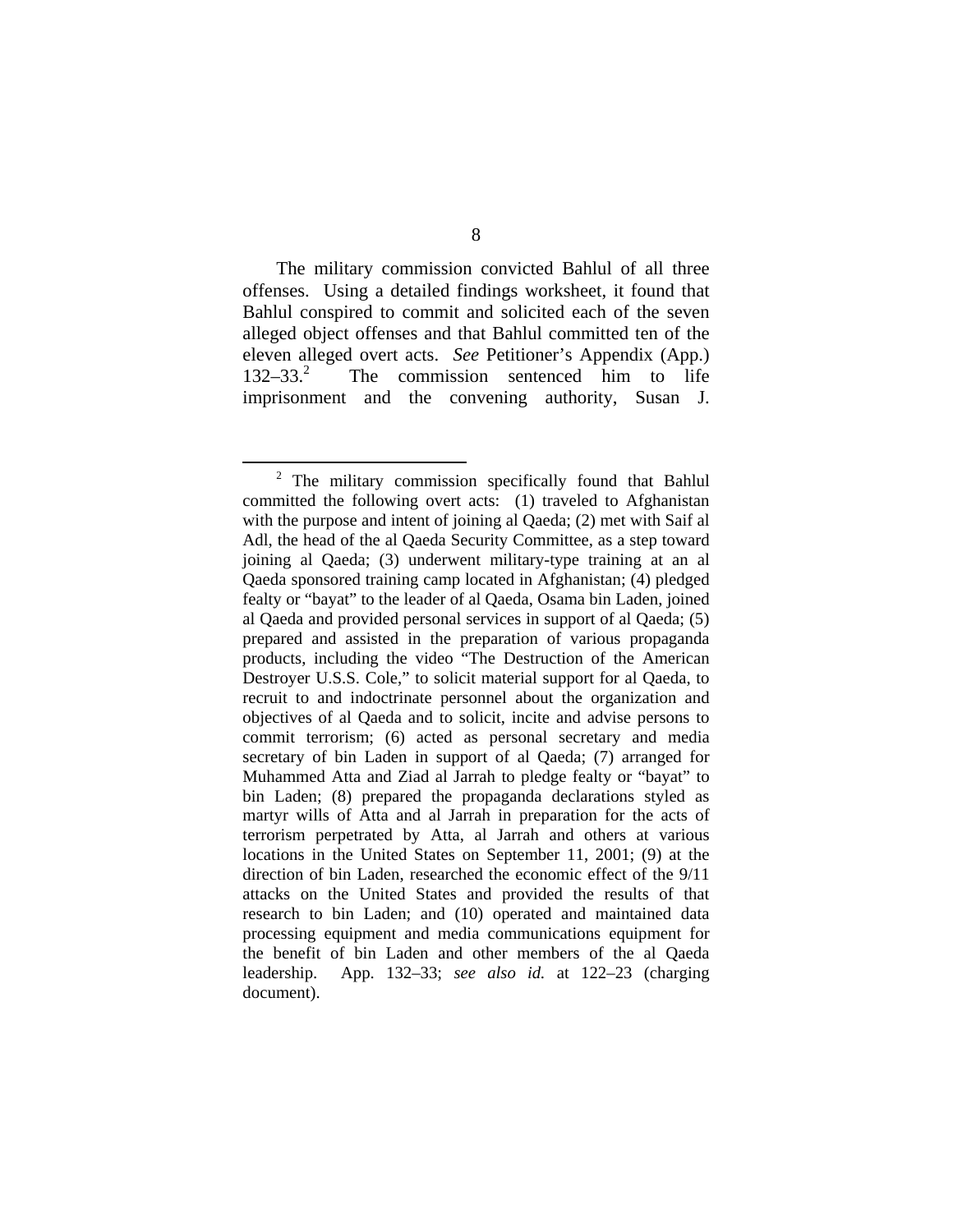Crawford, $3$  approved the findings and sentence. The CMCR affirmed Bahlul's conviction and sentence in a 112-page opinion. *See United States v. Bahlul*, 820 F. Supp. 2d 1141 (2011). Bahlul then appealed to this Court.

While Bahlul's appeal was pending, this Court held that the 2006 MCA "does not authorize *retroactive* prosecution for conduct committed before enactment of that Act unless the conduct was already prohibited under existing U.S. law as a war crime triable by military commission." *Hamdan v. United States (Hamdan II)*, 696 F.3d 1238, 1248 (D.C. Cir. 2012) (emphasis in original). The Court declared that providing material support for terrorism—the only charge at issue in that appeal—was not a pre-existing war crime triable by military commission; it therefore vacated Hamdan's conviction on that offense. *Id.* at 1248–53. The Government subsequently conceded that *Hamdan II*'s reasoning required vacatur of all three of Bahlul's convictions. Based on that concession, a panel of this Court vacated the convictions. Order, *Bahlul v. United States*, No. 11-1324, 2013 WL 297726 (D.C. Cir. Jan. 25, 2013). We subsequently granted the Government's petition for rehearing *en banc*.

 $\frac{1}{3}$  $3$  Under the 2006 MCA, a military commission "may be convened by the Secretary of Defense or by any officer or official of the United States designated by the Secretary for that purpose." 10 U.S.C. § 948h. Crawford, a former judge of the United States Court of Appeals for the Armed Forces, was so designated by the Defense Secretary. The convening authority refers the charges against the accused for trial by military commission, details the members of the commission and approves or disapproves the findings and sentence of the commission. *Id.* §§ 948i(b), 950b; *cf. Hamdan*, 548 U.S. at 647–49 (Kennedy, J., concurring) (explaining role of convening authority under UCMJ).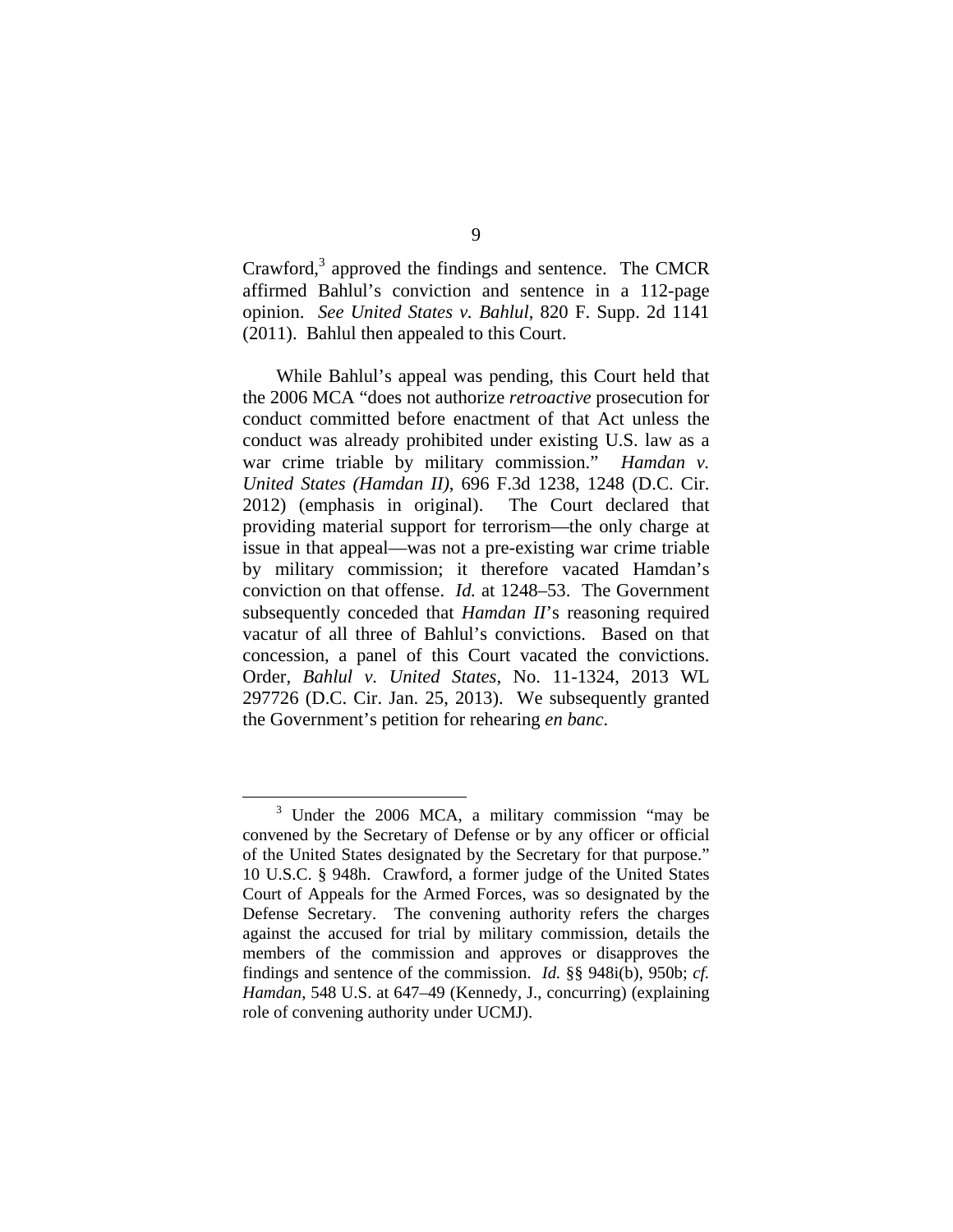## II. Standard of Review

Bahlul argues that the 2006 MCA must be construed to make triable by military commission only those crimes that were recognized under the international law of war when committed. He further contends that, if the 2006 MCA authorizes retroactive prosecution of new law-of-war offenses by military commission, his convictions violate the *Ex Post Facto* Clause. Bahlul made neither of these arguments before the military commission.

" 'No procedural principle is more familiar to this Court than that a constitutional right,' or a right of any other sort, 'may be forfeited in criminal as well as civil cases by the failure to make timely assertion of the right before a tribunal having jurisdiction to determine it.' " *United States v. Olano*, 507 U.S. 725, 731 (1993) (quoting *Yakus v. United States*, 321 U.S. 414, 444 (1944)). This fundamental principle of appellate review generally bars a party who failed to preserve an argument in a lower tribunal from raising it on appeal absent plain error or exceptional circumstances. *See United States v. Atkinson*, 297 U.S. 157, 159 (1936); *Salazar ex rel. Salazar v. Dist. of Columbia*, 602 F.3d 431, 437 (D.C. Cir. 2010).

To preserve error for appellate review, an appellant must interpose a "timely" objection, *United States v. Simpson*, 430 F.3d 1177, 1183 (D.C. Cir. 2005), and "state the specific ground for [the] objection," *United States v. Boyd*, 54 F.3d 868, 872 (D.C. Cir. 1995). Although he need not "cite the particular case that supports his position," *United States v. Rashad*, 396 F.3d 398, 401 (D.C. Cir. 2005), he must state the ground for his objection "with sufficient precision to indicate distinctly [his] thesis," *Miller v. Avirom*, 384 F.2d 319, 322 (D.C. Cir. 1967). Thus, "[a]n objection is not properly raised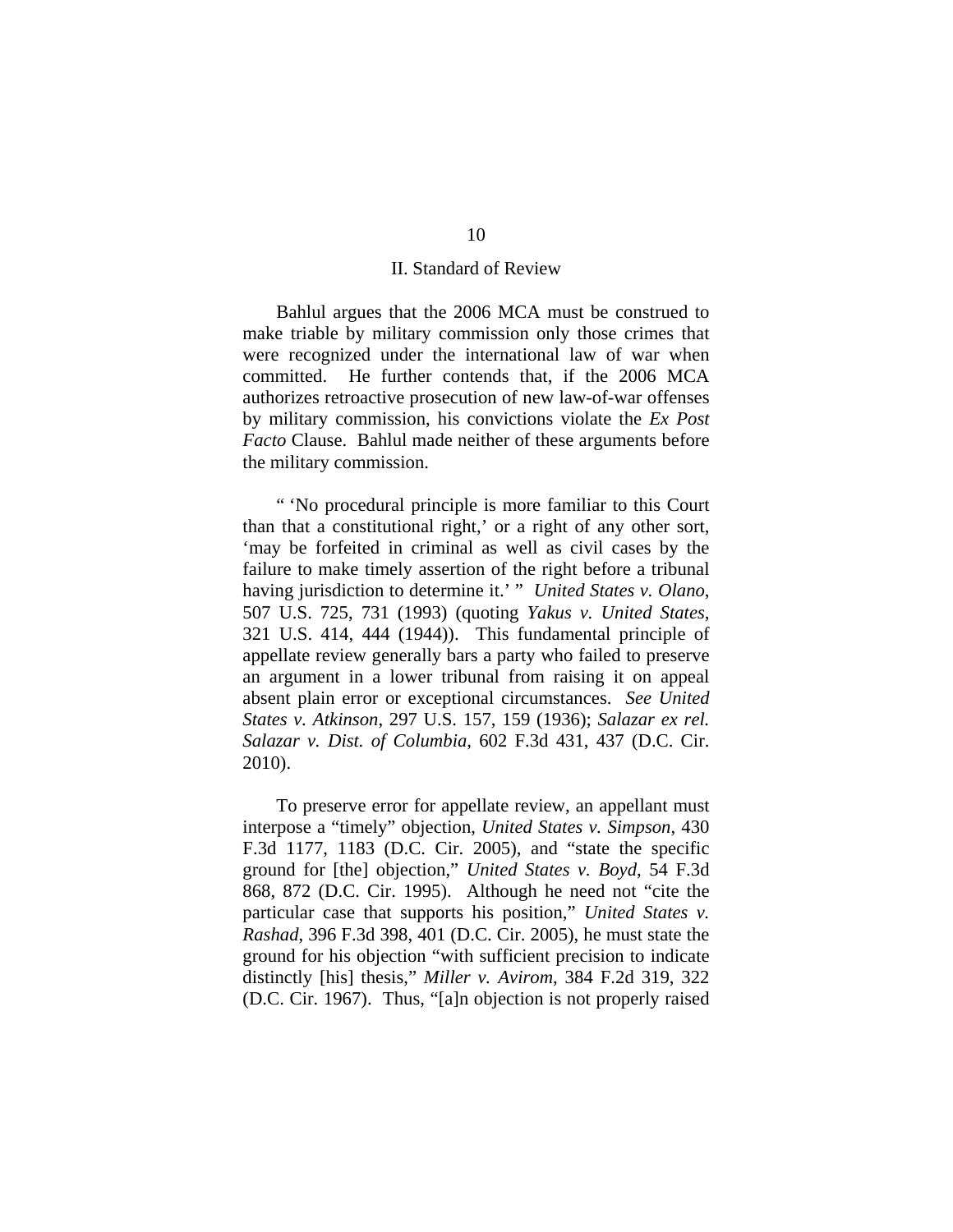if it is couched in terms too general to have alerted the trial court to the substance of the petitioner's point." *United States v. Breedlove*, 204 F.3d 267, 270 (D.C. Cir. 2000); *see also Noonan v. Caledonia Gold Min. Co.*, 121 U.S. 393, 400 (1887) ("The rule is universal, that where an objection is so general as not to indicate the specific grounds upon which it is made, it is unavailing on appeal, unless it be of such a character that it could not have been obviated at the trial.").

The contemporaneous-objection rule is not mere "obeisance to ritual." *Miller*, 384 F.2d at 322. It serves two purposes. First, the rule promotes judicial efficiency by giving the trial tribunal the opportunity to quickly and efficiently resolve errors that would otherwise require burdensome and unnecessary appellate review and remand. *See Puckett v. United States*, 556 U.S. 129, 134 (2009). Second, the rule discourages the intentional withholding of an objection by a party to be raised on appeal only if he loses at trial. *See id.*; *see also Wainwright v. Sykes*, 433 U.S. 72, 89 (1977); *Hormel v. Helvering*, 312 U.S. 552, 556 (1941); *United States v. Socony-Vacuum Oil Co.*, 310 U.S. 150, 238– 39 (1940) (citing *Crumpton v. United States*, 138 U.S. 361, 364 (1891)).

To mitigate the sometimes harsh results of the forfeiture rule in criminal cases, the Congress authorizes the court of appeals to exercise its discretion to notice and correct a certain type of forfeited error: "plain error." FED. R. CRIM. P. 52(b); *see United States v. Young*, 470 U.S. 1, 15 (1985); *see also* 10 U.S.C. § 950a(a) (Supp. III 2010) (Military Commissions Act of 2009 review provision specifying that only errors that "materially prejudice[] the substantial rights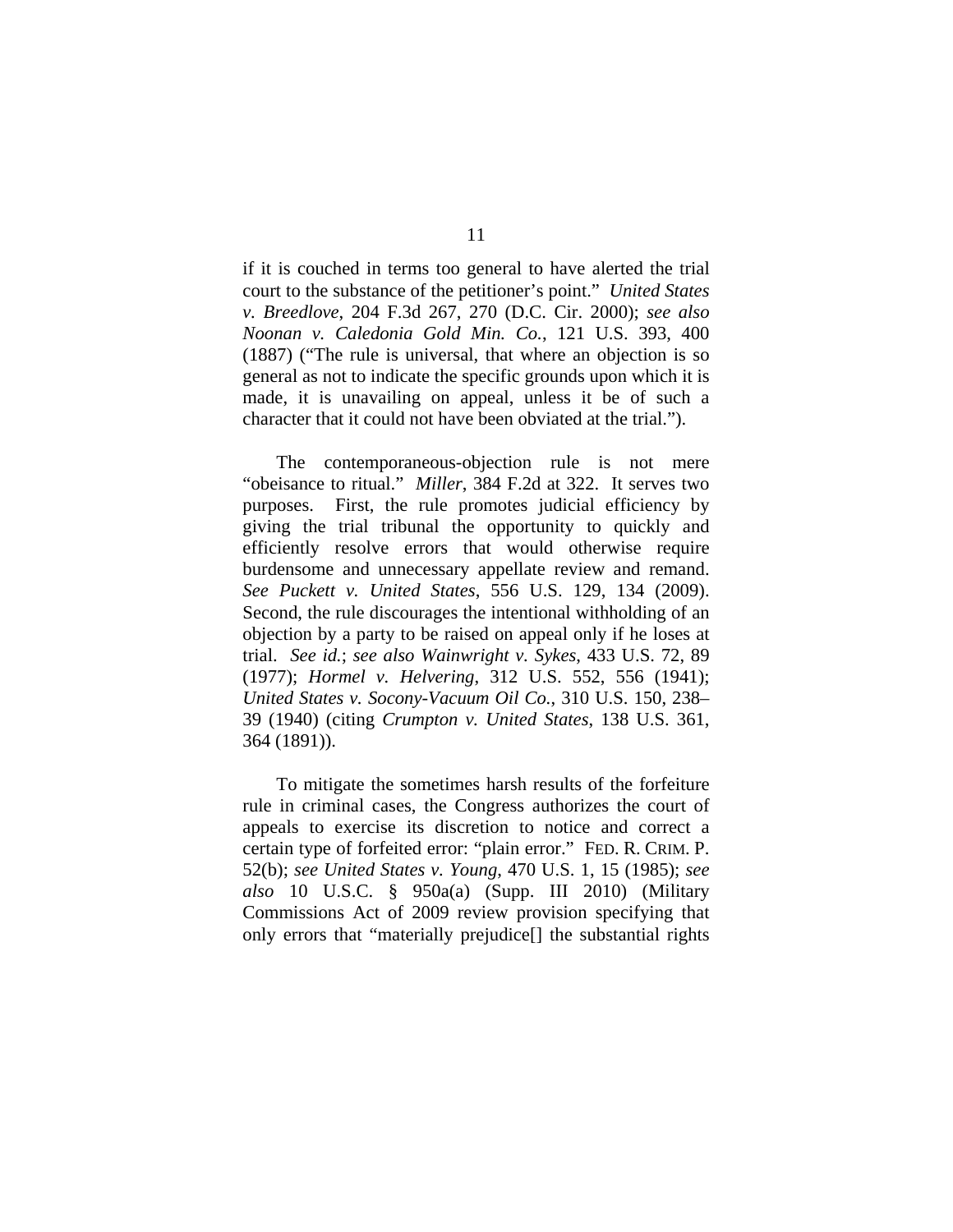of the accused" may be corrected).<sup>4</sup> A plain error is "[1] an 'error' [2] that is 'plain' and [3] that 'affect[s] substantial rights.' " *Olano*, 507 U.S. at 732 (quoting FED. R. CRIM P. 52(b)) (final alteration in original). "If all three conditions are met, an appellate court may then exercise its discretion to notice a forfeited error, but only if (4) the error seriously affects the fairness, integrity, or public reputation of judicial proceedings." *Johnson v. United States*, 520 U.S. 461, 467 (1997) (quotation marks and brackets omitted). Plain-error review, however, is "highly circumscribed." *United States v. Brinson-Scott*, 714 F.3d 616, 625 (D.C. Cir. 2013); *see also Puckett*, 556 U.S. at 134 ("Meeting all four prongs is difficult, as it should be." (quotation marks omitted)); *Young*, 470 U.S. at 15 ("[T]he plain-error exception to the contemporaneousobjection rule is to be used sparingly, solely in those circumstances in which a miscarriage of justice would otherwise result." (quotation marks omitted)). "There is good reason for this; anyone familiar with the work of courts understands that errors are a constant in the trial process, that most do not much matter, and that a reflexive inclination by appellate courts to reverse because of unpreserved error would be fatal" to the policies furthered by the contemporaneous-objection rule. *Puckett*, 556 U.S. at 134 (quotation marks omitted). We therefore must guard against "unwarranted extension of this exacting definition of plain error." *Young*, 470 U.S. at 15.5

<sup>&</sup>lt;sup>4</sup> We need not decide whether Rule 52(b) applies directly to this proceeding because plain-error review is appropriate whether or not Rule 52(b) directly governs. *See Salazar*, 602 F.3d at 437.

<sup>&</sup>lt;sup>5</sup> The Government argued for plain-error review before the CMCR, in its original brief to a panel of this Court and in its brief to the *en banc* court. *See Bahlul*, 820 F. Supp. 2d at 1256–58; Br. of the United States 65, *Bahlul v. United States*, No. 11-1324 (D.C. Cir. May 16, 2012) (Panel Br.); Br. of the United States 63, *Bahlul*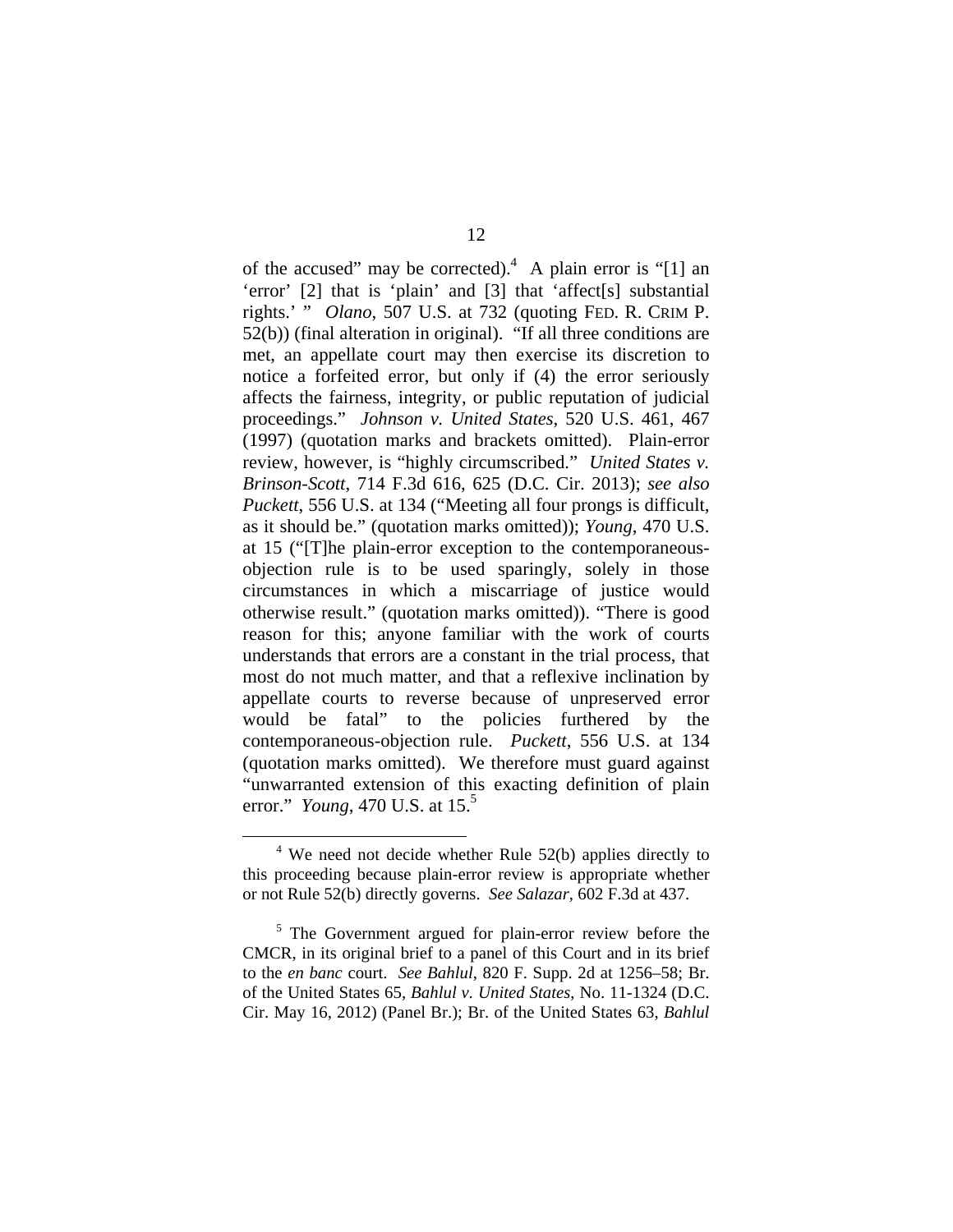Applying these principles here, we conclude that Bahlul forfeited the arguments he now raises. He flatly refused to participate in the military commission proceedings and instructed his trial counsel not to present a substantive defense. Although he objected to the commission's authority to try him, his objection was couched entirely in political and religious terms. He disclaimed guilt and contended that "what [he] did was not a crime." Trial Tr. 175. But context makes clear that Bahlul argued that his acts were not criminal because they were inspired by religious fervor. *See id.* at 175–76. After claiming that the United States had "put on the side[] the meaningless American laws" and "legislated new laws" for "the planet Earth," he explained that he "believe[s] that no one has the right in the land to set laws for the people, the right of legislating laws[] is absolutely to Allah, the All Mighty." *Id.* at 23–24. Bahlul did ask a "legal question" about whether the "law here by you stems from the action, before action, or post action," *id.* at 104, but the military judge could not ascertain what Bahlul was asking and Bahlul did not elaborate. Bahlul's objection to the commission's authority was unquestionably "too general to have alerted the trial court to the substance of [his] point." *United States v. Bolla*, 346 F.3d 1148, 1152 (D.C. Cir. 2003) (Roberts, J.)

 $\overline{a}$ 

*v. United States*, No. 11-1324 (D.C. Cir. July 10, 2013) (E.B. Br.). We reject Bahlul's contention that the Government abandoned its forfeiture argument by conceding in its supplemental brief to the panel after *Hamdan II* that Bahlul's convictions should be vacated. That brief was directed to a panel of this Court, which was bound by *Hamdan II*'s avoidance of the *ex post facto* issue. *See Hamdan II*, 696 F.3d at 1248 n.7. Only at the *en banc* stage was it possible for the Government to attack *Hamdan II*'s statutory construction and therefore put the *Ex Post Facto* Clause—and the applicable standard of review—back in play.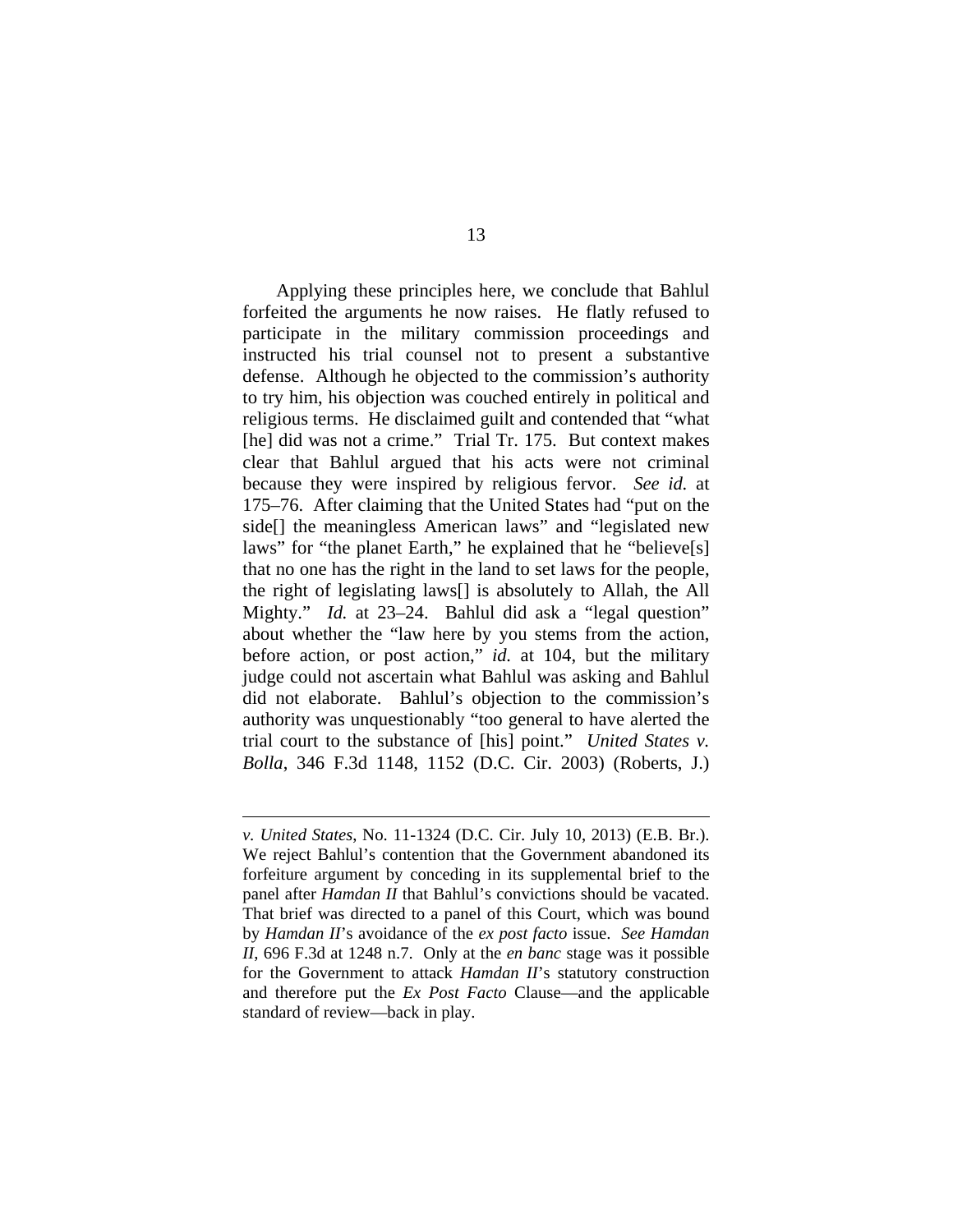(quotation marks omitted); *Breedlove*, 204 F.3d at 270. Accordingly, we review his convictions for plain error.<sup>6</sup>

 $\overline{6}$  Three of our colleagues cite Rules 905 and 907 of the Rules of Military Commissions for the notion that Bahlul's *ex post facto* argument is "not forfeitable." Opinion of Judge Kavanaugh (Kavanaugh Op.) 31; *accord* Opinion of Judge Rogers (Rogers Op.) 26–27; Opinion of Judge Brown (Brown Op.) 2. Bahlul's briefs do not mention these rules or suggest this argument. Moreover, Rules 905 and 907 both explicitly refer to *waiver*, *see* MANUAL FOR MILITARY COMMISSIONS, pt. II, at 83–84, 87 (2007), whereas we conclude instead that Bahlul *forfeited* his argument. "Although jurists often use the words interchangeably," *Kontrick v. Ryan*, 540 U.S. 443, 458 n.13 (2004), waiver and forfeiture are not the same, *see Olano*, 507 U.S. at 733; *see also United States v. Weathers*, 186 F.3d 948, 955 (D.C. Cir. 1999) (explaining difference while interpreting similar provision in Federal Rules of Criminal Procedure regarding waiver of pretrial motions). Nor is Bahlul's *ex post facto* argument "jurisdictional." *See* Rogers Op. 26; Brown Op. 2; Kavanaugh Op. 31. As discussed *infra* pp. 16–17, the 2006 MCA explicitly confers jurisdiction on military commissions to try the charged offenses. The question whether that Act is unconstitutional does not involve " 'the courts' statutory or constitutional *power* to adjudicate the case.' " *United States v. Cotton*, 535 U.S. 625, 630 (2002) (quoting *Steel Co. v. Citizens for a Better Env't*, 523 U.S. 83, 89 (1998)); *United States v. Williams*, 341 U.S. 58, 66 (1951) ("Even the unconstitutionality of the statute under which the proceeding is brought does not oust a court of jurisdiction."); *Lamar v. United States*, 240 U.S. 60, 65 (1916) ("The objection that the indictment does not charge a crime against the United States goes only to the merits of the case."); *see also United States v. Delgado-Garcia*, 374 F.3d 1337, 1342–43 (D.C. Cir. 2004) (explaining limits of so-called "*Blackledge*/*Menna*" exception relied on by Bahlul). Nor are we persuaded that Bahlul's *ex post facto* argument is non-forfeitable because it amounts to an argument that the indictment fails to "allege an offense." Rogers Op. 27; Kavanaugh Op. 32. Failure to state an offense is simply another way of saying there is a defect in the indictment—as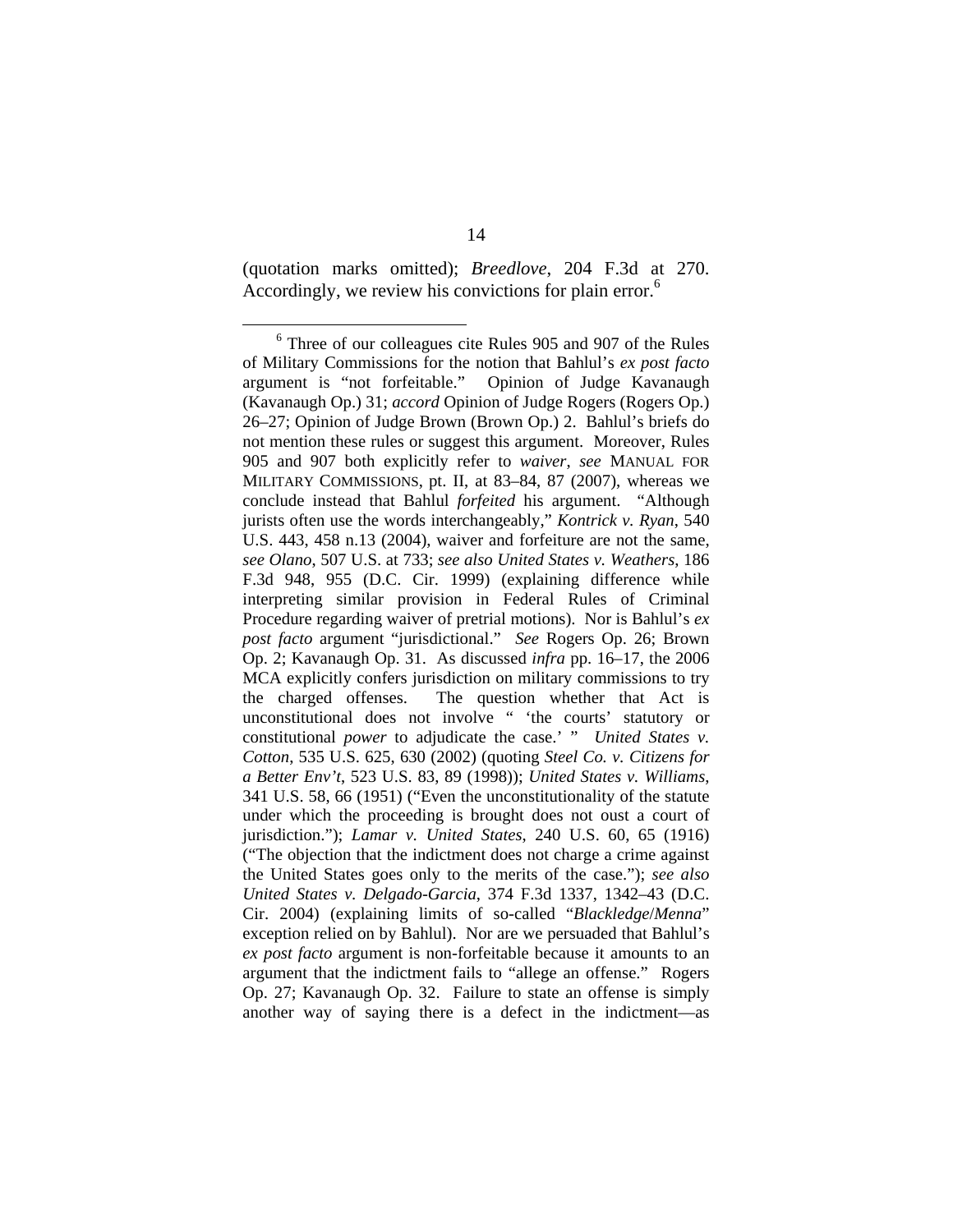Two of our colleagues contend that, by applying only plain-error review, we have provided insufficient clarity in this case. They argue that the Executive Branch's need for guidance in this area warrants *de novo* review. Brown Op. 1, 24; Kavanaugh Op. 34. But the Government itself has asked that we apply plain-error review. E.B. Br. of the United States 63. Indeed, at oral argument, it insisted that we do so, notwithstanding the potential lack of "clarity" that such review might entail. Oral Arg. Tr. 45.

#### III. Statutory Analysis

As noted, *Hamdan II* held that the 2006 MCA "does not authorize *retroactive* prosecution for conduct committed before enactment of that Act unless the conduct was already prohibited under existing U.S. law as a war crime triable by military commission." 696 F.3d at 1248. Because we conclude, for the reasons that follow, that the 2006 MCA is unambiguous in its intent to authorize retroactive prosecution for the crimes enumerated in the statute—regardless of their pre-existing law-of-war status—we now overrule *Hamdan II*'s statutory holding. *See United States v. Burwell*, 690 F.3d 500, 504 (D.C. Cir. 2012) (en banc); *Critical Mass Energy Project v. NRC*, 975 F.2d 871, 876 (D.C. Cir. 1992) (en banc);

 $\overline{a}$ 

evidenced by Rule 907's cross-reference to Rule 307(c), which sets forth the criteria for charges and specifications. *See* MANUAL FOR MILITARY COMMISSIONS, pt. II, at 15–16; *see also Delgado-Garcia*, 374 F.3d at 1341–42 ("[T]he question of an indictment's failure to state an offense is an issue that goes to the merits of a case . . . ."). As *Cotton* makes clear, such a claim can be forfeited. 535 U.S. at 630–31.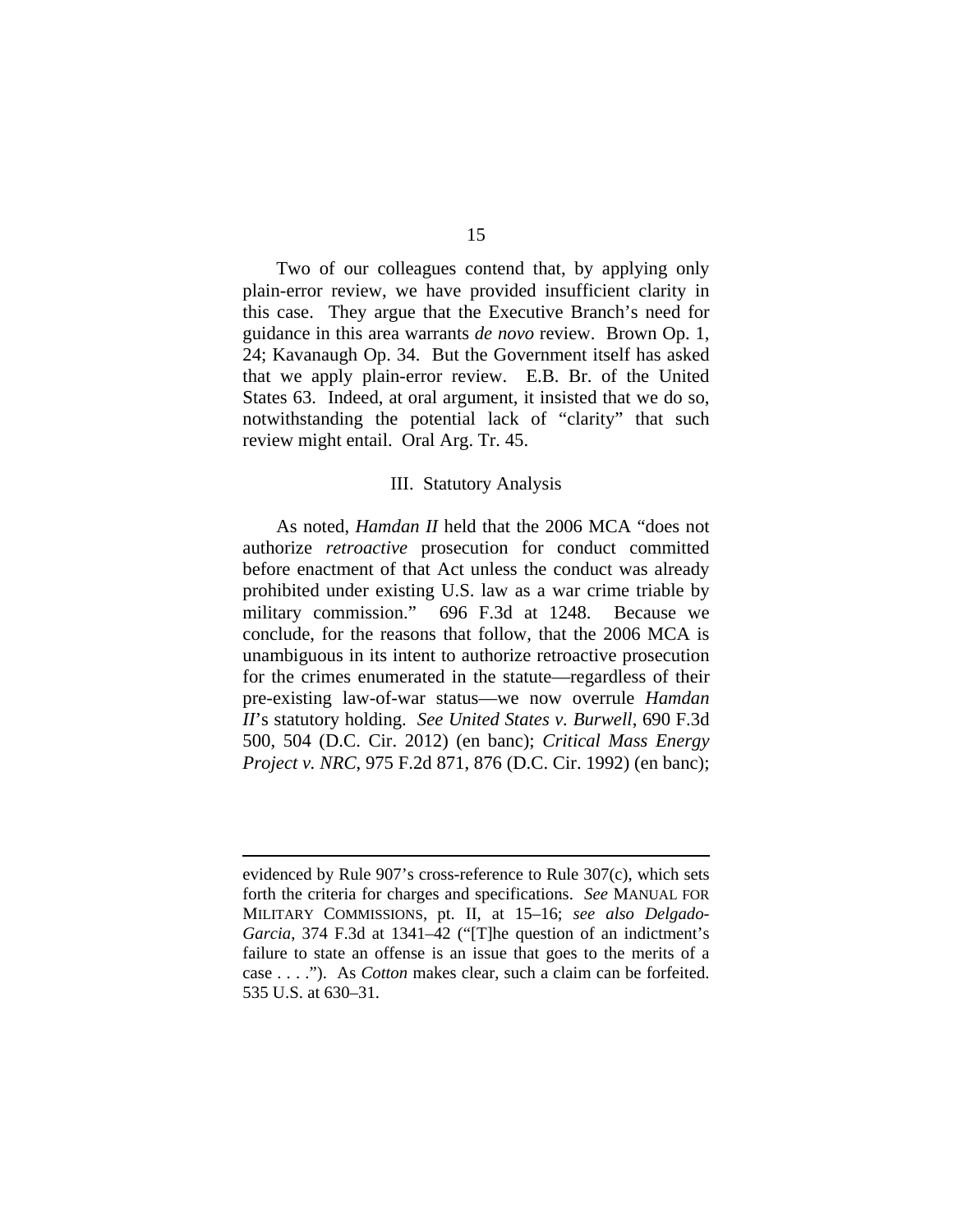# *Save Our Cumberland Mountains, Inc. v. Hodel*, 857 F.2d 1516, 1524 (D.C. Cir. 1988) (en banc).<sup>7</sup>

#### A. The 2006 MCA is Unambiguous

 The 2006 MCA confers jurisdiction on military commissions to try "*any* offense made punishable by this chapter or the law of war when committed by an alien unlawful enemy combatant *before, on, or after September 11, 2001*." 10 U.S.C. § 948d(a) (2006) (emphases added). "Any," in this context, means "all." *See* OXFORD ENGLISH DICTIONARY 539 (2d ed. 1989) ("indifference as to the particular one or ones that may be selected"); *see also Dep't of Housing & Urban Dev. v. Rucker*, 535 U.S. 125, 131 (2002); *United States v. Gonzales*, 520 U.S. 1, 5 (1997). The "offense[s] made punishable by this chapter" include the charges of which Bahlul was convicted: conspiracy to commit war crimes, providing material support for terrorism and solicitation of others to commit war crimes. 10 U.S.C. §§ 950u, 950v(b)(25), 950v(b)(28) (2006). There could hardly be a clearer statement of the Congress's intent to confer jurisdiction on military commissions to try the enumerated crimes regardless whether they occurred "before, on, or after September 11, 2001." And the provisions of the statute enumerating the crimes triable thereunder expressly "do not preclude trial for crimes that occurred before the date of the enactment of this chapter." 10 U.S.C. § 950p(b) (2006). For good reason: If it were otherwise, section 948d's conferral of jurisdiction to prosecute the enumerated crimes occurring on or before September 11, 2001 would be

 $\frac{1}{7}$  $\frac{7}{1}$  Although perhaps uncommon, overruling our precedent on plain-error review is within the authority of the *en banc* court. *See, e.g.*, *United States v. Padilla*, 415 F.3d 211, 217–18 (1st Cir. 2005) (en banc) (recognizing power of *en banc* court to overrule circuit precedent under plain-error review but declining to do so).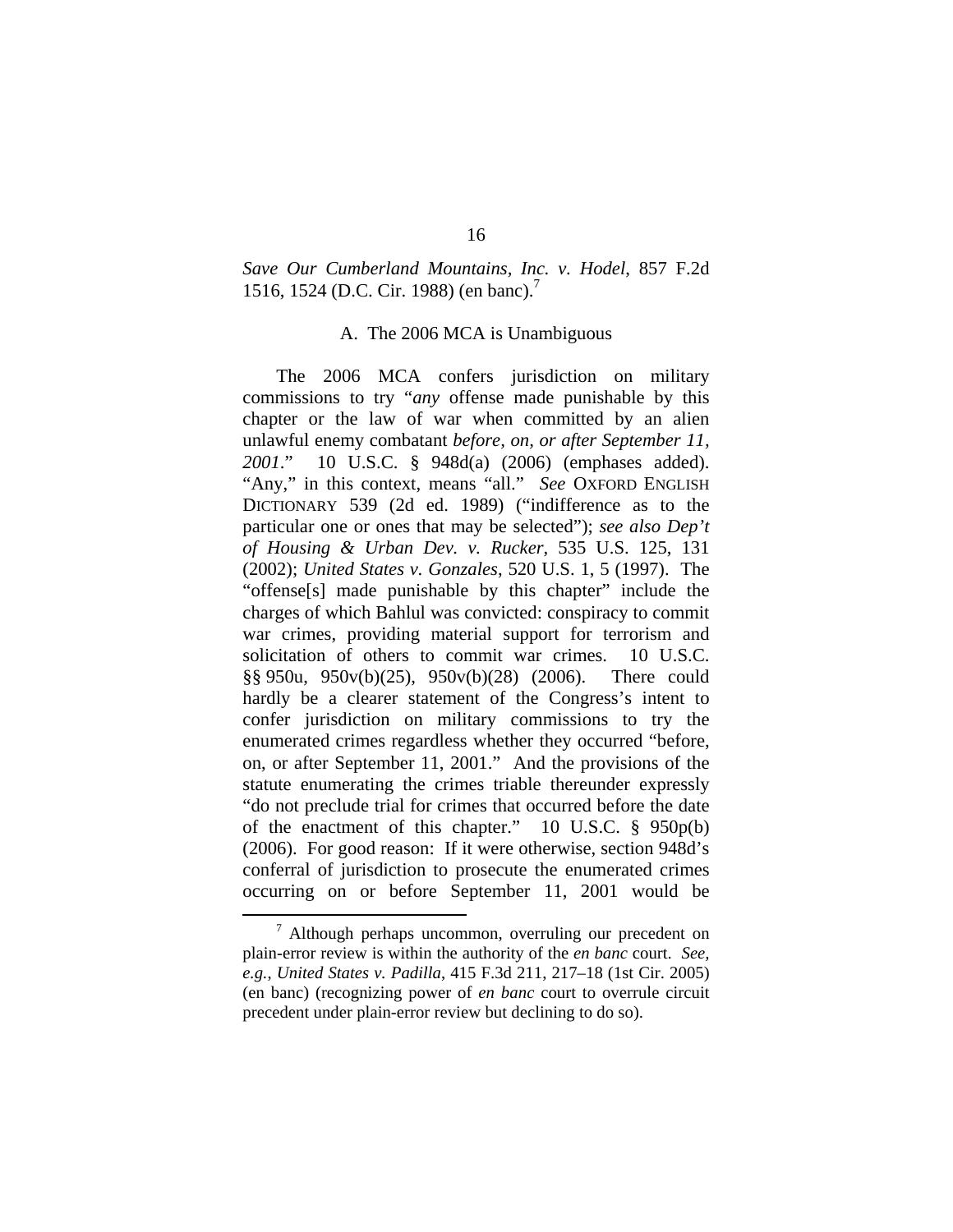inoperative. *See Corley v. United States*, 556 U.S. 303, 314 (2009) ("A statute should be construed so that effect is given to all its provisions, so that no part will be inoperative or superfluous, void or insignificant." (quotation marks, brackets and ellipsis omitted)). Although we presume that statutes apply only prospectively "absent clear congressional intent" to the contrary, that presumption is overcome by the clear language of the 2006 MCA. *Landgraf v. USI Film Prods.*, 511 U.S. 244, 280 (1994); *see also Johnson v. United States*, 529 U.S. 694, 701 (2000) (clear statement of intent overcomes presumption against retroactivity); *Martin v. Hadix*, 527 U.S. 343, 353–54 (1999) (" 'unambiguous directive' or 'express command' " overcomes presumption against retroactivity); *Reynolds v. M'Arthur*, 27 U.S. (2 Pet.) 417, 434 (1829) (Marshall, C.J.) ("[L]aws by which human action is to be regulated . . . are never to be construed retrospectively unless the language of the act shall render such construction indispensable.").

 Review of the inter-branch dialogue which brought about the 2006 MCA confirms the Congress's intent to apply all of the statute's enumerated crimes retroactively. *See Boumediene v. Bush*, 553 U.S. 723, 738 (2008) ("acknowledg[ing] . . . the litigation history that prompted Congress to enact the MCA"). In *Hamdan v. Rumsfeld*, 548 U.S. 557 (2006), the Supreme Court considered the President's order that a military commission try Hamdan, a Guantanamo detainee, for one of the very crimes of which Bahlul was convicted: conspiracy to commit war crimes. Hamdan challenged the President's authority to convene the military commission by petitioning for habeas corpus relief and the Supreme Court's resulting decision initiated two games of interpretive ping-pong between the judiciary and the legislature. One involves the issue presented here: whether conspiracy is triable by a law-of-war military commission. In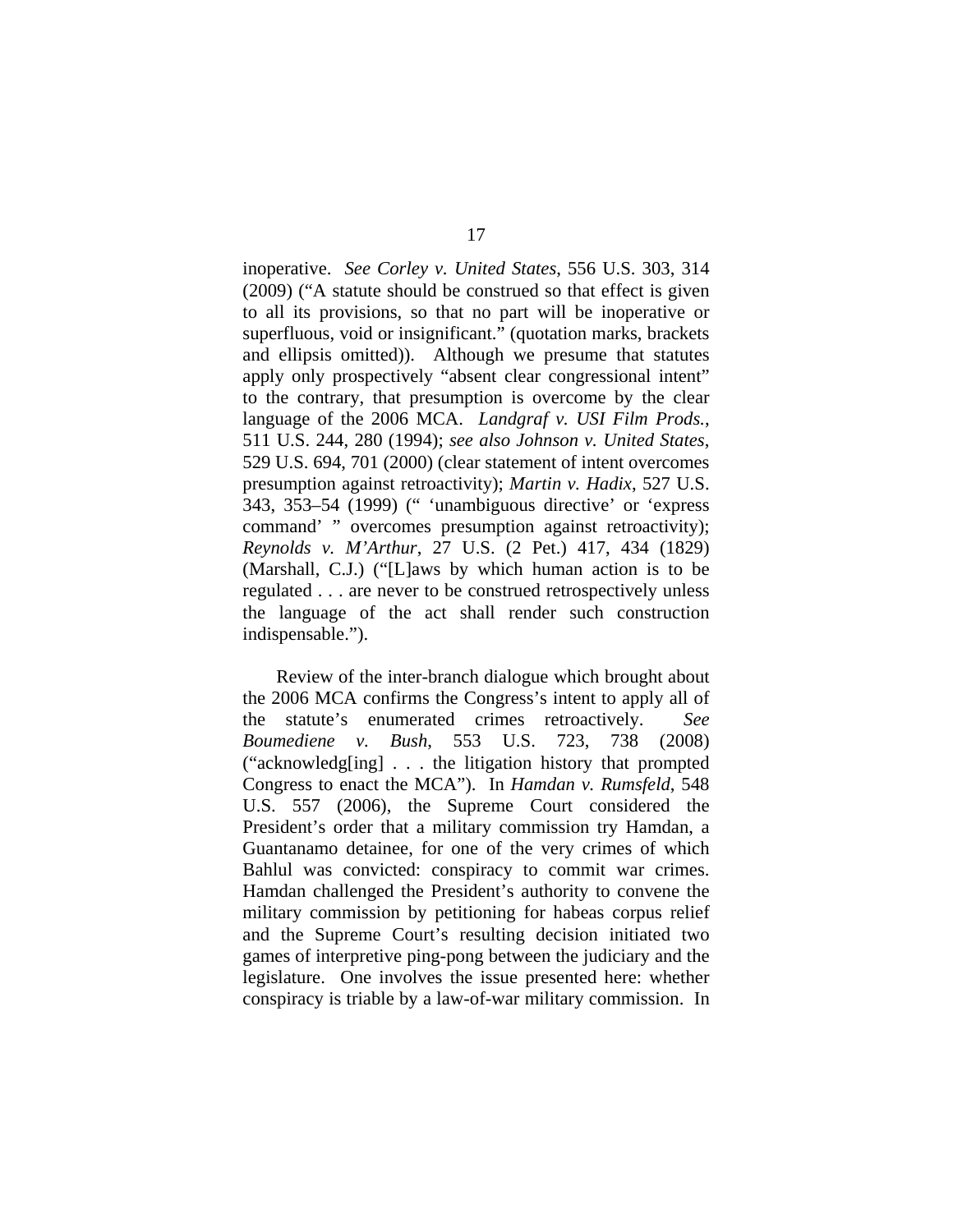*Hamdan*, four justices concluded that it was not triable under the extant statute (section 821) and three concluded that it was. *Compare Hamdan*, 548 U.S. at 603–13 (plurality opinion of Stevens, J.), *with id.* at 697–704 (Thomas, J., dissenting). Four justices also "specifically invited Congress to clarify the scope of the President's statutory authority to use military commissions to try unlawful alien enemy combatants for war crimes." *Hamdan II*, 696 F.3d at 1243; *see Hamdan*, 548 U.S. at 636 (Breyer, J., concurring) ("Nothing prevents the President from returning to Congress to seek the authority he believes necessary."); *id.* at 637 (Kennedy, J., concurring) ("If Congress, after due consideration, deems it appropriate to change the controlling statutes, in conformance with the Constitution and other laws, it has the power and prerogative to do so.").

The Congress answered the Court's invitation with the 2006 MCA, which provides the President the very power he sought to exercise in *Hamdan*—the power to try the 9/11 perpetrators for conspiracy—by including conspiracy as an offense triable by military commission, 10 U.S.C. § 950v(b)(28) (2006), and by conferring jurisdiction on military commissions to try alien unlawful enemy combatants for conspiracy based on conduct that occurred "before, on, or after September 11, 2001," *id.* § 948d(a). We must heed this inter-branch dialogue, as *Boumediene* instructs. 553 U.S. at 738.

If this sounds familiar, it does so because it mirrors a second game of interpretive ping-pong begun in *Hamdan*. There, the Court also addressed the Government's contention that section 1005(e)(1) of the Detainee Treatment Act of 2005 (DTA), Pub. L. 109-148, 119 Stat. 2739, 2741–42—enacted after the Court's grant of certiorari in *Hamdan*—ousted it of jurisdiction to entertain Hamdan's habeas petition. *Hamdan*,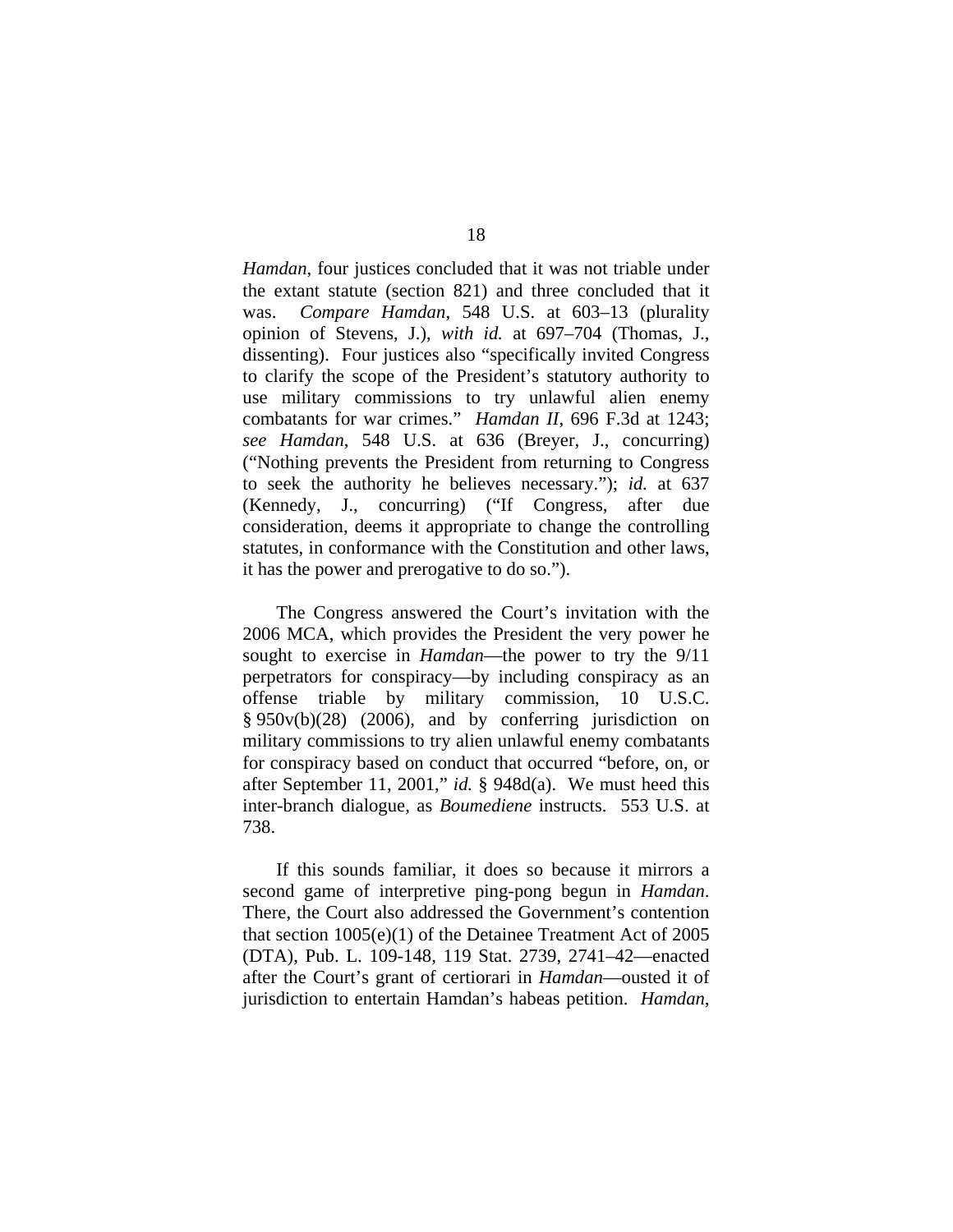548 U.S. at 572. After a lengthy statutory analysis, the Court construed the DTA to apply only to petitions filed after the DTA's enactment and, because Hamdan's petition was filed before, the statute did not apply. *Id.* at 576–84. In construing the DTA as it did, the Court avoided addressing "grave questions about Congress' authority to impinge upon this Court's appellate jurisdiction, particularly in habeas cases" and whether the Congress had unconstitutionally suspended the writ of habeas corpus. *Id.* at 575. Although the Court relied on "[o]rdinary principles of statutory construction" to reach its result, *id.*, its practical message to the Congress was clear: Stripping the courts of jurisdiction over detainees' pending habeas petitions must be done unambiguously. Three justices dissented, arguing that the DTA was already unambiguous in its intent to repeal the Court's jurisdiction. *Id.* at 656–69 (Scalia, J., dissenting).

 The Congress returned serve in the 2006 MCA. Section 7(b) clarified that the bar to habeas jurisdiction applied to "all cases, without exception, pending on or after the date" of the statute's enactment. 2006 MCA, § 7(b), 120 Stat. at 2636. Two years later, a detainee whose habeas petition was pending at the time of the 2006 MCA's enactment argued that the statute did not apply to his case because section 7(b) was not a "sufficiently clear statement of congressional intent to strip the federal courts of jurisdiction in pending cases." *Boumediene*, 553 U.S. at 737. This time, the Court rejected the argument. It explained:

If the Court invokes a clear statement rule to advise that certain statutory interpretations are favored in order to avoid constitutional difficulties, Congress can make an informed legislative choice either to amend the statute or to retain its existing text. *If Congress amends, its intent must be respected even if*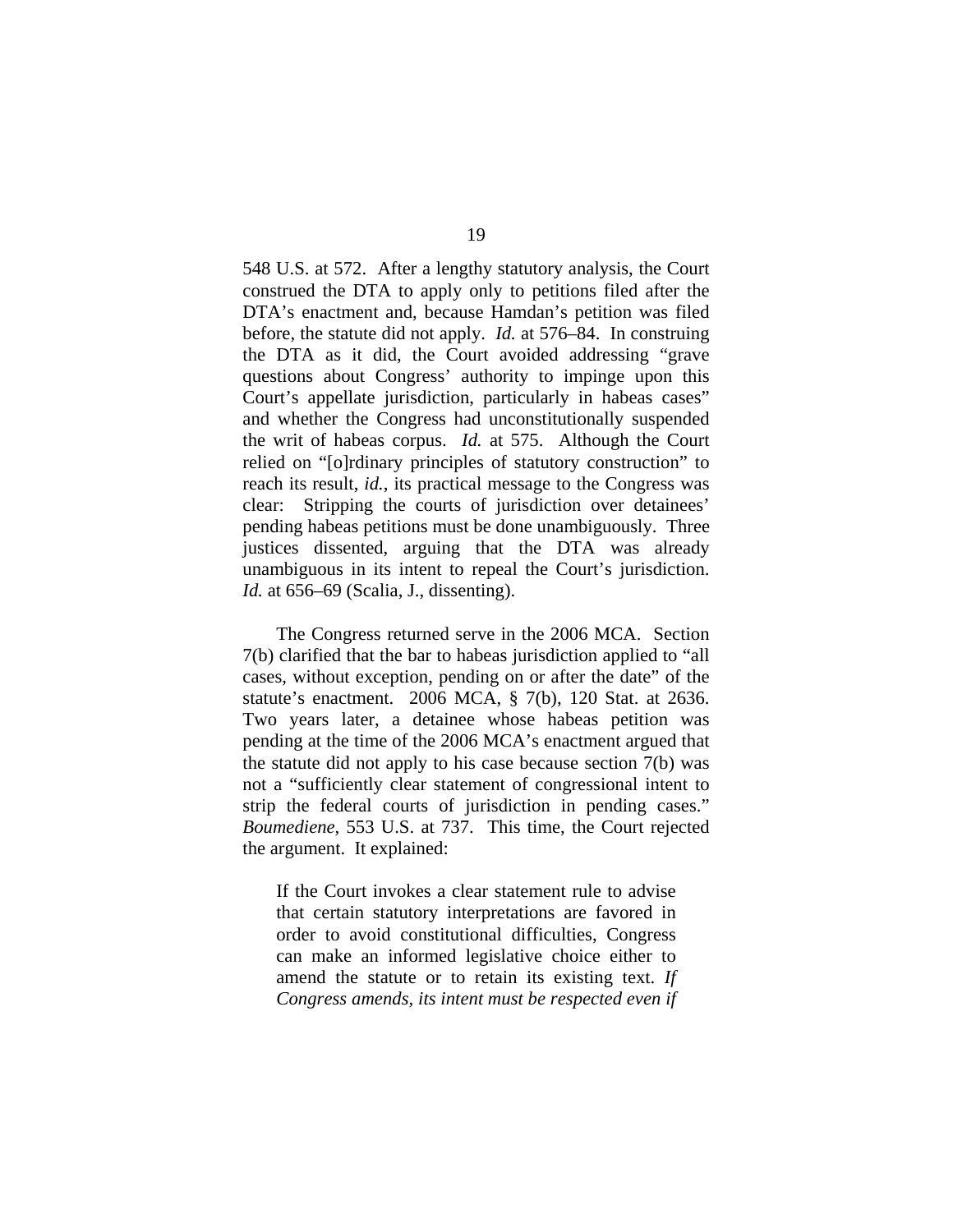*a difficult constitutional question is presented.* The usual presumption is that Members of Congress, in accord with their oath of office, considered the constitutional issue and determined the amended statute to be a lawful one; and the Judiciary, in light of that determination, proceeds to its own independent judgment on the constitutional question when required to do so in a proper case.

If this ongoing dialogue between and among the branches of Government is to be respected, *we cannot ignore that the MCA was a direct response to*  Hamdan*'s holding that the DTA's jurisdictionstripping provision had no application to pending cases*.

*Id.* at 738 (emphases added). Having avoided the Suspension Clause issue in *Hamdan* by virtue of its construction of the statute and having been answered by the Congress's reenactment of its retroactive intent, the Court had no choice but to resolve the difficult constitutional question presented (whether the MCA violated the Suspension Clause).

 The same thing happened here. In enacting the military commission provisions of the 2006 MCA, the Congress plainly intended to give the President the power which *Hamdan* held it had not previously supplied—just as the 2006 MCA clarified that in fact the Congress *did* intend section 7(b)'s ouster of habeas jurisdiction to apply to pending cases. The legislative history confirms this view. *See Boumediene*, 553 U.S. at 739 ("The Court of Appeals was correct to take note of the legislative history when construing the statute . . . ."). Supporters and opponents of the legislation alike agreed that the 2006 MCA's purpose was to authorize the trial by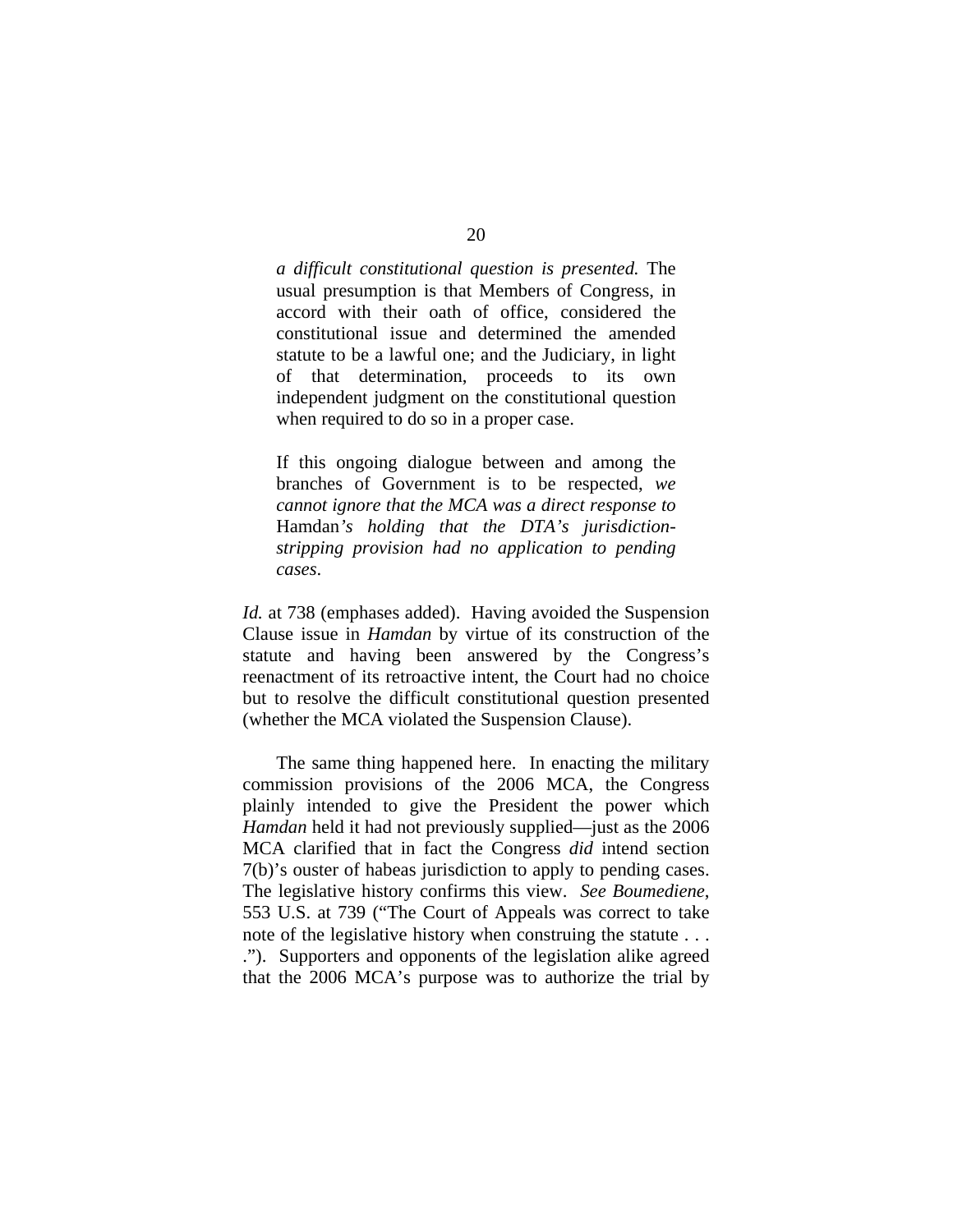military commission of the  $9/11$  conspirators.<sup>8</sup> And because the 9/11 conspiracy took place long before 2006, the statute could accomplish its explicit purpose only if it applied to preenactment conduct. As the Court itself made clear, "we cannot ignore that the [2006] MCA was a direct response to *Hamdan*'s holding." *Boumediene*, 553 U.S. at 739.

Reading the MCA in this context and given the unequivocal nature of its jurisdictional grant, we conclude the

 <sup>8</sup> <sup>8</sup> The legislative history is overwhelmingly in favor of retroactive application of the MCA's provisions as a response to *Hamdan*. *See, e.g.*, 152 CONG. REC. H7533 (daily ed. Sept. 27, 2006) (statement of Rep. Hunter) ("I can't think of a better way to honor the fifth anniversary of September 11 than by establishing a system to prosecute the terrorists who on that day murdered thousands of innocent civilians . . . ."); *id.* ("Without [the 2006 MCA], the United States has no effective means to try and punish the perpetrators of September 11, the attack on the USS *Cole* and the embassy bombings."); *id.* at H7536 (statement of Rep. Saxton) ("We have carefully narrowed and crafted the provisions of this bill to enable the United States to prosecute the perpetrators of the 1998 bombings of the American embassies in Kenya and Tanzania, the 2000 attack on the USS *Cole*, and other crimes that have been committed."); *id.* ("Importantly, this bill allows, as all Americans believe it should, the criminal prosecutions of those who purposefully and materially supported [the 9/11 conspiracy]."); *id.* at H7545 (statement of Rep. Sensenbrenner) ("[The 2006 MCA] is about prosecuting the most dangerous terrorists America has ever confronted . . . like Khalid Sheik Mohammed, the mastermind of the 9/11 attacks, or Ahbd al-Nashiri, who planned the attack on the USS *Cole*."); *id.* at H7552 (statement of Rep. Boehner); *id.* at S10243 (statement of Sen. Frist) ("Until Congress passes [the 2006 MCA], terrorists such as Khalid Shaikh Mohammed cannot be tried for war crimes . . . ."); *cf. id.* at H7536 (statement of Rep. Skelton) (opposing 2006 MCA because it "creates" "ex post facto laws").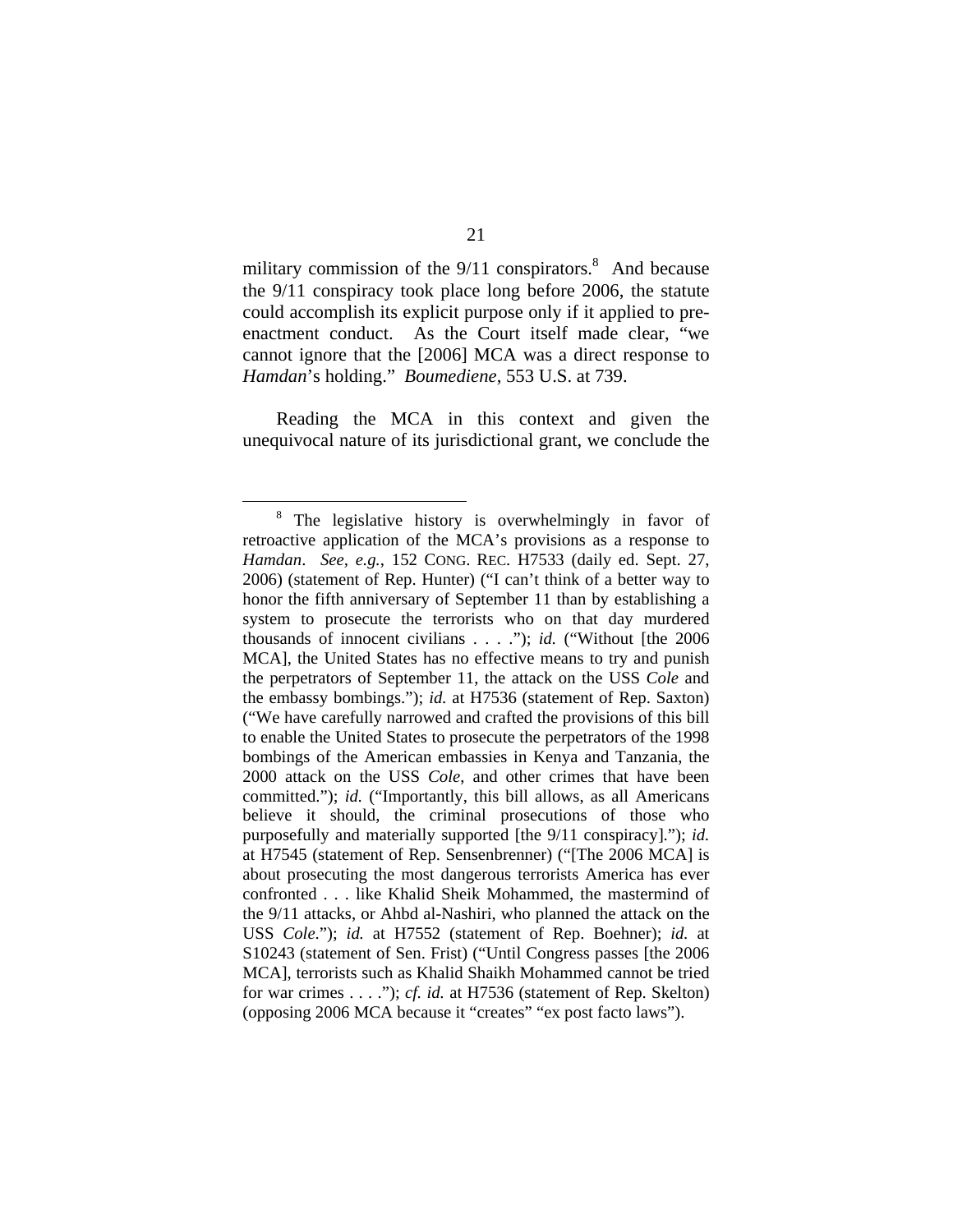2006 MCA unambiguously authorizes Bahlul's prosecution for the charged offenses based on pre-2006 conduct.

B. The Avoidance Canon is Inapplicable

*Hamdan II*'s contrary conclusion turned on the following provision of the 2006 MCA:

(a) PURPOSE.—The provisions of this subchapter codify offenses that have traditionally been triable by military commissions. This chapter does not establish new crimes that did not exist before its enactment, but rather codifies those crimes for trial by military commission.

(b) EFFECT.—Because the provisions of this subchapter (including provisions that incorporate definitions in other provisions of law) are declarative of existing law, they do not preclude trial for crimes that occurred before the date of the enactment of this chapter.

10 U.S.C. § 950p (2006). In *Hamdan II*, the Court read this provision to reflect the Congress's "belie[f] that the Act codified no new crimes and thus posed no ex post facto problem." 696 F.3d at 1247. Because the Congress was wrong in its textually stated premise—*i.e.*, the Act *did* codify new war crimes—the Court found "at least something of an ambiguity" in the statute. *Id.* at 1248. It then turned to the avoidance canon to resolve the ambiguity, concluding that the Congress intended to authorize retroactive prosecution only if "the conduct was already prohibited under existing U.S. law as a war crime triable by military commission." *Id.*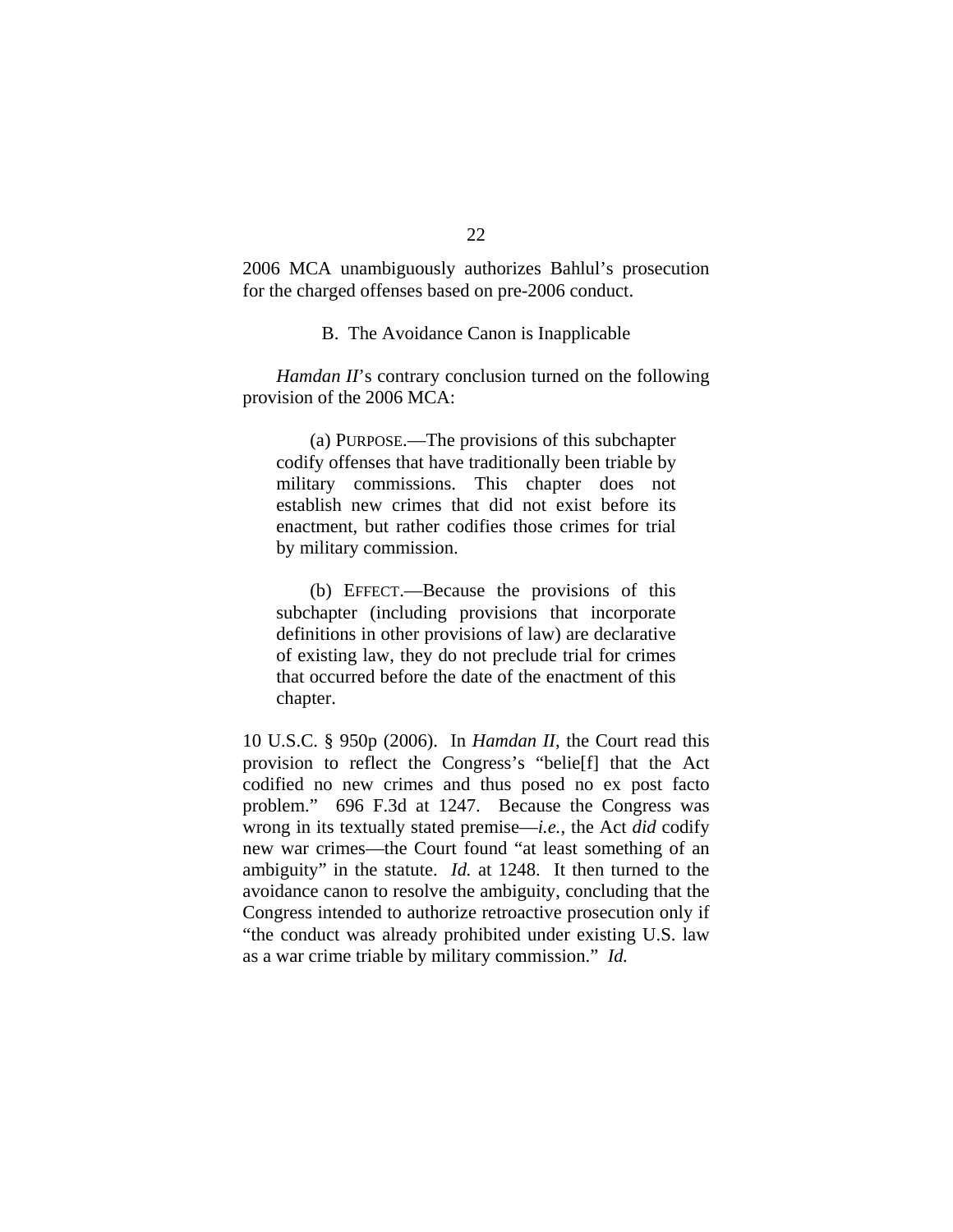The "avoidance canon" reflects a fundamental principle of judicial restraint. *See Ashwander v. TVA*, 297 U.S. 288, 341–48 (1936) (Brandeis, J., concurring). But "[t]he canon of constitutional avoidance comes into play only when, after the application of ordinary textual analysis, the statute is found to be susceptible of more than one construction; and the canon functions as *a means* of *choosing between them*." *Clark v. Martinez*, 543 U.S. 371, 385 (2005) (emphasis in original); *see also Milavetz, Gallop & Milavetz, P.A. v. United States*, 559 U.S. 229, 239 (2010). If, after applying ordinary principles of textual analysis, the statute is not genuinely open to two constructions, the "canon of constitutional avoidance does not apply." *Gonzales v. Carhart*, 550 U.S. 124, 154 (2007). Because the 2006 MCA unqualifiedly confers jurisdiction on military commissions to try "*any* offense made punishable by this chapter or the law of war when committed by an alien unlawful enemy combatant *before, on, or after September 11, 2001*," 10 U.S.C. § 948d(a) (2006) (emphases added), it is not "fairly possible" to read the statute to apply only prospectively. *United States v. Jin Fuey Moy*, 241 U.S. 394, 401 (1916) (Holmes, J.).

*Hamdan II* perceived a "tight causal link between (i) Congress's belief that the statute codified only crimes under pre-existing law and (ii) Congress's statement that the new statute could therefore apply to conduct before enactment." 696 F.3d at 1247–48. We think that link plainly *affirms* the Congress's intent to apply the statute retroactively. "The Congress is a coequal branch of government whose Members take the same oath we do to uphold the Constitution of the United States." *Rostker v. Goldberg*, 453 U.S. 57, 64 (1981). We assume that, in meeting that oath, it "legislates in the light of constitutional limitations." *Rust v. Sullivan*, 500 U.S. 173, 191 (1991); *see also Edward J. DeBartolo Corp. v. Fla. Gulf Coast Bldg. & Constr. Trades Council*, 485 U.S. 568, 575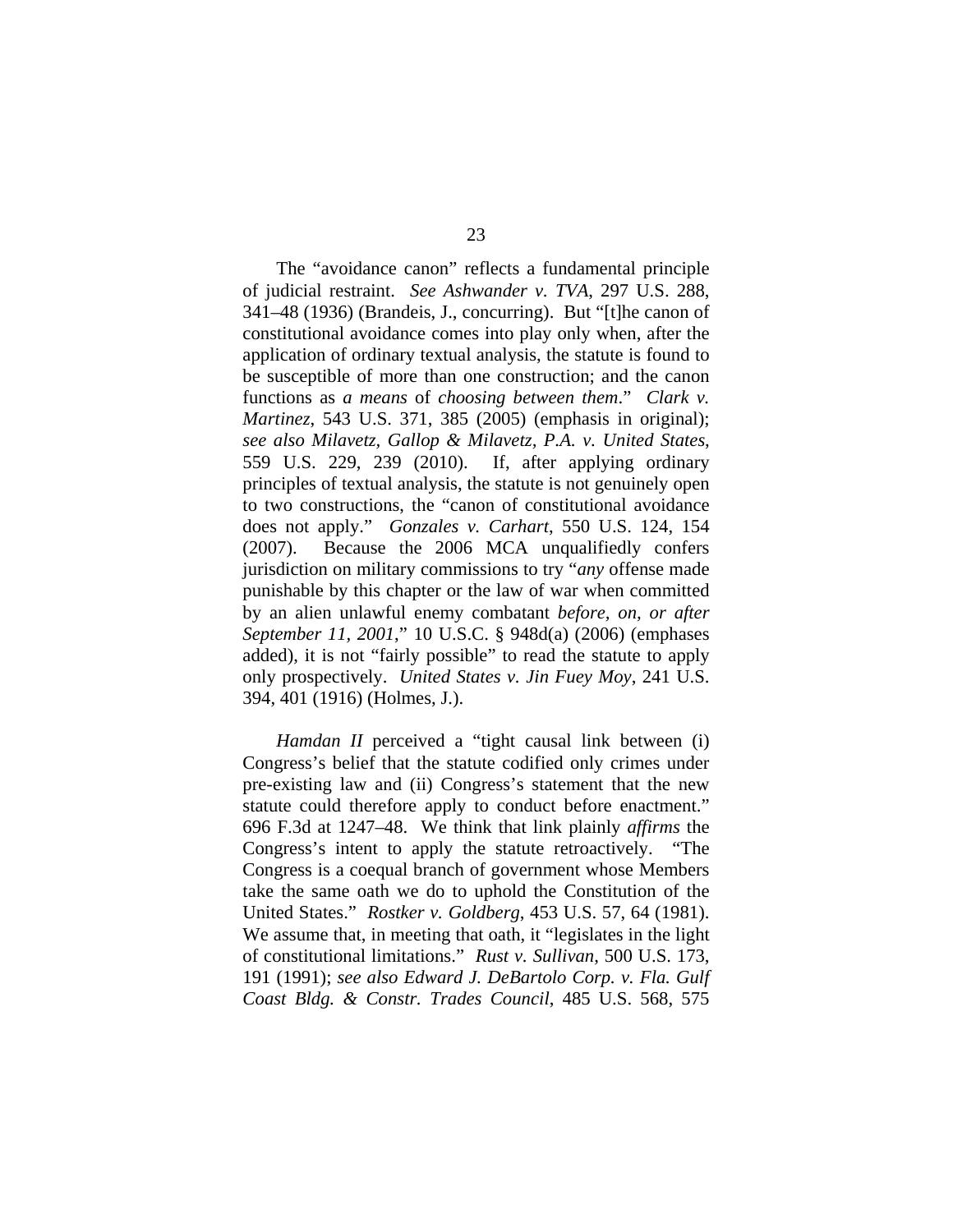(1988); *FTC v. Am. Tobacco Co.*, 264 U.S. 298, 305–06 (1924); *United States v. Harris*, 106 U.S. 629, 635 (1883); *Joint Anti-Fascist Refugee Comm. v. McGrath*, 341 U.S. 123, 164 (1951) (Frankfurter, J., concurring). As section 950p makes abundantly clear, the Congress made precisely that assessment and, whether right or wrong, concluded that the statute fell within the constitutional limits of its legislative authority. *See City of Boerne v. Flores*, 521 U.S. 507, 535 (1997) ("When Congress acts within its sphere of power and responsibilities, it has not just the right but the duty to make its own informed judgment on the meaning and force of the Constitution."); *United States v. Nixon*, 418 U.S. 683, 703 (1974) ("In the performance of assigned constitutional duties each branch of the Government must initially interpret the Constitution, and the interpretation of its powers by any branch is due great respect from the others."). Indeed, the legislative history reveals the breadth of the Congress's debate on the statute's constitutionality. *See, e.g.*, H.R. Rep. No. 109-664, at 25 ("For the reasons stated in Justice Thomas's opinion [in *Hamdan*], the Committee [on Armed Services] views conspiracy as a separate offense punishable by military commissions.").

The "ambiguity" *Hamdan II* identified was the Congress's failure to address what it "would . . . have wanted" if it "had known that the Act was codifying some new crimes." 696 F.3d at 1247. In other words, *Hamdan II* found the statute ambiguous because the Congress did not include in the text of the statute alternative language in case it was wrong in its reading of the law on which it premised its legislation. But the Congress always legislates on the basis of some set of facts or premises it believes to be true. It holds hearings and investigates precisely for the purpose of acquiring facts and then legislates on the basis of those facts. Because it believes to be true the facts on which it bases its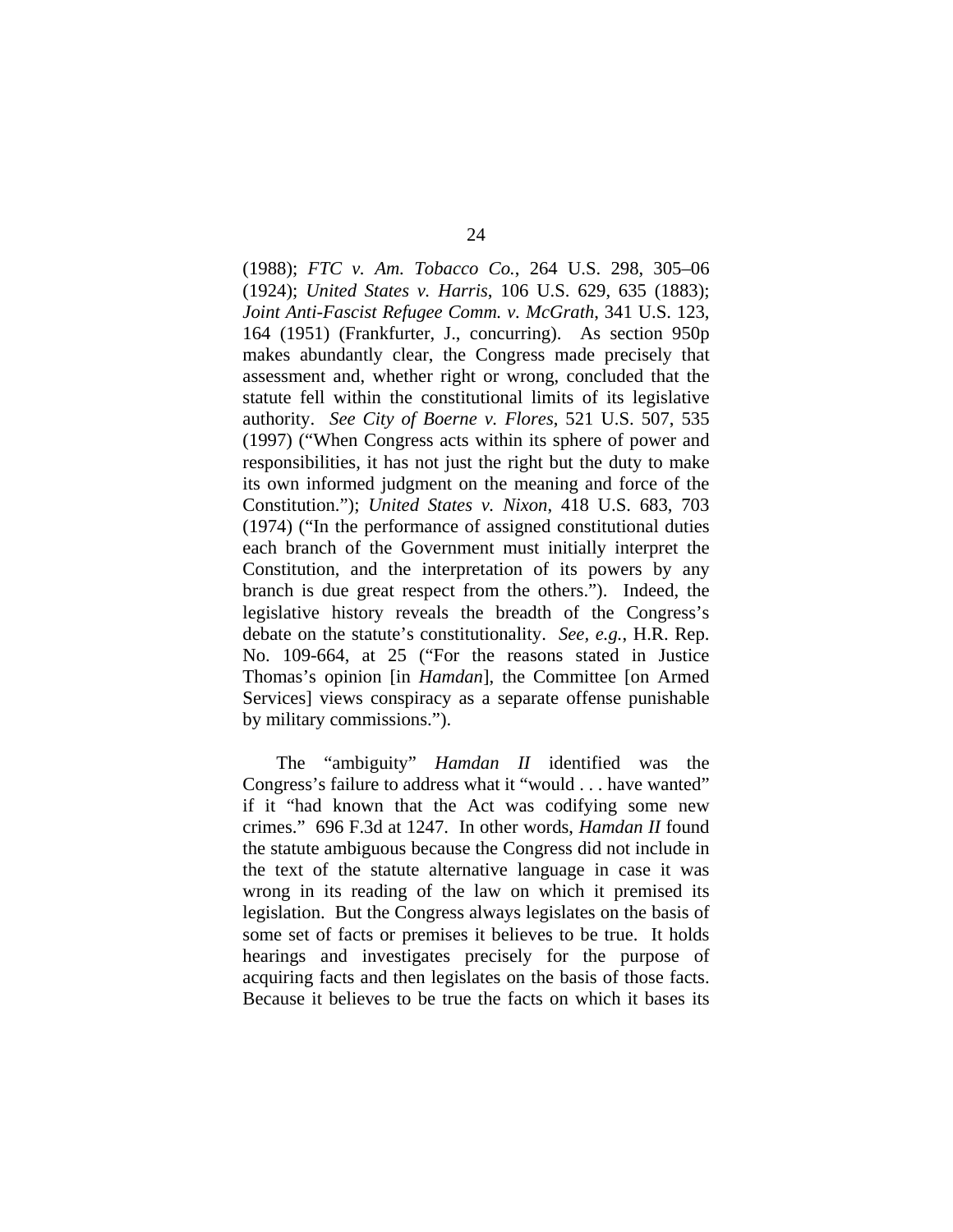legislation, the Congress seldom (if ever) includes instructions on what to do if those facts are proven incorrect. Here, the Congress authorized prosecution for "any offense made punishable by" the 2006 MCA, including offenses based on pre-enactment conduct, precisely because it believed that all of the offenses were already triable by military commission. The Congress's plainly expressed belief about pre-enactment law should govern our understanding of the Congress's intent expressed in the text of the statute. If judicial inquiry reveals that the Congress was mistaken, it is not our task to rewrite the statute to conform with the actual state of the law but rather to strike it down insofar as the Congress's mistake renders the statute unconstitutional. *See Ass'n of Am. Railroads v. U.S. Dep't of Transp.*, 721 F.3d 666, 673 n.7 (D.C. Cir. 2013) ("The constitutional avoidance canon is an interpretive aid, not an invitation to rewrite statutes to satisfy constitutional strictures."), *cert. granted* (June 23, 2014).

Moreover, the avoidance canon ordinarily requires no speculation into the Congress's hypothetical intent: If the statute's text is ambiguous, we choose a constitutional construction over an unconstitutional one. Here, however, the "ambiguity" lies not in the text itself but in the text when read in light of *Hamdan II*'s subsequent finding that the premise on which the text is based is wrong. That is, the "ambiguity" lies in the existence of matters unknown to the Congress. But "[w]e cannot replace the actual text with speculation as to Congress' intent," *Magwood v. Patterson*, 130 S. Ct. 2788, 2798 (2010), nor can we "divin[e] what Congress would have wanted if it had thought of the situation before the court," *Morrison v. Nat'l Australia Bank Ltd.*, 130 S. Ct. 2869, 2881 (2010); *see also United States v. Public Utilities Comm'n of Cal.*, 345 U.S. 295, 319 (1953) (Jackson, J., concurring) ("Never having been a Congressman, I am handicapped in that weird endeavor. That process seems to me not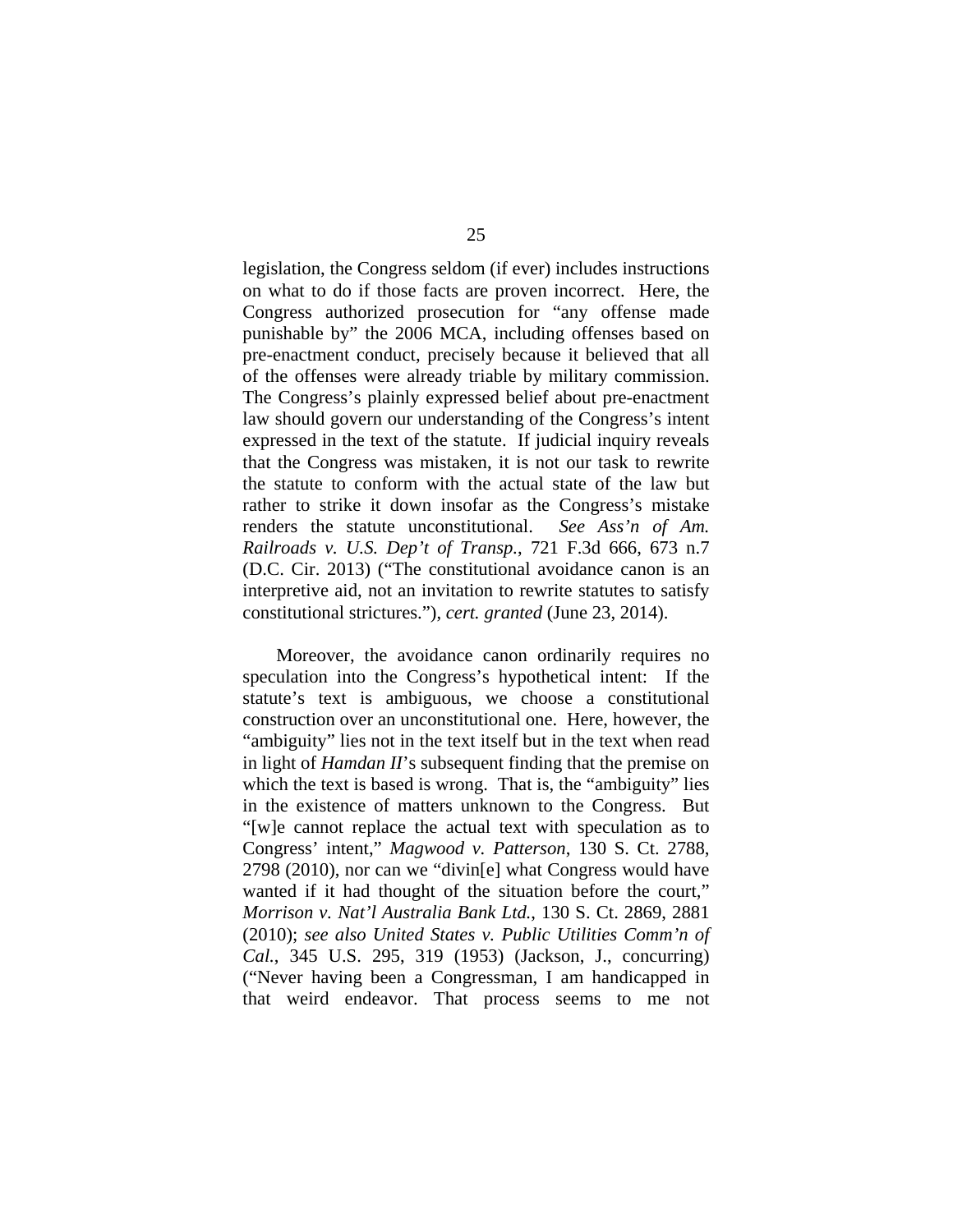interpretation of a statute but creation of a statute."). For that reason, "our inquiry focuses on an analysis of the textual product of Congress' efforts, not on speculation as to the internal thought processes of its Members." *Carter v. United States*, 530 U.S. 255, 272 (2000); *see also Gardner v. Collins*, 27 U.S. (2 Pet.) 58, 93 (1829) ("What the legislative intention was, can be derived only from the words they have used; and we cannot speculate beyond the reasonable import of these words.").

Even if it may raise difficult constitutional questions, the statutory text remains the gravamen of our interpretive inquiry. *See United States v. Raynor*, 302 U.S. 540, 552 (1938). "Although [we] will often strain to construe legislation so as to save it against constitutional attack," *Aptheker v. Sec'y of State*, 378 U.S. 500, 515 (1964) (quotation marks omitted), a court cannot "rewrite a law to conform it to constitutional requirements, for doing so would constitute a serious invasion of the legislative domain," *United States v. Stevens*, 559 U.S. 460, 481 (2010) (quotation marks, ellipsis and citations omitted). "Here the intention of the Congress is revealed too distinctly to permit us to ignore it because of mere misgivings as to power. The problem must be faced and answered." *George Moore Ice Cream Co. v. Rose*, 289 U.S. 373, 379 (1933) (Cardozo, J.).

#### IV. Bahlul's *Ex Post Facto* Challenge

 Because the Congress's intent to authorize retroactive prosecution of the charged offenses is clear, we must address Bahlul's *ex post facto* argument. *See Cohens v. Virginia*, 19 U.S. (6 Wheat.) 264, 404 (1821) (Marshall, C.J.) ("Questions may occur which we would gladly avoid; but we cannot avoid them. All we can do is, to exercise our best judgment, and conscientiously to perform our duty."). As noted, we may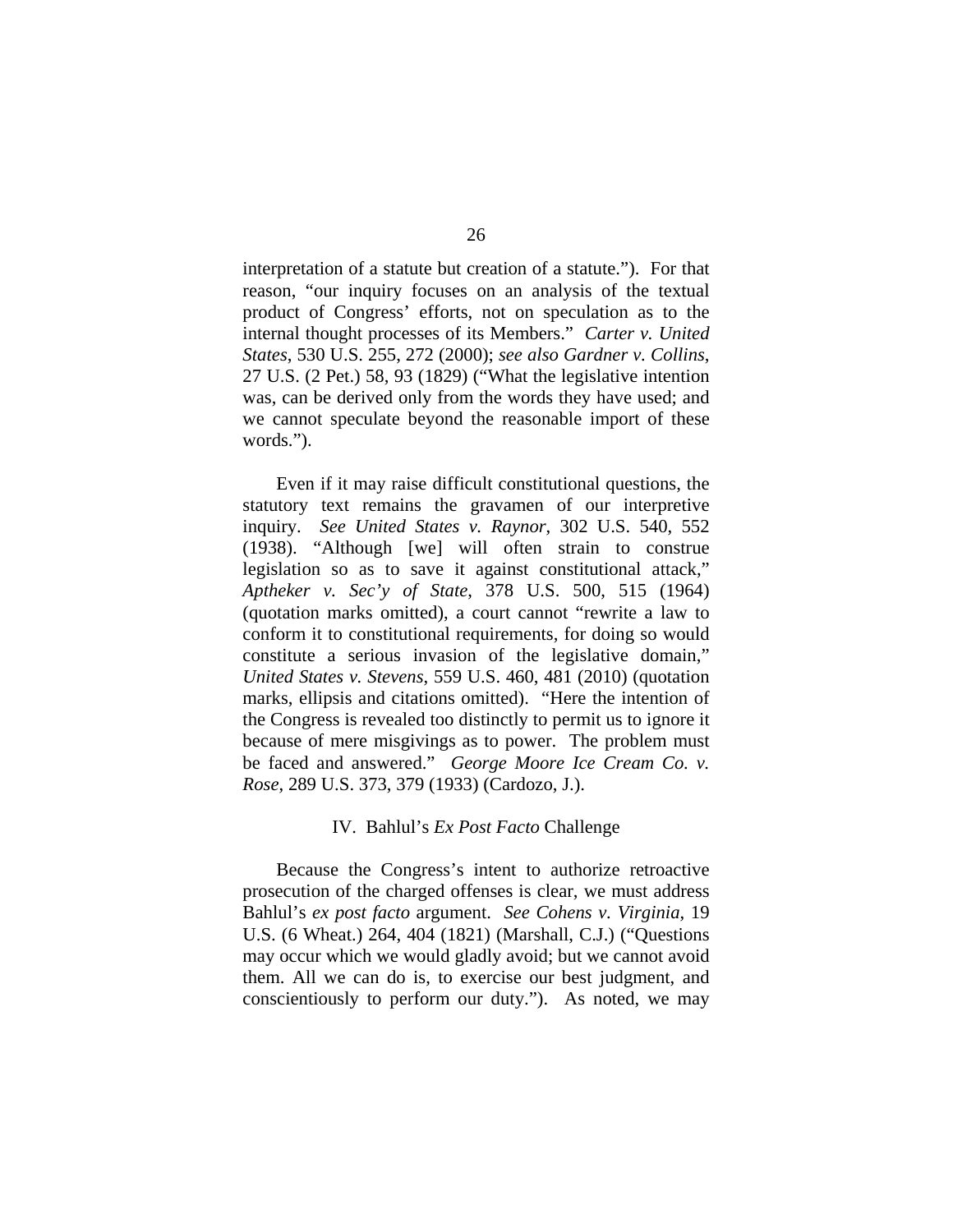overturn Bahlul's convictions only if they constitute plain constitutional error.

 The Constitution prohibits the Congress from enacting any "*ex post facto* Law." U.S. CONST. art. I, § 9, cl. 3. "The phrase *ex post facto* law was a term of art with an established meaning at the time of the framing." *Peugh v. United States*, 133 S. Ct. 2072, 2081 (2013) (quoting *Collins v. Youngblood*, 497 U.S. 37, 41 (1990)) (quotation marks omitted). In *Calder v. Bull*, Justice Chase set forth his understanding of that meaning:

1st. Every law that makes an action, done before the passing of the law, and which was innocent when done, criminal; and punishes such action. 2nd. Every law that aggravates a crime, or makes it greater than it was, when committed. 3rd. Every law that changes the punishment, and inflicts a greater punishment, than the law annexed to the crime, when committed. 4th. Every law that alters the legal rules of evidence, and receives less, or different, testimony, than the law required at the time of the commission of the offence, in order to convict the offender.

3 U.S. (3 Dall.) 386, 390 (1798) (opinion of Chase, J.); *see Peugh*, 133 S. Ct. at 2081 (reciting Justice Chase's formulation); *Carmell v. Texas*, 529 U.S. 513, 525 (2000) (Supreme Court has "repeatedly endorsed" Justice Chase's formulation); *see also id.* at 537–39 (noting that *Collins* did not eliminate Justice Chase's fourth category).

In our order granting *en banc* review, we asked the parties to brief whether the *Ex Post Facto* Clause applies in cases involving aliens detained at Guantanamo. The Government has taken the position that it does. Although we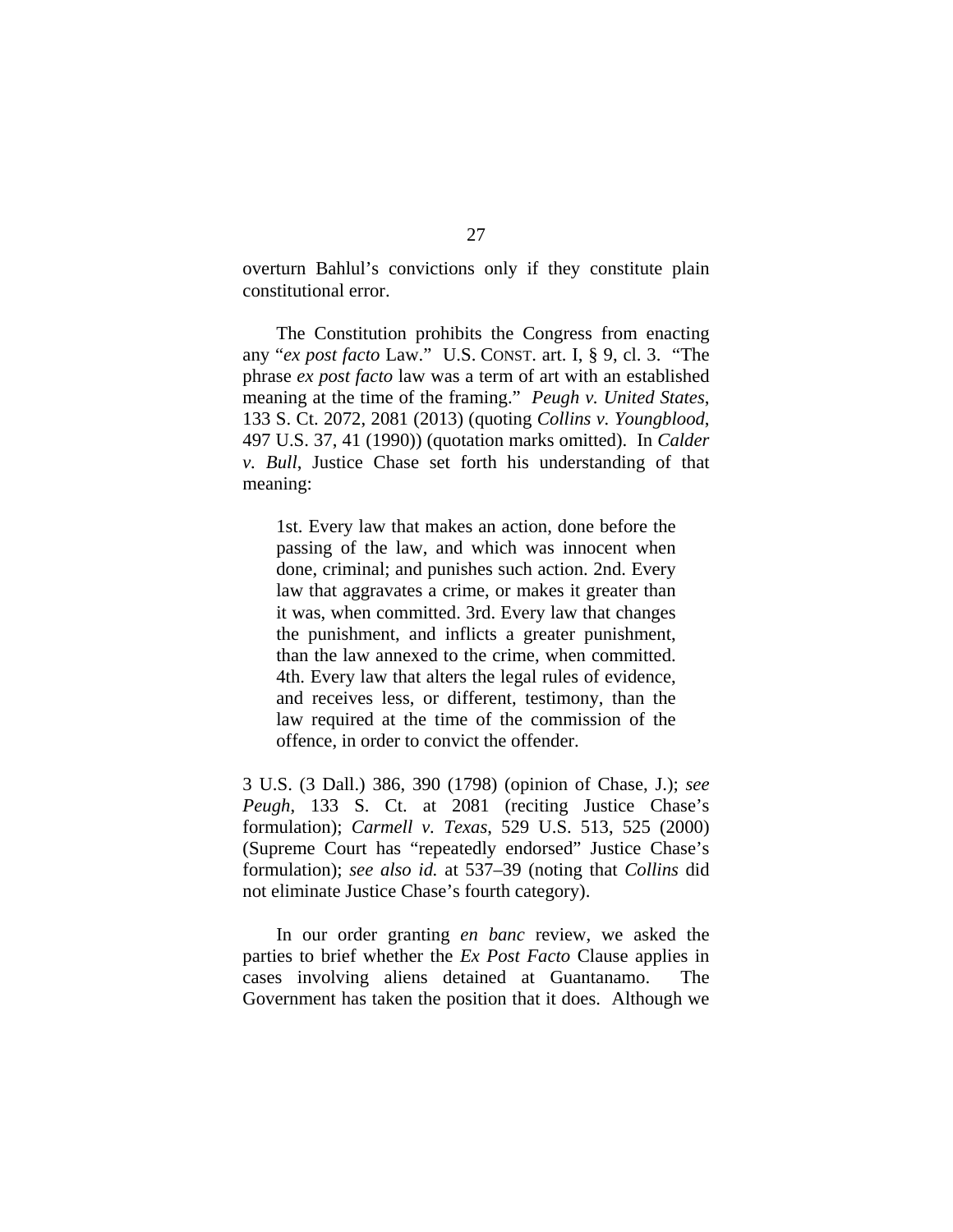are not obligated to accept the Government's concession, *see Young v. United States*, 315 U.S. 257, 258–59 (1942); *United States v. Baldwin*, 563 F.3d 490, 491 (D.C. Cir. 2009), we will assume without deciding that the *Ex Post Facto* Clause applies at Guantanamo. In so doing, we are "not to be understood as remotely intimating in any degree an opinion on the question." *Petite v. United States*, 361 U.S. 529, 531 (1960) (per curiam); *see also Casey v. United States*, 343 U.S. 808, 808 (1952) (per curiam) ("To accept in this case [the Solicitor General's] confession of error would not involve the establishment of any precedent."); *United States v. Bell*, 991 F.2d 1445, 1447–48 (8th Cir. 1993).<sup>9</sup>

## A. Conspiracy

We reject Bahlul's *ex post facto* challenge to his conspiracy conviction for two independent and alternative reasons. First, the conduct for which he was convicted was already criminalized under 18 U.S.C. § 2332(b) (section 2332(b)) when Bahlul engaged in it. It is not "plain" that it violates the *Ex Post Facto* Clause to try a pre-existing federal criminal offense in a military commission and any difference between the elements of that offense and the conspiracy charge in the 2006 MCA does not seriously affect the fairness, integrity or public reputation of judicial proceedings. Second, it is not "plain" that conspiracy was not already

 $\frac{1}{\sqrt{9}}$  Were we to decide this issue *de novo*, Judge Henderson would conclude that the *Ex Post Facto* Clause does not apply in cases involving aliens detained at Guantanamo, for the reasons stated in her separate concurring opinion. Chief Judge Garland and Judges Tatel and Griffith would conclude that the Clause does apply in such cases, for the reasons stated in the first two paragraphs of Part II.B of Judge Rogers's opinion and in Note 3 of Judge Kavanaugh's opinion.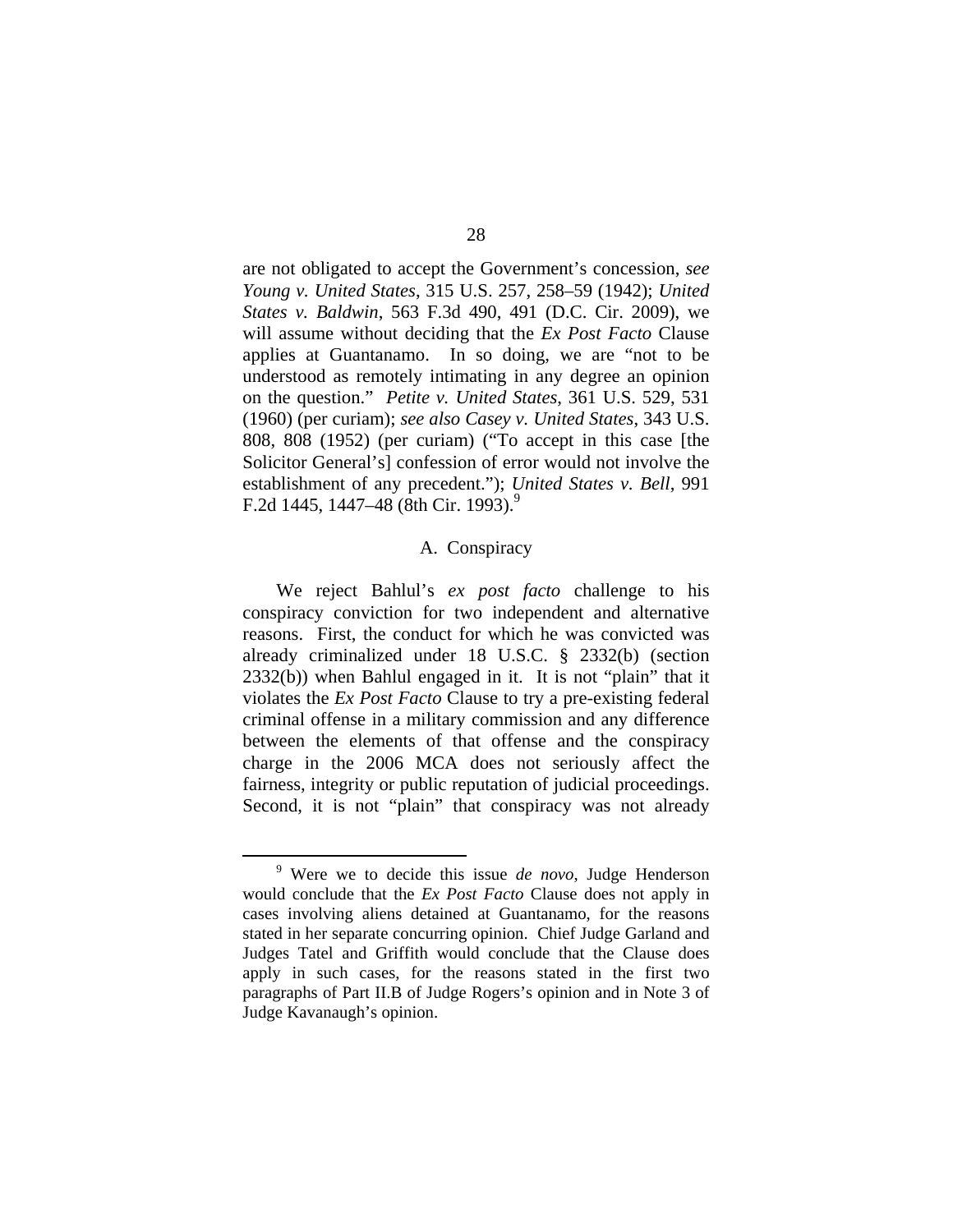triable by law-of-war military commission under 10 U.S.C. § 821 when Bahlul's conduct occurred.

## 1. Section 2332(b)

Bahlul was convicted of conspiracy to commit seven war crimes enumerated in the 2006 MCA, including the murder of protected persons.<sup>10</sup> Although the 2006 MCA post-dates Bahlul's conduct, section 2332(b) has long been on the books, making it a crime to, "outside the United States," "engage[] in a conspiracy to kill[] a national of the United States." 18 U.S.C. § 2332(b); *see* Omnibus Diplomatic Security and Antiterrorism Act of 1986, Pub. L. No. 99-399, § 1202(a), 100 Stat. 853, 896. Section 2332(b) is not an offense triable by military commission but, the Government argues, "[t]he fact that the MCA provides a different forum for adjudicating such conduct does not implicate ex post facto concerns." E.B. Br. of United States 67. We agree. *See infra* p. 53 (remanding to panel to determine Bahlul's other constitutional challenges).

The right to be tried in a particular forum is not the sort of right the *Ex Post Facto* Clause protects. *See Collins*, 497 U.S. at 51. In *Collins*, the Supreme Court sifted through its *Ex Post Facto* Clause precedent, noting that some cases had

 $10$  Specifically, the 2006 MCA provides: "Any person subject to this chapter who conspires to commit one or more substantive offenses triable by military commission under this chapter, and who knowingly does any overt act to effect the object of the conspiracy, shall be punished  $\ldots$  ." 10 U.S.C. § 950v(b)(28). The murder of protected persons is the "intentional[]" killing of one or more "protected persons." *Id.* § 950v(b)(1). A protected person is "any person entitled to protection under one or more of the Geneva Conventions, including . . . civilians not taking an active part in hostilities." *Id.* § 950v(a)(2)(A).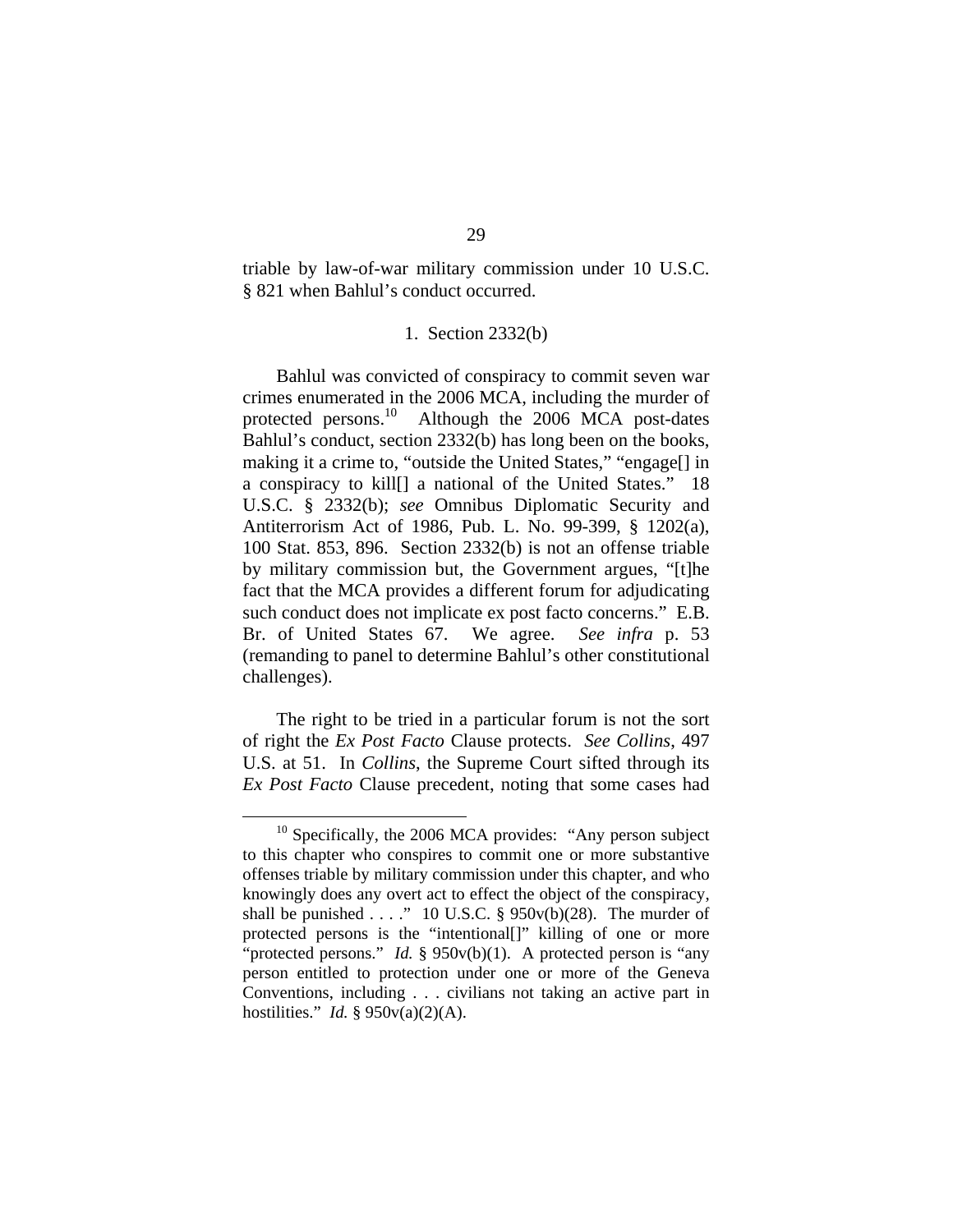said that a "procedural" change—*i.e.*, a "change[] in the procedures by which a criminal case is adjudicated"—may violate the *Ex Post Facto* Clause if the change "affects matters of substance" by "depriving a defendant of substantial protections with which the existing law surrounds the person accused of crime or arbitrarily infringing upon substantial personal rights." *Id.* at 45 (citations, brackets and quotation marks omitted). The Court observed that such language had "imported confusion" into its doctrine and it attempted to reconcile that language so as to not enlarge the *Ex Post Facto* Clause's application beyond laws that "make innocent acts criminal, alter the nature of the offense, or increase the punishment." *Id.* at 46. One case that could not be reconciled was *Thompson v. Utah*, in which the Court had found that a change in Utah law reducing the size of criminal juries from 12 to 8 persons violated the *Ex Post Facto* Clause by depriving the defendant of "a substantial right involved in his liberty." 170 U.S. 343, 352–53 (1898). The Court overruled *Thompson* in *Collins*, explaining that the reduced size of the jury was not in fact an *ex post facto* violation because "[t]he right to jury trial provided by the Sixth Amendment is obviously a 'substantial' one, but it is not a right that has anything to do with the definition of crimes, defenses, or punishments, which is the concern of the *Ex Post Facto*  Clause." *Collins*, 497 U.S. at 51.

Similarly, in *Cook v. United States*, the Court held that an act vesting jurisdiction over a crime in a newly formed judicial district does not violate the *Ex Post Facto* Clause because "[i]t only . . . subjects the accused to trial in th[e new] district rather than in the court of some other judicial district established by the government against whose laws the offense was committed. This does not alter the situation of the defendants in respect to their offense or its consequences." 138 U.S. 157, 183 (1891); *accord Gut v. Minnesota*, 76 U.S.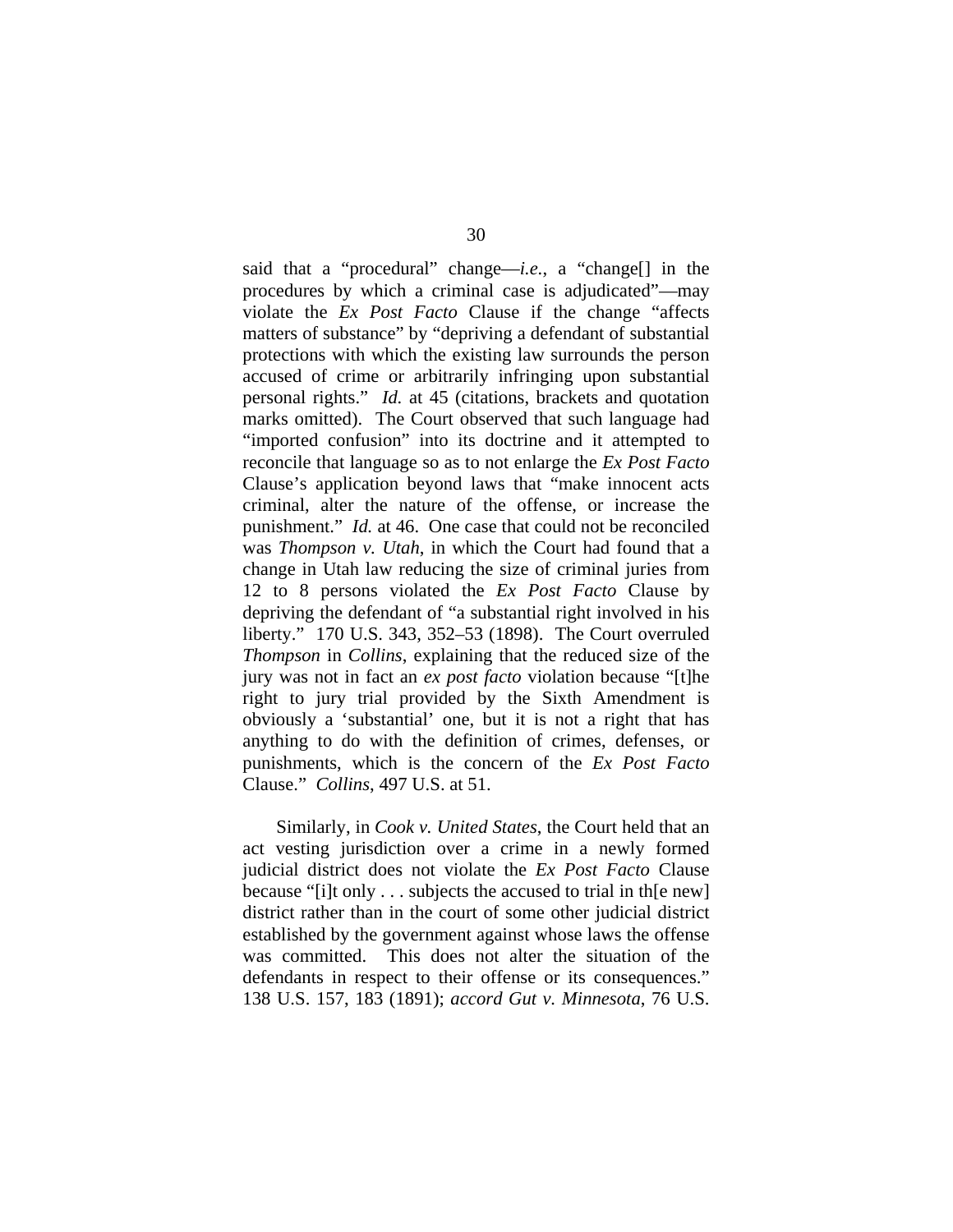35, 38 (1869) ("An *ex post facto* law does not involve, in any of its definitions, a change of the place of trial of an alleged offence after its commission."); *see also Duncan v. Missouri*, 152 U.S. 377, 382–83 (1894) (suggesting no *ex post facto* violation where defendant's appeal was heard by smaller appellate panel than provided for at time of his offense).

It is therefore not a plain *ex post facto* violation to transfer jurisdiction over a crime from an Article III court to a military commission because such a transfer does not have anything to do with the definition of the crime, the defenses or the punishment. That is so regardless of the different evidentiary rules that apply under the 2006 MCA. *See Carmell*, 529 U.S. at 533 n.23 (change in "[o]rdinary rules of evidence . . . do[es] not violate the [*Ex Post Facto*] Clause"); *id.* at 542–47; *Collins*, 497 U.S. at 43 n.3; *Beazell v. Ohio*, 269 U.S. 167, 171 (1925); *Thompson v. Missouri*, 171 U.S. 380, 386–88 (1898); *Hopt v. Utah*, 110 U.S. 574, 589–90 (1884). Nor is this a case like *Carmell*, where a law retroactively reduced the "quantum of evidence necessary to sustain a conviction," 529 U.S. at 530; the 2006 MCA requires the Government to prove guilt beyond a reasonable doubt, *see* 10 U.S.C. § 949*l*(c); *see also* Trial Tr. 233, 878 (military judge's instructions to commission). $^{11}$ 

Likewise, the greater maximum sentence provided in the 2006 MCA—the death penalty, as opposed to a maximum of life imprisonment under section 2332(b)—does not present an *ex post facto* problem. The Government did not seek the death penalty, *see*  Trial Tr. 958, and the military judge's instructions to the commission before sentencing specifically declared that "[t]he maximum punishment that may be adjudged in this case is confinement for life," *id.* at 949. Further, the 2006 MCA requires a 12-member military commission if the death penalty is sought, *see*  10 U.S.C. § 949m(c), and Bahlul's commission had only nine members, *see* Trial Tr. 285. There was therefore no risk that the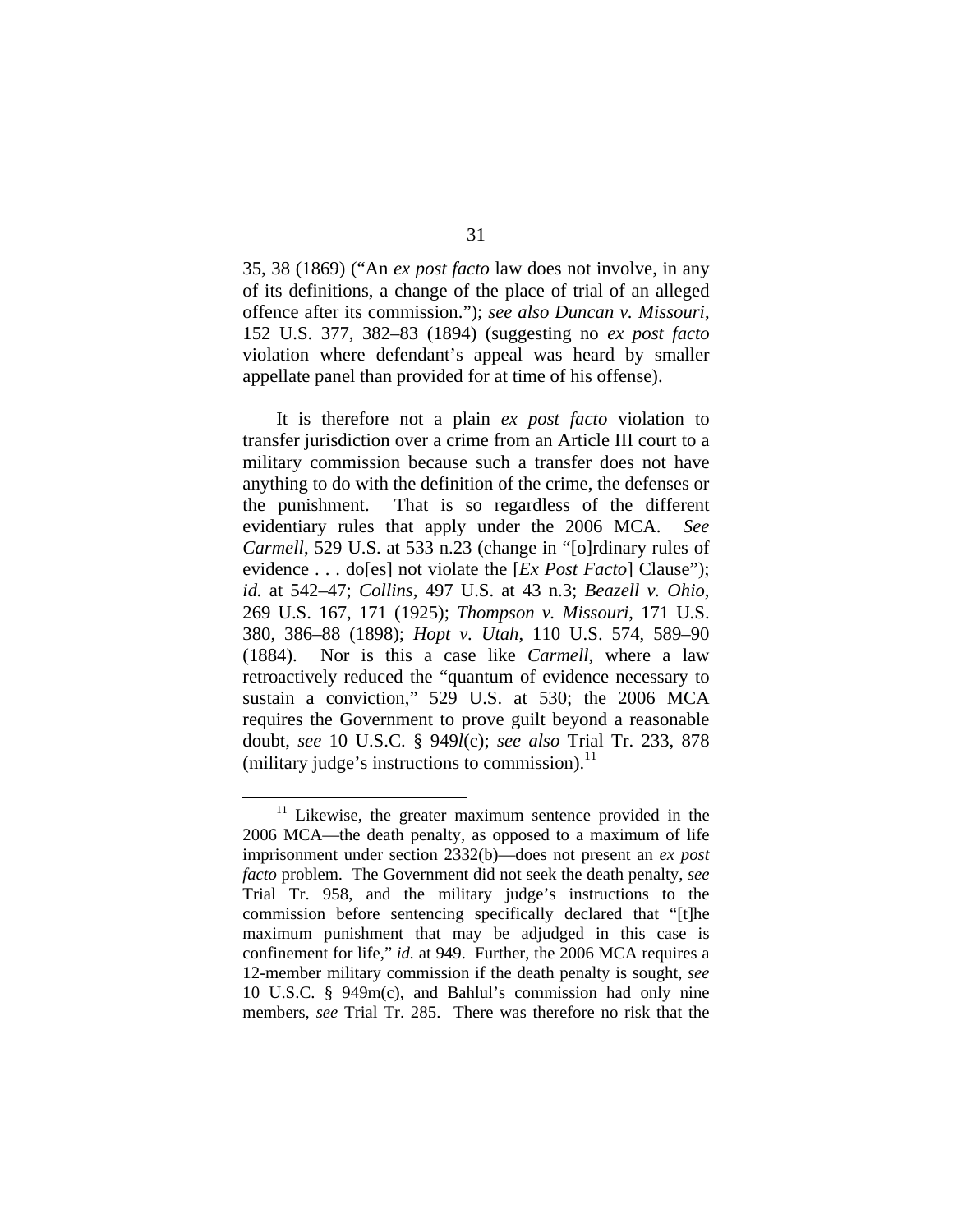Our inquiry is not ended, however, because the 2006 MCA conspiracy-to-murder-protected-persons charge and section 2332(b) do not have identical elements. The difference is a potential problem because the *Ex Post Facto*  Clause prohibits "retrospectively eliminating an element of the offense" and thus "subvert[ing] the presumption of innocence by reducing the number of elements [the government] must prove to overcome that presumption." *Carmell*, 529 U.S. at 532. Both statutes require the existence of a conspiracy and an overt act in furtherance thereof. *See*  18 U.S.C. § 2332(b)(2); 10 U.S.C. § 950v(b)(28) (2006); *see also* Trial Tr. 846, 849–50 (military judge's instructions to commission). The 2006 MCA conspiracy charge is in one sense more difficult to prove than section 2332(b) because it applies only to alien unlawful enemy combatants engaged in hostilities against the United States. *See* 10 U.S.C. §§ 948b(a), 948c, 948d; *see also* Trial Tr. 843–45 (instructions). But the 2006 MCA charge is in two ways easier to prove than a section 2332(b) charge. It does not require that the conspiracy occur "outside the United States" or that the conspiracy be to kill a "national of the United States," as section 2332(b) does. It simply requires a conspiracy to murder "one or more protected persons." Trial Tr. 850–51 (instructions); *see supra* n.10 (providing MCA's definition of "protected person"). Although the two statutes are quite similar, then, the 2006 MCA conspiracy charge

 $\overline{a}$ 

greater sentence included in the 2006 MCA affected Bahlul's sentence. *See Peugh*, 133 S. Ct. at 2082 ("The touchstone of this Court's inquiry is whether a given change in law presents a sufficient risk of increasing the measure of punishment attached to the covered crimes." (quotation marks omitted)).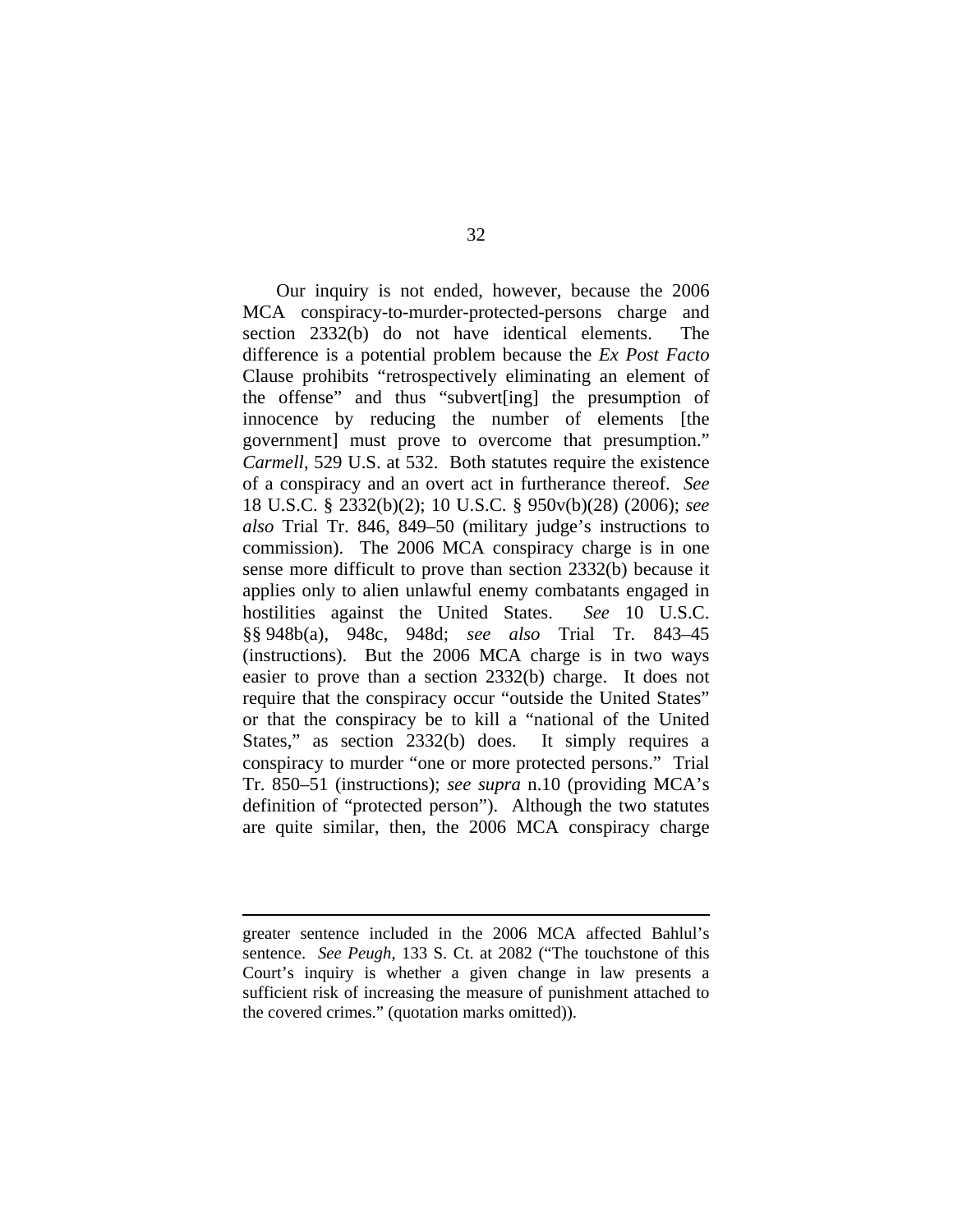eliminates two elements required to convict a defendant under section  $2332(b)$ .<sup>12</sup>

Nevertheless, Bahlul cannot bear his burden of establishing that the elimination of the two elements "seriously affect[ed] the fairness, integrity or public reputation of judicial proceedings." *Olano*, 507 U.S. at 732 (quotation marks omitted); *see United States v. Vonn*, 535 U.S. 55, 62–63 (2002) (defendant bears burden of proving *Olano*'s fourth prong); *see also United States v. Johnson*, 331 F.3d 962, 967 (D.C. Cir. 2003) (proceeding directly to fourth prong if it can resolve appeal). He cannot satisfy the fourth prong because the charges against him and the commission's findings necessarily included those elements and the evidence supporting them was undisputed. To explain why requires that we first discuss the most on-point Supreme Court precedent.

In *Johnson v. United States*, the Supreme Court reviewed a defendant's conviction for perjury where the district court had decided the issue of materiality itself rather than submit that issue to the jury, as the Court's precedent requires. 520 U.S. 461, 463 (1997). The defendant did not object, however, so the Court reviewed his conviction for plain error. Because the evidence of the missing materiality element was

 $12$  To be clear, Bahlul was convicted of conspiracy as a standalone offense that does not depend upon the completion of an object offense. *See* Trial Tr. 848. He was *not* charged with conspiracy as a theory of liability for a completed crime. *See* Trial Tr. 109–12 (Government amended charge by striking allegation that Bahlul joined "an enterprise of persons who share the common criminal purpose that involved . . . the commission . . . of one or more substantive offenses"); *see also United States v. Ali*, 718 F.3d 929, 941 (D.C. Cir. 2013) (noting difference between conspiracy as stand-alone offense and conspiracy as theory of liability).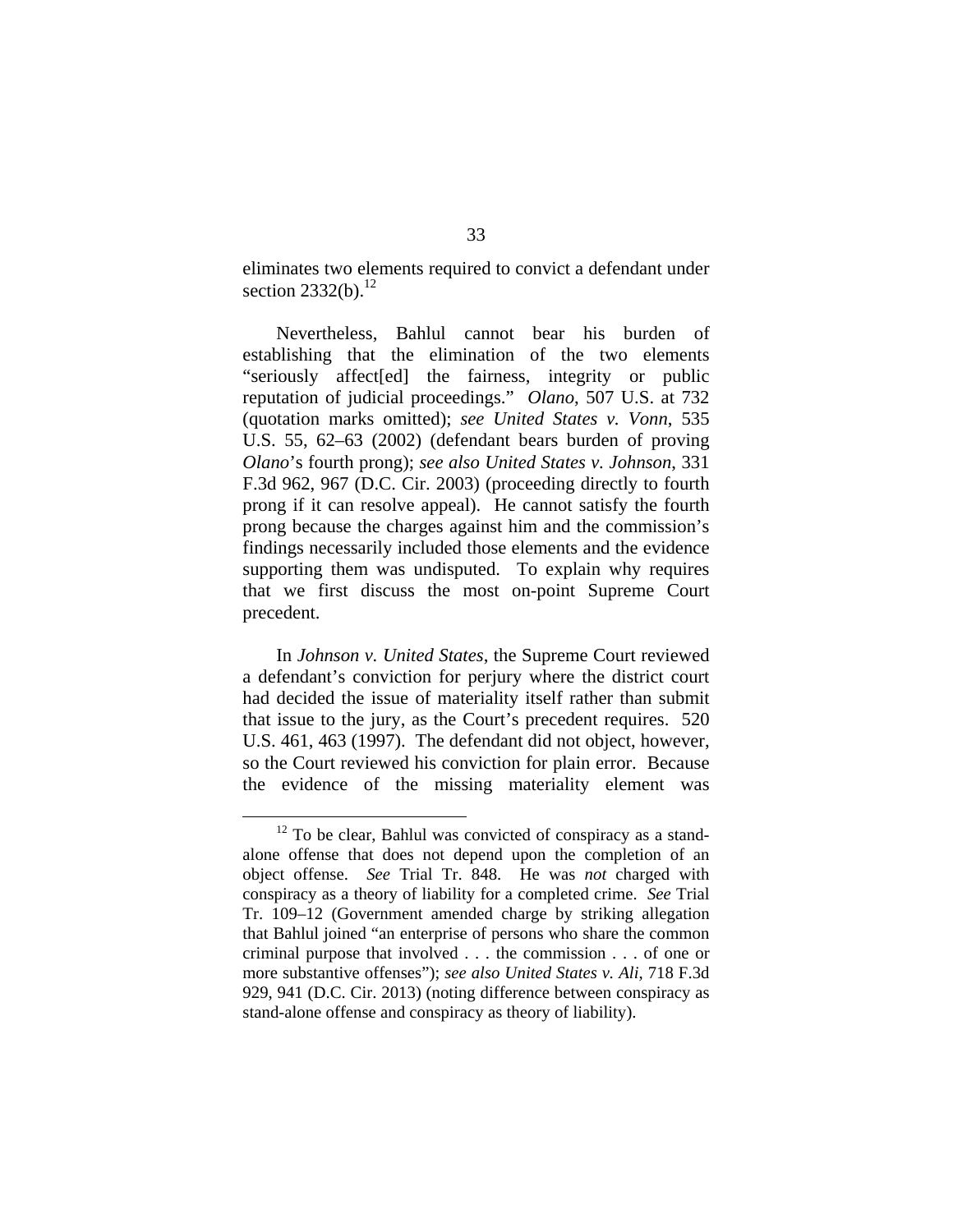"overwhelming" and "essentially uncontroverted at trial," the Court concluded that the error, although plain, did not seriously affect the fairness, integrity or public reputation of judicial proceedings. *Id.* at 470; *cf. Neder v. United States*, 527 U.S. 1, 19 (1999) (failure to submit element to jury was harmless error "where [the] defendant did not, and apparently could not, bring forth facts contesting the omitted element"). Similarly, in *United States v. Cotton*, the indictment failed to charge the drug quantity involved in the offense, as the Court's precedent requires for any fact that enhances the otherwise applicable statutory maximum sentence. 535 U.S. 625, 627–28 (2002). After the jury found the defendants guilty of a narcotics conspiracy, the district court made drug quantity findings that enhanced the defendants' statutory maximums. *Id.* at 628. This was "error" and it was "plain" but the Court nevertheless upheld the convictions under *Olano*'s fourth prong. Because the evidence of the requisite drug quantity was "overwhelming" and "essentially uncontroverted," the Court concluded that "[t]he real threat . . . to the fairness, integrity, and public reputation of judicial proceedings would be if [the defendants] . . . were to receive a sentence prescribed for those committing less substantial drug offenses because of an error that was never objected to at trial." *Id.* at 633–34 (quotation marks omitted); *accord Johnson*, 331 F.3d at 966–70; *United States v. Webb*, 255 F.3d 890, 899–902 (D.C. Cir. 2001).

Here, the evidence of the two missing elements was not simply "overwhelming" and "essentially uncontroverted"—it was *entirely* uncontroverted. Bahlul was charged with committing numerous overt acts "in Afghanistan, Pakistan and elsewhere" that furthered the conspiracy's unlawful objects; those objects included the murder of protected persons. App. 122–25. He did not dispute that his conduct occurred outside the United States nor did he dispute that the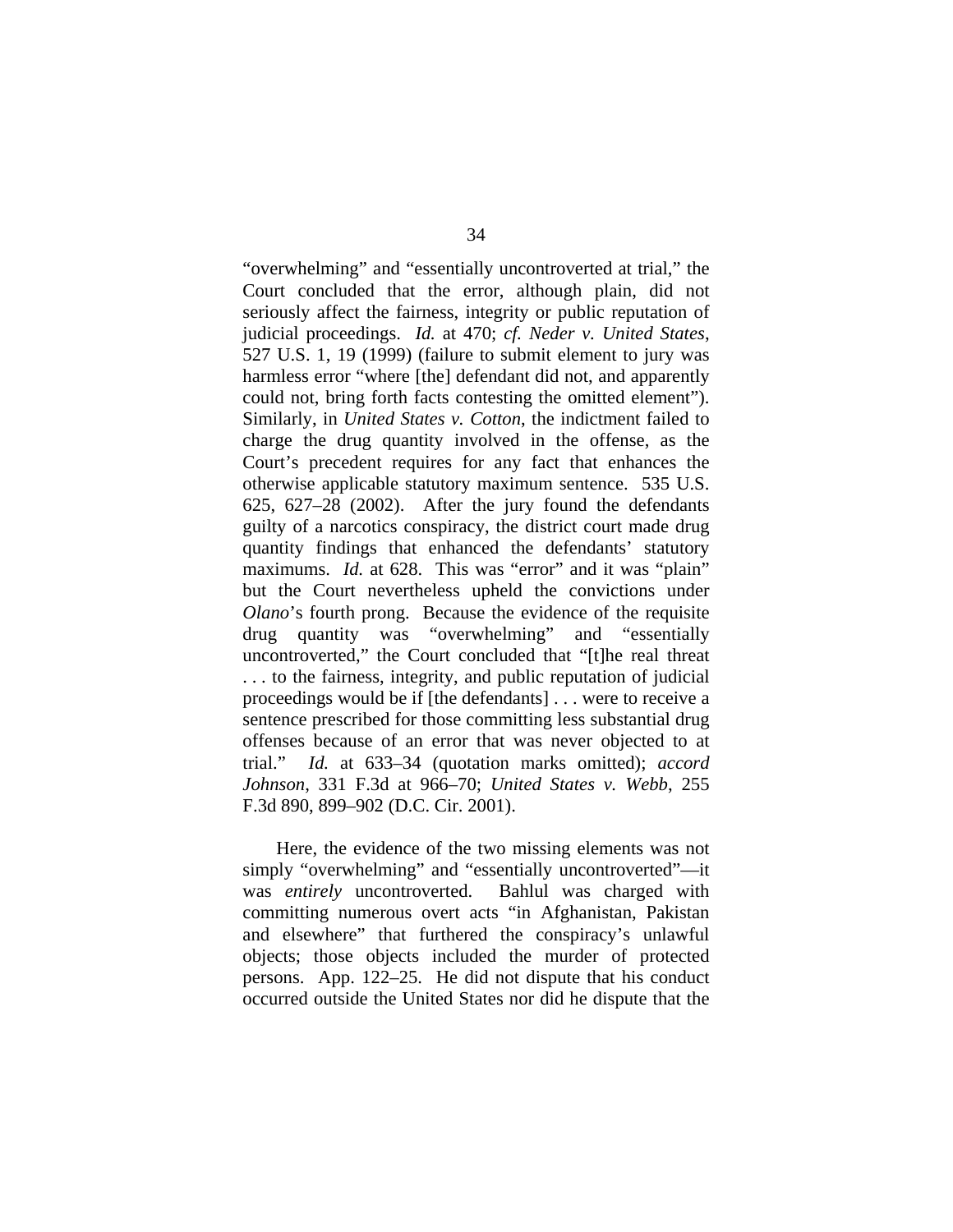purpose of the conspiracy was to murder United States nationals. *See* Trial Tr. 167 (Bahlul: "And what I did . . . is to kill Americans . . . ."); *id.* at 511–12 ("[Bahlul] does not consider anybody protected person[s] or civilians. . . . [A]s long as you're a[n] American, you are a target."). Indeed, several witnesses testified that Bahlul considered *all*  Americans to be targets. *Id.* at 503, 512, 596, 653. The commission was instructed on the overt acts allegedly undertaken by Bahlul in furtherance of the conspiracy, *see id.* at 846–47, and was instructed that one of the conspiracy's object offenses was the murder of protected persons, *id.* at 850. The commission specifically found that Bahlul committed ten overt acts, all of which took place outside the United States and several of which directly relate to the 9/11 attacks that killed thousands of United States nationals. App. 132–33. And it found that all seven of the alleged object offenses, including murder of protected persons, were objects of the conspiracy. App. 131. There is no scenario in which the commission could have found that Bahlul committed these overt acts yet rationally found that the conspiracy did not take place outside the United States and did not have as an object the murder of United States nationals. *Accord Webb*, 255 F.3d at 901. Although the commission was not specifically instructed that it had to find these two elements, the overt acts it *did* find Bahlul had committed necessarily included the two elements and Bahlul did not, and does not, dispute either. Therefore, although the 2006 MCA conspiracy offense, as charged here, does "eliminat[e] an element of the offense," *Carmell*, 529 U.S. at 532, the omission did not seriously affect the fairness, integrity, or public reputation of the proceedings.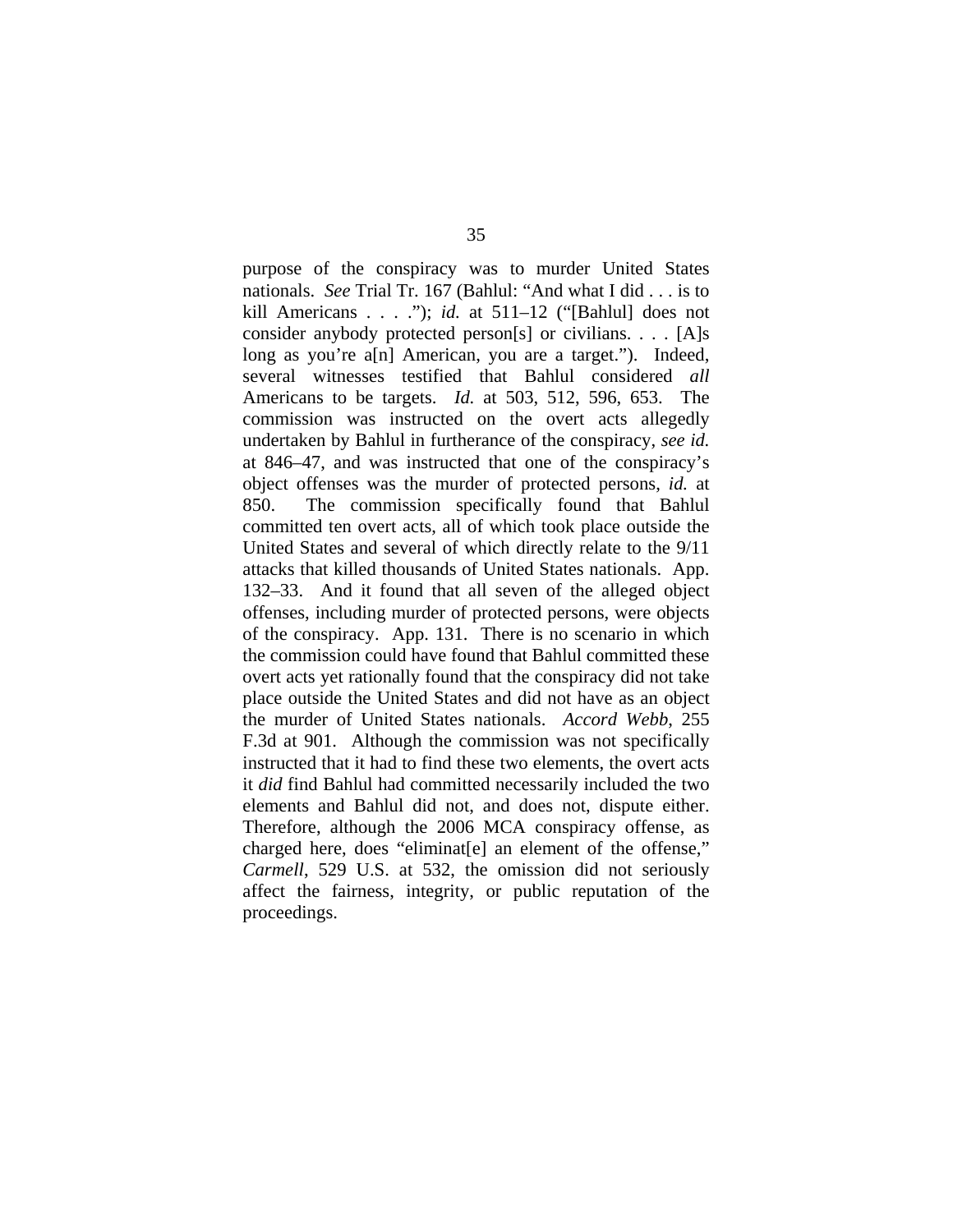#### 2. Section 821

When Bahlul committed the crimes of which he was convicted, section 821 granted—and still grants—military commissions jurisdiction "with respect to offenders or offenses that by statute or by the law of war may be tried by military commissions." 10 U.S.C. § 821. Section 821 and its predecessor statute have been on the books for nearly a century. *See* Pub. L. No. 64-242, 39 Stat. 619, 653 (1916); Pub. L. No. 66-242, 41 Stat. 759, 790 (1920); Pub. L. No. 81- 506, 64 Stat. 107, 115 (1950); *Madsen v. Kinsella*, 343 U.S. 341, 350–51 & n.17 (1952). We must therefore ascertain whether conspiracy to commit war crimes was a "law of war" offense triable by military commission under section 821 when Bahlul's conduct occurred because, if so, Bahlul's *ex post facto* argument fails.

In answering this question, we do not write on a clean slate. In *Hamdan*, seven justices of the Supreme Court debated the question at length. Four justices concluded that conspiracy is not triable by military commission under section 821.548 U.S. at 603–13 (plurality opinion of Stevens, J.). Three justices opined that it is. *Id.* at 697–704 (Thomas, J., dissenting). Both opinions scoured relevant international and domestic authorities but neither position garnered a majority. The case was resolved on other grounds and the eighth vote one justice was recused—left the conspiracy question for another day, noting that the Congress may "provide further guidance in this area." *See id.* at 655 (Kennedy, J., concurring). In light of the uncertainty left by the split, it was not "plain" error to try Bahlul for conspiracy by military commission pursuant to section 821. *See United States v. Terrell*, 696 F.3d 1257, 1260 (D.C. Cir. 2012) (plain error met only if "its erroneous character" is established by "a clear precedent in the Supreme Court or this circuit").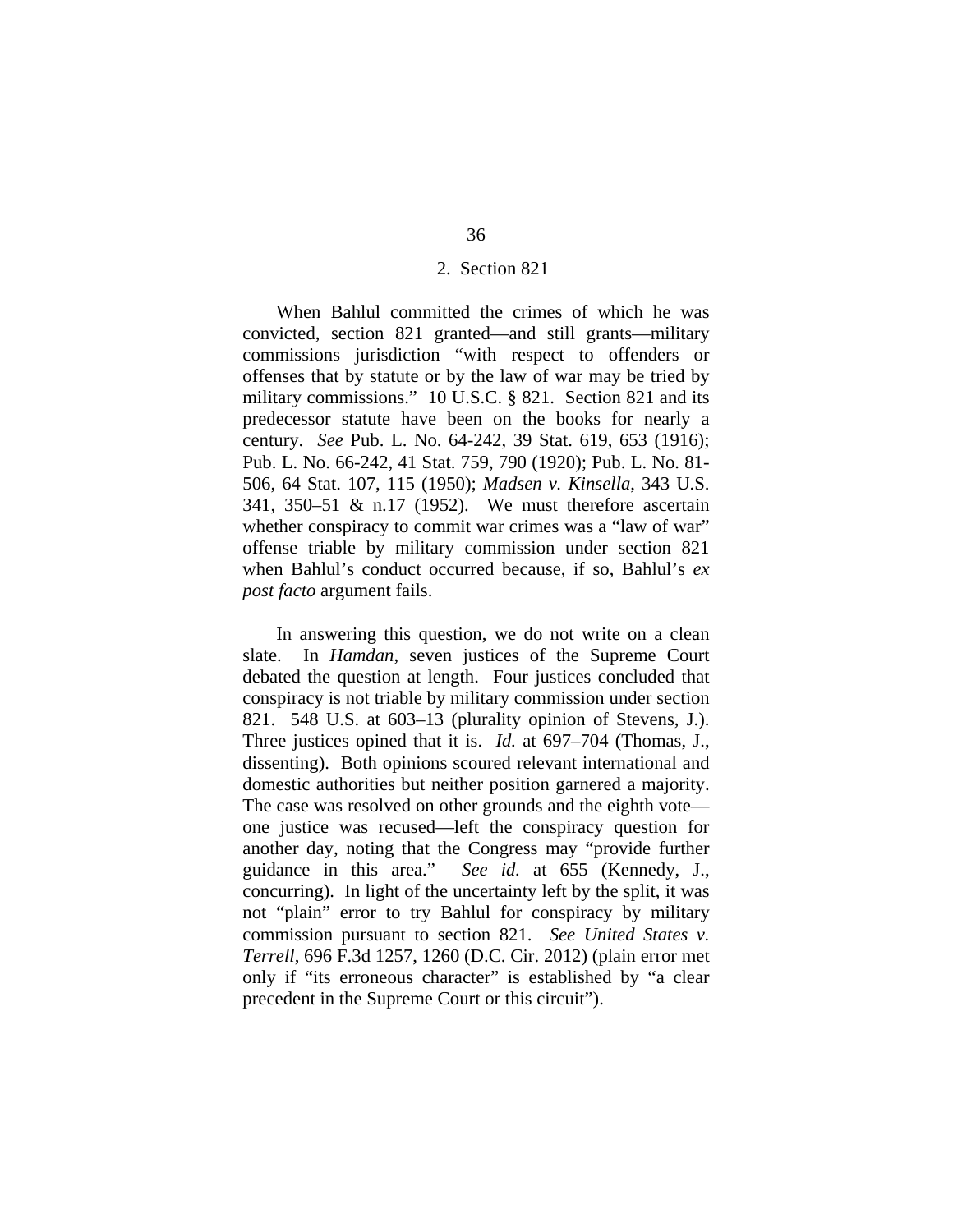The reason for the uncertainty is not only the divided result in *Hamdan* but also the High Court's failure to clearly resolve a subsidiary question: What body of law is encompassed by section 821's reference to the "law of war"? That dispute takes center stage here. Bahlul contends that "law of war" means the *international* law of war, full stop. The Government contends that we must look not only to international precedent but also "the common law of war developed in U.S. military tribunals." E.B. Br. of United States 28; *see also* Oral Arg. Tr. 15 ("[W]e believe the law of war is the international law of war as supplemented by the experience and practice of our wars and our wartime tribunals."). The answer is critical because the Government asserts that conspiracy is *not* an international law-of-war offense. *See* E.B. Br. of United States 34; Oral Arg. Tr. 15.

In *Hamdan II*, the Court said that "law of war" as used in section 821 is a term of art that refers to the international law of war. 696 F.3d at 1248; *see also id.* at 1252 (noting that "U.S. precedents may inform the content of international law"); *cf.* Kavanaugh Op. 11 n.5 (stating that *Hamdan II*'s interpretation of section 821 "was not necessary to the result"). Language in several Supreme Court opinions supports that proposition. *See, e.g.*, *Quirin*, 317 U.S. at 27–28 ("[T]his Court has recognized and applied the law of war as including that part of the law of nations which prescribes, for the conduct of war, the status, rights and duties of enemy nations as well as of enemy individuals."); *id.* at 29 (describing law of war as "branch of international law"); *see also Hamdan*, 548 U.S. at 603 (plurality) (citing *Quirin* and describing offense alleged therein as being "recognized as an offense against the law of war" both "in this country and internationally"); *id.* at 610–11 (analyzing international law sources); *id.* at 641 (Kennedy, J., concurring) ("[T]he law of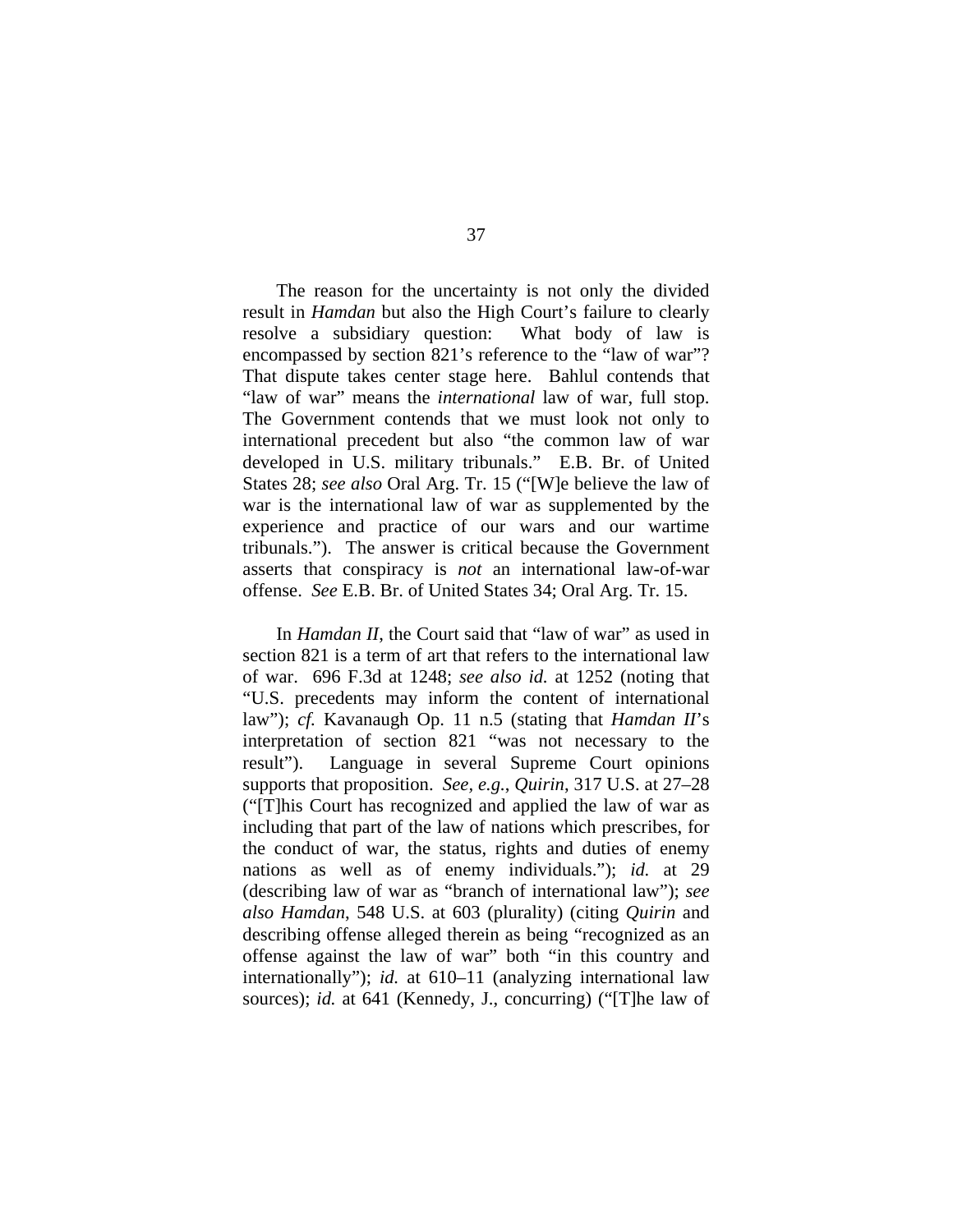war . . . is the body of international law governing armed conflict." (citing *Quirin*, 317 U.S. at 28)); *Madsen*, 343 U.S. at 354–55 ("The 'law of war' . . . includes at least that part of the law of nations which defines the powers and duties of belligerent powers occupying enemy territory pending the establishment of civil government."); *Yamashita*, 327 U.S. at 12–16 (analyzing international precedent in determining whether offense was violation of law of war); Rogers Op. 6–7 (concluding on *de novo* review that section 821 refers to international law of war). Several Executive Branch interpretations and scholarly articles also support that reading. *See Hamdan II*, 696 F.3d at 1248–49 & n.9 (collecting citations).

On the other hand, section 821 might not be so limited (as two of our colleagues would hold on *de novo* review). *See* Brown Op. 3; Kavanaugh Op. 7–11; *see also Hamdan*, 548 U.S. at 689 (Thomas, J., dissenting) ("[W]hether an offense is a violation of the law of war cognizable before a military commission must be determined pursuant to the system of common law applied by military tribunals . . . [which] is derived from the experience of our wars and our wartime tribunals and the laws and usages of war as understood and practiced by the civilized nations of the world." (citations and quotation marks omitted)). Significantly, both the *Hamdan*  plurality and dissent relied primarily on *domestic* precedent to ascertain whether conspiracy could be tried under section 821. *See Hamdan*, 548 U.S. at 603–09 (plurality); *id.* at 689–704 (Thomas, J., dissenting).<sup>13</sup> There is also language in *Yamashita* and *Quirin* that domestic precedent is an important

<sup>&</sup>lt;sup>13</sup> The *Hamdan* plurality did not expressly decide whether section 821's reference to the "law of war" is limited to the international law of war. *See Hamdan*, 548 U.S. at 604–13 (plurality).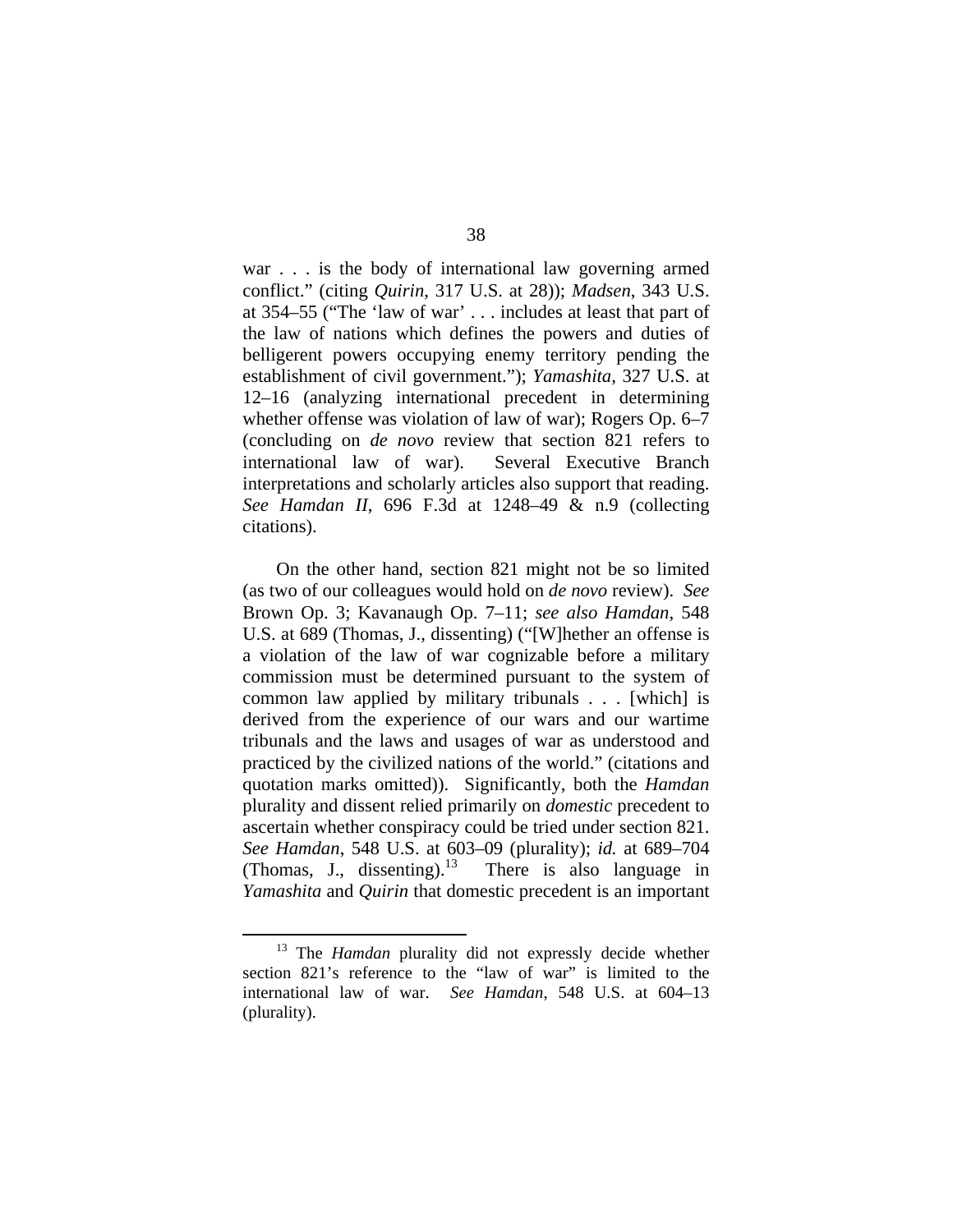part of our inquiry. *See Yamashita*, 327 U.S. at 8 ("[The Congress] adopted the system of military common law applied by military tribunals so far as it should be recognized and deemed applicable by the courts, and as further defined and supplemented by the Hague Convention . . . ."); *Quirin*, 317 U.S. at 31–35, 42 n.14 (evaluating domestic precedent to determine whether offense charged was law-of-war offense); *see also Madsen*, 343 U.S. at 347–48. Moreover, as the Supreme Court has explained, when the Congress enacted section 821 and its predecessors, it intended to preserve, not limit, the pre-existing jurisdiction of military commissions. *See Madsen*, 343 U.S. at 352–53; *Yamashita*, 327 U.S. at 19– 20; *see also Hamdan*, 548 U.S. at 593 (majority) ("[T]he *Quirin* Court recognized that Congress had simply preserved what power, under the Constitution and the common law of war, the President had had before 1916 to convene military commissions—with the express condition that the President and those under his command comply with the law of war."). It is therefore arguable that the Congress also intended to incorporate military commission precedents predating section 821's enactment. *See Sekhar v. United States*, 133 S. Ct. 2720, 2724 (2013) ("[I]f a word is obviously transplanted from another legal source, whether the common law or other legislation, it brings the old soil with it." (quoting Felix Frankfurter, *Some Reflections on the Reading of Statutes*, 47 COLUM. L. REV. 527, 537 (1947))); *Lorillard v. Pons*, 434 U.S. 575, 581 (1978) ("[W]here, as here, Congress adopts a new law incorporating sections of a prior law, Congress normally can be presumed to have had knowledge of the interpretation given to the incorporated law, at least insofar as it affects the new statute.").

Ultimately, we need not resolve *de novo* whether section 821 is limited to the international law of war. It is sufficient for our purpose to say that, at the time of this appeal, the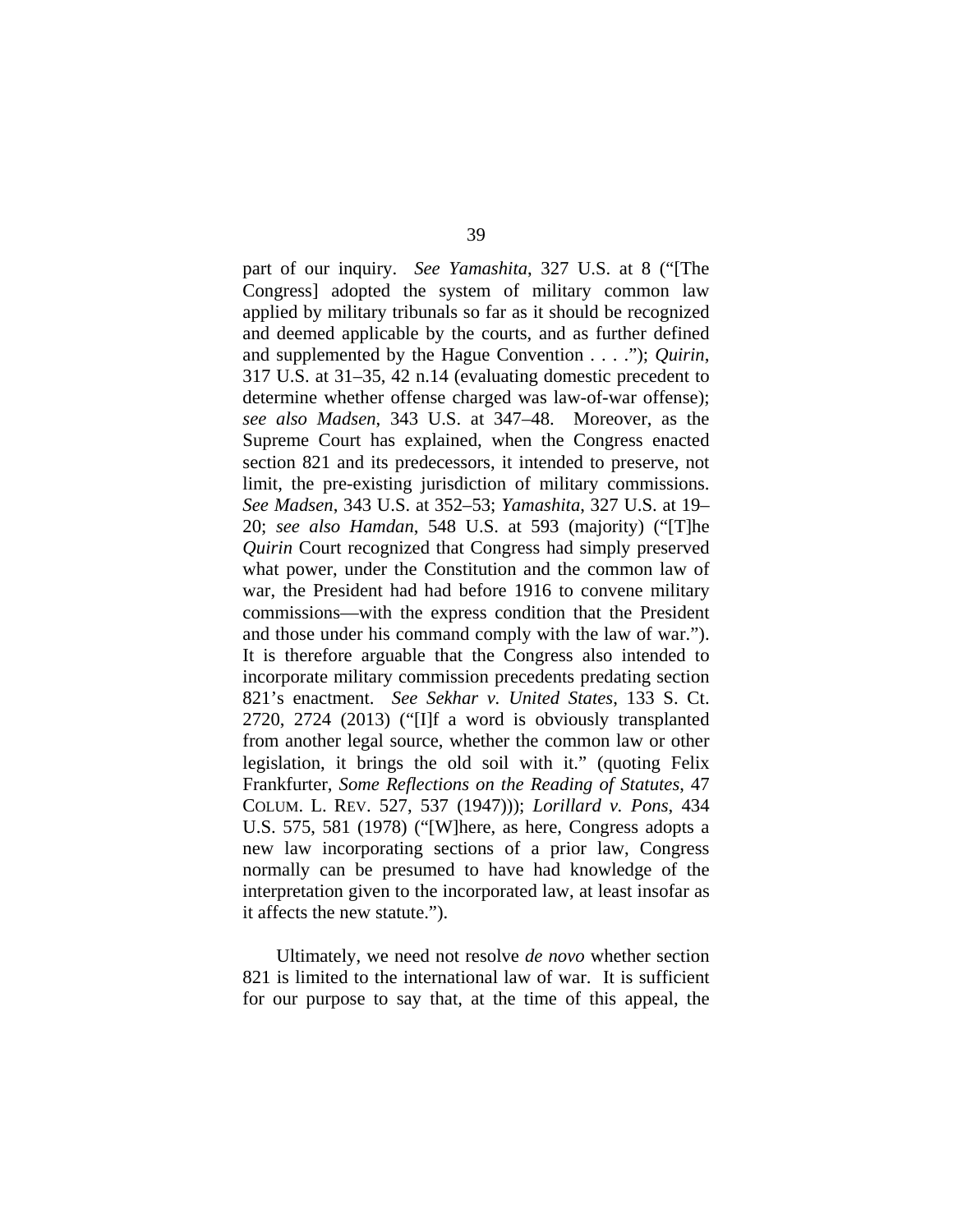answer to that question is not "obvious." *Olano*, 507 U.S. at 734; *see Henderson v. United States*, 133 S. Ct. 1121, 1130– 31 (2013) (plainness of error determined at time of appeal). As seven justices did in *Hamdan*, we look to domestic wartime precedent to determine whether conspiracy has been traditionally triable by military commission. That precedent provides sufficient historical pedigree to sustain Bahlul's conviction on plain-error review.

Most notably, the individuals responsible for the assassination of President Abraham Lincoln were charged with a single offense—"combining, confederating, and conspiring . . . to kill and murder . . . Abraham Lincoln"—and were convicted of that offense by military commission. General Court-Martial Order No. 356, War Dep't (July 5, 1865), *reprinted in* H.R. Doc. No. 55-314, at 696 (1899).<sup>14</sup> The specification of the offense includes several paragraphs, each of which sets forth a separate overt act done "in further prosecution of the unlawful and traitorous conspiracy." *Id.* at 697–98; *see also* THE ASSASSINATION OF PRESIDENT LINCOLN AND THE TRIAL OF THE CONSPIRATORS 18–21 (New York, Moore, Wilstach & Baldwin 1865). A federal district court later denied three of the conspirators' habeas petitions raising jurisdictional objections to the commission. *Ex Parte Mudd*, 17 F. Cas. 954 (S.D. Fla. 1868).

President Andrew Johnson personally approved the convictions. In doing so, he considered the jurisdictional limits of military commissions: He asked Attorney General James Speed whether the accused could be tried for

The *Hamdan* plurality interpreted this precedent as convicting the conspirators only of the completed offense of assassination, not inchoate conspiracy. *Hamdan*, 548 U.S. at 604 n.35 (plurality). *But see id.* at 699 n.12 (Thomas, J., dissenting) (finding it clear that inchoate conspiracy was tried).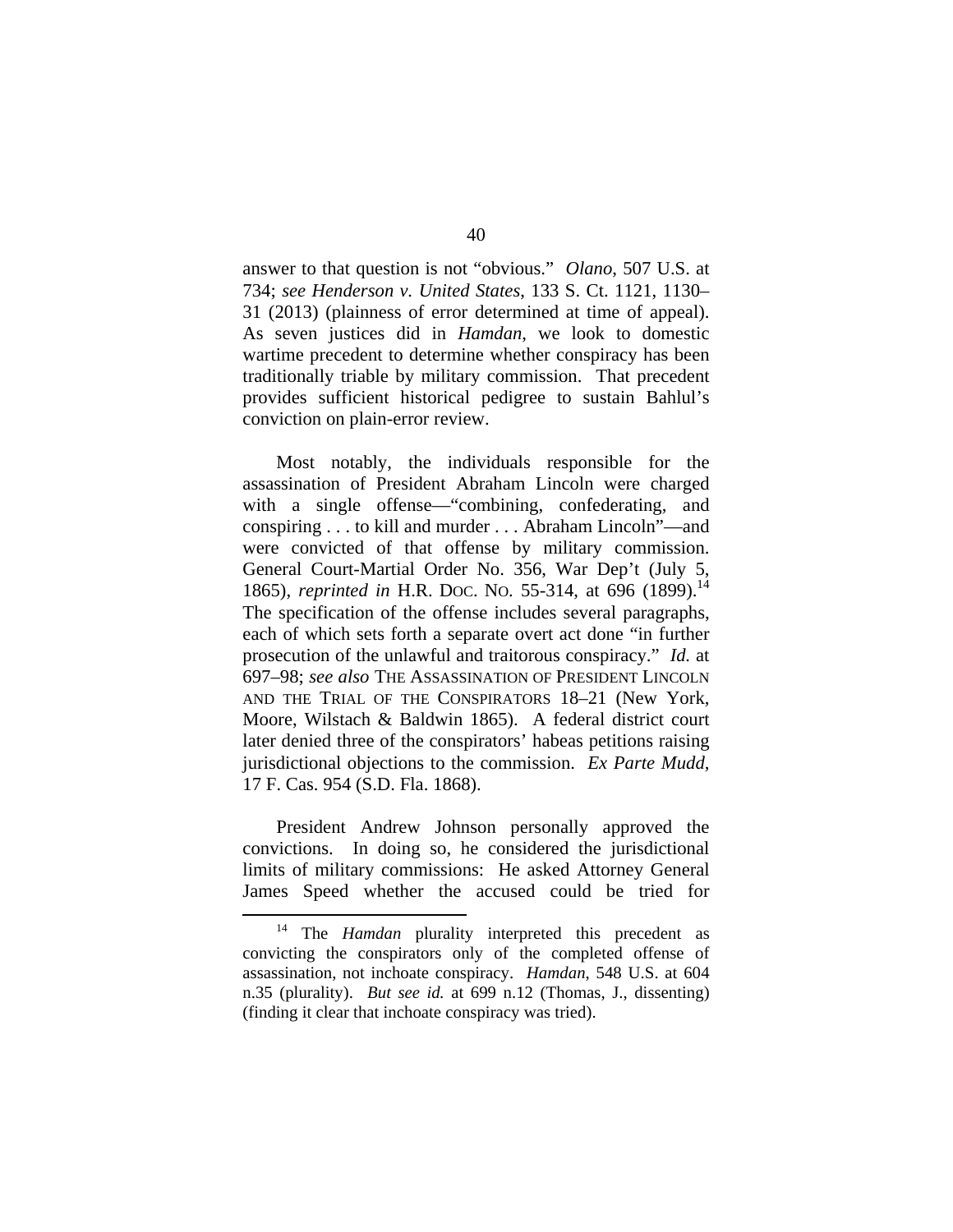conspiracy in a military commission. In a lengthy opinion, Attorney General Speed said they could. *See* Military Commissions, 11 Op. Att'y Gen. 297 (1865). We think this highest-level Executive Branch deliberation is worthy of respect in construing the law of war. *Cf. Sosa v. Alvarez-Machain*, 542 U.S. 692, 733–34 (2004) (looking "albeit cautiously" to sources like "controlling executive . . . act[s]" to ascertain current state of international law (quoting *The Paquete Habana*, 175 U.S. 677, 700 (1900)); *Tel-Oren v. Libyan Arab Republic*, 726 F.2d 774, 780 n.6 (D.C. Cir. 1984) (Edwards, J., concurring) (Attorney General opinions not binding but "entitled to some deference, especially where judicial decisions construing a statute are lacking"). Granted, the Attorney General's framing of the question presented— "whether the persons charged with the offence of having assassinated the President can be tried before a military tribunal"—casts some doubt on whether he was addressing inchoate conspiracy or the offense of assassination. 11 Op. Att'y Gen. at 297; *see Hamdan*, 548 U.S. at 604 n.35 (plurality). But the Attorney General's opinion was written *after* the commission had been convened and the convictions had been approved; he would therefore have been aware that the sole offense alleged was conspiracy.<sup>15</sup> On the other hand,

<sup>&</sup>lt;sup>15</sup> Some doubt about the precise nature of the charge also appears in the transcript of the conspirators' trial. Thomas Ewing, counsel for several of the defendants, objected to the ambiguity of the charge, stating that "[t]here is but one charge, *in form*, against the accused; but, *in fact*, there seem to be four charges, each alleging the commission of a separate and distinct offense." THE ASSASSINATION OF PRESIDENT LINCOLN AND THE TRIAL OF THE CONSPIRATORS, *supra*, at 244. He listed what he perceived to be the four offenses charged: conspiracy, traitorously murdering President Lincoln, traitorously assaulting with intent to kill Secretary of State William Seward and lying in wait with intent to traitorously murder then-Vice President Johnson. *Id.* at 244–45.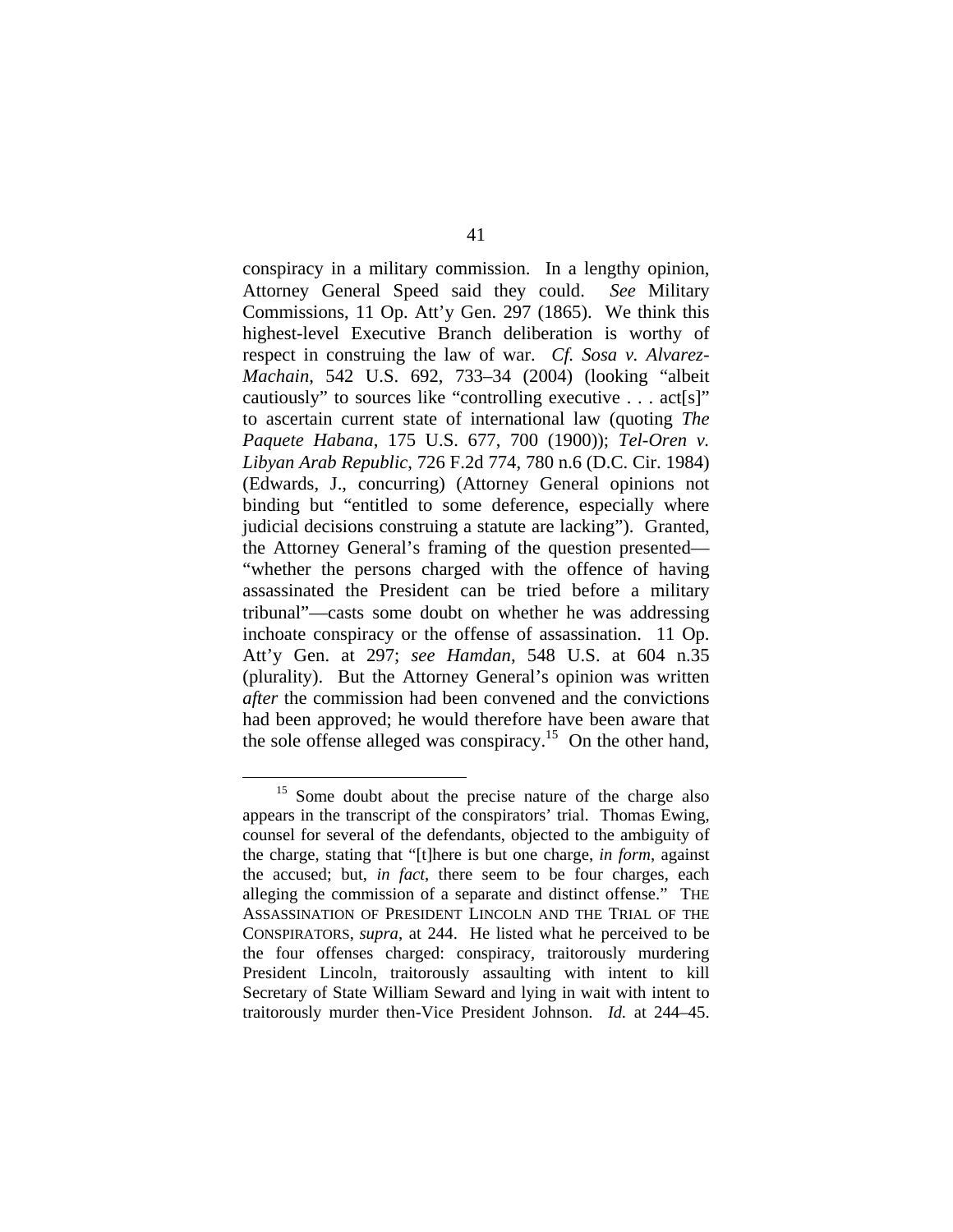that the Attorney General's opinion was written after the convictions were approved may undermine its persuasive value, as it could be viewed as a *post hoc* rationalization for a decision already made.

Either way, the Lincoln conspirators' trial was a matter of paramount national importance and attracted intense public scrutiny. Thus, when the Congress enacted section 821's predecessor—and "preserved what power, under the Constitution and the common law of war, the President had had before 1916 to convene military commissions," *Hamdan*, 548 U.S. at 593 (majority)—it was no doubt familiar with at least one high-profile example of a conspiracy charge tried by a military commission. Because of the national prominence of the case and the highest-level Executive Branch involvement, we view the Lincoln conspirators' trial as a particularly significant precedent.<sup>16</sup>

 $\overline{a}$ 

16 William Winthrop—the Blackstone of military law—also concluded that conspiracy is an offense that is "both a crime against society and a violation of the laws of war." WINTHROP, MILITARY LAW AND PRECEDENTS, *supra*, at 842; *accord* WILLIAM WINTHROP, A DIGEST OF OPINIONS OF THE JUDGE ADVOCATE GENERAL OF THE ARMY 328–29 (1880) ("[c]onspiracy by two or more to violate the laws of war by destroying life or property in aid of the enemy" is an "offence[] against the laws and usages of war"). That said, although Winthrop based that conclusion in part on the Lincoln conspirators' case, he also relied on Civil War-era field orders. WINTHROP, MILITARY LAW AND PRECEDENTS, *supra*, at 839 & n.5 (explaining different bases of military jurisdiction and

The Judge Advocate responded that "[t]he general allegation is a conspiracy" and that "[t]he pleadings proceed, after averring this conspiracy, . . . to set forth clearly and specifically the part which it is believed and alleged each one of them took in the execution of that conspiracy." *Id.* at 245; *see also id.* at 246–47 (further discussion of the charge).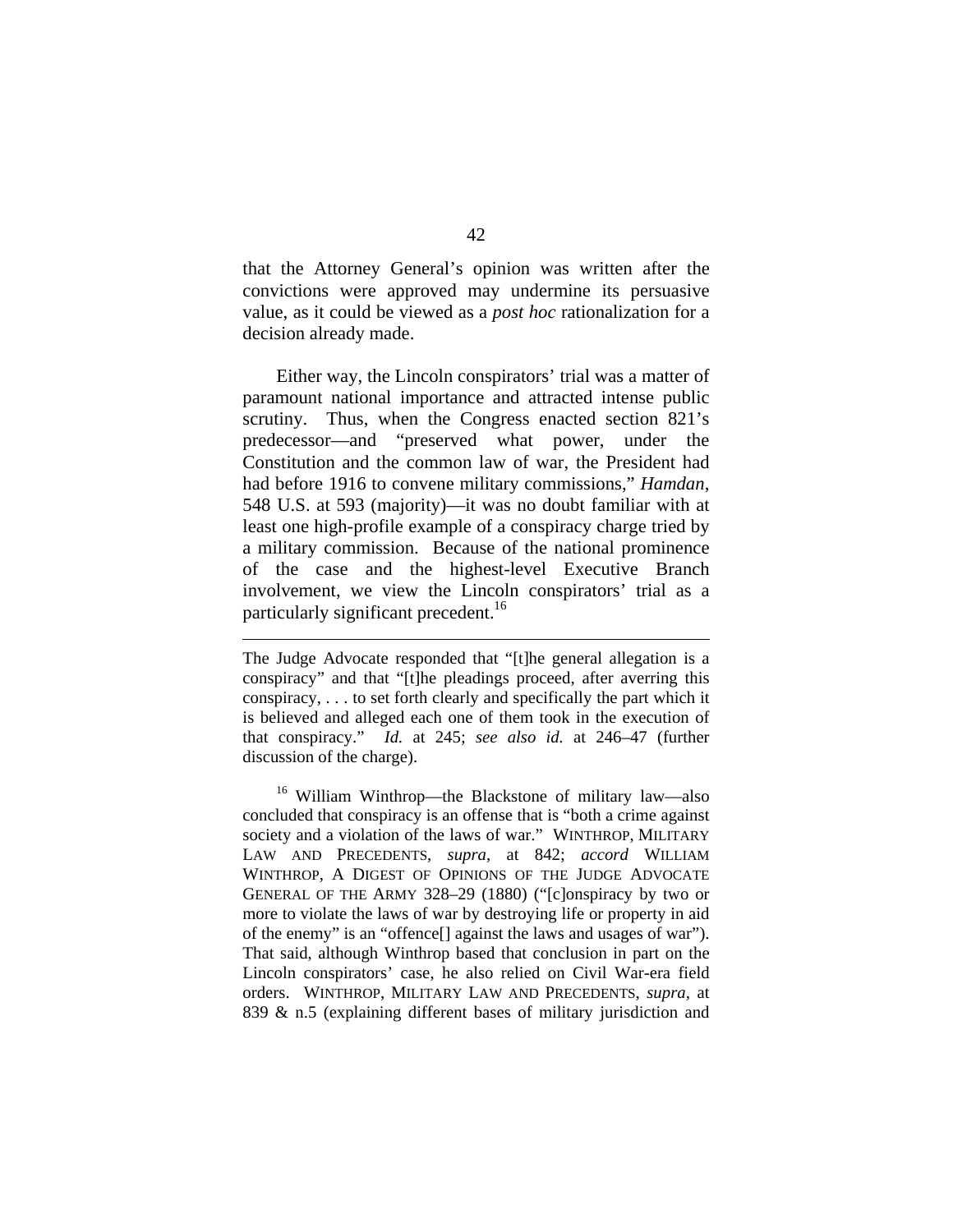Also noteworthy is the World War II-era military commission trial of several Nazi saboteurs who entered the United States intending to destroy industrial facilities; they were convicted of, *inter alia*, conspiracy to commit violations of the law of war. *See Quirin*, 317 U.S. at 21–23. Although the Supreme Court resolved the case on other grounds and therefore did not review the validity of the conspiracy conviction, the case remains another prominent example of a conspiracy charge tried in a law-of-war military commission. President Franklin D. Roosevelt, like President Johnson before him, approved the charges. *See* 7 Fed. Reg. 5103-02 (July 7, 1942). Moreover, *Quirin* is not the sole example from that era. *See Colepaugh v. Looney*, 235 F.2d 429, 431– 32 (10th Cir. 1956) (upholding conviction by military commission of Nazi saboteur of conspiracy to commit offense against law of war); General Order (G.O.) No. 52, War Dep't (July 7, 1945) (President Truman approves convictions of *Colepaugh* conspirators), *reprinted in* Supp. Auth. 149–50; Memo. of Law from Tom C. Clark, Assistant Att'y Gen., to Major General Myron C. Kramer, Judge Advocate Gen., at 6 (Mar. 12, 1945), *reprinted in* Supp. Auth. 139 (opining, with regard to *Colepaugh* case, that "it may be said to be well established that a conspiracy to commit an offense against the laws of war is itself an offense cognizable by a commission administering military justice"). Finally, during the Korean War, General Douglas MacArthur ordered that persons accused of "conspiracies and agreements to commit . . . violations of the laws and customs of war of general

 $\overline{a}$ 

citing cases of Henry Wirz, William Murphy, G. St. Leger Grenfel and others as examples of criminal conspiracies tried by military commission on combination of jurisdictional bases). The field orders lack the high-level Executive Branch consultation of the Lincoln conspirators' case, however, and give us pause for additional reasons discussed *infra* p. 46.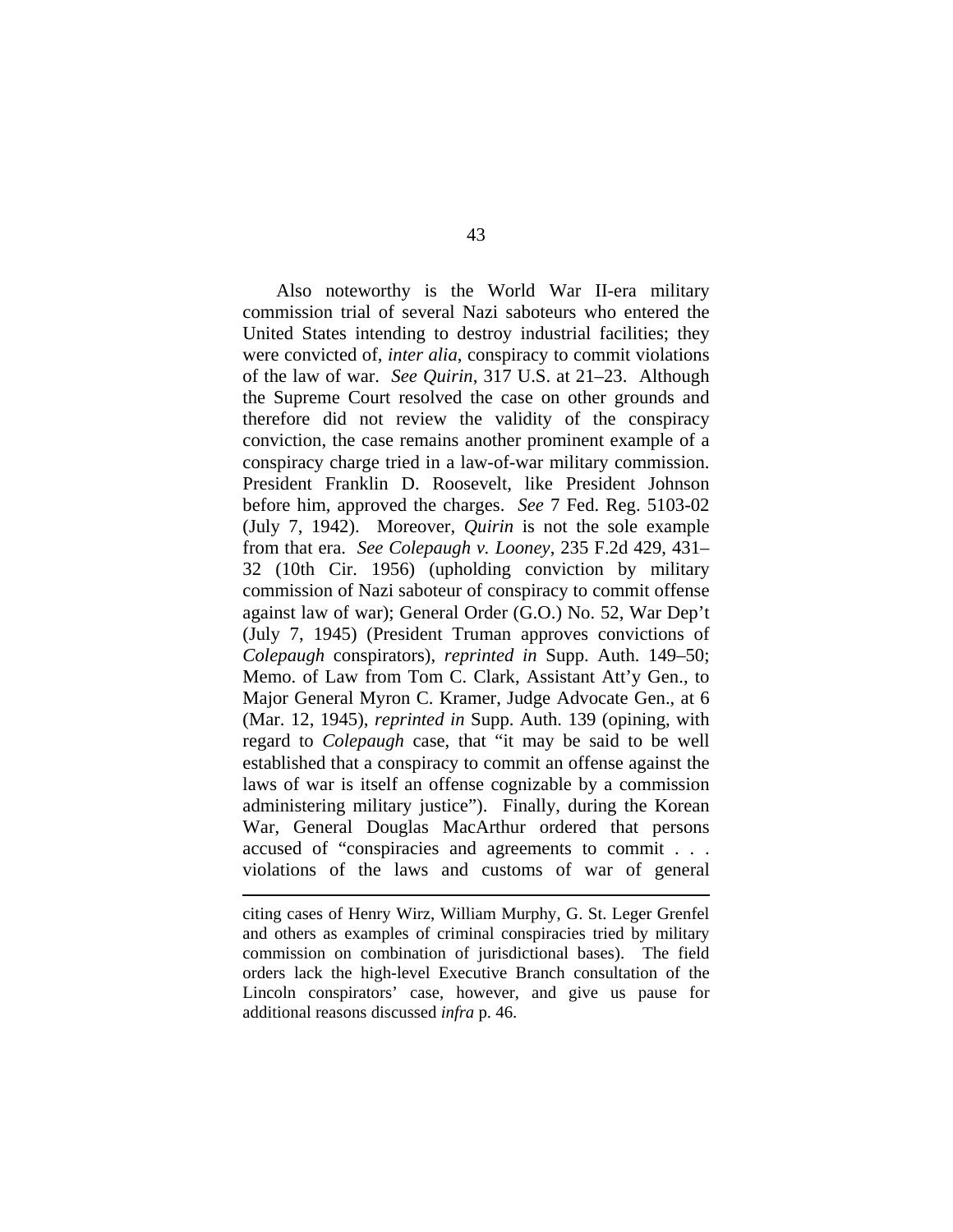application" be tried by military commission. *See* Letter Order, Gen. HQ, United Nations Command, Tokyo, Japan, *Trial of Accused War Criminals* (Oct. 28, 1950) (Rules of Criminal Procedure for Military Commissions, Rule 4).

We do not hold that these precedents conclusively establish conspiracy as an offense triable by military commission under section 821. After all, four justices examined the same precedents and found them insufficiently clear. *Hamdan*, 548 U.S. at 603–09 (plurality);<sup>17</sup> *cf. Marks v. United States*, 430 U.S. 188, 193 (1977). But there are two differences between *Hamdan* and this case. First, the elements of the conspiracy charge were not defined by statute in *Hamdan* and therefore the plurality sought precedent that was "plain and unambiguous." 548 U.S. at 602. Here, the Congress has positively identified conspiracy as a war crime. We need not decide the effect of the Congress's action, however, because we rely on the second difference: The *Hamdan* plurality's review was *de novo*; our review is for plain error. We think the historical practice of our wartime tribunals is sufficient to make it not "obvious" that conspiracy was not traditionally triable by law-of-war military commission under section 821. *Olano*, 507 U.S. at 734. We therefore conclude that any *Ex Post Facto* Clause error in trying Bahlul on conspiracy to commit war crimes is not plain. *See United States v. Vizcaino*, 202 F.3d 345, 348 (D.C. Cir. 2000) (assuming error to decide it was not plain).

 <sup>17</sup> The *Hamdan* plurality thought *Quirin* suggested "that conspiracy is not a violation of the law of war" because the Court's "analysis . . . placed special emphasis on the *completion* of [another charged] offense; it took seriously the saboteurs' argument that there can be no violation of a law of war—at least not one triable by military commission—without the actual commission of . . . a 'hostile and warlike act.' " 548 U.S. at 606–07 (plurality).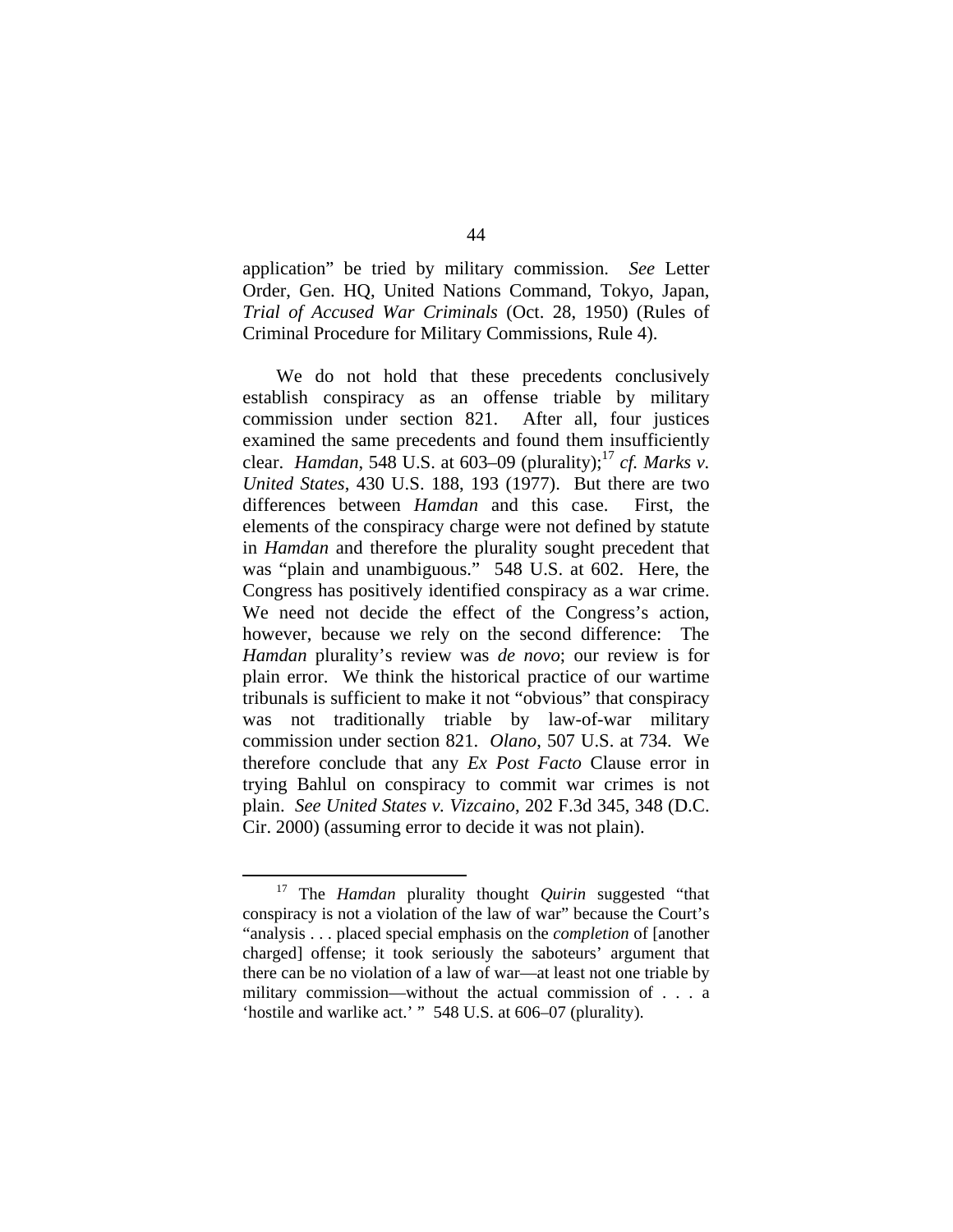## B. Material Support

A different result obtains, however, regarding Bahlul's conviction of providing material support for terrorism.<sup>18</sup> The Government concedes that material support is not an international law-of-war offense, *see* Oral Arg. Tr. 15; Panel Br. of United States 50, 57, and we so held in *Hamdan II*, 696 F.3d at 1249–53. But, in contrast to conspiracy, the Government offers little domestic precedent to support the notion that material support or a sufficiently analogous offense has historically been triable by military commission. Although Bahlul carries the burden to establish plain error, *see United States v. Brown*, 508 F.3d 1066, 1071 (D.C. Cir. 2007), we presume that in the unique context of the "domestic common law of war"—wherein the Executive Branch shapes the relevant precedent and individuals in its employ serve as prosecutor, judge and jury—the Government can be expected to direct us to the strongest historical precedents. What the Government puts forth is inadequate.

<sup>&</sup>lt;sup>18</sup> The 2006 MCA provides: "Any person subject to this chapter who provides material support or resources, knowing or intending that they are to be used in preparation for, or in carrying out, an act of terrorism . . . , or who intentionally provides material support or resources to an international terrorist organization engaged in hostilities against the United States, knowing that such organization has engaged or engages in terrorism . . . , shall be punished  $\ldots$  ." 10 U.S.C. § 950 $v(b)(25)$ . The provision crossreferences the Act's prohibition of "terrorism," which is defined as an act that "kills or inflicts great bodily harm on one or more protected persons, or . . . that evinces a wanton disregard for human life, in a manner calculated to influence or affect the conduct of government or civilian population by intimidation or coercion, or to retaliate against government conduct." *Id.* § 950v(b)(24).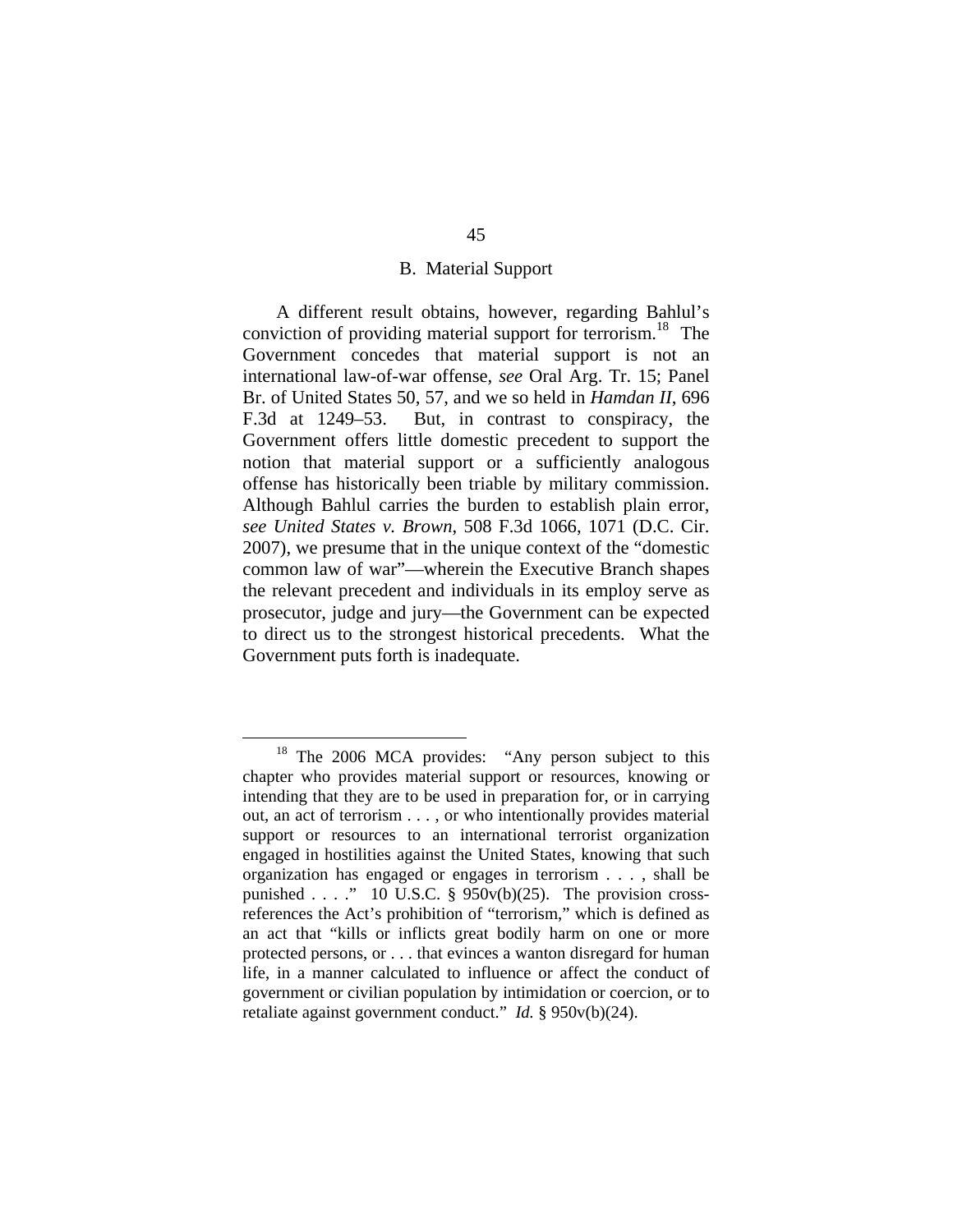The Government relies solely on a number of Civil Warera field orders approving military commission convictions of various offenses that, the Government contends, are analogous to material support. Before delving into the specifics of the orders, we note our skepticism that such informal field precedent can serve as the sole basis for concluding that a particular offense is triable by a law-of-war military commission. Unlike the Lincoln conspirators' and Nazi saboteurs' cases, which attracted national attention and reflected the deliberations of highest-level Executive Branch officials, the field precedents are terse recordings of drumhead justice executed on or near the battlefield. Indeed, several precedents cited by the Government for trying material support and solicitation under the "law of war" were issued by the same 1862 military commission that tried one Henry Willing for the offense of "[b]eing a bad and dangerous man." G.O. No. 19, HQ, Dep't of the Mississippi (Apr. 24, 1862), 1 THE WAR OF THE REBELLION, OFFICIAL RECORDS OF THE UNION AND CONFEDERATE ARMIES (OR) ser. II, at 480– 81. In addition, the military commissions these orders memorialize were not always models of due process.<sup>19</sup> And, as the *Hamdan* plurality explained, the Civil War commissions "operated as both martial law or military government tribunals and law-of-war commissions," obliging us to treat the precedents "with caution" because of their unclear jurisdictional basis. 548 U.S. at 596 n.27 (plurality); *see also id.* at 608.20

<sup>20</sup> *See also Hamdan*, 548 U.S. at 602 n.34 (plurality) (explaining that because of "vagueness" concerns, "caution . . .

 <sup>19</sup> *See* Frank J. Williams & Nicole J. Benjamin, *Military Trials of Terrorists: From the Lincoln Conspirators to the Guantanamo Inmates*, 39 N. KY. L. REV. 609, 625 (2012); David Glazier, *Precedents Lost: The Neglected History of the Military Commission*, 46 VA. J. INT'L L. 5, 39–40 (2005).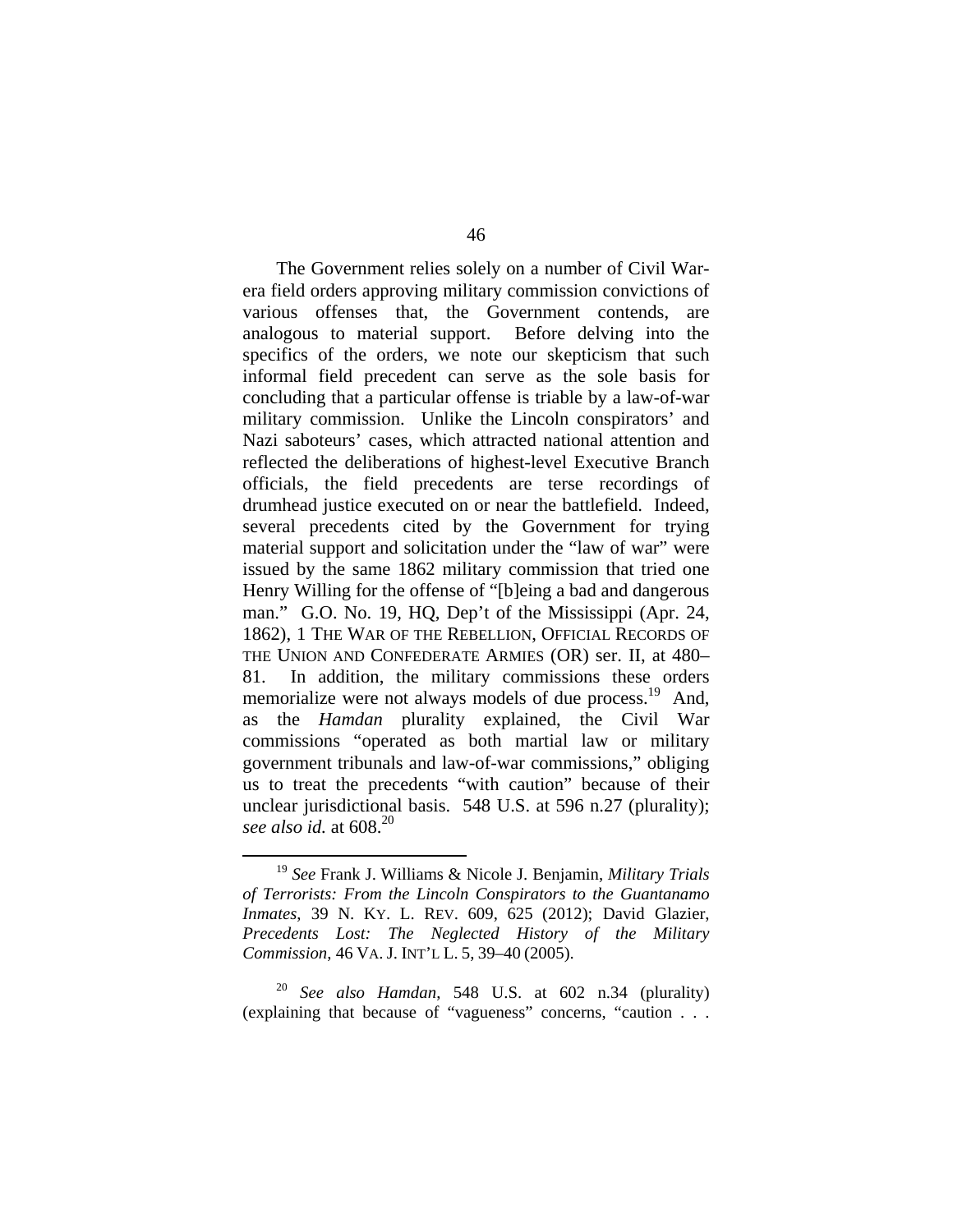In any event, even if the law of war can be derived from field precedents alone, none of the cited orders charges the precise offense alleged here—providing material support for terrorism. The Government nonetheless contends that the material support charge "prohibits the same conduct, under a modern label, as the traditional offense of joining with or providing aid to guerrillas and other unlawful belligerents." E.B. Br. of United States 48. But we do not think the cited field orders establish that such conduct was tried by law-ofwar military commissions during the Civil War. $^{21}$ 

First, every precedent cited by the Government involves offenses committed in Missouri, a border state; none is from a state that seceded. *See Dow v. Johnson*, 100 U.S. 158, 164– 65 (1879) (observing that, during the Civil War, "[t]he people of the loyal States . . . and the people of the Confederate States . . . became enemies to each other, and . . . [c]ommercial intercourse and correspondence between them were prohibited . . . by the accepted doctrines of public law"); *McKinzie v. Hill*, 51 Mo. 303, 307 (1873) ("[T]he principles [regarding the duty of "total non-intercourse between the belligerents" have no application to the present case. Missouri was not one of the States that joined in the rebellion."). The difference between a border state—whose citizens owed a duty of loyalty to the United States—and a state that seceded—whose citizens did not—is significant. The crime of "aiding the enemy," which includes as an element the breach of a duty of loyalty owed to the United States, had long been triable by military commission. *See* 

 $\overline{a}$ 

must be exercised in the incremental development of common-law crimes"); *Hamdan II*, 696 F.3d at 1250 n.10 (similar).

 $21$  In reviewing this Civil War precedent, we hold only that it does not sanction trying material support by military commission.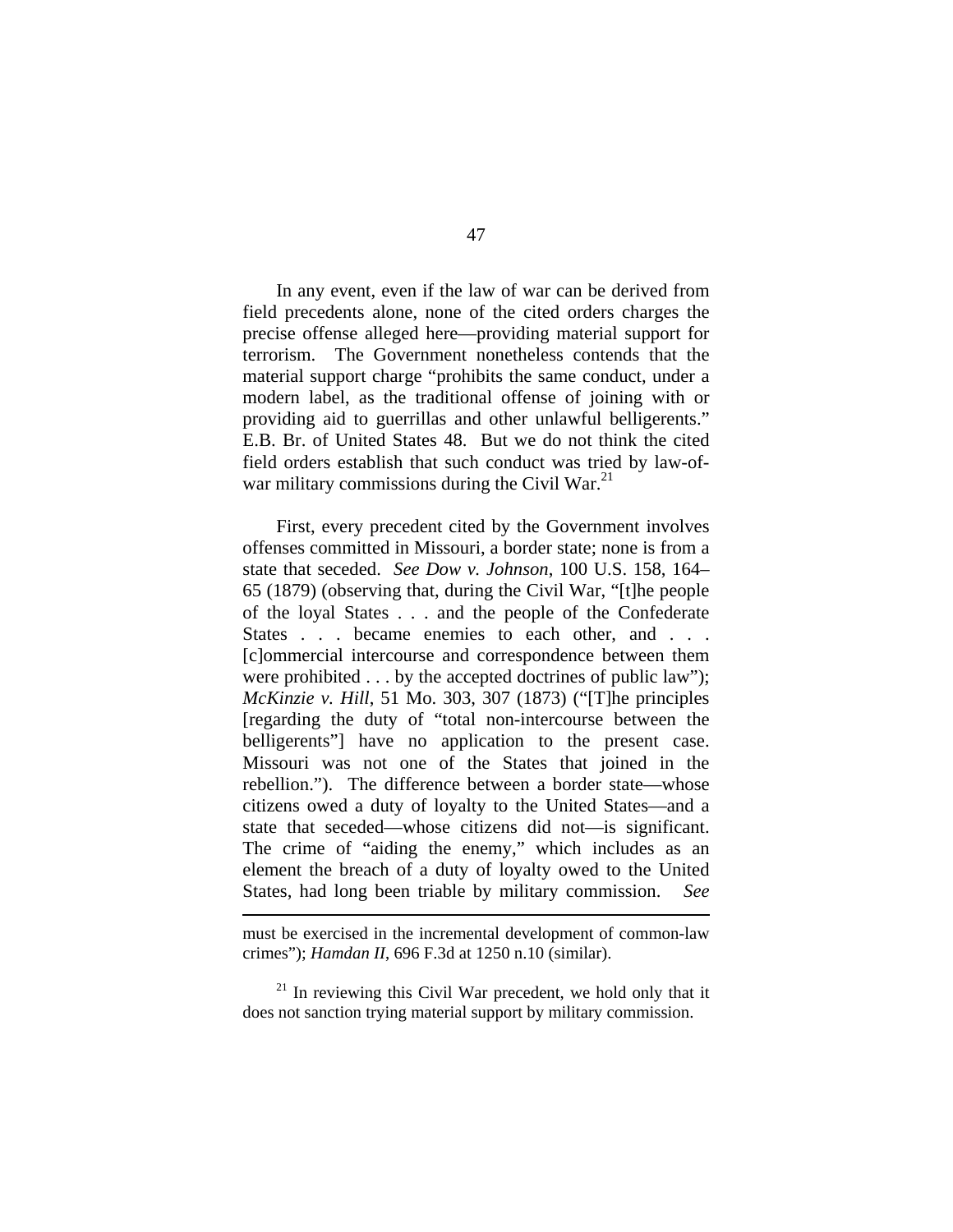*Hamdan II*, 696 F.3d at 1245 n.4 (citing *Hamdan*, 548 U.S. at 600–01 n.32 (plurality)); WINTHROP, MILITARY LAW AND PRECEDENTS, *supra*, at 839–40 ("offences in violation of the laws and usages of war" subject to trial by law-of-war military commission include "breaches of the law of nonintercourse with the enemy, such as . . . furnishing them with money, arms, provisions, medicines, &c"); *see also* 10 U.S.C. § 950v(b)(26) (2006) (codifying offense of aiding enemy to include element of "breach of an allegiance or duty to the United States"). The orders cited by the Government frequently refer to the treasonous nature of the conduct, implying a breach of loyalty. *See, e.g.*, G.O. No. 9, HQ, Dep't of the Mississippi (Mar. 25, 1862), 1 OR ser. II, at 465– 66 (case of John Montgomery); *id.* at 467 (case of Joseph Bollinger); G.O. No. 1, HQ, Dep't of the Missouri (Jan. 1, 1862), 1 OR ser. II, at 248 ("[C]ertain acts of a treasonable character such as conveying information to the enemy, acting as spies, &c., are military offenses triable by military tribunals and punishable by military authority."); *see also Young v. United States*, 97 U.S. 39, 62 (1877) ("[T]reason is a breach of allegiance, and can be committed by him only who owes allegiance . . . ." (quotation marks omitted)). The material support offense charged here, which lacks a breach of loyalty requirement, is plainly distinguishable from the "aiding the enemy" precedent.

Second, several of the cited field orders appear to involve offenses more akin to aiding and abetting a law-of-war violation. *See, e.g.*, G.O. No. 19, HQ, Dep't of the Mississippi (Apr. 24, 1862), 1 OR ser. II, at 478 (Matthew Thompson convicted of "joining with, aiding and assisting [a] band [of desperadoes] in the commission of acts of plunder, robbery and abuse of the citizens of the State of Missouri"). Aiding and abetting is a theory of criminal liability, not a stand-alone offense like material support. *See Ali*, 718 F.3d at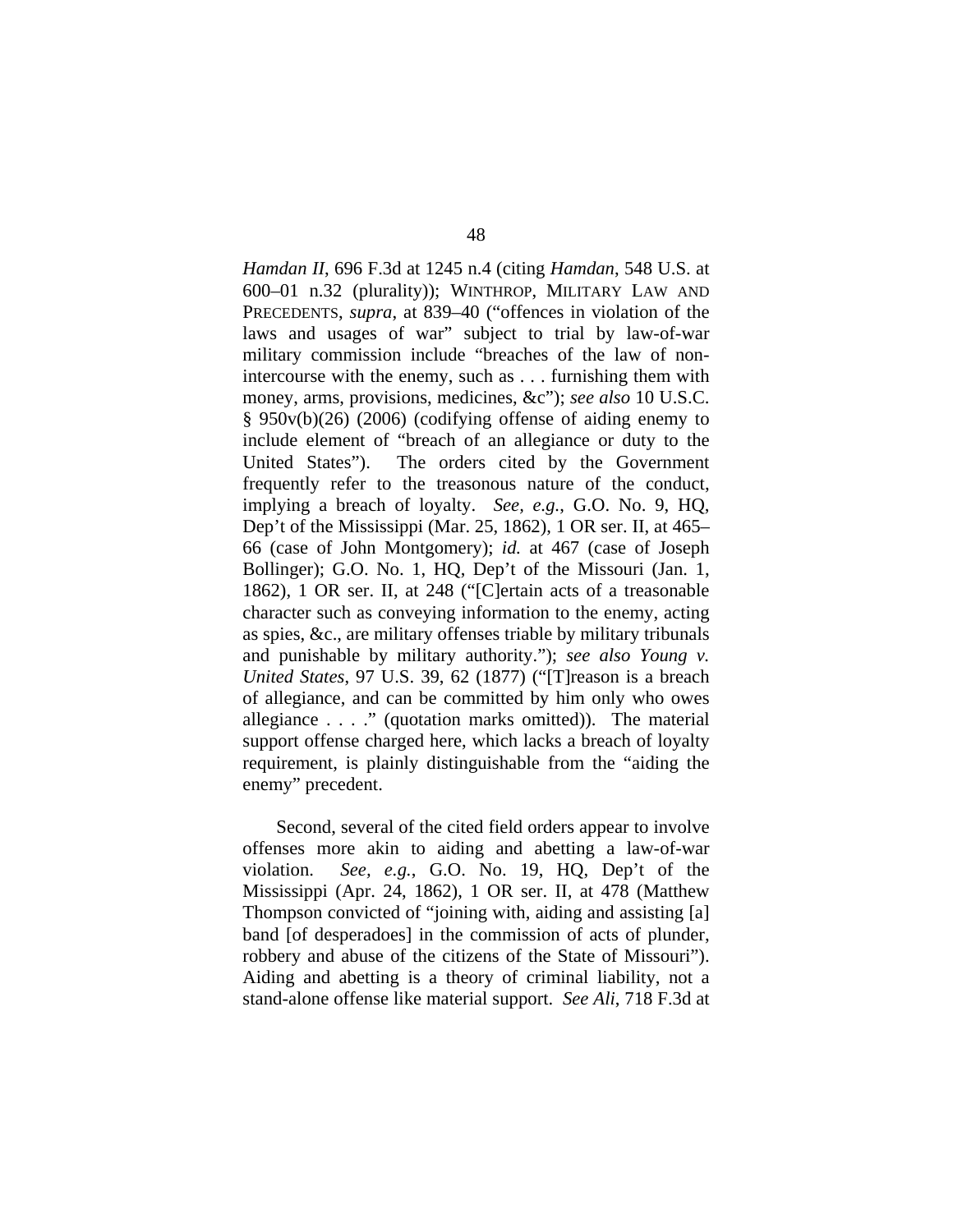936. As the Court said in *Hamdan II*, "aiding and abetting terrorism prohibits different conduct, imposes different mens rea requirements, and entails different causation standards than material support for terrorism." 696 F.3d at 1252. Thus, "[i]f the Government wanted to charge [Bahlul] with aiding and abetting terrorism . . . it should have done so." *Id.*; *see* 10 U.S.C. § 950q(1) (2006) (one who "aids [or] abets" offense proscribed by 2006 MCA is punishable as principal).

Third, other orders appear to involve the offense of unlawful belligerency—that is, directly waging guerrilla warfare. *See, e.g.*, G.O. No. 15, HQ, Dep't of the Mississippi (Apr. 3, 1862), 1 OR ser. II, at 472–476 (approving convictions of several men who each, not "being a soldier belonging to any lawfully authorized and organized military forces at war with the United States," "t[ook] up arms as an insurgent and commit[ted] acts of hostility against" United States military forces); G.O. No. 9, HQ, Dep't of the Mississippi (Mar. 25, 1862), 1 OR ser. II, at 464–65 (William Kirk convicted of "belong[ing] to a marauding or guerrilla band" that "did unlawfully plunder and take away a certain yoke of oxen, wagon and other property"); *see also*  Instructions for the Government of Armies of the United States in the Field, G.O. No. 100, art. 82 (Apr. 24, 1863); WINTHROP, MILITARY LAW AND PRECEDENTS, *supra*, at 840.

The upshot is that the Civil War field precedent is too distinguishable and imprecise to provide the sole basis for concluding that providing material support for terrorism was triable by law-of-war military commission at the time of Bahlul's conduct.<sup>22</sup> We therefore think it was a plain *ex post* 

 $22$  Even the Government is dubious of its argument: Executive Branch officials previously acknowledged in prepared congressional testimony that "there are serious questions as to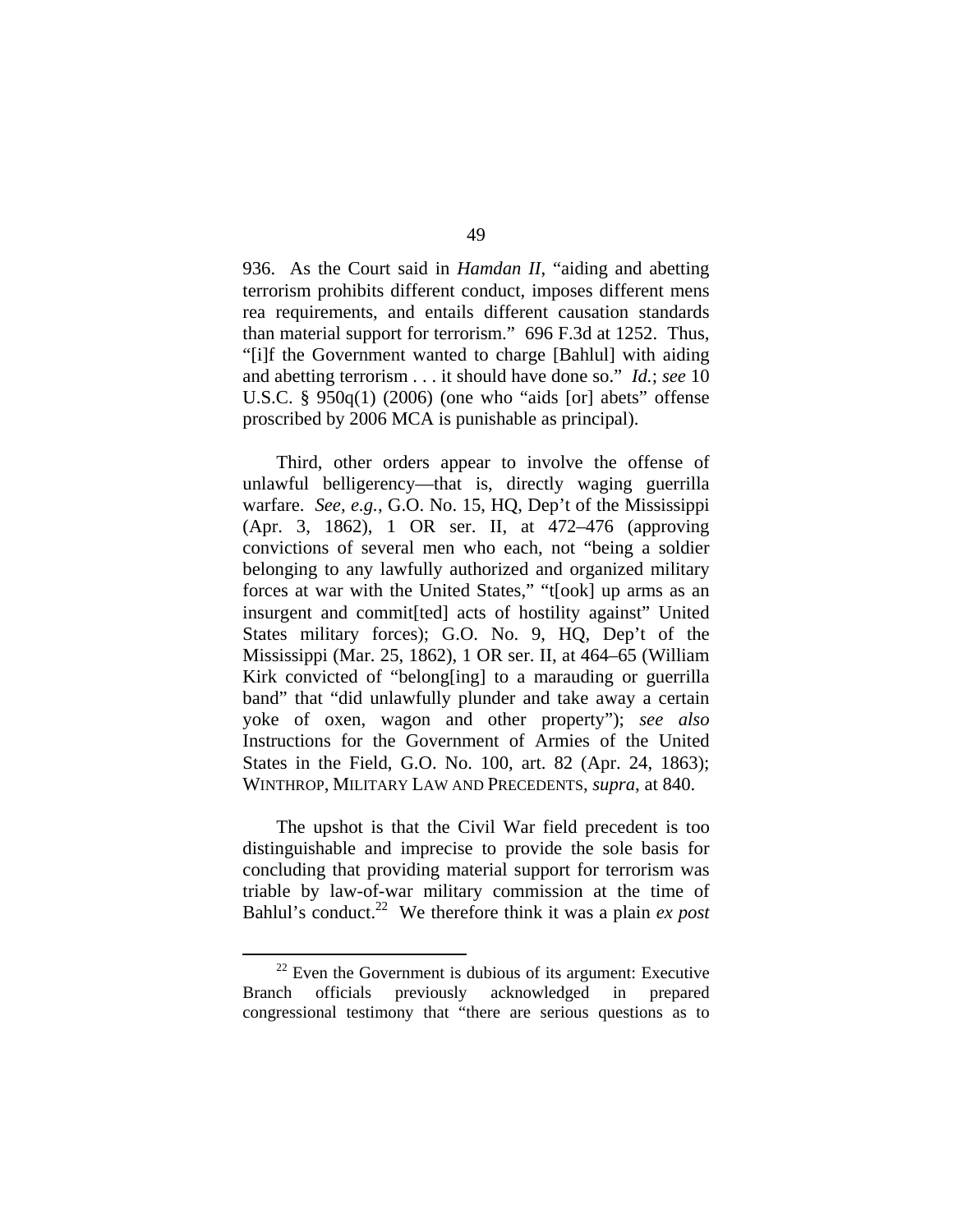*facto* violation—again, assuming without deciding that the protection of the *Ex Post Facto* Clause extends to Bahlul, *see supra* pp. 26–27—to try Bahlul by military commission for that new offense. *See Collins*, 497 U.S. at 42–43. The error is prejudicial and we exercise our discretion to correct it by vacating Bahlul's material support conviction. *Olano*, 507 U.S. at 734–36; *see also Casey*, 343 U.S. at 808 (vacating conviction based on Government's confession of error); *United States v. Law*, 528 F.3d 888, 909 (D.C. Cir. 2008) (same); *cf. Petite*, 361 U.S. at 531 (vacating conviction based on Government's motion). $^{23}$ 

whether material support for terrorism or terrorist groups is a traditional violation of the law of war." *Legal Issues Regarding Military Commissions and the Trial of Detainees for Violations of the Law of War: Hearing Before the S. Comm. on Armed Services*, 111th Cong. 12 (2009) (statement of David Kris, Assistant Attorney General, National Security Division, Department of Justice); *see also id.* at 9 (statement of Jeh Johnson, General Counsel, Department of Defense) ("After careful study, the administration has concluded that appellate courts may find that 'material support for terrorism'—an offense that is also found in Title 18—is not a traditional violation of the law of war.").

 $\overline{a}$ 

 $^{23}$  Unlike with conspiracy, the Government has not identified a pre-existing federal criminal statute that might cure any *ex post facto* aspect of Bahlul's material support conviction. The Government cites 18 U.S.C. § 2339A, which criminalizes providing material support or resources knowing they are to be used in a violation of section 2332, but that offense was not made extraterritorial until October 26, 2001. *See* Pub. L. No. 107-56, § 805(a)(1)(A), 115 Stat. 272, 377. Although Bahlul was not captured until December 2001, nearly all of the conduct of which he was convicted took place before September 11, 2001. The only overt act that necessarily occurred after September 11 was Bahlul's research on the economic effects of the attack. The record does not reflect, however, whether Bahlul committed that or any other act of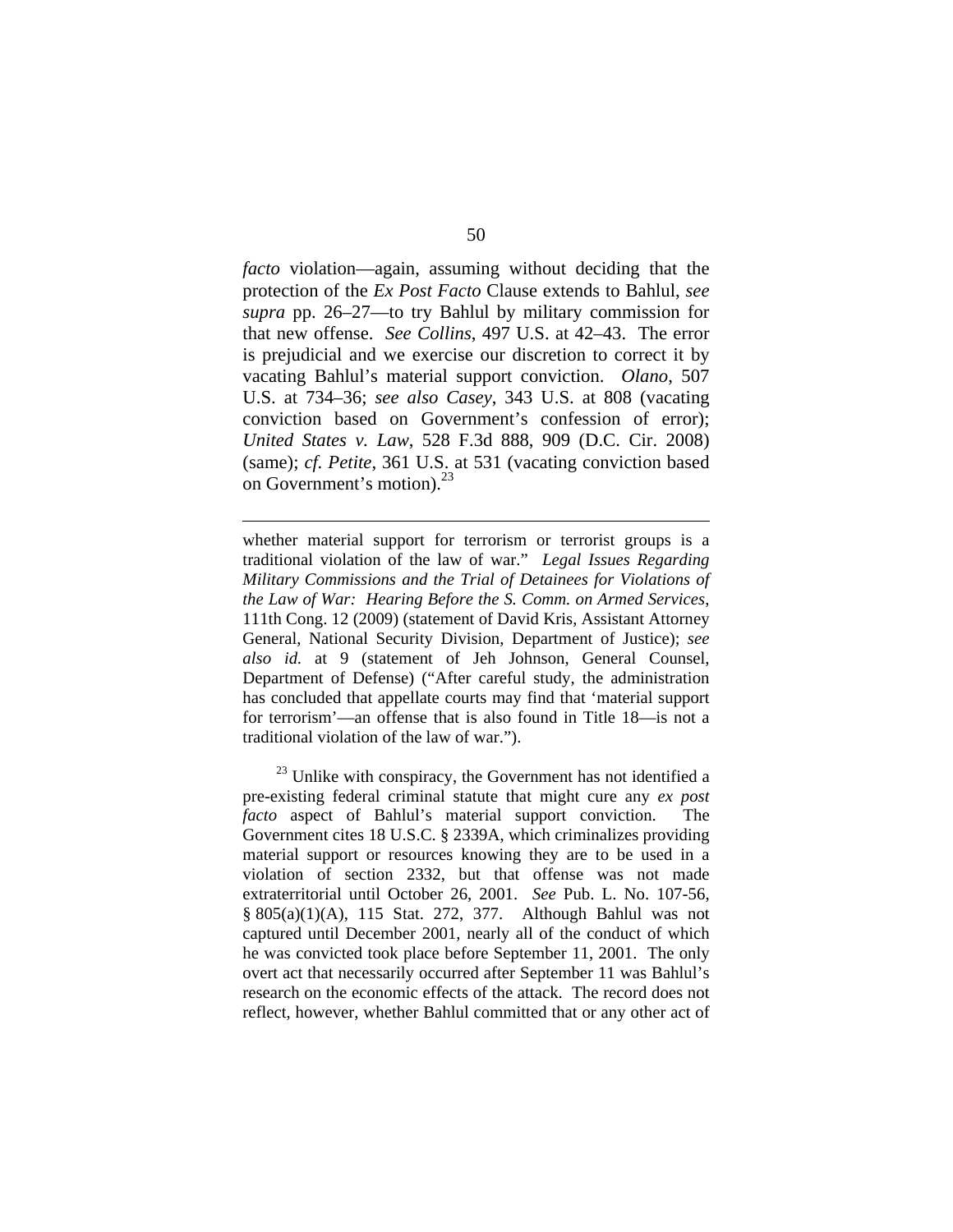## C. Solicitation

We also conclude that solicitation of others to commit war crimes is plainly not an offense traditionally triable by military commission.<sup>24</sup> The Government concedes it is not an international law-of-war offense. *See* Oral Arg. Tr. 15; Panel Br. of United States 50, 57. The Government contends that solicitation "possesses a venerable lineage as an offense triable by military commission," E.B. Br. of United States 50, but it cites only two Civil War-era field orders involving three defendants in support thereof. It mischaracterizes one of the orders, asserting that "a military commission convicted Francis Skinner of 'counsel[ing]' and 'invit[ing]' others to destroy a railroad in violation of the law of war," *id.*, when in fact Skinner was *acquitted* of that offense. *See* G.O. No. 19, HQ, Dep't of the Mississippi (Apr. 24, 1862), 1 OR ser. II, at 476–77. And although the other two defendants in the cited cases were convicted on charges that resemble the 2006 MCA solicitation offense, they were also convicted of personal involvement in the crimes they solicited. *See id.* at 478 (James Barnes convicted of both "attack[ing] the dwellinghouse of one Thomas H. Keene . . . and with guns and pistols attempt[ing] to murder the occupants of said house" and "incit[ing] certain persons unknown to make" that attack); G.O. No. 15, HQ, Dep't of the Mississippi (Apr. 3, 1862), 1

1

material support constituting a violation of section 2339A after October 26, 2001. This charge, then, is unlike the conspiracy charge, where Bahlul expressly conceded and the jury necessarily found the two omitted elements.

<sup>&</sup>lt;sup>24</sup> The 2006 MCA provides: "Any person subject to this chapter who solicits or advises another or others to commit one or more substantive offenses triable by military commission under this chapter shall  $\ldots$  be punished  $\ldots$  ." 10 U.S.C. § 950u.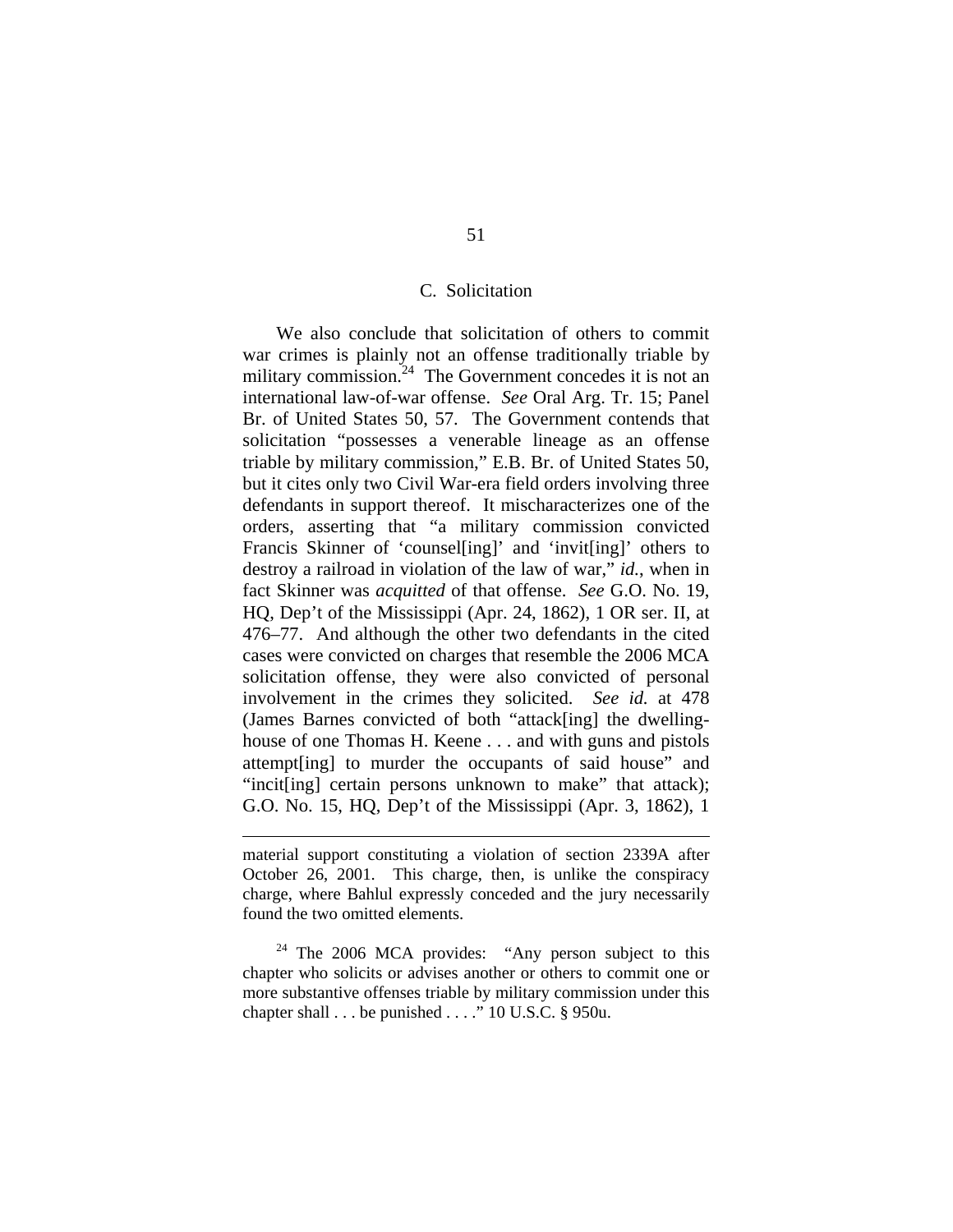OR ser. II, at 475 (Edward Wingfield convicted of both "assist[ing] and abet[ting] the said persons in the destruction of the track, bridges and buildings of the [North Missouri Railroad]" and "incit[ing], induc[ing] and procur[ing] the said persons to take up arms and to commit acts of hostility against the property of the United States"); *cf. Hamdan*, 548 U.S. at 609 (plurality).

As noted, we are skeptical that field orders can be the sole basis for military commission jurisdiction over a particular offense. *See supra* p. 46. Moreover, the two field orders discussed fall far short of meeting any showing we would require. Because solicitation to commit war crimes was not an offense triable by law-of-war military commission when Bahlul's conduct occurred, it is a plain *ex post facto*  violation—again, assuming without deciding that the protection of the *Ex Post Facto* Clause extends to Bahlul, *see supra* pp. 26–27—to try him by military commission for that new offense. *See Collins*, 497 U.S. at 42–43. The error is prejudicial and we exercise our discretion to correct it by vacating Bahlul's solicitation conviction. *Olano*, 507 U.S. at 734–736; *see also Casey*, 343 U.S. at 808; *Law*, 528 F.3d at 909; *cf. Petite*, 361 U.S. at 531.<sup>25</sup>

<sup>&</sup>lt;sup>25</sup> As with material support, we cannot conclude that a preexisting federal statute might cure any *ex post facto* aspect of Bahlul's solicitation conviction. The Government notes that, when Bahlul's conduct occurred, 18 U.S.C. § 373 criminalized solicitation of another person to "engage in conduct constituting a felony that has as an element the use, attempted use, or threatened use of physical force against property or against the person of another." The Government's brief does not identify an offense that Bahlul solicited, however, which it must do for us to compare the elements of a pre-existing criminal offense with the elements of the charge under the MCA.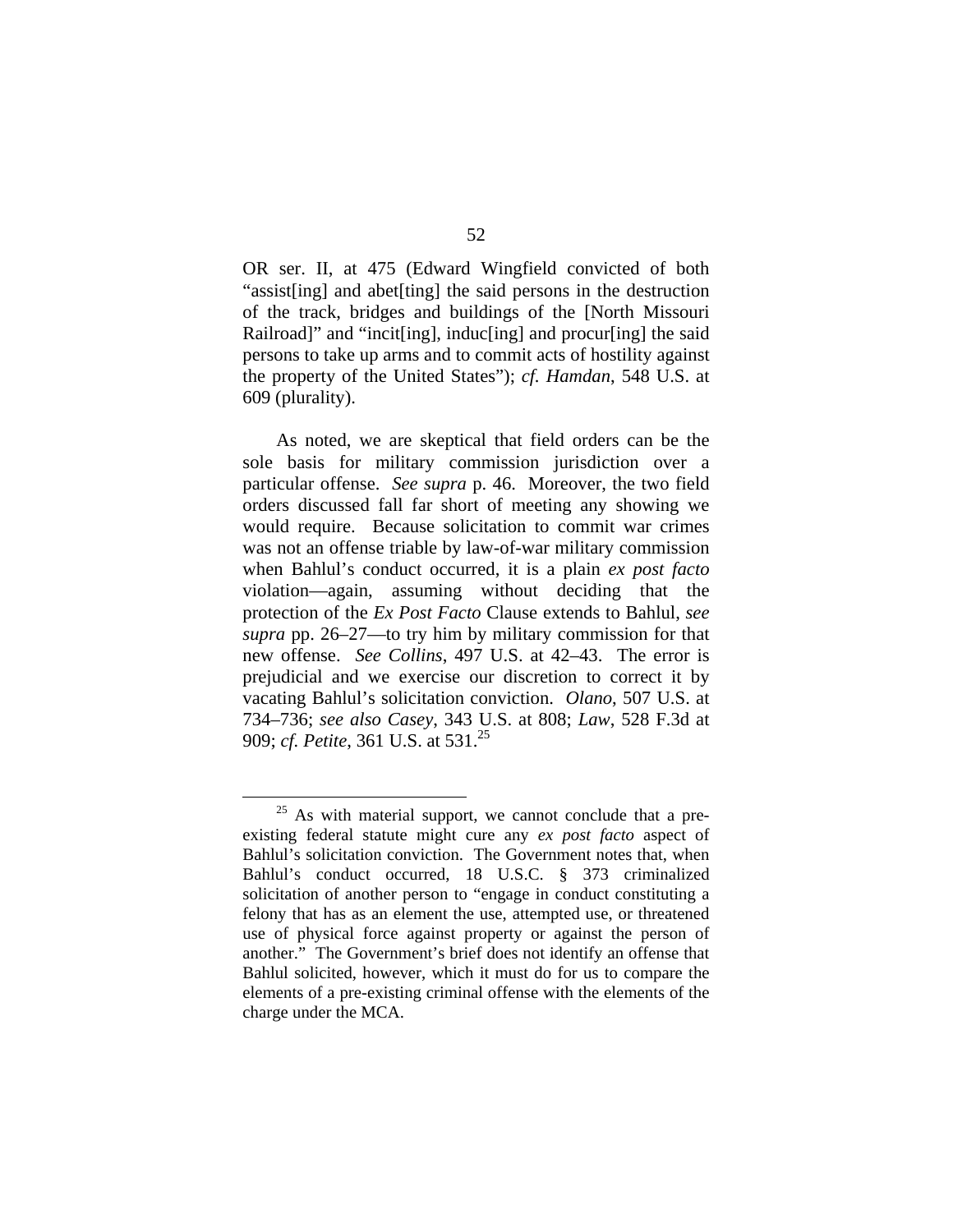## V. Remaining Issues

In his brief to the panel, Bahlul raised four challenges to his convictions that we have not addressed here. He argued that (1) the Congress exceeded its Article I, § 8 authority by defining crimes triable by military commission that are not offenses under the international law of war, *see* Br. for Bahlul 38, *Bahlul v. United States*, No. 11-1324 (D.C. Cir. Mar. 9, 2012); (2) the Congress violated Article III by vesting military commissions with jurisdiction to try crimes that are not offenses under the international law of war, *see id.* at 39– 40; (3) his convictions violate the First Amendment, *see id.* at 43; and (4) the 2006 MCA discriminates against aliens in violation of the equal protection component of the Due Process Clause, *see id.* at 54. We intended neither the *en banc* briefing nor argument to address these four issues. *See*  Order, *Bahlul v. United States*, No. 11-1324 (D.C. Cir. May 2, 2013) (notifying parties that Equal Protection and First Amendment issues are not "within the scope of the rehearing en banc"). And with the exception of a few passages regarding the first two, we received none from the parties. We therefore remand the case to the original panel of this Court to dispose of Bahlul's remaining challenges to his conspiracy conviction. *See United States v. McCoy*, 313 F.3d 561, 562 (D.C. Cir. 2002) (en banc) (remanding outstanding issue to panel).

For the foregoing reasons, we reject Bahlul's *ex post facto* challenge to his conspiracy conviction and remand that conviction to the panel to consider his alternative challenges thereto. In addition, we vacate Bahlul's convictions of providing material support for terrorism and solicitation of others to commit war crimes, and, after panel consideration, remand to the CMCR to determine the effect, if any, of the two vacaturs on sentencing.

*So ordered*.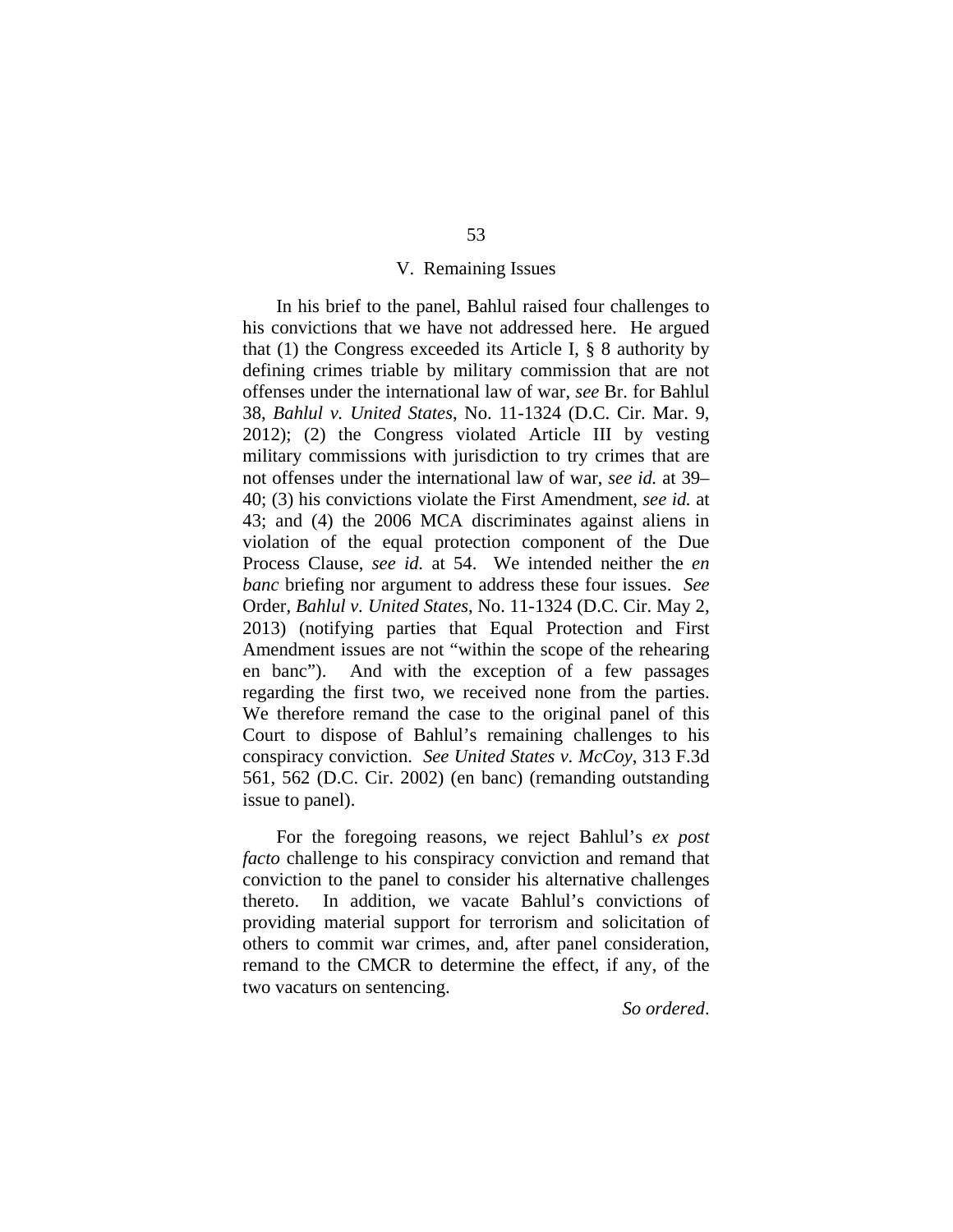KAREN LECRAFT HENDERSON, *Circuit Judge*, concurring: I write separately to emphasize, for me, the critical nature of the Government's concession that the *Ex Post Facto* Clause protects Bahlul. Had the Government not conceded the point and the Court not decided to act on the concession, *cf. Young v. United States*, 315 U.S. 257, 258–59 (1942), I would have reached a different conclusion. I briefly explain why.

# I. It Is Not "Plain" That the *Ex Post Facto* Clause Protects Bahlul

 " 'Plain' is synonymous with 'clear' or, equivalently, 'obvious.' " *United States v. Olano*, 507 U.S. 725, 734 (1993). Put another way, "the error must be 'so plain the trial judge and prosecutor were derelict in countenancing it, even absent the defendant's timely assistance in detecting it.'" *United States v. Saro*, 24 F.3d 283, 286 (D.C. Cir. 1994) (quoting *United States v. Frady*, 456 U.S. 152, 163 (1982)). An error meets this high standard only if "its erroneous character" is established by "a clear precedent in the Supreme Court or this circuit." *United States v. Terrell*, 696 F.3d 1257, 1260 (D.C. Cir. 2012). Indeed, "[r]arely do we find an error to be plain where 'this court has not ruled on the question.' " *United States v. Laureys*, 653 F.3d 27, 32–33 (D.C. Cir. 2011) (per curiam) (quoting *United States v. Thomas*, 896 F.2d 589, 591 (D.C. Cir. 1990)); *see also United States v. Merlos*, 8 F.3d 48, 51 (D.C. Cir. 1993) (error may be plain even in absence of controlling precedent if trial court failed to follow "legal norm[ that is] absolutely clear (for example, because of the clarity of a statutory provision or court rule)").To be "plain," the error must be clear or obvious at the time of appeal. *Henderson v. United States*, 133 S. Ct. 1121, 1130– 31 (2013); *United States v. Miller*, 738 F.3d 361, 372 (D.C. Cir. 2013).

Bahlul contends that his convictions are unconstitutional because the 2006 MCA, as applied to him, is an *ex post facto*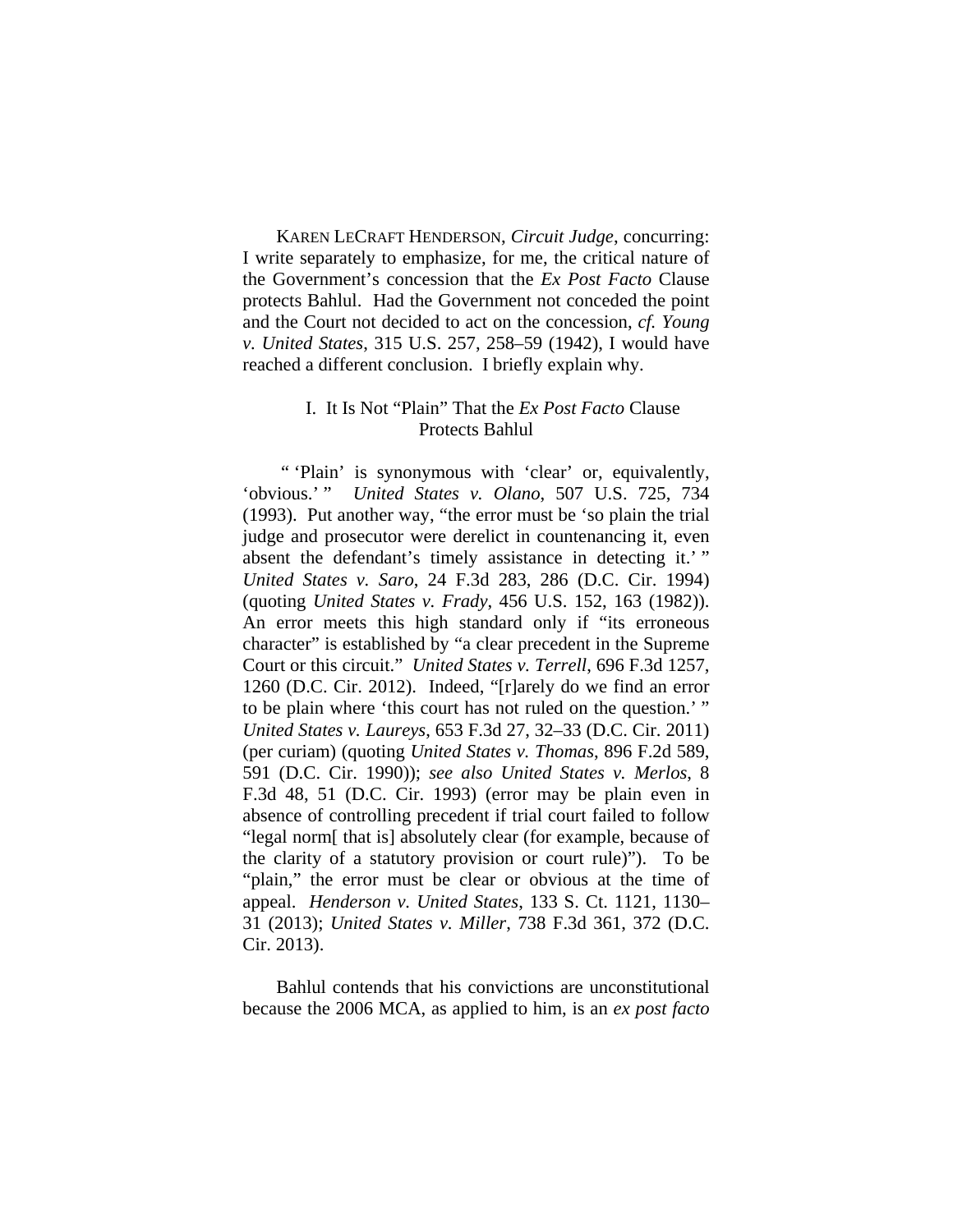law. Even assuming that Bahlul is correct, the error is not plain because there is no holding by *any* court that an unlawful alien enemy combatant detained abroad is entitled to the protections of the *Ex Post Facto* Clause. Before *Boumediene*, *Johnson v. Eisentrager*, 339 U.S. 763 (1950), and *United States v. Verdugo-Urquidez*, 494 U.S. 259 (1990), "were thought to be the controlling Supreme Court cases on the Constitution's application to aliens abroad." *Rasul v. Myers*, 563 F.3d 527, 531 (D.C. Cir. 2009) (per curiam). In *Eisentrager*, the Supreme Court held that the Fifth Amendment did not apply to aliens with neither property nor presence in the United States. 339 U.S. at 784. *Verdugo-Urquidez*, relying on *Eisentrager*, held that the Fourth Amendment did not apply to such aliens. 494 U.S. at 269, 273–75. Other Supreme Court opinions similarly suggested that the Constitution did not apply outside the sovereign United States. *Zadyvas v. Davis*, 533 U.S. 678, 693 (2001); *Kwong Hai Chew v. Colding*, 344 U.S. 590, 597 n.5 (1953); *United States v. Belmont*, 301 U.S. 324, 332 (1937); *United States v. Curtiss-Wright Export Corp.*, 299 U.S. 304, 318 (1936). We have followed those precedents consistently, recognizing that the Fifth Amendment did not extend beyond the boundaries of the United States. *See, e.g.*, *Jifry v. FAA*, 370 F.3d 1174, 1182–83 (D.C. Cir. 2004); *32 Cnty. Sovereignty Comm. v. Dep't of State*, 292 F.3d 797, 799 (D.C. Cir. 2002); *Harbury v. Deutch*, 233 F.3d 596, 603–04 (D.C. Cir. 2000), *rev'd on other grounds sub nom. Christopher v. Harbury*, 536 U.S. 403 (2002); *People's Mojahedin Org. of Iran v. U.S. Dep't of State*, 182 F.3d 17, 22 (D.C. Cir. 1999).

In *Boumediene*, the Supreme Court for the first time in our history extended a constitutional protection to an alien located outside the sovereign territory of the United States. 553 U.S. at 770. But the Supreme Court "explicitly confined its constitutional holding 'only' to the extraterritorial reach of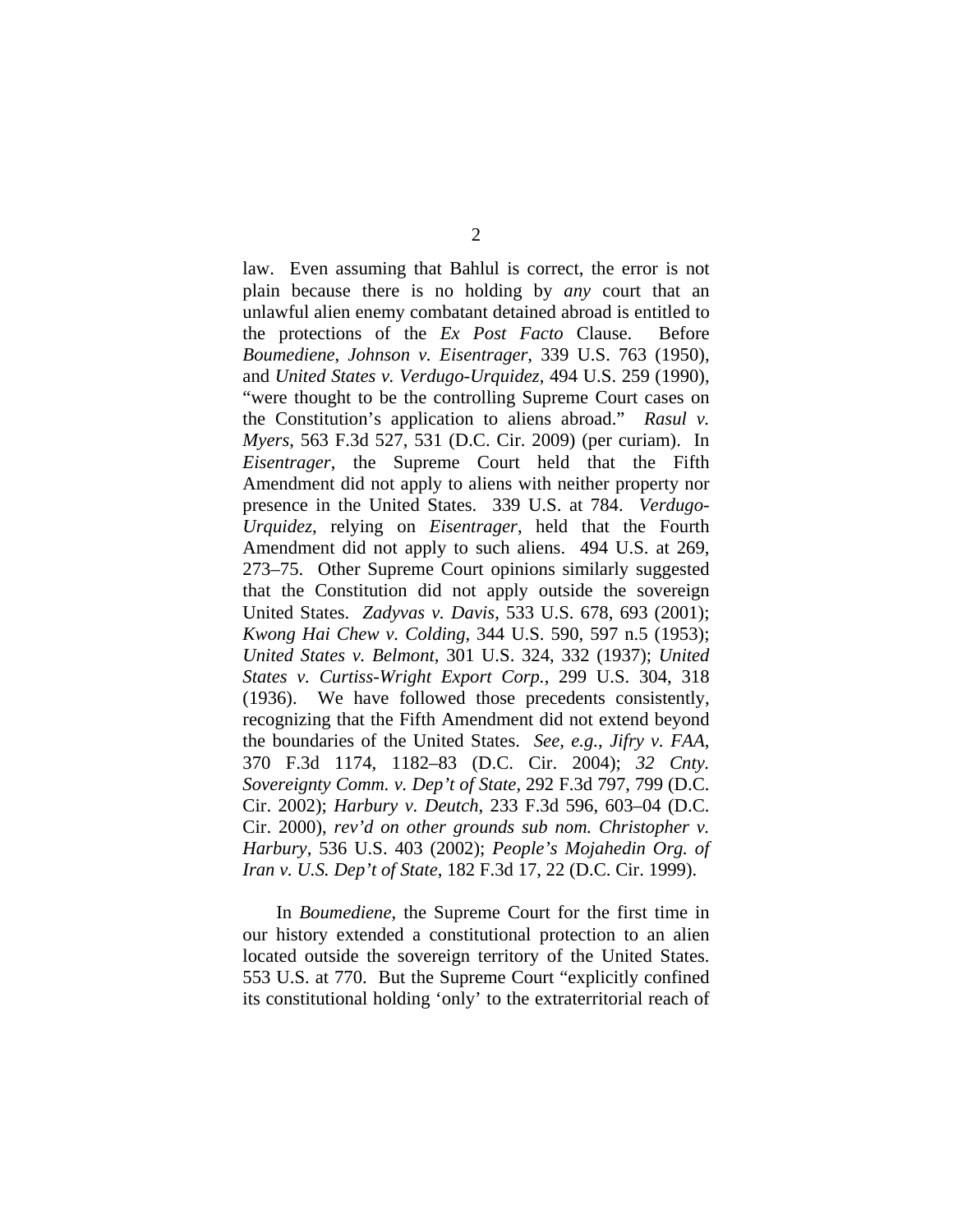the Suspension Clause" and "disclaimed any intention to disturb existing law governing the extraterritorial reach of any constitutional provisions, other than the Suspension Clause." *Rasul*, 563 F.3d at 529 (quoting *Boumediene*, 553 U.S. at 795). Indeed, it remains the law of this circuit that, after *Boumediene*, aliens detained at Guantanamo may not invoke the protections of the Due Process Clause of the Fifth Amendment. *See Kiyemba v. Obama*, 555 F.3d 1022, 1026 & n.9 (D.C. Cir. 2009) ("due process clause does not apply to aliens without property or presence in the sovereign territory of the United States" and Guantanamo "is not part of the sovereign territory of the United States"), *vacated and remanded*, 559 U.S. 131 (2010), *reinstated in relevant part*, 605 F.3d 1046 (D.C. Cir. 2010), *cert. denied*, 131 S. Ct. 1631 (2011); *see also Al-Madhwani v. Obama*, 642 F.3d 1071, 1077 (D.C. Cir. 2011); *Kiyemba v. Obama*, 561 F.3d 509, 518 n.4 (D.C. Cir. 2009) (Kavanaugh, J., concurring); *Cuban Am. Bar Ass'n, Inc. v. Christopher*, 43 F.3d 1412, 1428 (11th Cir. 1995) (Fifth Amendment does not apply to Cubans and Haitians temporarily housed at Guantanamo). Whether *Boumediene* in fact portends a sea change in the extraterritorial application of the Constitution writ large, we are bound to take the Supreme Court at its word when it limits its holding to the Suspension Clause. *See Rodriguez de Quijas v. Shearson/Am. Express, Inc.*, 490 U.S. 477, 480–81 (1989). Thus, the extraterritorial inapplicability of the *Ex Post Facto* Clause remains as it was before *Boumediene*.

Bahlul points to no case from the Supreme Court or any court of appeals, nor to any other "absolutely clear" legal norm, opining that the *Ex Post Facto* Clause applies beyond the sovereign territory of the United States. Finding such a precedent would be a remarkable feat inasmuch as *Boumediene* expressly recognized that it was the first case to apply *any* constitutional provision to aliens located beyond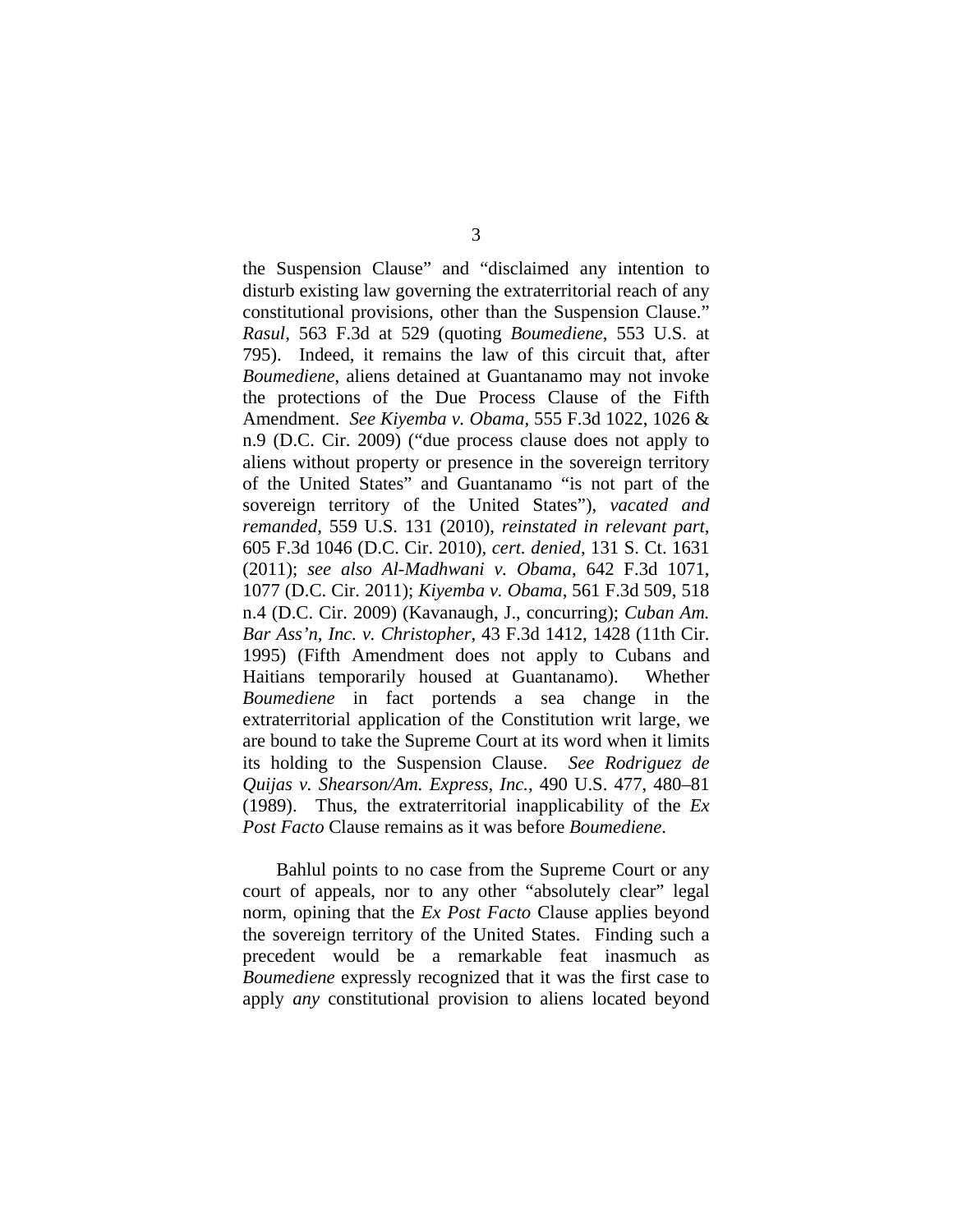our sovereign territory: "It is true that before today the Court has never held that noncitizens detained by our Government in territory over which another country maintains *de jure* sovereignty have any rights under our Constitution." 553 U.S. at 770. Because there is no clear precedent establishing that the *Ex Post Facto* Clause applies to aliens held at Guantanamo, prosecuting Bahlul under the 2006 MCA cannot constitute plain constitutional error.

#### II. The *Ex Post Facto* Clause Does Not Protect Bahlul

 Even if our review were *de novo*, I would conclude that the *Ex Post Facto* Clause does not apply to aliens detained at Guantanamo. As discussed above, only one constitutional protection applies to Guantanamo even after *Boumediene*. 553 U.S. at 795 ("Our decision today holds only that petitioners before us are entitled to seek the writ."); *see Rasul*, 563 F.3d at 529. *Boumediene* is the law and therefore it must be followed. But before 2008, the Constitution did not apply to aliens without property or presence in the United States. After 2008, the Suspension Clause—and only the Suspension Clause—protects only those aliens detained on the southeastern tip of an island outside the sovereign United States. We have previously said that, "[a]s a novel constitutional development, we are loath to expand *Boumediene*'s reach without specific guidance from the Supreme Court, particularly where expansion would carry us further into the realm of war and foreign policy." *Maqaleh v. Hagel*, 738 F.3d 312, 336 n.16 (D.C. Cir. 2013). I see no reason to abandon that caution.

Finally, we must remember the who, what and where of this case. Bahlul is an alien unlawful enemy combatant who—like Hitler's Goebbels—led Osama bin Laden's propaganda operation and freely admitted his role in the 9/11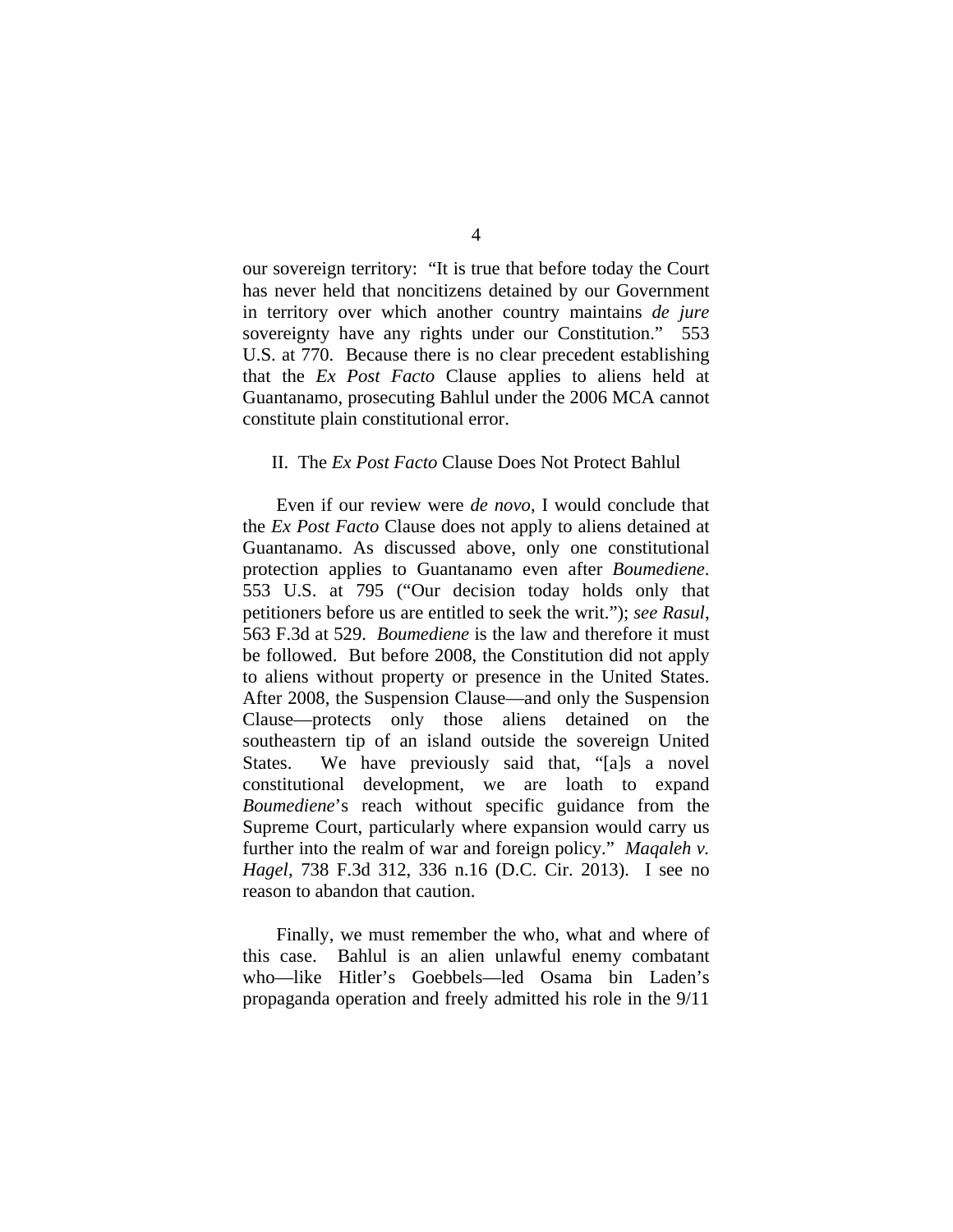atrocities. He was tried outside the sovereign United States for war crimes. During the post-World War II Nuremberg trials several defendants raised *ex post facto* objections but they were rejected as "sheer absurdity" under international law. 3 *Trials of War Criminals Before the Nuremberg Military Tribunals: "The Justice Case"* 975 (1951). I cannot agree that Bahlul is entitled to domestic constitutional protections—to which he would not be entitled under international law—simply because his war crimes trial was held at an American naval base located in Cuba.

 Accordingly, were it not for the Government's concession that the *Ex Post Facto* Clause protects Bahlul, I would reach the issue and conclude that it does not.<sup>1</sup>

 <sup>1</sup> <sup>1</sup> Responding briefly to Judge Kavanaugh's concurrence, and with respect, I believe he is a solo source of confusion. He persists in reading the majority opinion to resuscitate *Hamdan II*. *Cf.*  Kavanaugh Op. 1. He is wrong. I leave it to the careful reader to discern, not surprisingly, that the majority *expressly overrules Hamdan II*'s statutory holding. *See* Majority Op. 15. Judge Kavanaugh then pivots, calling the majority's decision to " 'overrule<sup>[]</sup>' " *Hamdan II*'s "statement" "a meaningless exercise." Kavanaugh Op. 27. Despite his best efforts at revisionism, the fact of the matter is that *Hamdan II* was wrongly decided and today the majority so holds.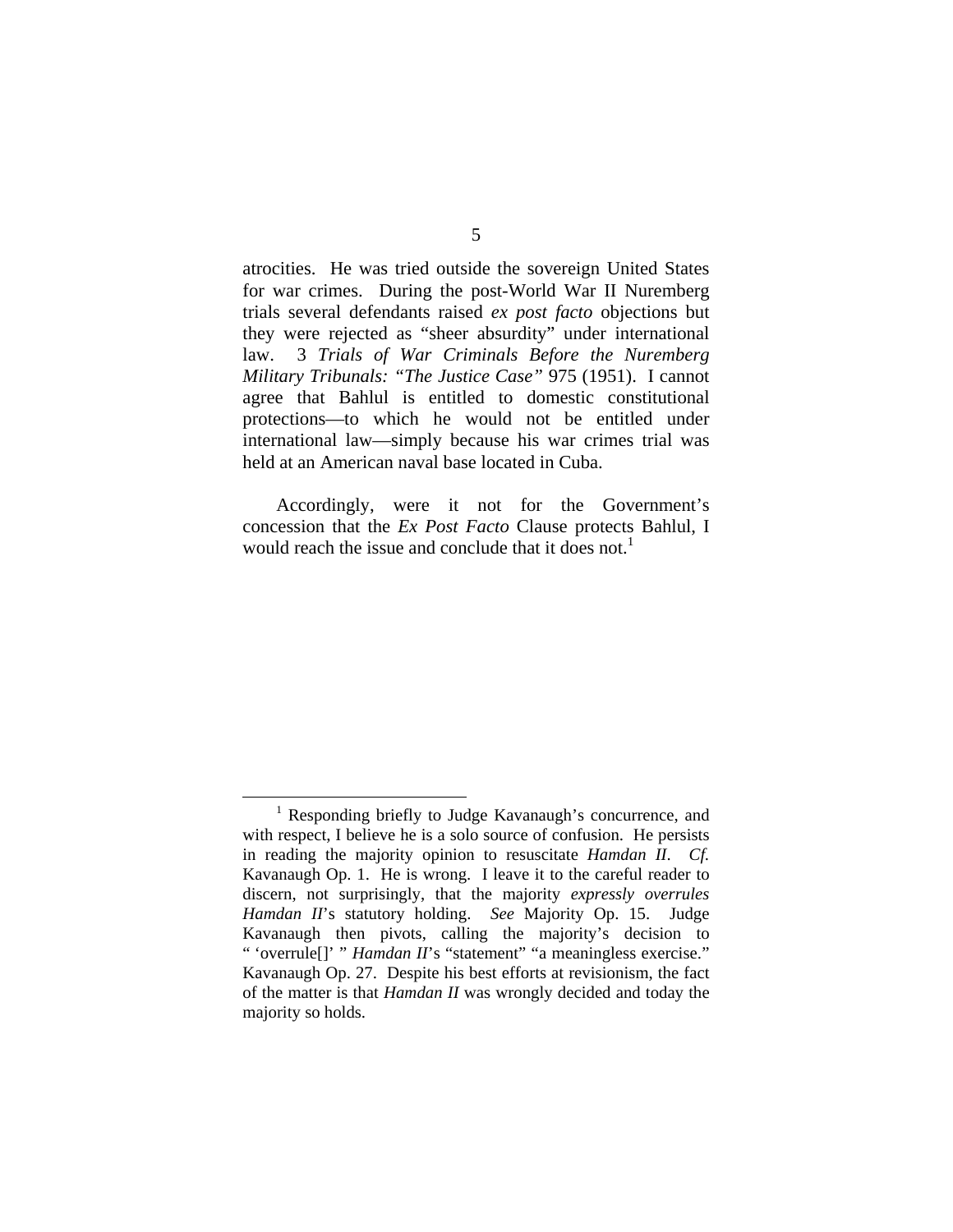ROGERS, *Circuit Judge*, concurring in the judgment in part and dissenting. Ali Hamza Ahmad Suliman al Bahlul, a selfavowed member of al Qaeda who has been held in the Naval Base at Guantanamo Bay, Cuba since 2002, was convicted and sentenced to life imprisonment by a military commission for three offenses under the Military Commissions Act of 2006. The question before the *en banc* court is whether these charges support the jurisdiction of the military commission. *See* Order, Apr. 23, 2013. Because Bahlul's conduct occurred prior to the enactment of the 2006 Act, and the military commission lacked jurisdiction to try these non-law-of-war offenses, Bahlul's convictions must be vacated. The court is vacating Bahlul's convictions for material support and solicitation. For the following reasons, I would also vacate Bahlul's conviction for inchoate conspiracy.

## **I.**

In *Hamdan v. Rumsfeld*, 548 U.S. 557, 590 (2006), the Supreme Court observed that "[t]he military commission, a tribunal neither mentioned in the Constitution nor created by statute, was born of military necessity." Historically, such commissions have been used in three situations. *Id.* at 595 (plurality op.); *id.* at 683 (Thomas, J., dissenting). First, they have substituted for civilian courts where martial law has been declared. Second, they have tried civilians in occupied enemy territory or territory regained from an enemy where civilian government cannot function. Third, military commissions have been convened to try "enemies who in their attempt to thwart or impede our military effort have violated the law of war." *Ex Parte Quirin*, 317 U.S. 1, 28–29 (1942). This third type of military commission is designed "to determine, typically on the battlefield itself, whether the defendant has violated the law of war." *Hamdan*, 548 U.S. at 596–97 (plurality op.); *cf. id.* at 641 (Kennedy, J., concurring in part). Its jurisdiction is thus limited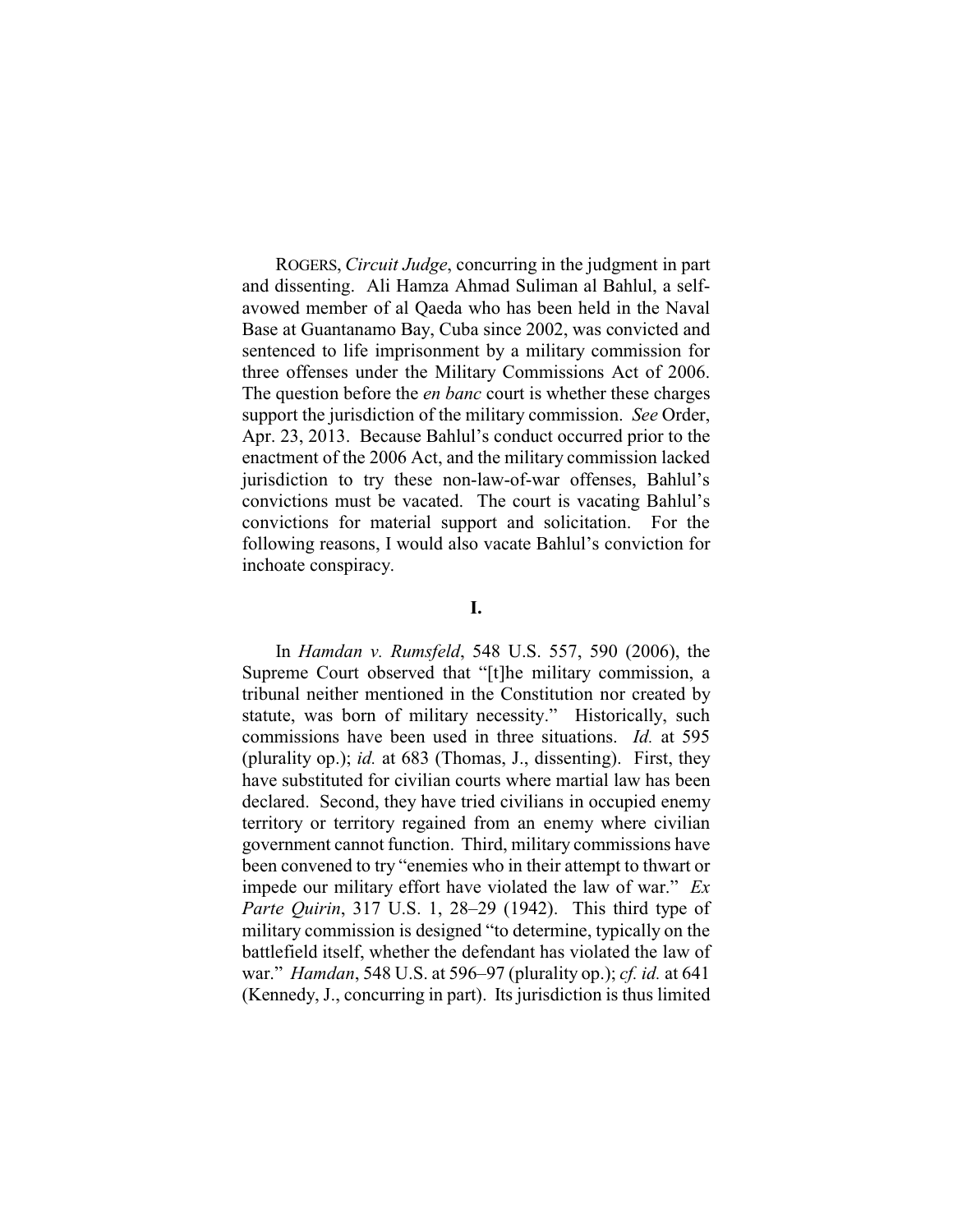to "offenses cognizable during time of war." *Id.* at 596 (plurality op.); *see id.* at 641 (Kennedy, J., concurring in part).

"Trial by military commission raises separation-of-powers concerns of the highest order." *Id.* at 638 (Kennedy, J., concurring in part). "Every extension of military jurisdiction is an encroachment on the jurisdiction of the civil courts, and, more important, acts as a deprivation of the right to jury trial and of other treasured constitutional protections." *Reid v. Covert*, 354 U.S. 1, 21 (1957) (plurality op.); *see id*. at 41 (Frankfurter, J., concurring in result); *see also*THEFEDERALIST NO. 47, at 324 (James Madison) (J. Cooke ed., 1961) (warning against the "tyranny" created through the "accumulation of all powers legislative, executive and judiciary in the same hands"). A statute conferring judicial power outside the Article III courts "may no more lawfully chip away at the authority of the Judicial Branch than it may eliminate it entirely. 'Slight encroachments create new boundaries from which legions of power can seek new territory to capture.'" *Stern v. Marshall*, 131 S. Ct. 2594, 2620 (2011) (quoting *Reid*, 354 U.S. at 39 (plurality op.)). Even when confronted with the exigencies of war, "[the Court] cannot compromise the integrity of the system of separated powers and the role of the Judiciary in that system." *Id.*

The question presented by Bahlul's appeal is the effect of the 2006 Act on these settled principles. Given "the duty which rests on the courts, in time of war as well as in time of peace, to preserve unimpaired the constitutional safeguards of civil liberty," *Quirin*, 317 U.S. at 19, this court must assure itself that the military commission had jurisdiction over the charged offenses of which Bahlul was convicted. *See Hamdan*, 548 U.S. at  $611-12$  (plurality op.); *id.* at  $683$  (Thomas, J., dissenting); *Application of Yamashita*, 327 U.S. 1, 17–18 (1946); *Quirin*, 317 U.S. at 25; 10 U.S.C. § 950g(d). The court properly considers a challenge to the jurisdiction of a military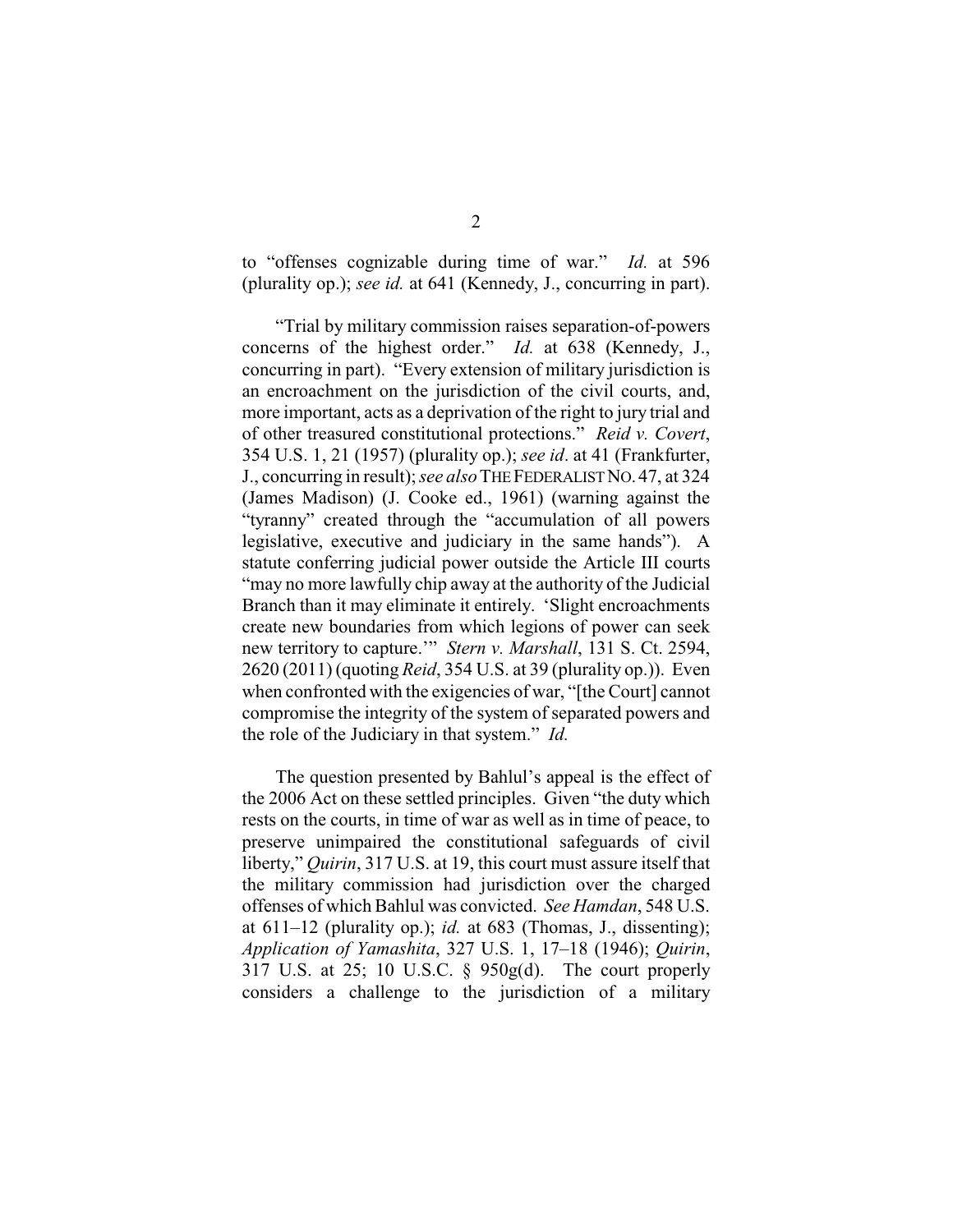commission at any time it is raised. *See* R.M.C. 907(b)(1), THE MANUAL FOR MILITARY COMMISSIONS, at II-87 (2007) ("A charge or specification shall be dismissed at any stage of the proceedings if: (A) The military commission lacks jurisdiction to try the accused for the offense"); *cf.* FED. R. CIV. P. 12(h)(3) ("If the court determines at any time that it lacks subject-matter jurisdiction, the court must dismiss the action"); *Arbaugh v. Y&H Corp.*, 546 U.S. 500, 506 (2006) ("The objection that a federal court lacks subject-matter jurisdiction, *see* FED. R. CIV. P.  $12(b)(1)$ , may be raised by a party, or by a court on its own initiative, at any stage in the litigation, even after trial and the entry of judgment.").

Congress enacted the Military Commissions Act of 2006, Pub. L. No. 109-366, 120 Stat. 2600, to authorize the establishment of law-of-war military commissions and to establish procedures governing their use. The 2006 Act specifies the "[c]rimes triable by military commissions," 10 U.S.C. § 950v, including offenses such as attacking civilians, *id.* § 950v(b)(2), taking hostages, *id.* § 950v(b)(7), and torture*, id.* § 950(b)(11). Congress included an unequivocal statement of the purpose and effect of its enactment:

> (a) PURPOSE. — The provisions of this subchapter codify offenses that have *traditionally been triable* by military commissions. This chapter *does not establish new crimes* that did not exist before its enactment, but rather codifies those crimes for trial by military commission.

> (b) EFFECT. — Because the provisions of this subchapter (including provisions that incorporate definitions in other provisions of law) are *declarative of existing law*, they do not preclude trial for crimes

**A.**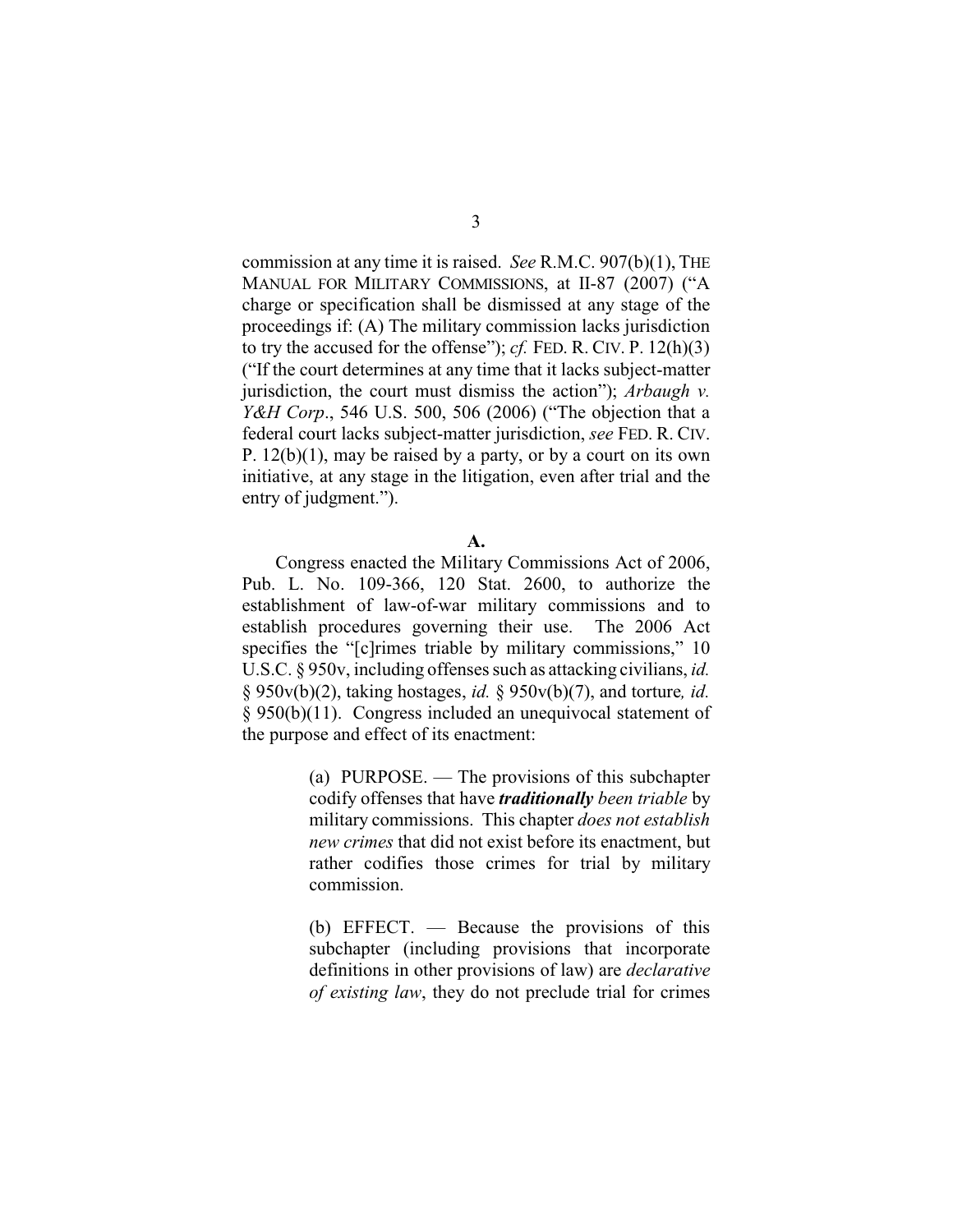that occurred before the date of the enactment of this chapter.

*Id.* § 950p (emphases added). The court must "presume that [the] legislature says in a statute what it means and means in a statute what it says there." *Conn. Nat'l Bank v. Germain*, 503 U.S. 249, 253–54 (1992). The words used byCongress are to be understood in their ordinary, normal meaning, absent a contrary indication. *See Freeman v. Quicken Loans, Inc.*, 132 S. Ct. 2034, 2042 (2012).

The reference in Congress's plain and unequivocal statement of purpose to "offenses that have *traditionally* been triable bymilitarycommissions," 10 U.S.C. § 950p(a)(emphasis added), clearly indicates its intent to confine military commissions to their traditional role and jurisdiction, not to overturn settled principles. "Traditionally" is the adverbial form of the word "traditional," which means "long-established" or "habitually done, used, or found." THE NEW OXFORD AMERICAN DICTIONARY 1785 (2d ed. 2005). A "tradition[]" is readily identified and found in established practices; it is not based on a "few scattered . . . anomalies." *NLRB v. Noel Canning*, No. 12-1281, slip op. at 21 (U.S. June 26, 2014). To quote Henry James: "[I]t takes an endless amount of history to make even a little tradition." THE AMERICAN SCENE 164 (1907). Thus sang Tevye in "Fiddler on the Roof" of "Tradition" that has lasted for generations. Jerry Bock & Sheldon Harnick, *Prologue* – *Tradition*, *on* FIDDLER ON THE ROOF (RCA Victor 1964).

Congress's unusual "effect" statement, that the 2006 Act's provisions are "declarative of existing law," 10 U.S.C. § 950p(b), amplifies its instruction in the statement of purpose to look to offenses traditionally triable bymilitary commissions. Here, Congress expresses sensitivity to the implicit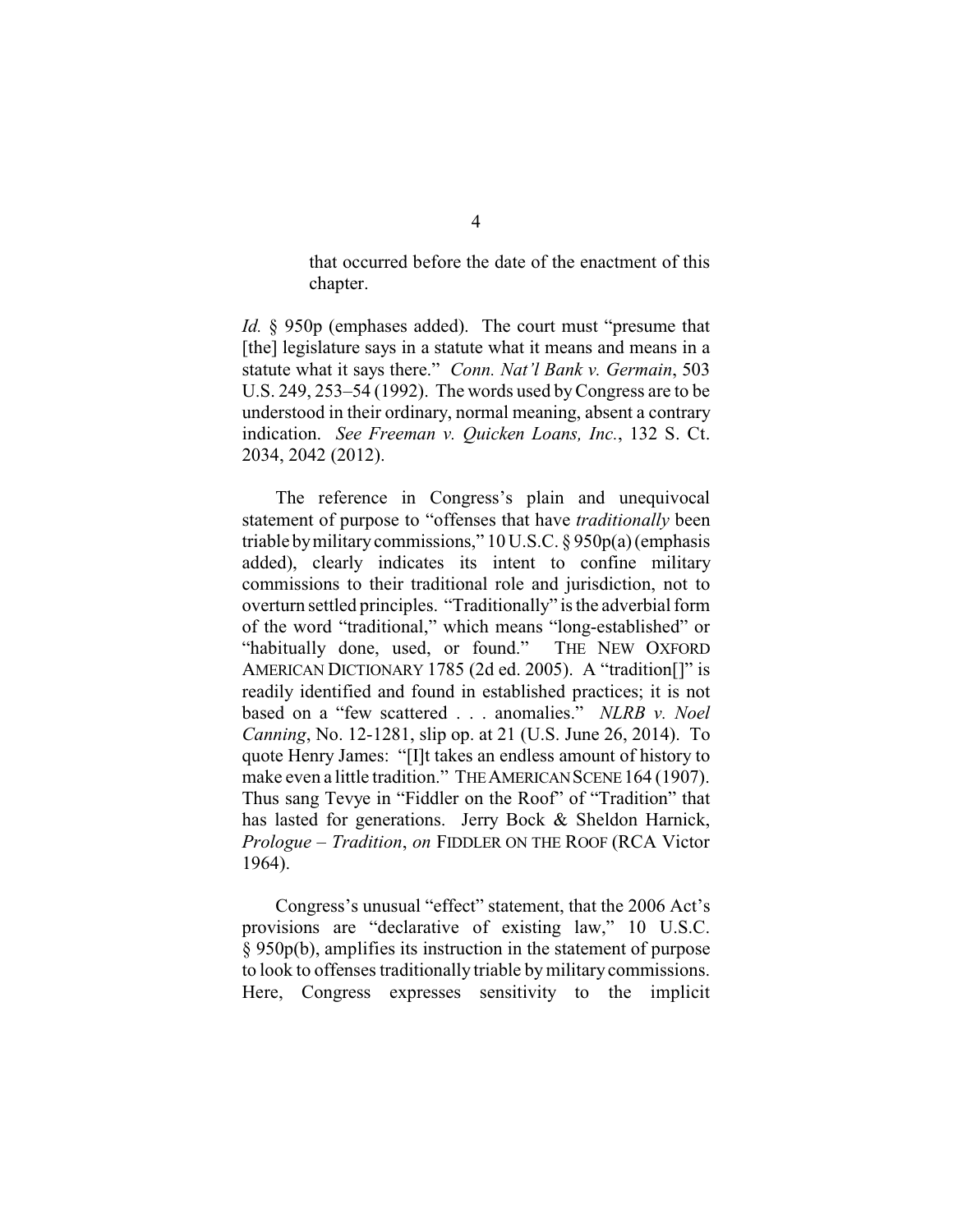constitutional concerns arising from authorizing military commissions to try persons for conduct predating the 2006 Act. Its statement that the 2006 Act permits retroactive application only for offenses previously triable by military commission accords with the established "presumption against statutory retroactivity," and is the very antithesis of a contrary "unambiguous directive" or "express command" requiring retroactivity. *Landgraf v. USI Film Products*, 511 U.S. 244, 263, 270, 280 (1994); *see also Calder v. Bull*, 3 Dall. 386, 390 (1798) (opinion of Chase, J.); *Martin v. Hadix*, 527 U.S. 343, 354 (1999); *Lindh v. Murphy*, 521 U.S. 320, 325 (1997). This presumption is "deeply rooted in our jurisprudence, and embodies a legal doctrine centuries older than our Republic." *Landgraf*, 511 U.S. at 265.

Ambiguity, if any, would arise, therefore, only in identifying the offenses that "have traditionally been triable by military commissions," 10 U.S.C. § 950p(a), and the Supreme Court has provided clear guidance on the resolution of this question. Congress's statement that the offenses it has listed are "declarative of existing law," *id*. § 950p(b), is a legal conclusion that is subject to a judicial declaration of what the law is. *See Marbury v. Madison*, 5 U.S. 137, 177 (1803); *see also Noel Canning*, No. 12-1281, slip op. at 7. "[A] mistaken opinion of the legislature concerning the law[] does not make law." *Postmaster-General v. Early*, 25 U.S. 136, 148 (1827); *see also United States v. Stafoff*, 260 U.S. 477, 480 (1923) (Holmes, J). Determining what offenses were "traditionally" tried bymilitary commissions according to "existing law" at the time of the conduct underlying Bahlul's convictions carries out Congress's expressly stated purpose, and is not an attempt to rewrite the 2006 Act's listing of offenses because Congress was mistaken, *see* Op. at 25.

At the time of Bahlul's charged conduct, the relevant statute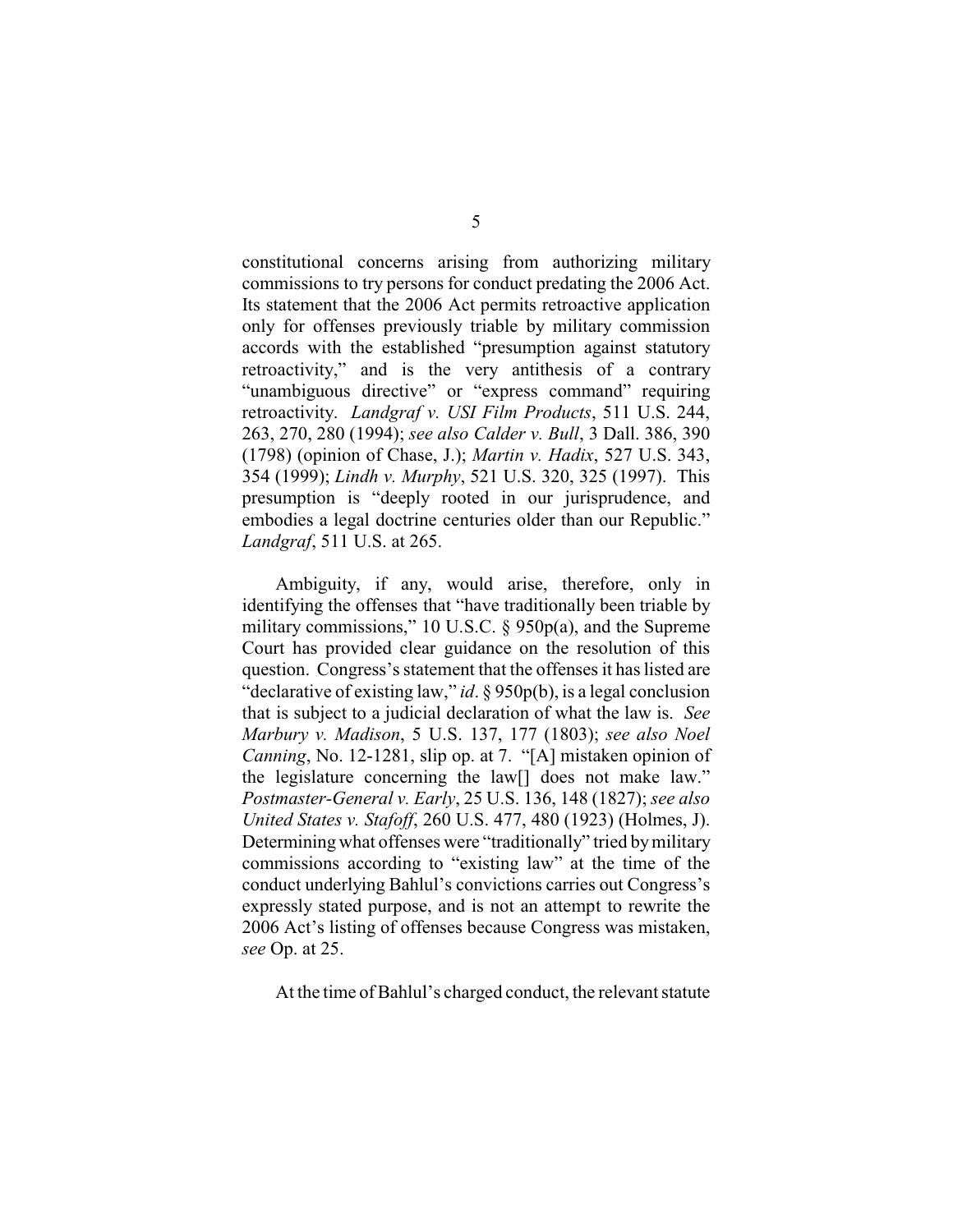was Article 21 of the Uniform Code of Military Justice, 10 U.S.C. § 821 (2000). *See Hamdan*, 548 U.S. at 592–93; *see also Yamashita*, 327 U.S. at 7; *Quirin*, 317 U.S. at 28. It confers jurisdiction on militarycommissions over "offenders or offenses that by statute or by the law of war may be tried by military commissions." 10 U.S.C. § 821 (2000). The only offenses then listed by statute were spying and aiding the enemy, 10 U.S.C. §§ 904, 906 (2000). Because Bahlul was not charged with either of these offenses, the military commission trying him had jurisdiction only over violations triable by military commission under "the law of war." *See Hamdan*, 548 U.S. at 613; *Yamashita*, 327 U.S. at 17; *Quirin*, 317 U.S. at 29.

For more than seventy years, the Supreme Court has interpreted the "law of war" to mean the international law of war. In *Quirin*, examining the predecessor statute to 10 U.S.C. § 821 — Article 15 of the Articles of War, which similarly referenced "offenders or offenses that by statute or by the law of war may be triable by such military commissions" — the Court stated that in Article 15 Congress had "sanction[ed], within constitutional limitations, the jurisdiction of military commissions to try persons and offenses which, according to the rules and precepts of *the law of nations*, and more particularly the law of war, are cognizable by such tribunals." 317 U.S. at 27–28 (emphasis added). The Court reaffirmed its understanding that the law of war is a "branch of international law," *id.* at 29, four years later in *Yamashita.* Discussing the jurisdiction of the military commission, the Court looked to the violations of the law of war "recognized in international law" and consulted the Hague Conventions and the Geneva Conventions. *Yamashita*, 327 U.S. at 14–16. "[W]hen a new legal regime develops out of an identifiable predecessor, it is reasonable to look to the precursor in fathoming the new law." *Johnson v. United States*, 529 U.S. 694, 710 (2000); *see also Hamilton v. Rathbone*, 175 U.S. 414, 421 (1899). More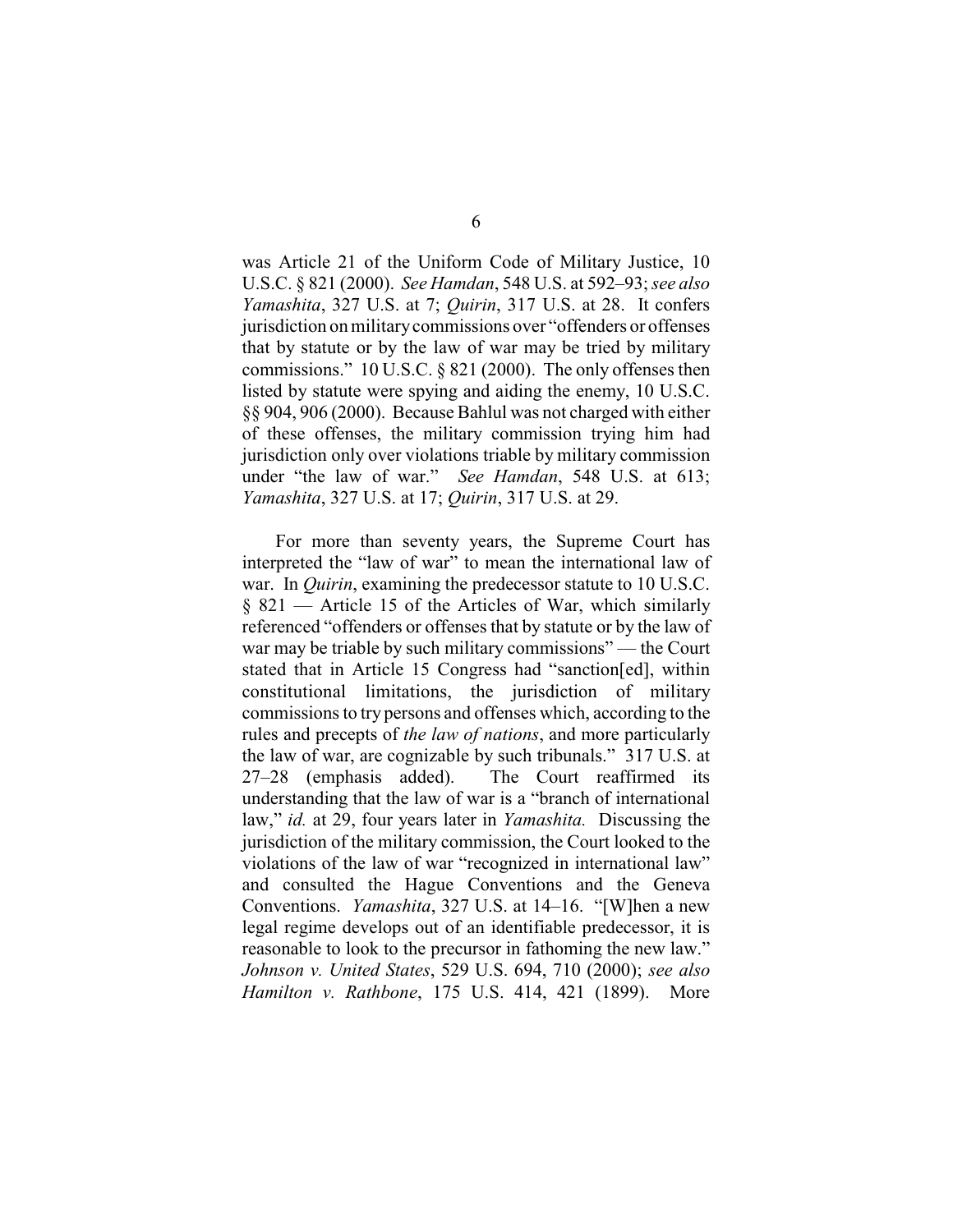recently, in addressing Section 821 in *Hamdan*, the Court adhered to *Quirin* and *Yamashita* by looking to the body of international law governing armed conflict. *See Hamdan*, 548 U.S. at 602–03 (plurality op.); *id.* at 641 (Kennedy, J., concurring in part); *see also* Memorandum from the Office of Legal Counsel to the Attorney General 28, 30 (July 16, 2010), *printed in New York Times v. United States*, No. 13-422-cv, slip op. app. A (2d Cir. June 23, 2014) (describing the law of war as international law).

**B.**

To demonstrate that the offenses of which Bahlul was convicted are violations of the international law of war and within the jurisdiction of his military commission, Supreme Court precedent indicates that the "Government must make a substantial showing that the crime for which it seeks to try a defendant by military commission is acknowledged to be an offense against the law of war." *Hamdan*, 548 U.S. at 603 (plurality op.). For instance, in *Quirin*, the Court concluded that a military commission had jurisdiction to try "unlawful combatants" who surreptitiously entered the United States, discarding their uniforms on arrival, for the purpose of committing hostile acts involving destruction of life or property. 317 U.S. at 35–36. This charge, the Court explained, "has been so recognized in practice both here and abroad, and has so generally been accepted as valid by authorities on international law that we think it must be regarded as a rule or principle of the law of war." *Id.* Similarly, in *Yamashita*, the Supreme Court held that a military commission had jurisdiction to try an invading Commanding General of the Imperial Japanese Army for breach of his duty to control the members of his command, by permitting them to commit atrocities against civilian populations and prisoners of war, because the charge "plainly" alleged a violation of the law of war, the purpose of which is "to protect civilian populations and prisoners of war from brutality."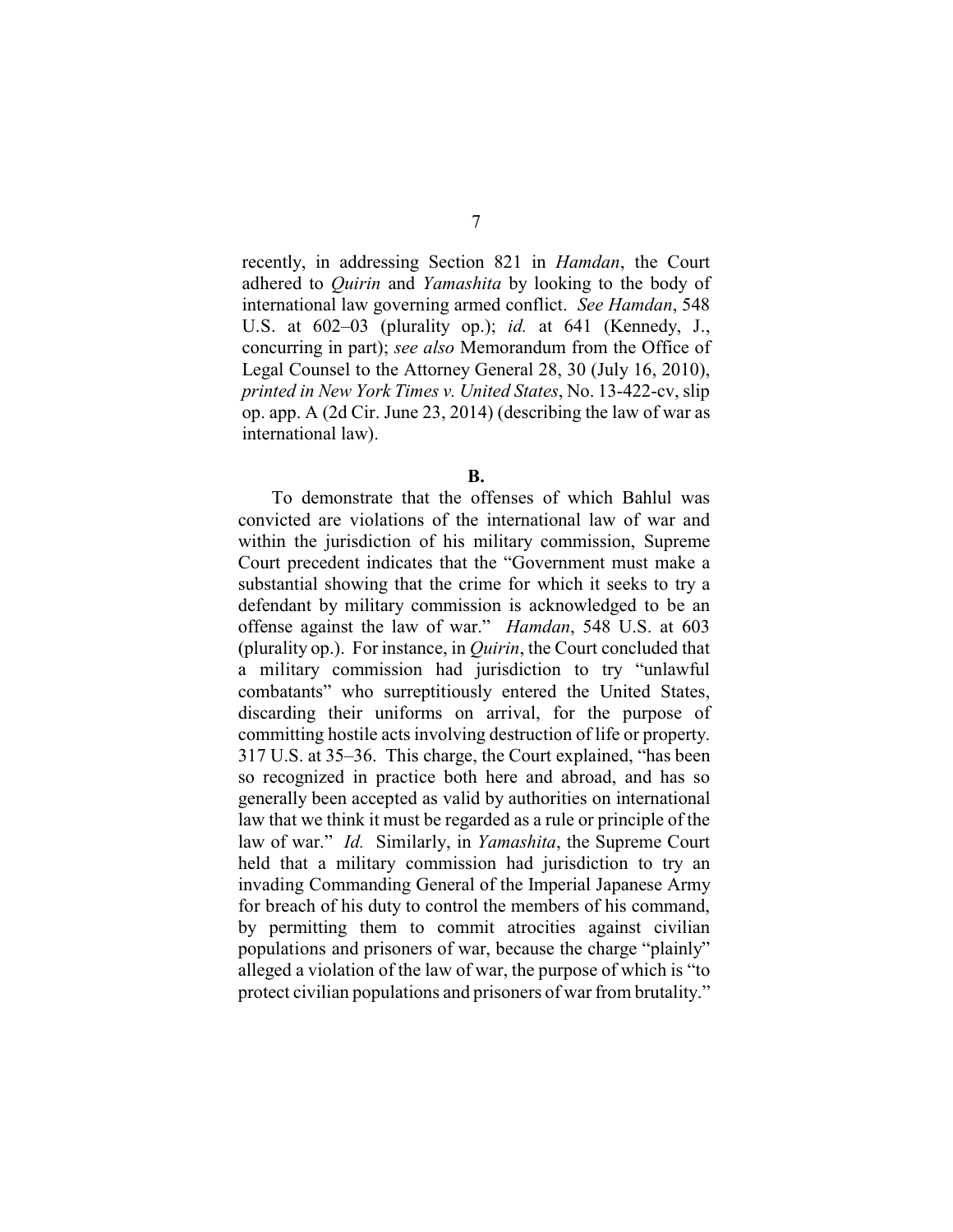#### 327 U.S. at 13–18.

The government has repeatedly conceded that the three offenses of which Bahlul was convicted are not, and were not at the time of Bahlul's conduct, law-of-war offenses under international law. *See* Resp't's Br. 34 (regarding conspiracy only); Resp't's Pet. for Reh'g *En Banc* 1–2 ("the charges are not sustainable under *Hamdan II* because they have not attained recognition at this time as offenses under customary international law"); Resp't's pre-*Hamdan II* Panel Br. 57 ("the offenses of conspiracy, solicitation, and providing material support to terrorism have not attained international recognition at this time as offenses under customary international law"); Oral Argument Tr. 15 (Sept. 30, 2013) ("we have conceded that [all three offenses] are not violations of the international law of war"). This should end the matter given Congress's stated purpose and effect in the 2006 Act, 10 U.S.C. § 950p. Instead, departing from the instruction of more than half a century of Supreme Court precedent, the government contends that the *en banc* court can affirm Bahlul's convictions on the basis of a U.S. common (or U.S. domestic) law of war. Because the court is vacating Bahlul's convictions for material support for terrorism and solicitation but not for inchoate conspiracy, *see* Op. at 3, I need address only Bahlul's jurisdictional challenges to his conviction for inchoate conspiracy. It bears noting, however, that the court's analysis of the infirmities of the government's U.S. common law theory, based on Civil War military commissions and field orders, in vacating two of Bahlul's convictions applies no less to his conviction for inchoate conspiracy. *See* Op. at 46, 49, 52.

**1.** The trial record of the law-of-war military commission makes clear Bahlul was charged and convicted of inchoate conspiracy; his stand-alone conspiracyconviction did not depend upon proof of the completion of any object offense (such as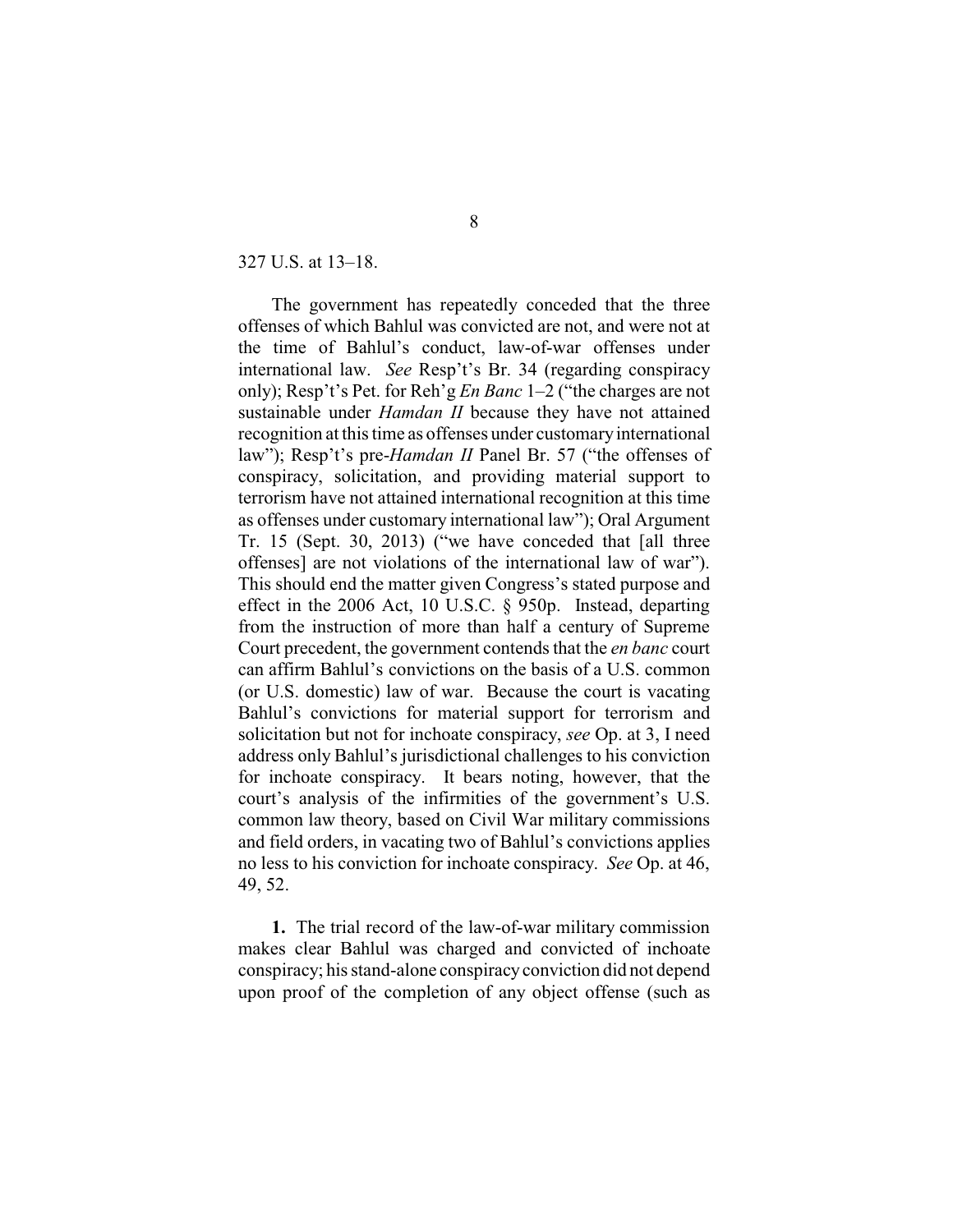murder) or proof that the overt acts in furtherance of the conspiratorial agreement of which he was convicted (such as preparing a propaganda video) were law-of-war offenses.

First, the government elected not to charge Bahlul under the *Pinkerton* doctrine under which he could have been found vicariously liable for reasonably foreseeable substantive crimes committed by his co-conspirators in furtherance of the conspiracy. *See* Resp't's Br. 47; *Pinkerton v. United States*, 328 U.S. 640 (1946). The government also did not pursue the theory that Bahlul had joined a joint criminal enterprise. At the beginning of Bahlul's trial, the prosecutor moved to strike the charge that Bahlul had "join[ed] al Qaeda, an enterprise of persons who share the common criminal purpose that involved, at least in part, the commission or intended commission of one or more substantive offenses triable by military commission." Trial Tr. 110.

Second, the trial evidence allowed for conviction of no more than inchoate conspiracy. The government's evidence consisted of Bahlul's agreement with Usama bin Laden and other members of al Qaeda to commit law-of-war offenses and his commission of non-law-of-war, non-criminal overt acts in furtherance of the agreement. (The government's focus at trial was on Bahlul's role as an al Qaeda propagandist, in particular, his preparation of a recruitment video entitled "The Destruction of the American Destroyer U.S.S. Cole.") None of the overt acts committed in furtherance of the charged conspiracy — including traveling to Afghanistan with the intent to join al Qaeda, undergoing military-type training at a training camp sponsored by al Qaeda, pledging fealty (or "bayat") to Usama bin Laden, or transcribing the martyr wills of two of the September 11th hijackers — is a law-of-war offense. Even assuming being armed would have sufficed, the military commission found Bahlul not guilty of the overt act that he had "armed himself with an explosive belt, rifle,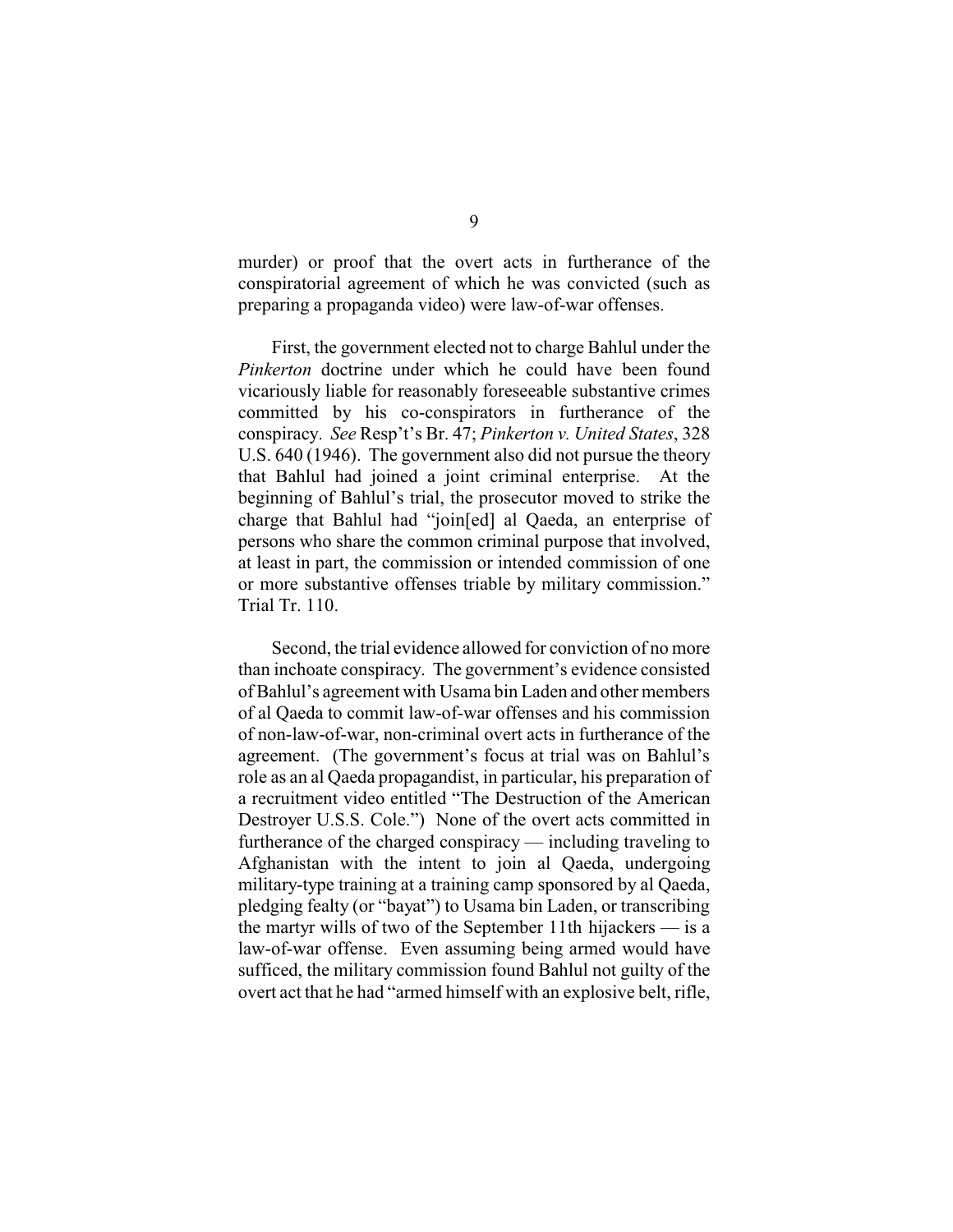and grenades to protect and prevent the capture of Usama bin Laden."

Third, the presiding military judge instructed the members of the military commission that to find Bahlul guilty of conspiracy, they must find beyond a reasonable doubt that he knowingly entered into an agreement to commit one or more substantive offenses triable by military commission and that he knowingly committed at least one overt act in furtherance of that agreement. Trial Tr. 845–46. The judge further instructed that proof the object of the conspiratorial agreement, the substantive law-of-war offense, "actually occurred is not required" and "[t]he overt act required for this offense does not have to be a criminal act." *Id.* at 848–49. The presiding judge also confirmed that Bahlul was not being tried on the basis of a joint criminal enterprise; when he discovered that his written instructions included the word "enterprise," the judge instructed the military commission members to strike the words "or enterprise," explaining "that's not before you," *id.* at 881.

**2.** The international law of war does not recognize inchoate conspiracy as a law-of-war offense. Although there are two exceptions — conspiracy to commit genocide and conspiracy to wage aggressive war (also known as the commission of crimes against peace), *see Hamdan*, 548 U.S. at 610 (plurality op.); 22 TRIAL OF THE MAJOR WAR CRIMINALS BEFORE THE INTERNATIONAL MILITARY TRIBUNAL: NUREMBERG, 14 NOVEMBER 1945 – 1 OCTOBER 1946, at 469 (1948) ("TRIAL OF MAJOR WAR CRIMINALS AT NUREMBERG"); Antonio Cassese, International Criminal Law 191 (2003); *see also* Br. of *Amici Curiae* Int'l Law Scholars 12–14 — the government does not argue that either applies to Bahlul.

Treaty law and international courts and tribunals have refused to recognize inchoate conspiracy as a war crime because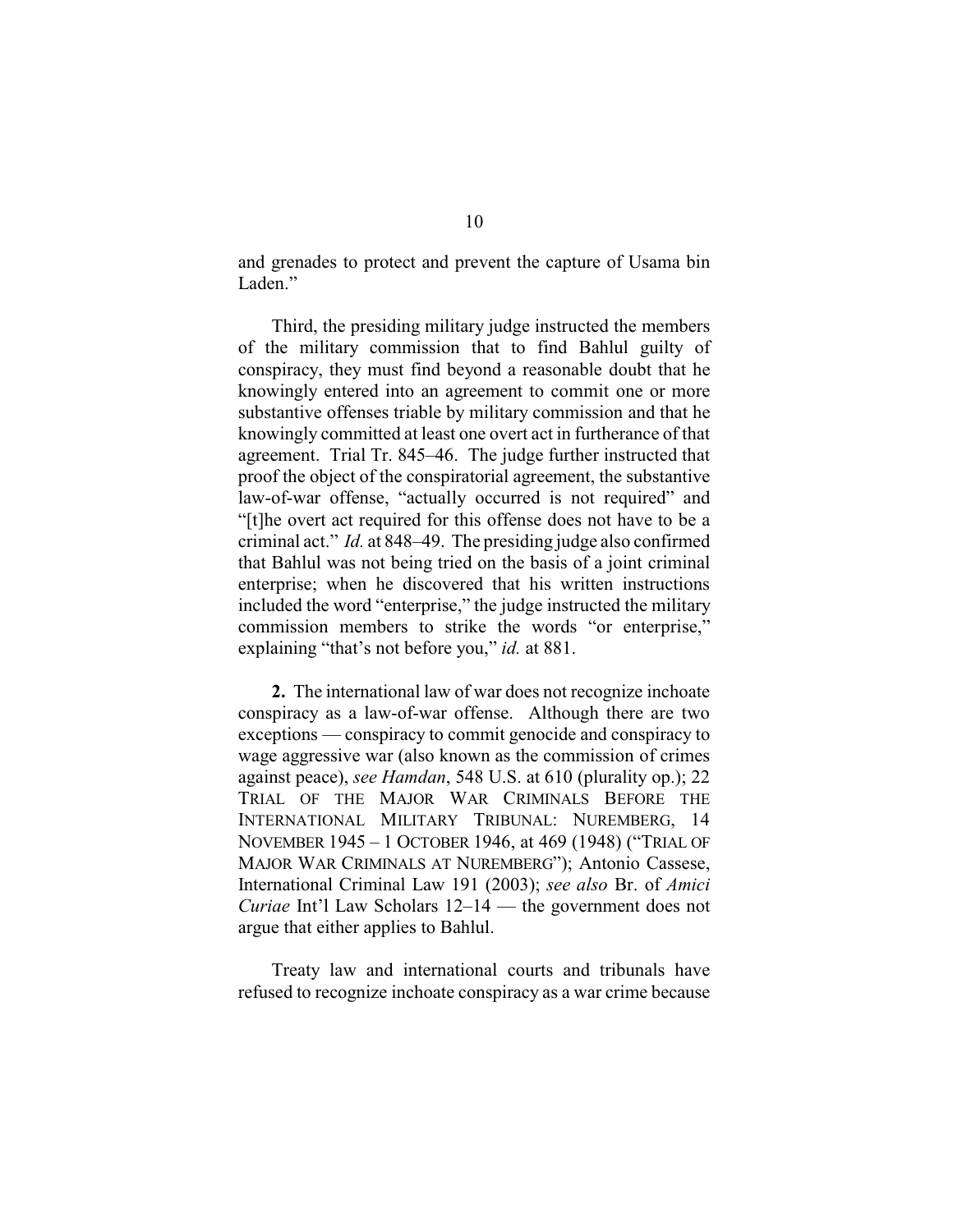of its potential for conflict with the international law-of-war principle "that criminal guilt is personal, and that mass punishments should be avoided." TRIAL OF MAJOR WAR CRIMINALS AT NUREMBERG at 500. Morever, the Anglo-American concept of conspiracy is not known to some European legal systems. *See* Telford Taylor, THE ANATOMY OF THE NUREMBERG TRIALS: A PERSONAL MEMOIR 36 (1992) ("Taylor"). Neither the Hague Conventions nor the Geneva Conventions, which are the "major treaties on the law of war," includes inchoate conspiracy as an international law-of-war offense. *Hamdan*, 548 U.S. at 603–04 (plurality op.); *see* Convention with Respect to the Laws and Customs of War on Land, July 29, 1899, 32 Stat. 1803, 1 Bevans 247; Convention Respecting the Laws and Customs of War on Land, Oct. 18, 1907, 36 Stat. 2277, 1 Bevans 631; Geneva Convention for the Amelioration of the Condition of the Wounded and Sick in Armed Forces in the Field, Aug. 12, 1949, 6 U.S.T. 3114, 75 U.N.T.S. 31; Geneva Convention for the Amelioration of the Condition of Wounded, Sick and Shipwrecked Members of Armed Forces at Sea, Aug. 12, 1949, 6 U.S.T. 3217, 75 U.N.T.S. 85; Geneva Convention Relative to the Treatment of Prisoners of War, Aug. 12, 1949, 6 U.S.T. 3316, 75 U.N.T.S. 135; Geneva Convention Relative to the Protection of Civilian Persons in Time of War, Aug. 12, 1949, 6 U.S.T. 3516, 75 U.N.T.S. 287; Protocol Additional to the Geneva Conventions of 12 August 1949, and Relating to the Protection of Victims of International Armed Conflicts, June 8, 1977, 1125 U.N.T.S. 3; Protocol Additional to the Geneva Conventions of 12 August 1949, and Relating to the Protection of Victims of Non-International Armed Conflicts, June 8, 1977, 1125 U.N.T.S. 609.

The International Military Tribunal convened at Nuremberg "pointedly refused to recognize as a violation of the law of war conspiracy to commit war crimes," *Hamdan*, 548 U.S. at 610 (plurality op.), concluding that its charter "does not define as a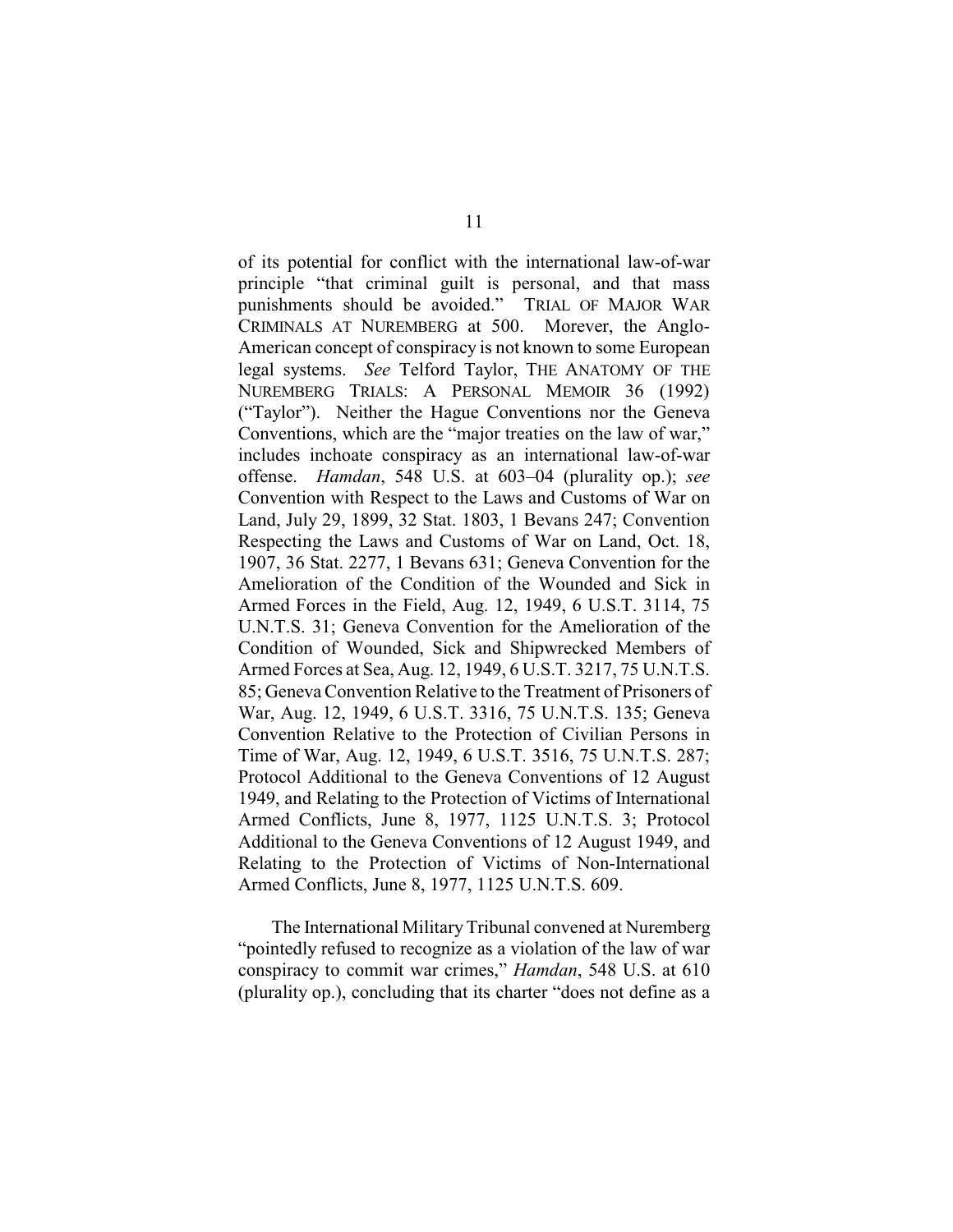separate crime any conspiracy except the one to commit acts of aggressive war." TRIAL OF MAJOR WAR CRIMINALS AT NUREMBERG at 469; *see also* Charter of the International Military Tribunal, in Agreement for the Prosecution and Punishment of the Major War Criminals of the European Axis, Aug. 8, 1945, 59 Stat. 1544, 82 U.N.T.S. 280; Taylor at 550–53. The Charter addressed the personal responsibility of the major war criminals of the European Axis. *See* Charter arts. 1, 6–8. The Tribunal was concerned that "overbroad application of the conspiracy principle may drag innocent people into the prosecution's net." Taylor at 553. The United States Military Tribunals convened to try additional defendants also concluded that they "ha[d] no jurisdiction to try any defendant upon a charge of conspiracy considered as a separate substantive offense." 15 UNITED NATIONS WAR CRIMES COMMISSION, LAW REPORTS OF TRIALS OF WAR CRIMINALS 90 (1949) ("LAW REPORTS OF TRIALS OF WAR CRIMINALS"). In addition, the Charter of the International MilitaryTribunal for the Far East did not confer jurisdiction over inchoate conspiracies to commit war crimes or crimes against humanity, only conspiracy to commit crimes against peace. *See* Charter of the International Military Tribunal for the Far East art. 5, Jan. 19, 1946, T.I.A.S. No. 1589, 4 Bevans 20.

Modern statutes defining international law-of-war offenses do not refer to conspiracy to commit such offenses (other than genocide). *See* Rome Statute of the International Criminal Court, July 17, 1998, 2187 U.N.T.S. 90; Statute of the International Tribunal for the Former Yugoslavia, adopted by S.C. Res. 827, U.N. Doc. S/RES/827 (1993), *reprinted in* 32 I.L.M. 1159, 1192; Statute of the International Tribunal for Rwanda, adopted by S.C. Res. 955, U.N. Doc. S/RES/955 (1994), *reprinted in* 33 I.L.M. 1598, 1602; Statute of the Special Court for Sierra Leone, Jan. 16, 2002, 2178 U.N.T.S. 138. Additionally, international tribunals recognizing "joint criminal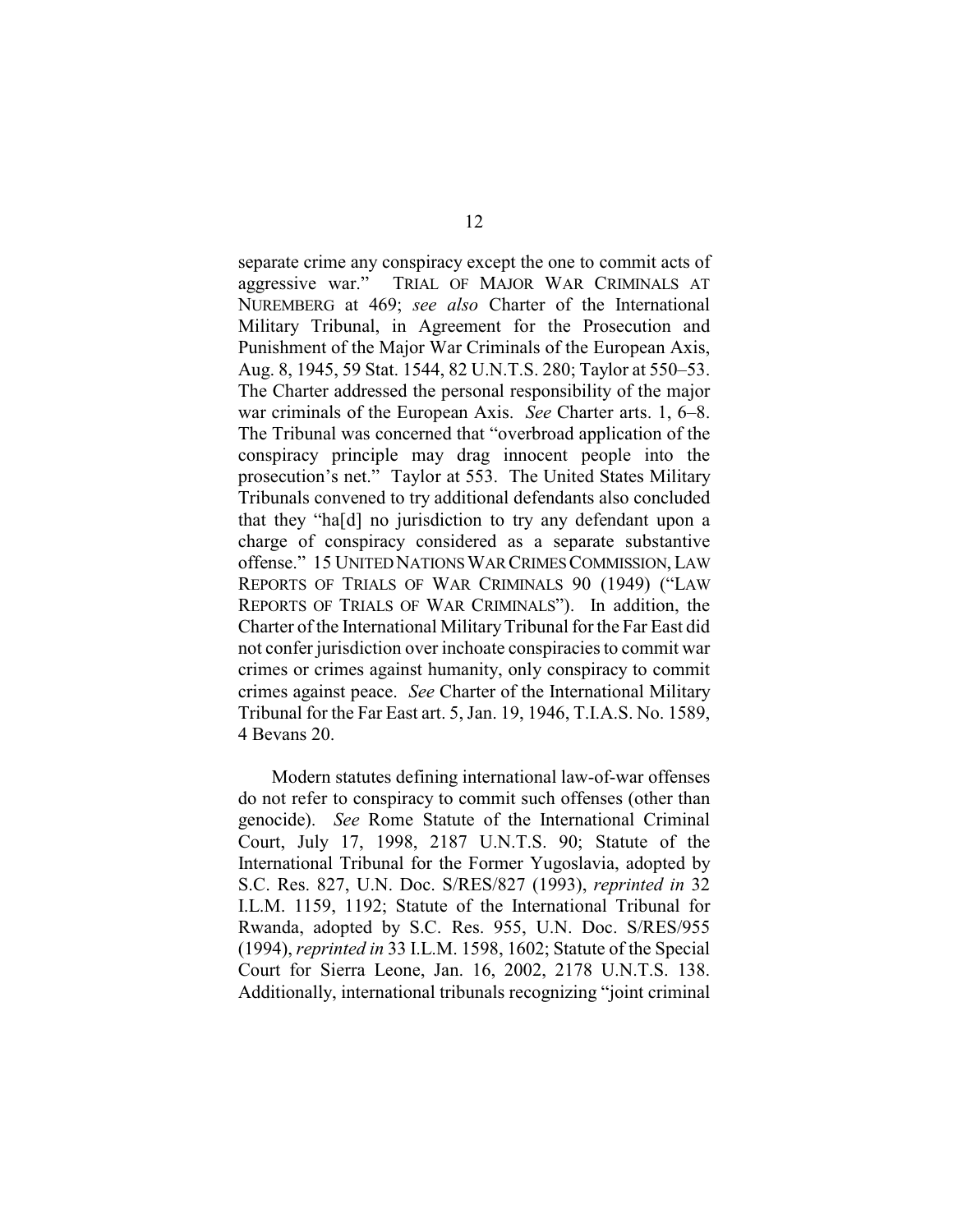enterprise" as a theory of liability for completed law-of-war offenses have rejected a separate inchoate offense based on "mere membership" or "conspiring to commit crimes," and instead recognize liability only for "participation in the commission of the crime." *Prosecutor v. Milutinovic*, Case No. IT-99-37-AR72, Decision on Dragoljub Ojdanic's Motion Challenging Jurisdiction – Joint Criminal Enterprise, ¶ 26 (Int'l Crim. Trib. for the Former Yugoslavia, Appeals Chamber, May 21, 2003); *Rwamakuba v. Prosecutor*, Case No. ICTR-98-44- AR72.4, Decision on Interlocutory Appeal Regarding Application of Joint Criminal Enterprise to the Crime of Genocide, ¶ 30 (Oct. 22, 2004); *see also* Br. of *Amici Curiae* Int'l Law Scholars 8–10.

**3.** Given this historical background, the government has a heavy burden to show that Congress's purpose in enacting the 2006 Act extended to inchoate conspiracy as an "offense[] that ha[s] traditionally been triable by military commissions," 10 U.S.C. § 950p(a). The government begins by suggesting that "a systemized body of international law establishing individual criminal responsibility for specific acts during warfare" commenced with the Hague Conventions of 1899 and 1907 and "is a relatively modern innovation." Resp't's Br. 28 (citing Timothy L.H. McCormack, *From Sun Tzu to the Sixth Committee: The Evolution of an International Criminal Law Regime*, *in* THE LAW OF WAR CRIMES: NATIONAL AND INTERNATIONALAPPROACHES31,43 (TimothyL.H. McCormack & Gerry J. Simpson eds., 1997)). It continues by citing Colonel William Winthrop, referred to by the Supreme Court as the "Blackstone of Military Law," *Hamdan*, 548 U.S. at 597 (plurality op.) (quoting *Reid*, 354 U.S. at 19 n.38 (plurality op.)), for the proposition that prior to the adoption of these and later treaties, the "offenses in violation of the laws and usages of war [consisted of] those principally, *in the experience of our wars*, made the subject of charges and trial." Resp't's Br. 29 (quoting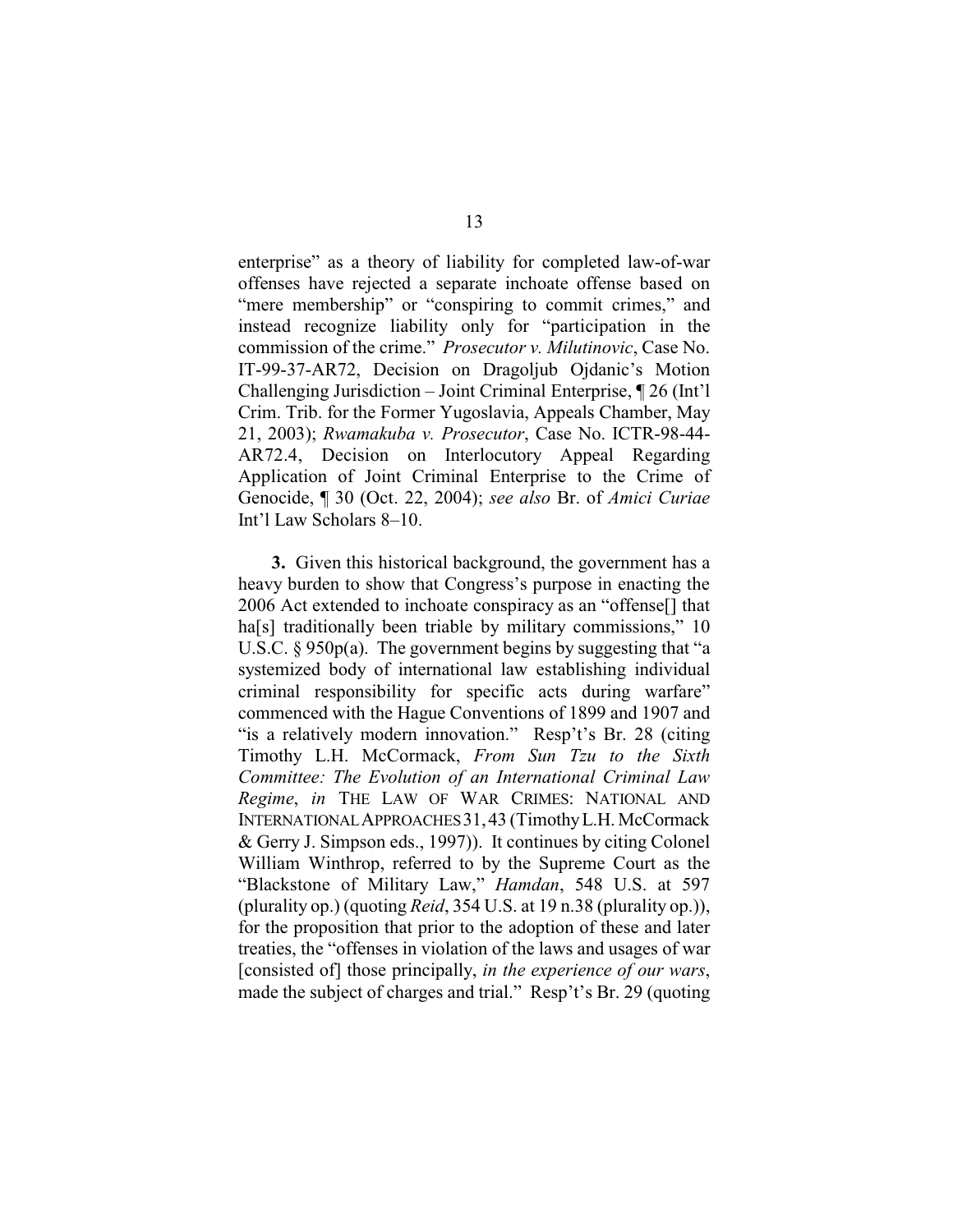William Winthrop, MILITARYLAWANDPRECEDENTS839 (1920) ("Winthrop PRECEDENTS")). It also points to the reference in *Hamdan* to "the American common law of war," 548 U.S. at 613. Resp't's Br. 32. Neither Winthrop nor *Hamdan* advance the government's case for sustaining Bahlul's conspiracy conviction.

First, in discussing the Civil War military commissions relied upon by the government, Winthrop "excludes conspiracy of any kind from his own list of offenses against the law of war." *Hamdan*, 548 U.S. at 608 (plurality op.) (citing Winthrop PRECEDENTS at 839–40). Instead, Winthrop classifies the relevant Civil War conspiracy cases either as "[c]rimes and statutory offenses cognizable by State or U.S. courts, and which would properly be tried by such courts if open and acting," or as a "combin[ation]" of such civilian crimes and "violations of the laws and usages of war cognizable by military tribunals." Winthrop PRECEDENTS at  $839 \& n.5$ . Winthrop rejected the idea that inchoate conspiracy could be triable by law-of-war military commission, emphasizing that "the jurisdiction of the military commission should be restricted to cases of offence consisting in *overt acts*, *i.e.* in unlawful commissions or actual attempts to commit, and not in intentions merely." *Id.* at 841. In other words, "'*overt acts*' constituting war crimes are the only proper subject at least of those military tribunals not convened to stand in for local courts," *Hamdan*, 548 U.S. at 608 (plurality op.) (citing Winthrop PRECEDENTS at  $841 \& \text{nn.22, 23}$ ). The cases cited by the government reveal that this is the manner in which the Civil War military commissions proceeded. *See infra* pt. I.C.1.

Second, the Supreme Court's reference to "the American common law of war" in *Hamdan*, 548 U.S. at 613, is to U.S. military commission tradition and practice as an additional constraint on, not an alternative basis for, military commission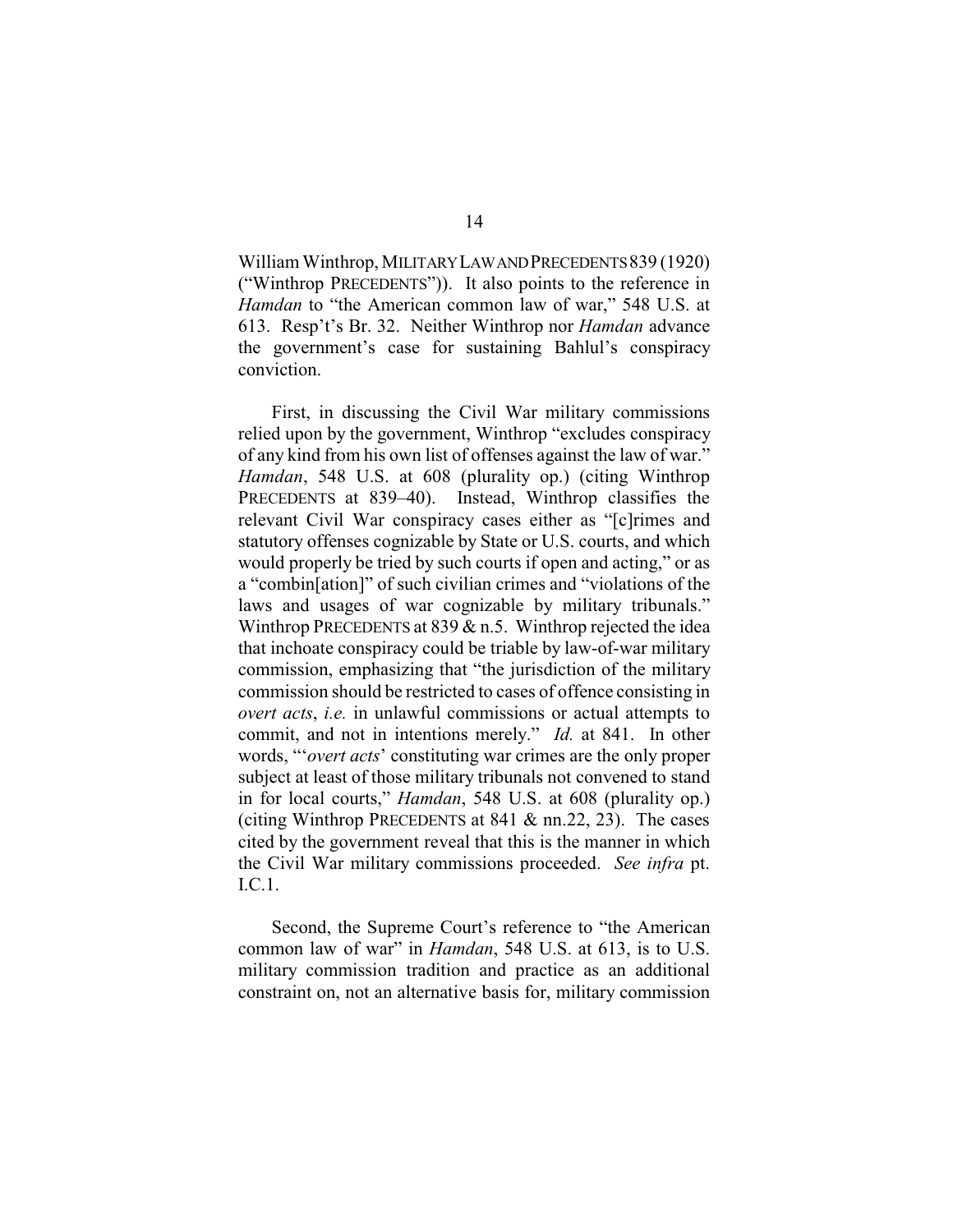jurisdiction under Section 821. The Court stated that the Uniform Code of Military Justice, which includes Section 821, "conditions the President's use of military commissions on compliance not only with the American common law of war, but also with the rest of the [Uniform Code of Military Justice] itself, insofar as applicable, and with the 'rules and precepts of the law of nations.'" *Id*. (quoting *Quirin*, 317 U.S. at 28). To come within the "law of war" under Section 821, an offense must constitute *both* a violation of the international law of war *and* a violation of the law of war as traditionally recognized in U.S. military commissions. This is necessary because, as the Court explained in *Quirin*, there may be

> acts regarded in other countries, or by some writers on international law, as offenses against the law of war which would not be triable by military tribunal here, either because they are not recognized by our courts as violations of the law of war or because they are of that class of offenses constitutionally triable only by a jury.

317 U.S. at 29. Consequently, in *Quirin*, *Yamashita*, and *Hamdan* the Supreme Court sought to establish that the relevant offense was a violation of the law of war under international law and was recognized in U.S. military commissions. *See Quirin*, 317 U.S. at 35; *Yamashita*, 327 U.S. at 15–16; *Hamdan*, 548 U.S. at 603 (plurality op.). Under these precedents, the practice of U.S. domestic military commissions is irrelevant as long as inchoate conspiracy is not an international law-of-war offense, and the government conceded that it is not. Of course, to the extent the government relies on the Military Commissions Act of 2009, which refers to offenses that have "traditionally been triable under the law of war *or otherwise triable by military commission*" to support its argument that the statute embraces "a class of offenses — lawfully triable in U.S. military commission practice — that is broader than the group of offenses that are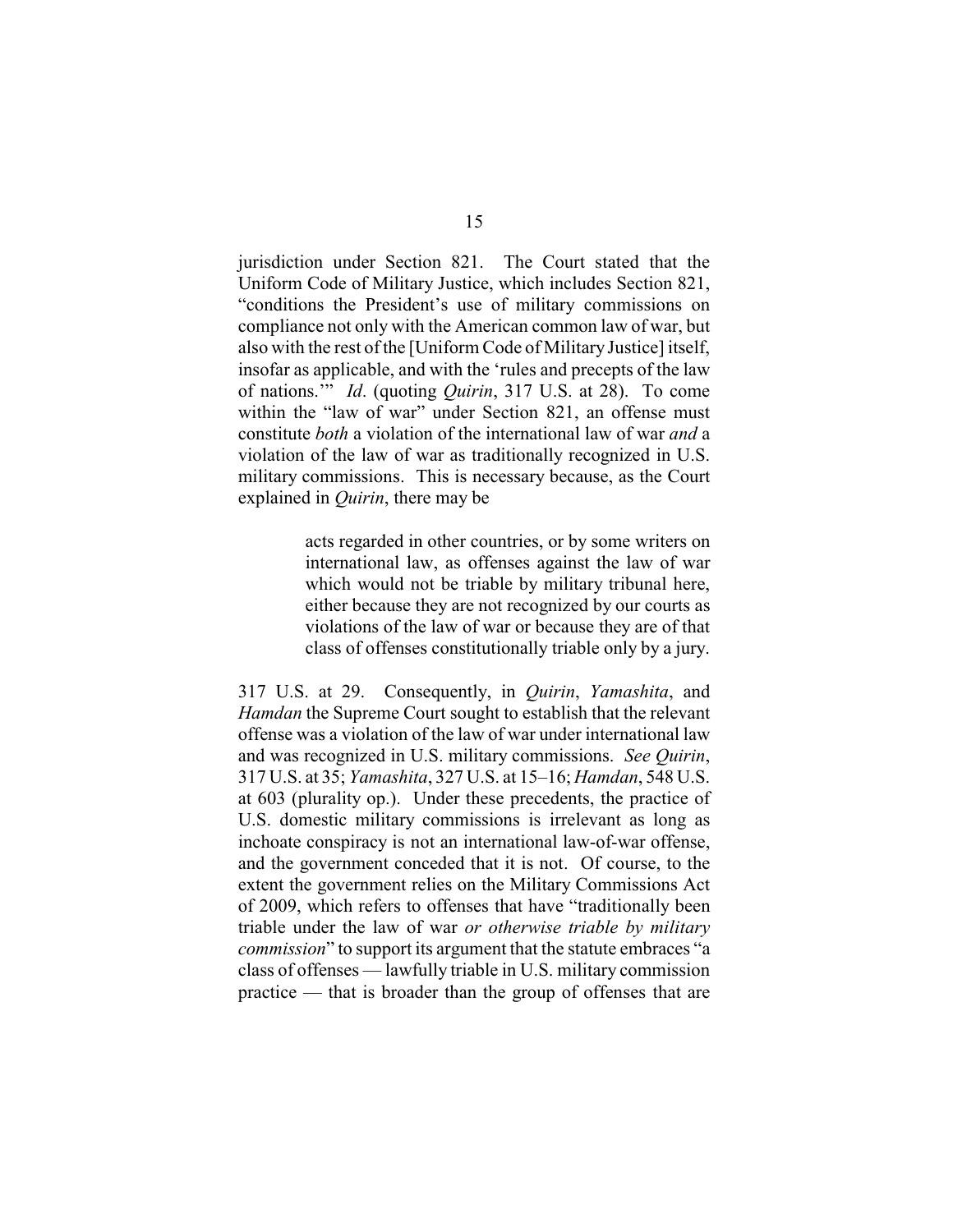currently prohibited by the international law of war," Resp't's Br. 28 (quoting 10 U.S.C. § 950p(d) (2009) (emphasis added)), this cannot advance its position since Bahlul was tried under the 2006 Act.

The legislative history of the 2006 Act also does not advance the government's position. The Report of the House Armed Services Committee on H.R. 6054 states "[f]or the reasons stated in Justice Thomas's opinion [in *Hamdan*], the Committee views conspiracy [to commit a war crime] as a separate offense punishable by military commissions." H.R. REP. NO. 109-664, pt. 1, at 25 (2006). But Justice Thomas expressly acknowledged that "conspiracy" was understood as a law-of-war offense only when it went "beyond 'intentions merely,'" and involved "unlawful" overt acts, 548 U.S. at 703 (Thomas, J., dissenting). There was no occasion in *Hamdan* for Justice Thomas to address the validity of a conspiracy charge where, as in Bahlul's case, "the overt act required . . . does not have to be a criminal act," Trial Tr. 849; Justice Thomas observed that Hamdan was "charged with the overt acts of providing protection, transportation, weapons, and other services to the enemy, acts which in and of themselves are violations of the laws of war," 548 U.S. at 704 (citation omitted).

### **C.**

Even assuming, contrary to Supreme Court precedent, that a U.S. common law of war tradition could serve as an independent basis for sustaining convictions by law-of-war military commissions for offenses that are not recognized under the international law of war or by then-existing statute, the government fails to establish a domestic tradition to sustain Bahlul's inchoate conspiracy conviction. It not only fails to point to evidence comparable to the abundance of evidence "both here and abroad" relied upon by the Supreme Court in *Quirin*,  $317$  U.S. at  $31-35$  & nn.10, 12, the government has not identified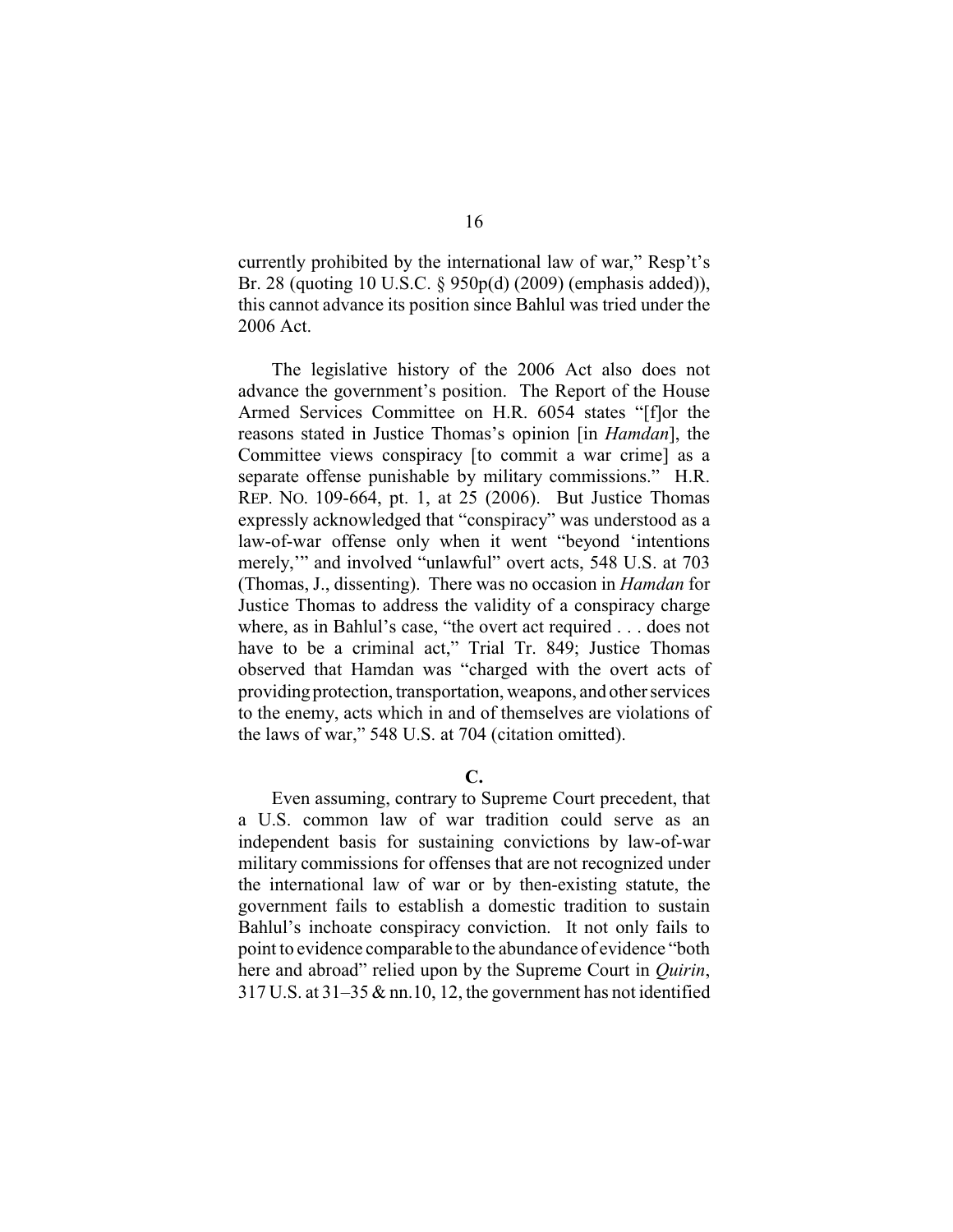a single case where military commission jurisdiction has been sustained on the basis of a charge of inchoate conspiracy, much less a charge of conspiracy with instructions defining the limits of the government's burden of proof that are comparable to those in Bahlul's case.

**1.** The Civil War cases to which the government points are, in fact, consistent with Winthrop's position. Further, as the Supreme Court cautioned, "[t]he Civil War precedents must . . . be considered with caution" because military commissions "operated as both martial law or military government tribunals and law-of-war commissions" and thus "often charged hybrid crimes mixing elements of crimes ordinarily triable in civilian courts (like treason) and violations of the law of war." *Hamdan*, 548 U.S. at 596 n.27, 609 n.37 (plurality op.); *see also* Winthrop PRECEDENTS at 839  $&$  n.5. For example, William Murphy, who was tried by military commission in 1865, was charged with "[c]onspiracyto burn and destroysteamboats and other property" and also with "[v]iolati[ng] the laws and customs of war," by in fact burning and destroying a steamboat and by secretly crossing enemy lines and attempting to destroy a second boat. G.C.M.O. No. 107 (1866). These separate charges suggest that Murphy was tried by a tribunal serving as both a martial law court and a law-of-war military commission, and that the military commission classified the conspiracy charge as a civil crime, not as a "violation of the laws and customs of war." *Id*. Only this understanding is consistent with the fact that Murphy's conspiracy conviction was vacated because the civil courts were open and therefore the military commission "had no jurisdiction of his person or of his offence." *In re Murphy*, 17 F. Cas. 1030, 1031, 1032 (1867). And because Murphy did in fact destroy a steamboat during wartime, his case provides no support for the government's theory that a Civil War military tribunal had jurisdiction over conspiracy absent proof, much less absent any allegation, of a completed substantive law-of-war offense.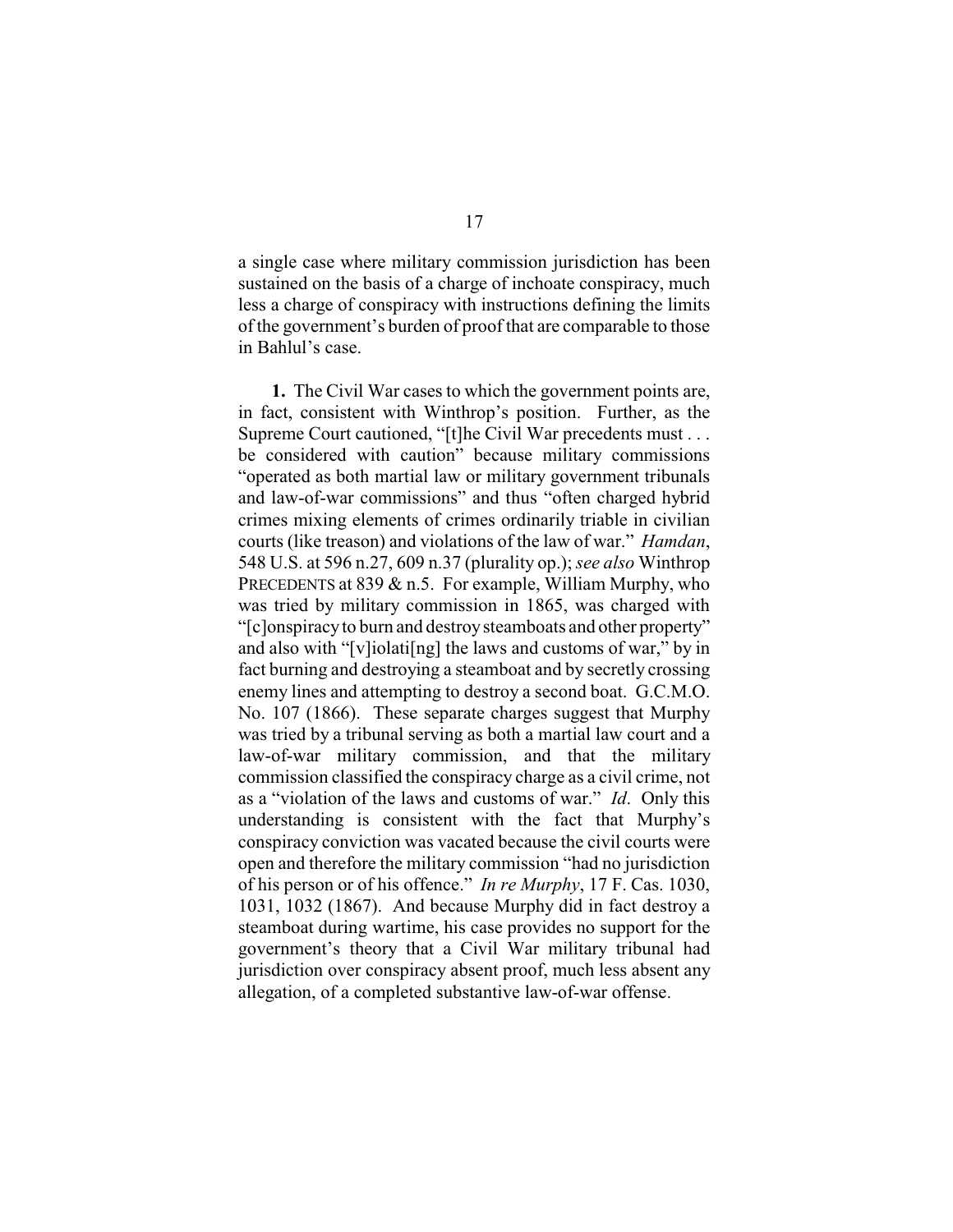Similarly, the case of Henry Wirz, also cited by the government, does not provide evidence of a tradition on which to base affirmance of Bahlul's inchoate conspiracy conviction. Confederate ArmyCaptain Wirz was charged with conspiring to injure the health and destroy the lives of soldiers in the military service of the United States and "alleged to have *personally committed* a number of atrocities against his victims, including torture, injection of prisoners with poison, and use of 'ferocious and bloodthirsty dogs' to 'seize, tear, mangle, and maim the bodies and limbs' of prisoners, many of whom died as a result." *Hamdan*, 548 U.S. at 609 (plurality op.) (citing H.R. Doc. No. 314, 55th Cong., 3d Sess., 785, 789–90 (1899)). Notably, as the *Hamdan* plurality explained, the Judge Advocate General determined that one of Wirz's alleged co-conspirators, R.B. Winder, should not be tried by military commission because "*while the evidence at the trial of Wirz was deemed by the court to implicate him in the conspiracy* against the lives of all Federal prisoners in rebel hands, *no such specific overt acts of violation of the laws of war* are as yet fixed upon [Winder]." *Id.* (quoting H.R. Doc. No. 314, 55th Cong., 3d Sess., 783 (1899)) (emphasis in original opinion). In other words, had Wirz not committed overt acts that were violations of the law of war, he could not have been tried by military commission for conspiracy.

The 1865 trial of the Lincoln assassins, "even if properly classified as a trial by law-of-war commission," *Hamdan*, 548 U.S. at 604 n.35 (plurality op.), likewise does not support the government's theory of a U.S. common law-of-war tradition. The defendants were charged with both "conspiring" to murder President Lincoln and the completed offense of "maliciously, unlawfully, and traitorously murdering the said Abraham Lincoln," G.C.M.O. No. 356 (1865); *see Hamdan*, 548 U.S. at 604 n.35 (plurality op.) (quoting H.R. Doc. 314, 55th Cong., 3d Sess., 696 (1899)); *see also* THE TRIAL: THE ASSASSINATION OF PRESIDENT LINCOLN AND THE TRIAL OF THE CONSPIRATORS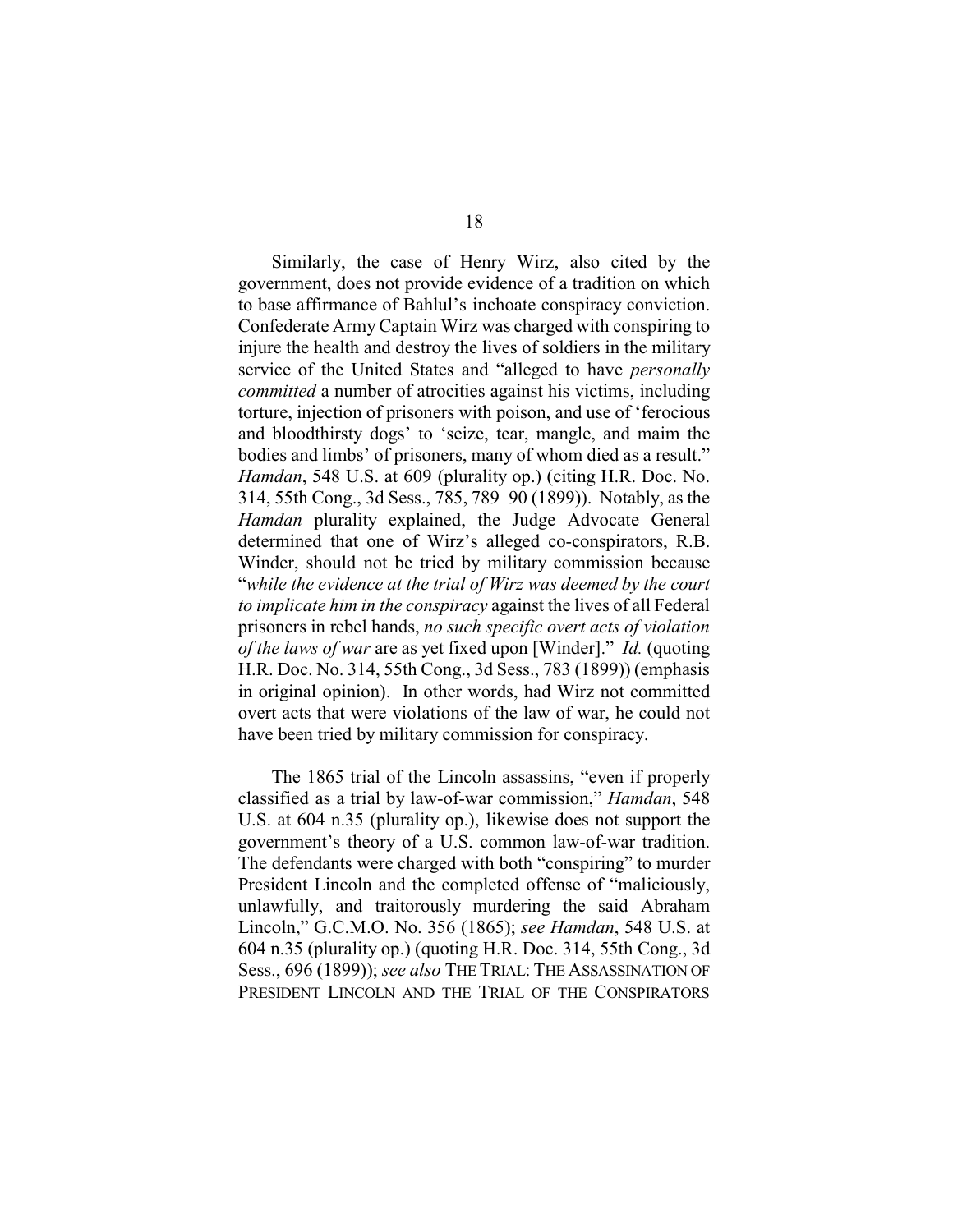246–47 (Edward Steers, Jr. ed., 2003). Of utmost significance, surely, the then-Attorney General, in defending the use of a military tribunal, treated the charge as alleging the substantive, completed "offence of having assassinated the President." 11 Op. Atty. Gen. 297, 297 (1865). Furthermore, the district court, in rejecting petitions for a writ of habeas corpus filed by three of the assassins, described the charge of conviction as "a conspiracy to commit the military crime [of the assassination of the Commander in Chief] *which one of their number did commit*." *Ex Parte Mudd*, 17 F. Cas. 954 (S.D. Fla. 1868) (emphasis added). Recall that in Bahlul's case the prosecution dismissed charges and theories of vicarious liability.

In sum, the Civil War conspiracy cases, including the trial of the Lincoln assassins, each, in fact, involved a completed lawof-war offense, not an inchoate conspiracy. These cases are consistent with Winthrop's description of such conspiracies as among the "[c]rimes and statutory offenses . . . which would properly be tried by [State or U.S.] courts if open and acting," or alternatively, as hybrid crimes combining elements of crimes ordinarily triable in civilian courts and law-of-war offenses. Winthrop PRECEDENTS at 839  $&$  n.5. They offer no reason to depart from Winthrop's contemporary rejection of inchoate conspiracy as a law-of-war offense.

**2.** The World War II cases cited by the government also do not establish historical support for the jurisdiction of law-of-war military commissions over inchoate conspiracy. Although the Nazi saboteurs in *Quirin* were charged with conspiracy, the Supreme Court affirmed their convictions based on the independent charge that they had violated the law of war by crossing behind enemy lines having removed their uniforms, with the purpose of committing sabotage. *See Quirin*, 317 U.S. at 48. "The offense was complete when with [hostile] purpose they entered — or, having so entered, they remained upon — our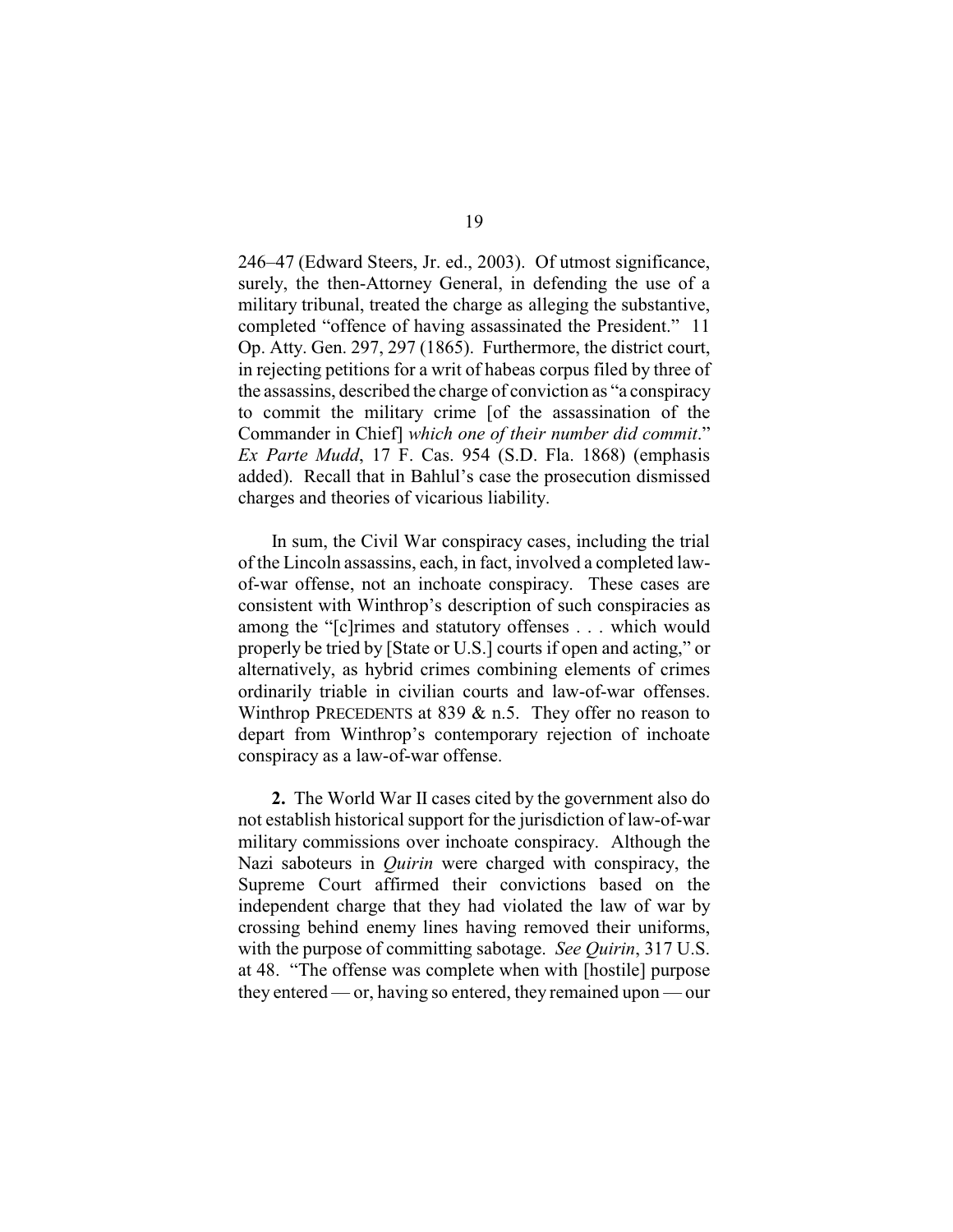territory in time of war without uniform or other appropriate means of identification." *Id.* at 38. Like the case of the Lincoln conspirators, *Quirin* involved a completed law-of-war offense, not an inchoate conspiracy conviction like Bahlul's. "If anything, *Quirin* supports [the] argument that conspiracy is not a violation of the law of war," because "[t]he Court was careful in its decision to identify an overt, 'complete' act" and "took seriously the saboteurs' argument that there can be no violation of law of war — at least not one triable by military commission — without the actual commission or attempt to commit a 'hostile and warlike act.'" *Hamdan*, 548 U.S. at 606–07 (plurality op.) (quoting *Quirin*, 317 U.S. at 37–38). Brigadier General Mark Martins, the Chief Prosecutor of Military Commissions in the Department of Defense since June 2011, likewise characterized *Quirin* as an authority "supporting [the] rationale" that conspiracy may be tried under the law of war in conjunction with a completed offense that appears on the charge sheet, but not as an inchoate offense. Memorandum from Mark S. Martins, Chief Prosecutor of Military Commissions, Dep't of Defense, to the Convening Authority 4 (Jan. 6, 2013).

The government's reliance on *Colepaugh v. Looney*, 235 F.2d 429 (10th Cir. 1956), is misplaced. The Tenth Circuit followed *Quirin* in affirming the denial of a habeas petition filed by another World War II saboteur. Colepaugh had been convicted on three charges: (1) he "secretly passed through, in civilian dress, contrary to the law of war, the military and naval lines of the United States for the purpose of committing espionage, sabotage and other hostile acts;" (2) he "appeared and remained in civil dress, contrary to the law of war behind the military lines of the United States for the purpose of committing espionage, sabotage and other hostile acts;" and (3) "conspiracy to commit the above substantive offenses." *Id.* at 431. Like the Supreme Court in *Quirin*, the Tenth Circuit looked to the "body of international common law known as the law of war," *id.* at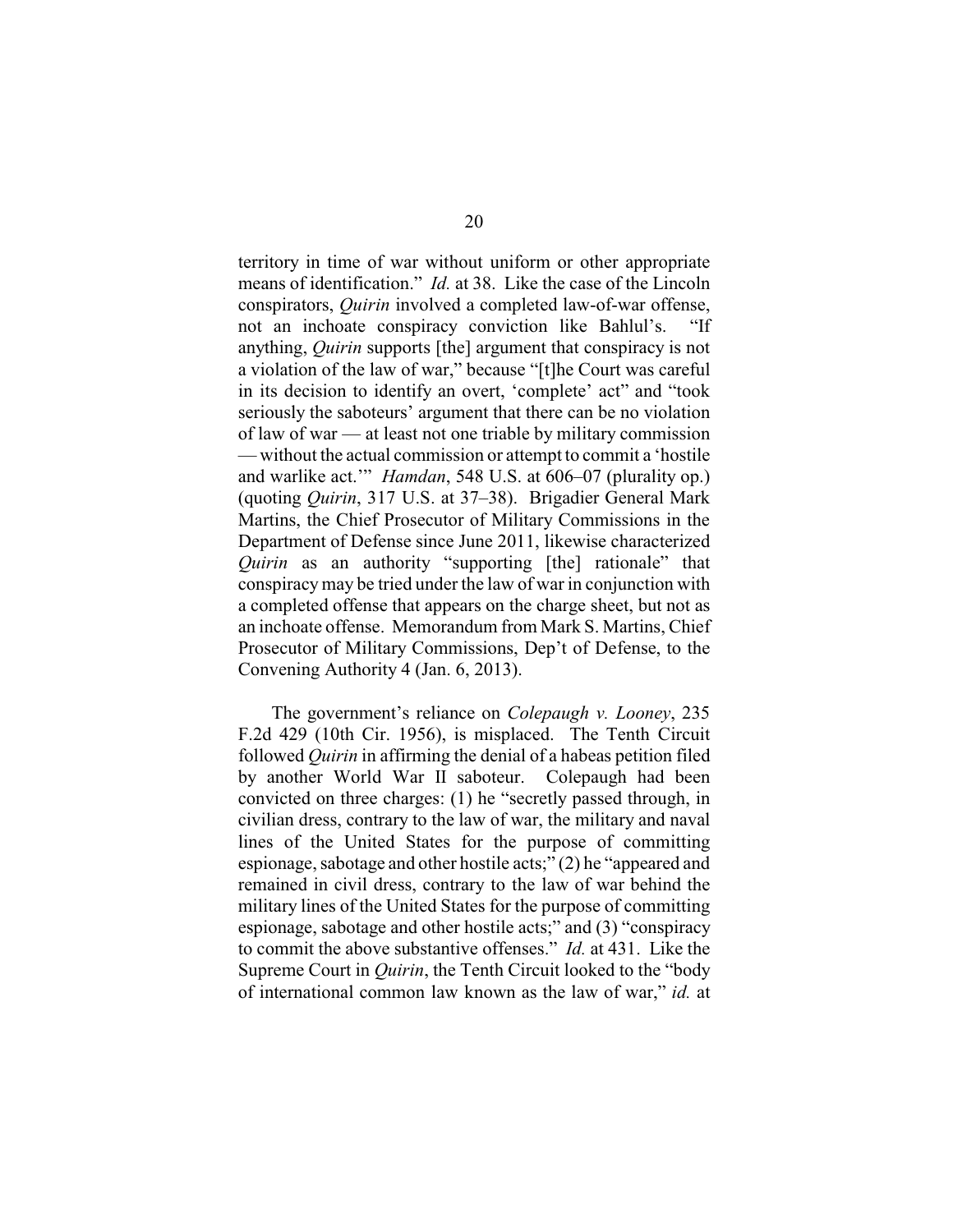431–32, and concluded that Colepaugh was not entitled to relief because he had committed the same substantive law-of-war offense as the saboteurs in *Quirin* when he entered this country and discarded his uniform for the purpose of committing hostile acts involving the destruction of life or property, *id.* at 432 (quoting *Quirin*, 317 U.S. at 35). The court also followed the Supreme Court in not confirming the validity of the separate conspiracy charge. Consequently, this case, like *Quirin*, provides no support for the government's theory that Bahlul could be tried by military commission for inchoate conspiracy absent any charge that he committed a substantive law-of-war offense.

**3.** In sum, "[f]ar from making the requisite substantial showing, the Government has failed even to offer a 'merely colorable' case for inclusion of conspiracy among those offenses cognizable by law-of-war military commission," *Hamdan*, 548 U.S. at 611 (plurality op.) (citation omitted). As the plurality in *Hamdan* explained:

> The crime of 'conspiracy' has rarely if ever been tried as such in this country by any law-of-war military commission not exercising some other form of jurisdiction, and does not appear in either the Geneva Conventions or the Hague Conventions — the major treaties on the law of war. Winthrop explains that under the common law governing military commissions, it is not enough to intend to violate the law of war and commit overt acts in furtherance of that intention unless the overt acts either are themselves offenses against the law of war or constitute steps sufficiently substantial to qualify as an attempt.

*Id.* at 603–04 (citing Winthrop PRECEDENTS at 841).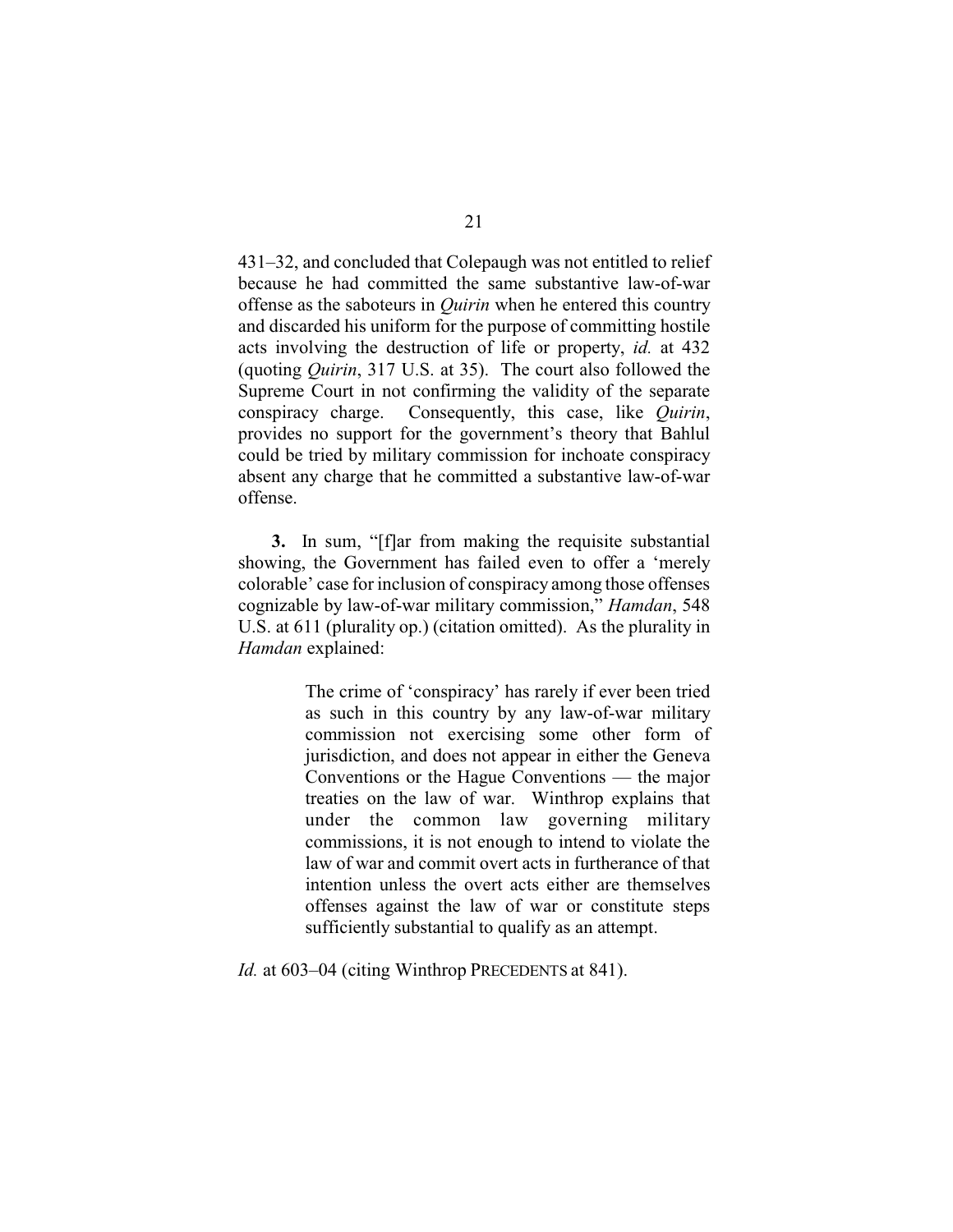Insofar as the government proposes, contrary to Supreme Court precedent, a U.S. common law of war basis for sustaining Bahlul's conspiracy conviction, the government's proposal is also "unmoored from any enumerated power and has no rational stopping place." Pet'r's Br. 32. Such a theory suggests that modern military commissions could try defendants for any offense that approximates a charge previously brought before any type of military tribunal, including Civil War era military commissions convened to try ordinary civilian crimes. *See id*.

The government's interpretation of Congress's intent in enacting the 2006 Act, additionally, leaves no room for consideration of the reasons the international community has rejected inchoate crimes as law-of-war offenses: for example, their dragnet effect could sweep in and condemn as war criminals the line soldier who merely pledged allegiance to the enemy as well as the errant but innocent delivery boy or shepherd who was on the wrong street at the wrong time. *See* Taylor at 553; Br. of *Amicus Curiae* Int'l Law Scholars 7, 15–18. The Supreme Court has long understood the role of military commissions to arise from the military necessity in the midst of war "to seize and subject to disciplinary measures those enemies who in their attempt to thwart or impede our military effort have violated the law of war," *Quirin*, 317 U.S. at 28–29; *Hamdan*, 548 U.S. at 596 (plurality op.), not to try and convict (as distinct from holding as prisoners of war) anyone who is a member of the opposing forces. The law of war governing the use of military commissions is a product of the costly lessons learned in the last century from two World Wars, including the principle that, as a matter of international law, law-of-war offenses are about personal responsibility for war crimes, not collective guilt. *See* TRIAL OF MAJOR WAR CRIMINALS AT NUREMBERG at 500. It seems unlikely the Congress that enacted the 2006 Act intended to cast aside such costly learning without expressly indicating that it intended to do so; by using the phrase "offenses that have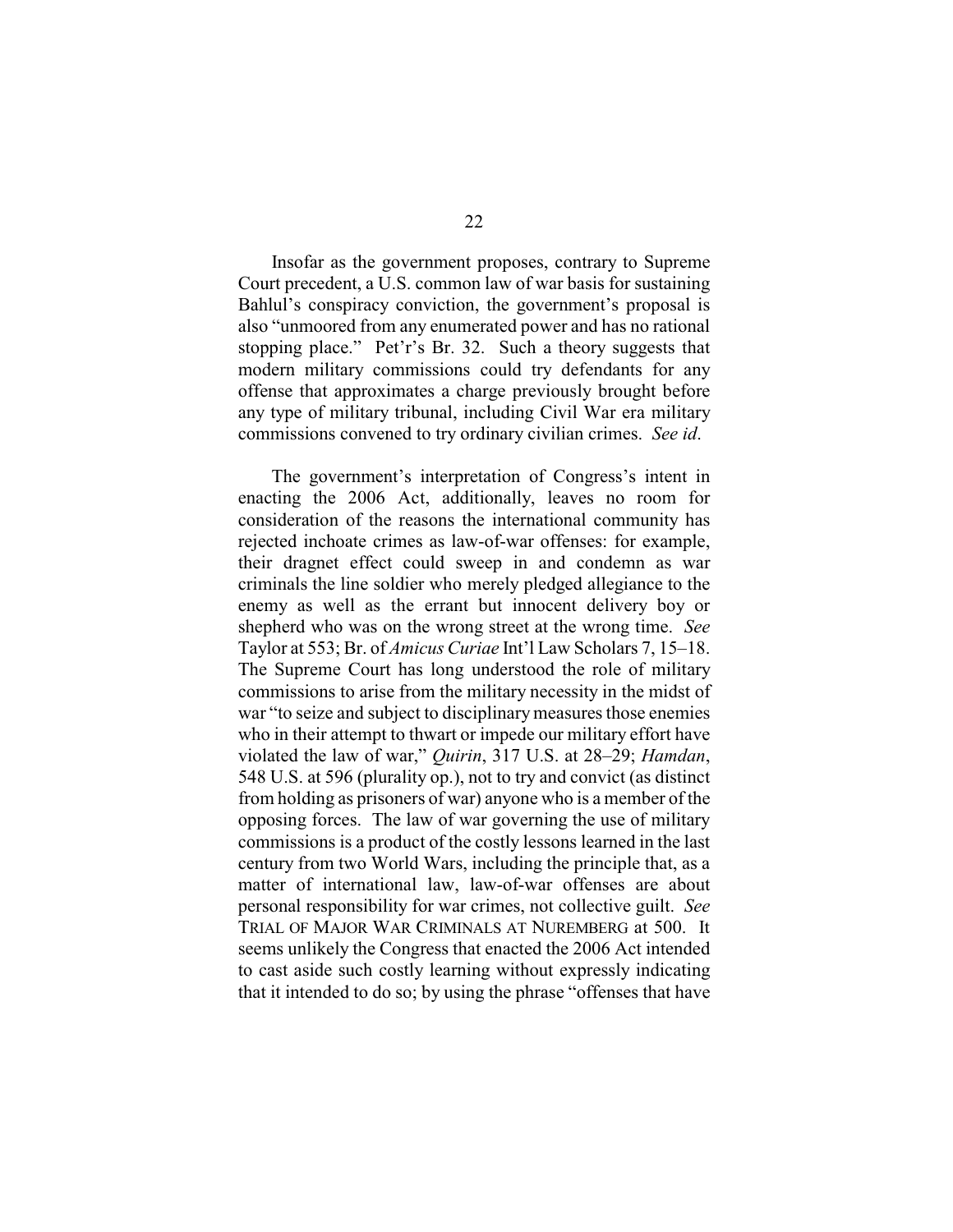*traditionally* been triable," 10 U.S.C. § 950p(a) (emphasis added), in stating its purpose, Congress signaled it was adhering to the established understanding of the role of military commissions, not breaking new ground.

And, even assuming *arguendo* that practices of U.S. military commissions could provide an independent basis upon which to support the jurisdiction of a law-of-war commission to try an offense not recognized in international law, nor codified in statute at the time, the government's failure to demonstrate that such a "tradition[]" existed at the time of the charged conduct requires vacatur of Bahlul's inchoate conspiracy conviction.

Were the implications for the separation of powers raised by trial bymilitary commission not "of the highest order," *Hamdan*, 548 U.S. at 638 (Kennedy, J., concurring in part), the government's effort to establish its inchoate conspiracytheoryon the basis of so meager and deficient an historical showing that it was among the "offenses that have *traditionally* been triable by military commissions," 10 U.S.C. 950p(a) (2006) (emphasis added), might be less problematic. After all, the war on terror is unlike recent wars waged among sovereign nations whose troops wore identifiable uniforms, and two Presidents have employed a modern "enemy combatant" military justice regime. *See, e.g.*, *Boumediene v. Bush*, 553 U.S. 723, 733 (2008); *Hamdan*, 548 U.S. at 570 & n.1. But in codifying "offenses that have *traditionally* been triable by military commissions" in the 2006 Act, Congress did not encourage or permit any blurring of the jurisdictional lines between military commissions and Article III courts. The Article III courts were open for prosecuting September 11 perpetrators and other members of al Qaeda for inchoate conspiracy or other federal crimes. Only years later did Congress bar the President from using appropriated funds to bring Guantanamo detainees into the United States for any purpose. The President has opposed such restrictions on the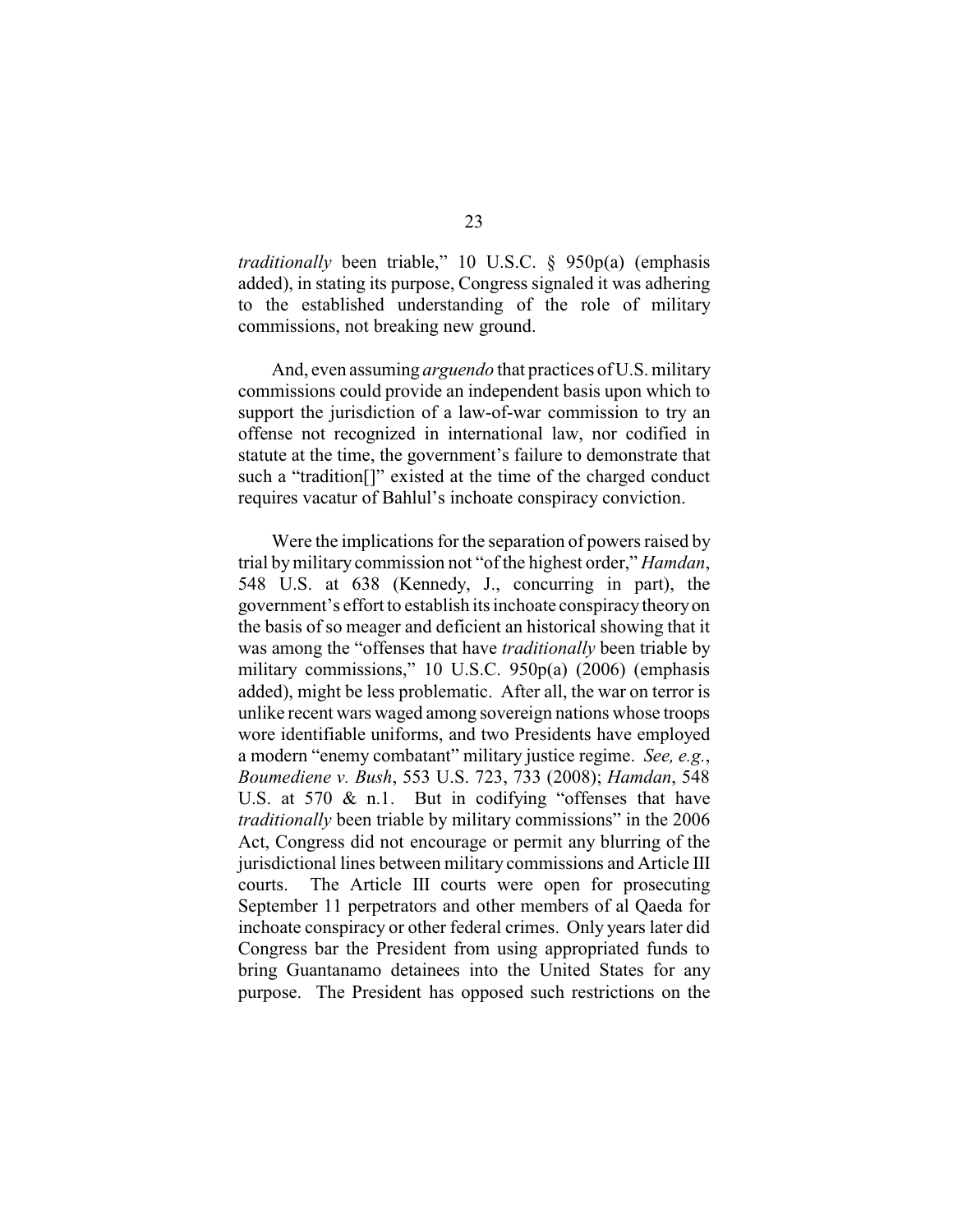ground that they strip the Executive Branch of "the authority to determine when and where to prosecute Guantanamo detainees, based on the facts and circumstances of each case and our national security interests" — when the Administration wishes to employ federal prosecutions [in Article III courts] as "a legitimate, effective, and powerful tool in our efforts to protect the Nation." *See* Statement by the President on H.R. 3304 (Dec. 26, 2013). So far, Congress has not been persuaded to remove the restrictions. In the meantime, the court has a duty "in time of war as well as in time of peace, to preserve unimpaired the constitutional safeguards of civil liberty." *Quirin*, 317 U.S. at 19. Hewing to the jurisdictional limits for law-of-war military commissions, as Supreme Court precedent instructs, preserves the separation of powers under which law-of-war military commissions are confined to their historical role as necessities, not conveniences, of war. Congress's unequivocal statement of its purpose and effect in section 950p of the 2006 Act is consistent only with the understanding that it intended to maintain the traditional jurisdictional lines.

## **II.**

There is still another reason why Bahlul's conviction for inchoate conspiracy (and the other two convictions) must be reversed if the 2006 Act is applied retroactively. *See* Op. at 15. Even assuming, contrary to its express statement of the intended "effect" of the 2006 Act, 10 U.S.C.  $\S$  950p(b), that Congress intended the 2006 Act to apply retroactively to create new offenses triable by military commissions, Bahlul's convictions must be vacated under the *Ex Post Facto* Clause of the Constitution. U.S. CONST. art. I, § 9, cl. 3.

#### **A.**

Bahlul's *Ex Post Facto* Clause challenge to his convictions is properly reviewed *de novo* for any one of three reasons. In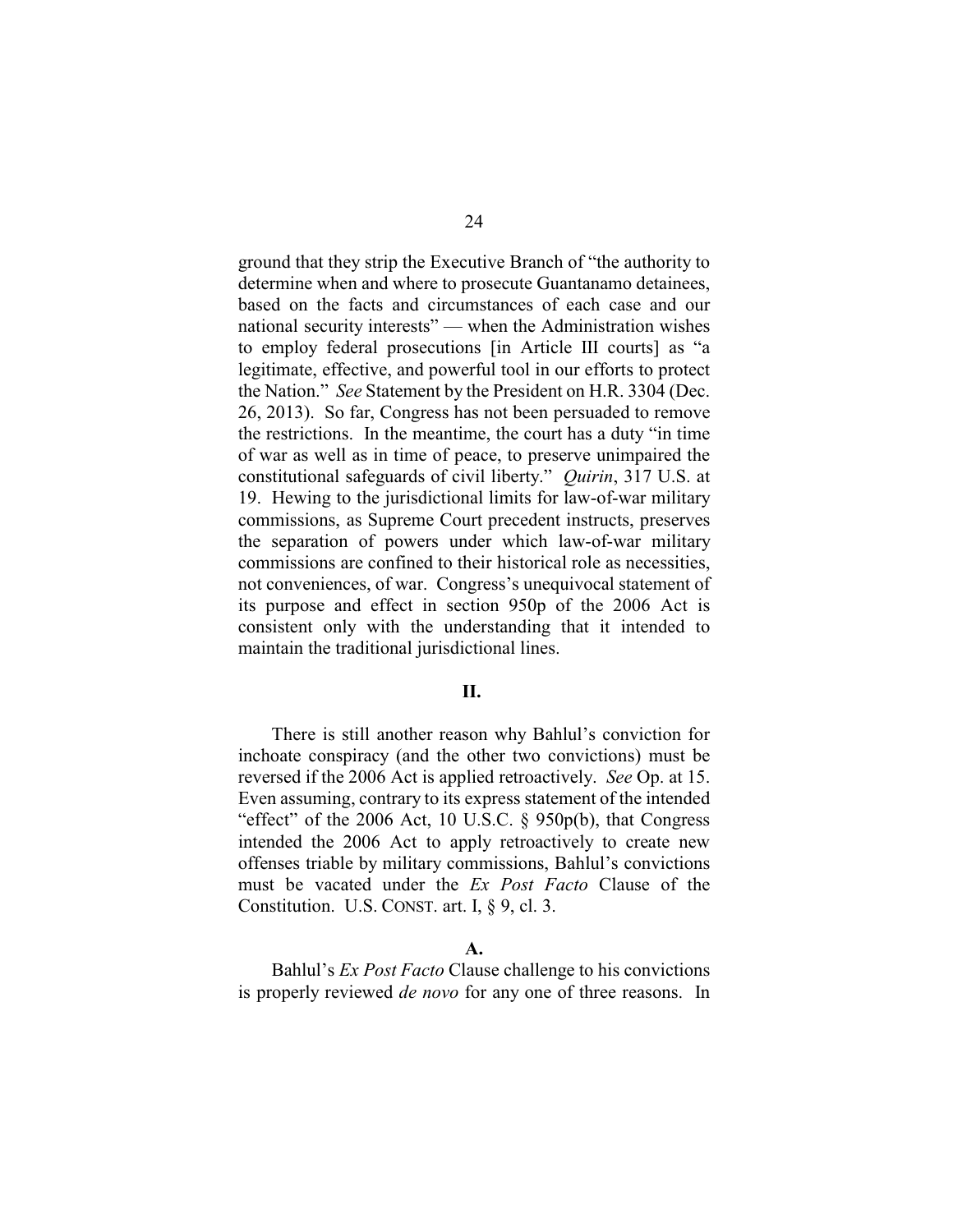applying a plain error standard of review, the majority imposes a magic-words requirement nowhere to be found in the precedent of the Supreme Court or in the Uniform Code of Military Justice as interpreted by the Court of Appeals for the Armed Forces. *See, e.g.*, *Olano v. United States*, 507 U.S. 725 (1993).

Bahlul unambiguously objected to his trial on the grounds he was being charged with offenses that did not exist at the time of his alleged conduct. Although he did not refer specifically to the *Ex Post Facto* Clause, his pretrial colloquywith the presiding military judge invoked its principles and alerted the military commission to the substance of his objection, which is all that is required to preserve an objection. *See, e.g.*, *United States v. Breedlove*, 204 F.3d 267, 270 (D.C. Cir. 2000). The *Ex Post Facto* Clause is designed both "to assure that legislative Acts give fair warning of their effect" and to "restrain[] arbitrary and potentially vindictive legislation." *Weaver v. Graham*, 450 U.S. 24, 28–29 (1981). Bahlul objected to the judge that after the events of September 11, 2001, this country had "put on the side, the meaningless American laws, the United Nations, . . . the world codes, the international law and what branches out of it and the international war laws and the Geneva Conventions and the internal American law — military law, and the civil law — American civil law" and instead had "legislated new laws and this military commission." Trial Tr. 23. Bahlul repeated that the United States had "established a new law in the land, for me and for any person that stands in front of you or before you in the war in the entire world; but specifically, the Islamic world, and specifically also, the Mujahideen Regime." *Id.* at 24. He accused the United States of "getting confused between laws and going in an empty circle . . . [b]ecause today, you set a law that would impact you tomorrow, and then you will change it, or adjust it, or add to it." *Id.* at 25.

With these arguments, Bahlul expresslychallenged the "new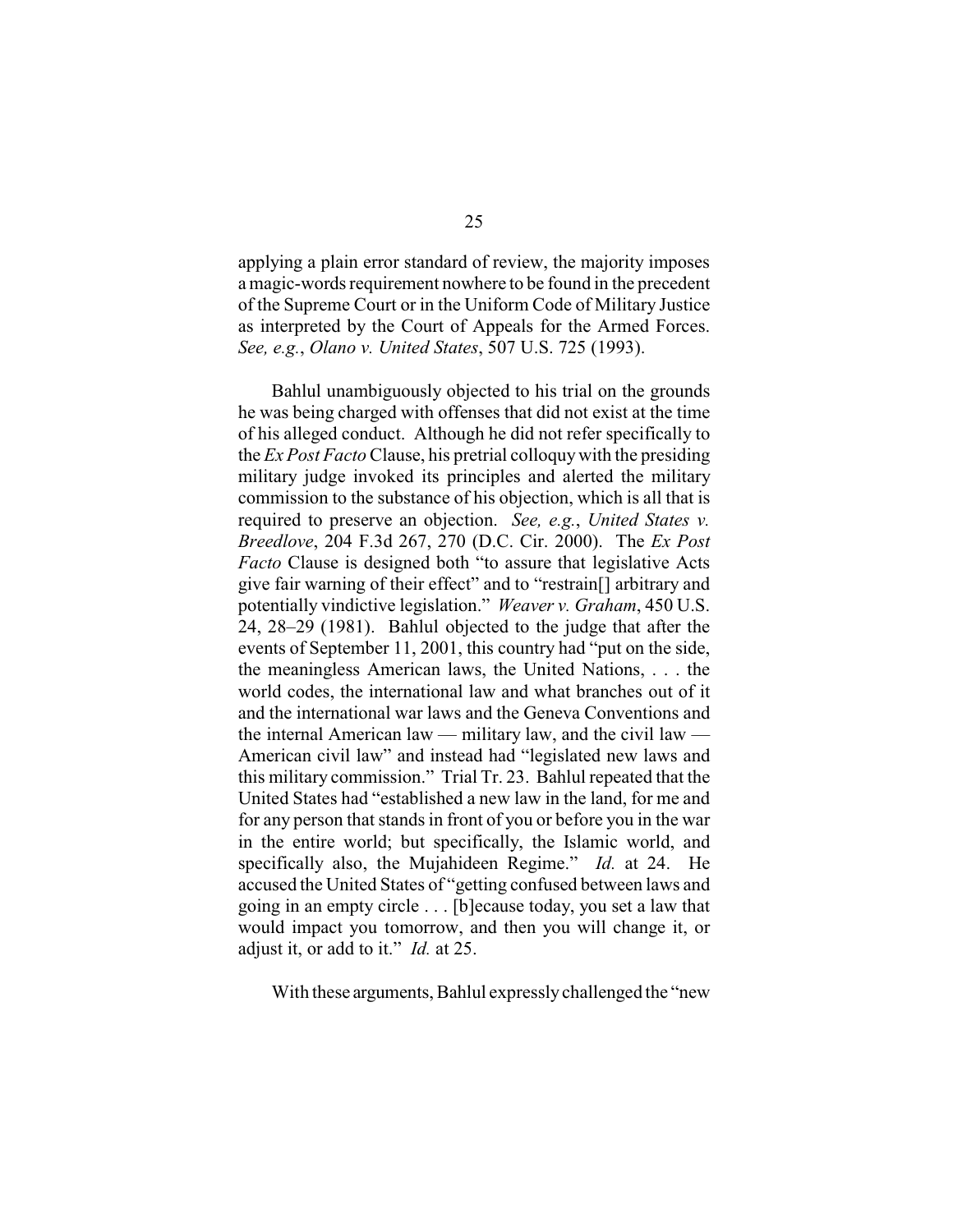laws and this military commission" that was to try him as divorced from both international and American law principles and as constructed after-the-fact for the purpose of trying members of al Qaeda. Bahlul's objections to "new laws" being applied to him and to "chang[ing]," "adjust[ing]," and "add[ing] to" existing laws are the considerations animating the *ex post facto* prohibition. The presiding military judge understood Bahlul's arguments and his decision to "boycott" the military commission proceedings to be a motion to dismiss for lack of jurisdiction, because the law that created the proceedings was unlawful or the charges did not state an offense. *Id.* at 98–99.

Even if Bahlul had forfeited his *ex post facto* challenge, *de novo* review of a forfeited issue is permitted where the lower court has "nevertheless addressed the merits of the issue." *Blackmon-Malloy v. Capitol Police Bd.*, 575 F.3d 699, 707 (D.C. Cir. 2009) (citing *United States v. Williams*, 504 U.S. 36, 41 (1992)); *see United States v. Hernandez-Rodriguez*, 352 F.3d 1325, 1328 (10th Cir. 2003); *cf. Milhouse v. Levi*, 548 F.2d 357, 363 (D.C. Cir. 1976); *United States v. Gorski*, 47 M.J. 370, 375 (C.A.A.F. 1997). This principle applies in both criminal and civil cases. *See Williams*, 504 U.S. at 41. The Court of Military Commission Review considered Bahlul's constitutional *Ex Post Facto* Clause objection on the merits, 820 F. Supp. 2d 1141, 1218 (C.M.C.R. 2011), and this court may as a matter of discretion consider Bahlul's challenge under a *de novo* standard of review. Given that Bahlul's objections go to the fundamental issue of the military commission's jurisdiction, this court should apply *de novo* review.

Furthermore, under the Rules of Military Commissions, Bahlul's challenge to the military tribunal's jurisdiction and the charges against him cannot be waived or forfeited and is reviewed *de novo*. Rule 905(e) provides, in relevant part, that failure to raise defenses or objections or to make motions or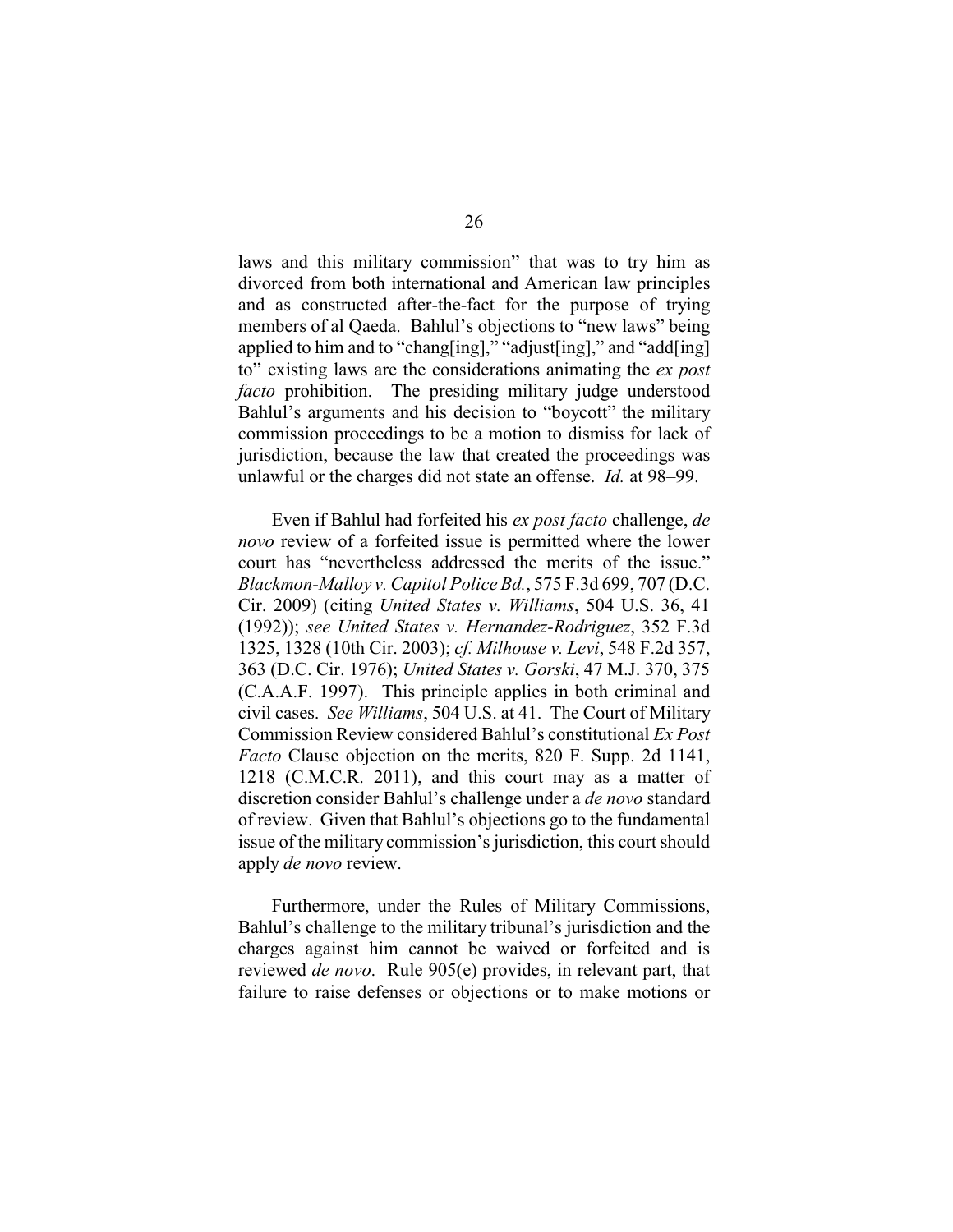requests "except lack of jurisdiction or failure of a charge to allege an offense" at the appropriate time "shall constitute waiver." *See* THE MANUAL FOR MILITARY COMMISSIONS, at II-83–84 (2007). The rule thus defines "waiver" to include forfeiture. Similarly, Rule 907(b)(1), "Nonwaivable grounds," states that "[a] charge or specification shall be dismissed at any stage of the proceedings if: (A) The military commission lacks jurisdiction to try the accused for the offense; or (B) The specification fails to state an offense." *Id.* at II-87. As the presiding military judge concluded, Bahlul's retroactivity objection is a claim that the charges against him fail to state an offense. *Cf.* MOORE'SFEDERALPRACTICE§612.04(Lexis 2014) ("The defense of failure to charge an offense may be based on . . . the unconstitutionality of the statute relied upon."); *see also United States v. Haddock*, 956 F.2d 1534, 1542 (10th Cir. 1992), *abrogated on other grounds by United States v. Wells*, 519 U.S. 482 (1997); *United States v. Gilbert*, 813 F.2d 1523, 1528–29 (9th Cir. 1987); *United States v. Seuss*, 474 F.2d 385, 387 n.2 (1st Cir. 1973).

#### **B.**

The government concedes that the *Ex Post Facto* Clause applies in military commission prosecutions under the 2006 Act of detainees at Guantanamo Bay. *See* Resp't's Br. 64. This conclusion follows from *Boumediene*, 553 U.S. at 766–71. Like the Suspension Clause at issue there, the *Ex Post Facto* Clause is "one of the few safeguards of liberty specified in a Constitution that, at the outset, had no Bill of Rights," *id.* at 739, and serves both to protect individuals and to preserve the Constitution's separation-of-powers structure. *See id.* at 739–46; *Landgraf*, 511 U.S. at 267–68; *Weaver*, 450 U.S. at 29 n.10. "Because the Constitution's separation-of-powers structure . . . protects persons as well as citizens, foreign nationals who have the privilege of litigating in our courts can seek to enforce separation-of-powers principles." *Boumediene*, 553 U.S. at 743.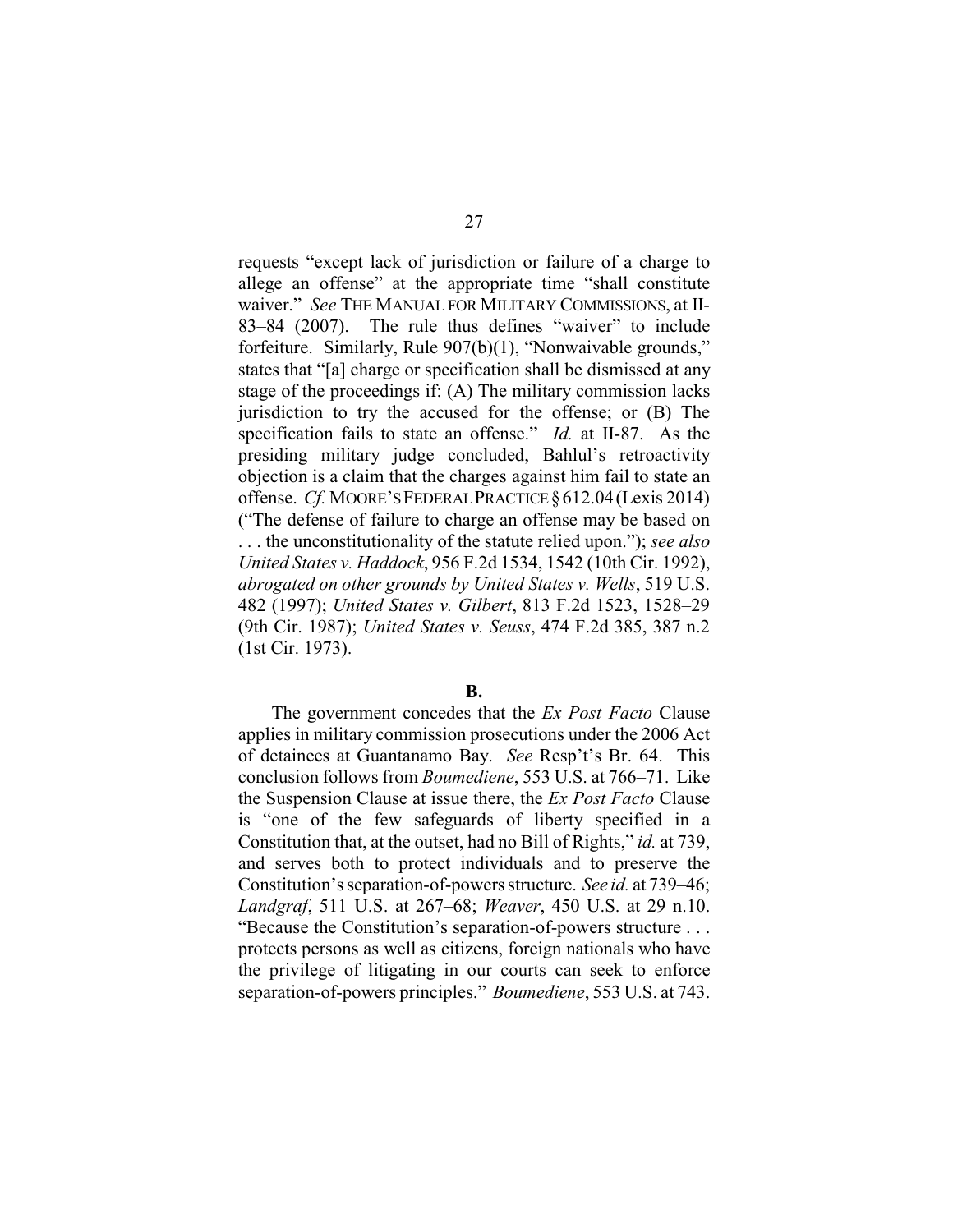The Court's analysis of the extraterritorial reach of the Suspension Clause applies to the *Ex Post Facto* Clause because the detainees' status and location at Guantanamo Bay are the same, and the government has pointed to no distinguishing "practical obstacles" to its application. *See id.* at 766. The 2006 Act, in providing that it "does not establish new crimes that did not exist before its enactment," 10 U.S.C. § 950p(a), fairly demonstrates Congress's implied recognition of the reach of the fundamental protections embodied in the *Ex Post Facto* Clause.

*Ex post facto* laws are "contrary to the great first principles of the social compact," *Calder*, 3 Dall. at 388 (opinion of Chase, J.), and are "condemned by the universal sentence of civilized man" as "oppressive, unjust, and tyrannical," *Ogden v. Saunders*, 25 U.S. 213, 266 (1827). The *Ex Post Facto* Clause both "ensures that individuals have 'fair warning' about the effect of criminal statutes," *Landgraf*, 511 U.S. at 267–68 (citation omitted), and serves as a meaningful structural constraint imposed by Article I that goes "to the very root of the power of Congress to act all," *Downes v. Bidwell*, 182 U.S. 244, 277 (1901) (opinion of Brown, J.); *see also Weaver*, 450 U.S. at 29–30. It "safeguards 'a fundamental fairness interest . . . in having the government abide by the rules of law it establishes to govern the circumstances under which it can deprive a person of his or her liberty or life.'" *Peugh v. United States*, 133 S. Ct. 2072, 2085 (2012) (quoting *Carmell v. Texas*, 529 U.S. 513, 533 (2000)). And it "upholds the separation of powers by confining the legislature to penal decisions with prospective effect and the judiciary and executive to applications of existing penal law." *Weaver*, 450 U.S. at 29 n.10.

Tellingly, when ratified and now, the *Ex Post Facto* Clause addresses the risk that, in response to political pressures, the legislature "may be tempted to use retroactive legislation as a means of retribution against unpopular groups or individuals."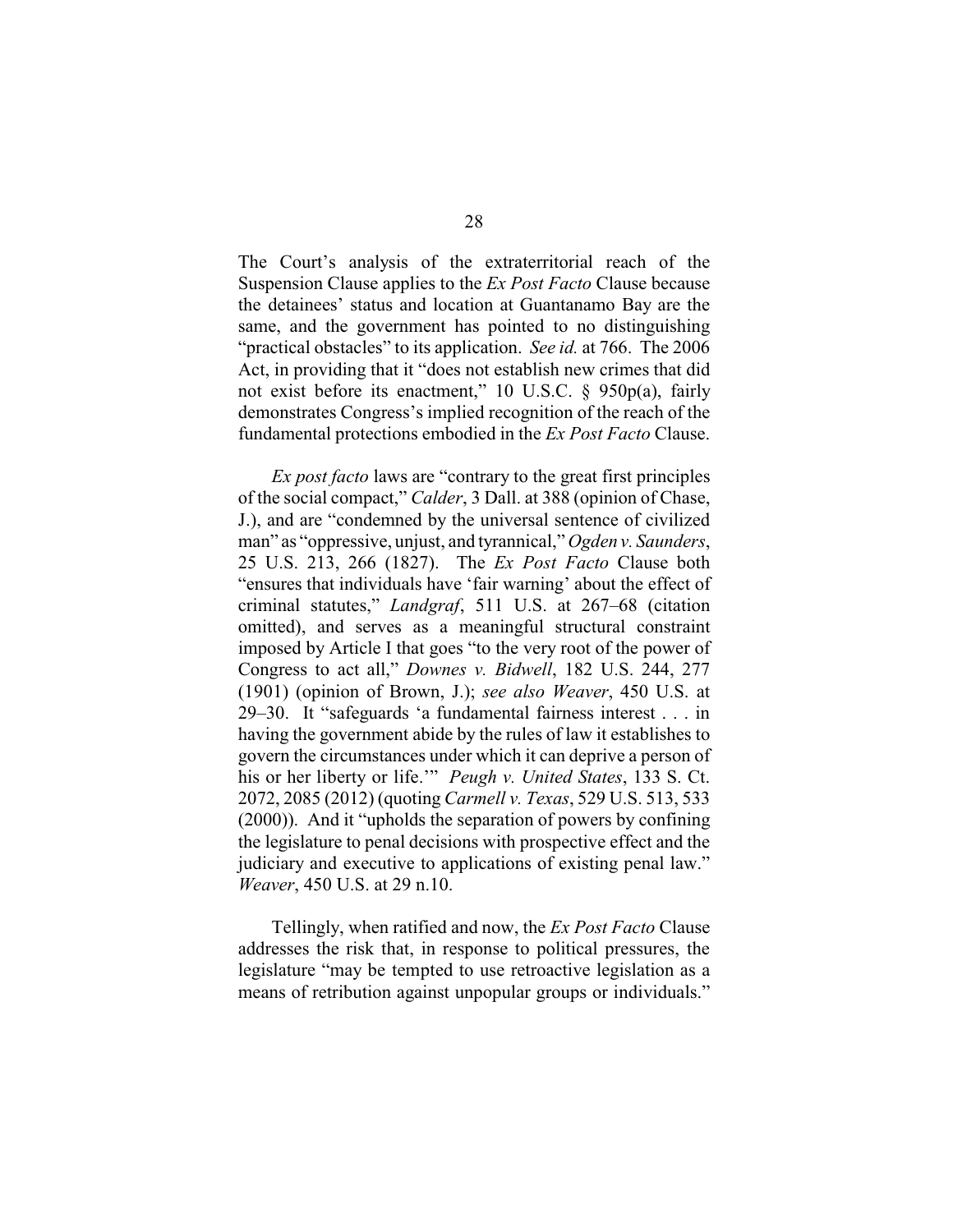*Landgraf*, 511 U.S. at 266; *see Weaver*, 450 U.S. at 29. By safeguarding the boundaries between the branches of government, the Clause promises that accusations that this country has, in Bahlul's words, "put [our laws] on the side" and "established a new law" for our enemies, Trial Tr. 23–24, will lack merit. Yet in an odd turn of phase for addressing "one of the most basic presumptions of our law," *Johnson*, 529 U.S. at 701, the government urges that the Clause "should apply flexibly" here "because of the common law nature of military proceedings" and "because Bahlul's conduct was criminal when done," albeit under statutes providing for prosecution in an Article III court. Resp't's Br. 62–63, 67. The government's "flexible" approach to the *Ex Post Facto* Clause, relying on the position that Bahlul's conduct may have been proscribed by laws other than those under which he was charged and convicted, "is a standardless exercise in crime by analogy," Pet'r's Reply Br. 21, that the Supreme Court has condemned, *see, e.g.*, *Papachristou v. Jacksonville*, 405 U.S. 156, 168–69 (1972), and the law of war forbids, *see, e.g.*, Rome Statute of the International Criminal Court art. 22, July 17, 1998, 2187 U.N.T.S. 90; 6 LAW REPORTS OF TRIALS OF WAR CRIMINALS at 95 (practices such as "application of principles of law condemned by the practice of civilised nations such as punishment by analogy . . . are all properly classed as war crimes").

**C.**

Article I military commissions are an extraordinary tool designed to permit the military to infringe on the Article III power of the judiciary only to accomplish specific and discrete objectives. Through the use of military commissions, the government can provide a substitute for civilian courts in occupied territories and in places where martial law has been declared. *See Hamdan*, 548 U.S. at 595–96 (plurality op.); *see id.* at 683 (Thomas, J., dissenting). As relevant here, military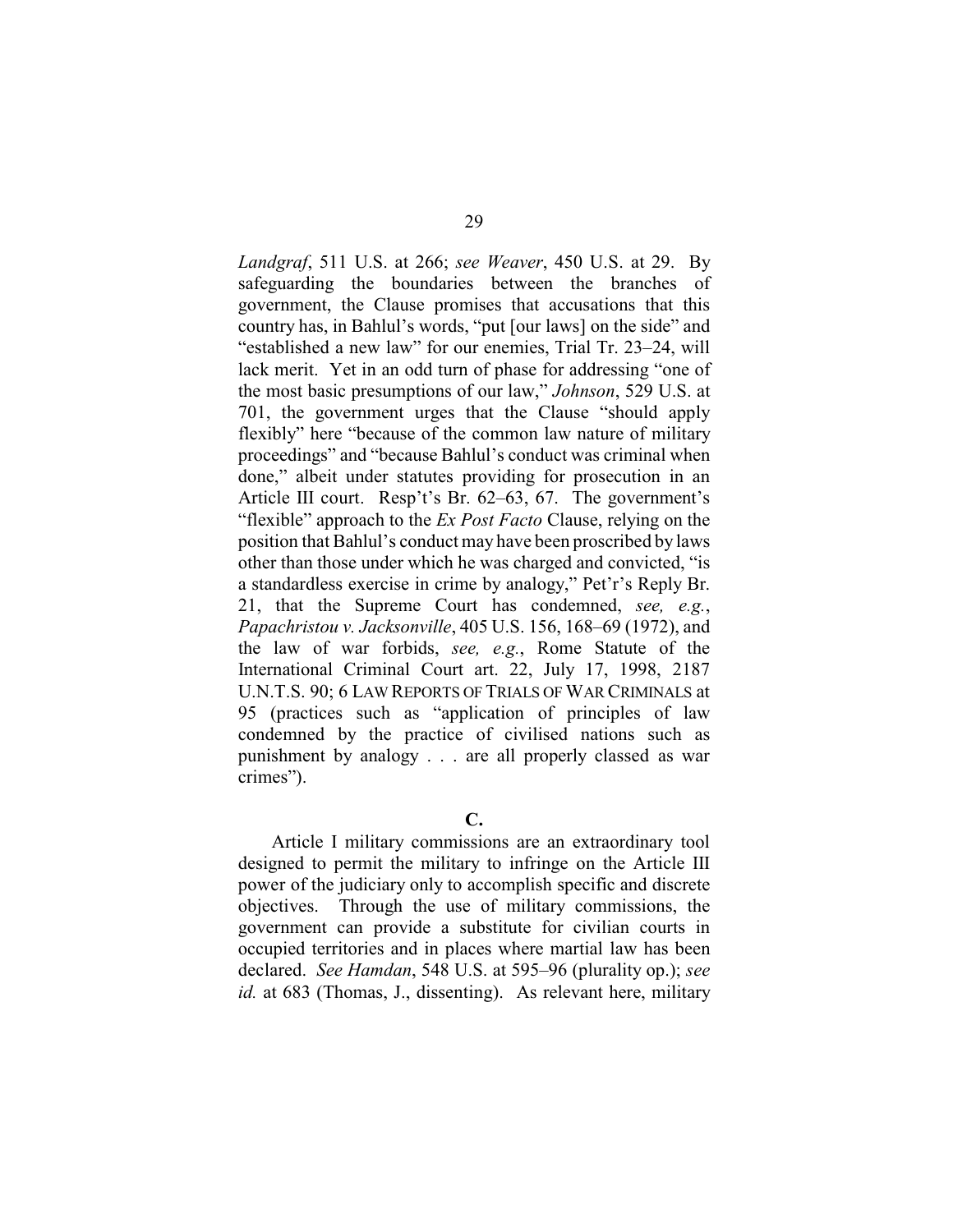commissions may be convened as an "incident to the conduct of war," to prosecute law-of-war offenses. *Quirin*, 317 U.S. at 28–29; *see Hamdan*, 548 U.S. at 596–97 (plurality op.); 10 U.S.C. § 948b(a) (2006). The retroactive expansion of the jurisdiction of Article I law-of-war military commissions to include offenses that "have [not] traditionally been triable by military commissions," however, contravenes the structural limitations embodied in the *Ex Post Facto* Clause.

This appears to be a test case brought by the government to establish the jurisdiction of law-of-war military commissions over inchoate conspiracywhere the government has evidence the defendant entered into an agreement to engage in terrorist acts against the United States, but no evidence the defendant committed an overt act that was a law-of-war offense in furtherance of the agreement. This approach may assist the Executive Branch in surmounting obstacles to prosecutions in Article III courts caused by Congress's recent restrictions on the use of appropriated funds to bringGuantanamo detainees into the United States. *See, e.g.*, Statement by the President on H.R. 3304 (Dec. 26, 2013). But it puts at risk the separation of powers and the *ex post facto* principle by ignoring Congress's plain statement of purpose and effect in the 2006 Act, the "traditional[]" jurisdiction of military commissions, and the international community's rejection of inchoate offenses as lawof-war offenses.

Accordingly, the inchoate conspiracy charge of which Bahlul was convicted under the 2006 Act does not support the jurisdiction of the military commission and this conviction must be vacated as well as the two convictions vacated by the court. All three convictions must be vacated as violations of the *Ex Post Facto* Clause. It remains for the Administration to decide whether to bring other charges against Bahlul before a military commission or whether to charge him in an Article III court. To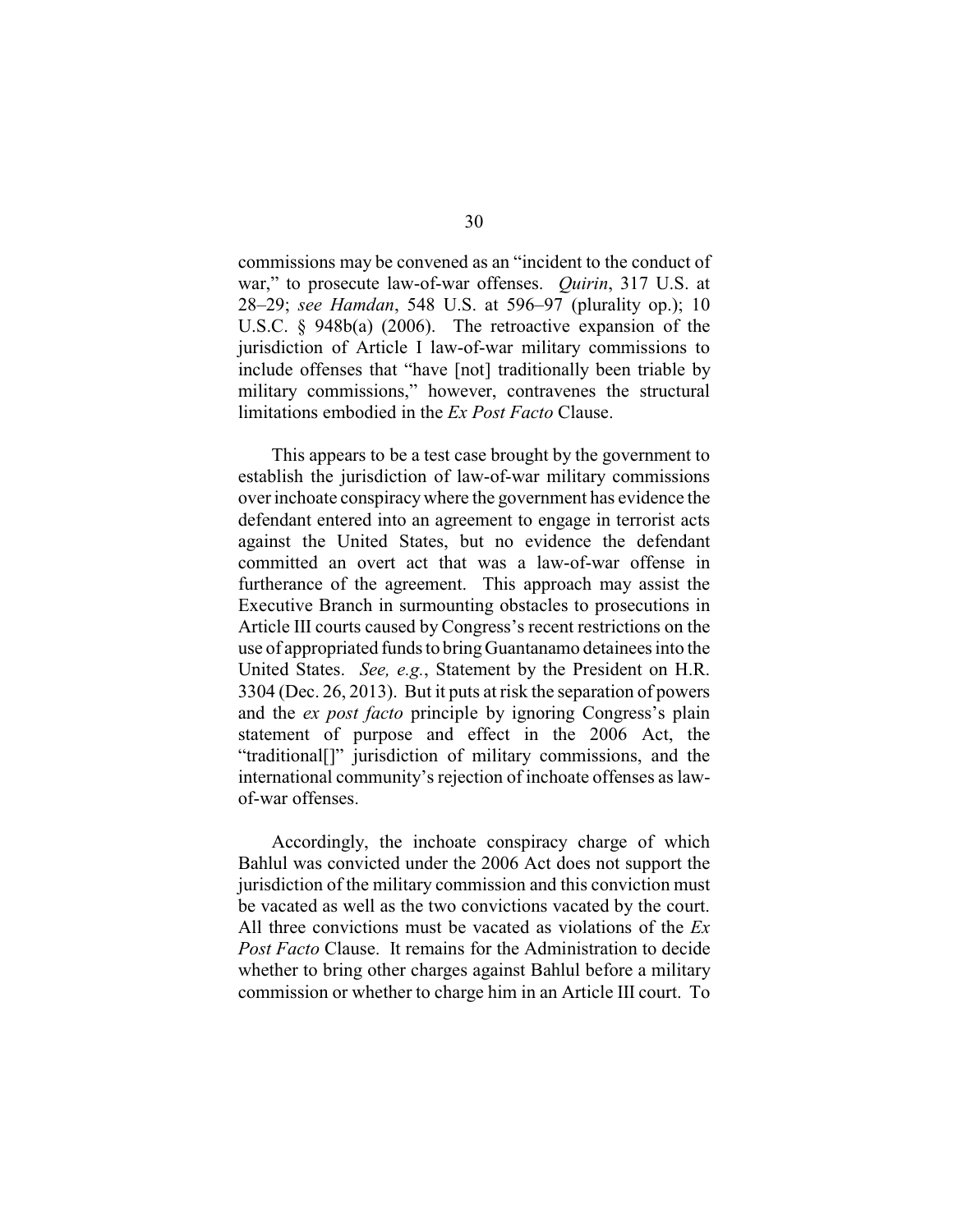the extent that Congress has created an obstacle to bringing Bahlul to the United States, Congress can remove it. The question whether Congress has impermissibly intruded upon the President's Article II powers is not before the court. In the meantime, "[t]he laws and Constitution are designed to survive, and remain in force, in extraordinary times. Liberty and security can be reconciled; and in our system they are reconciled within the framework of the law." *Boumediene*, 553 U.S. at 798. I concur in the judgment vacating Bahlul's convictions for material support and solicitation, and I respectfully dissent with regard to affirmance of Bahlul's conviction for inchoate conspiracy.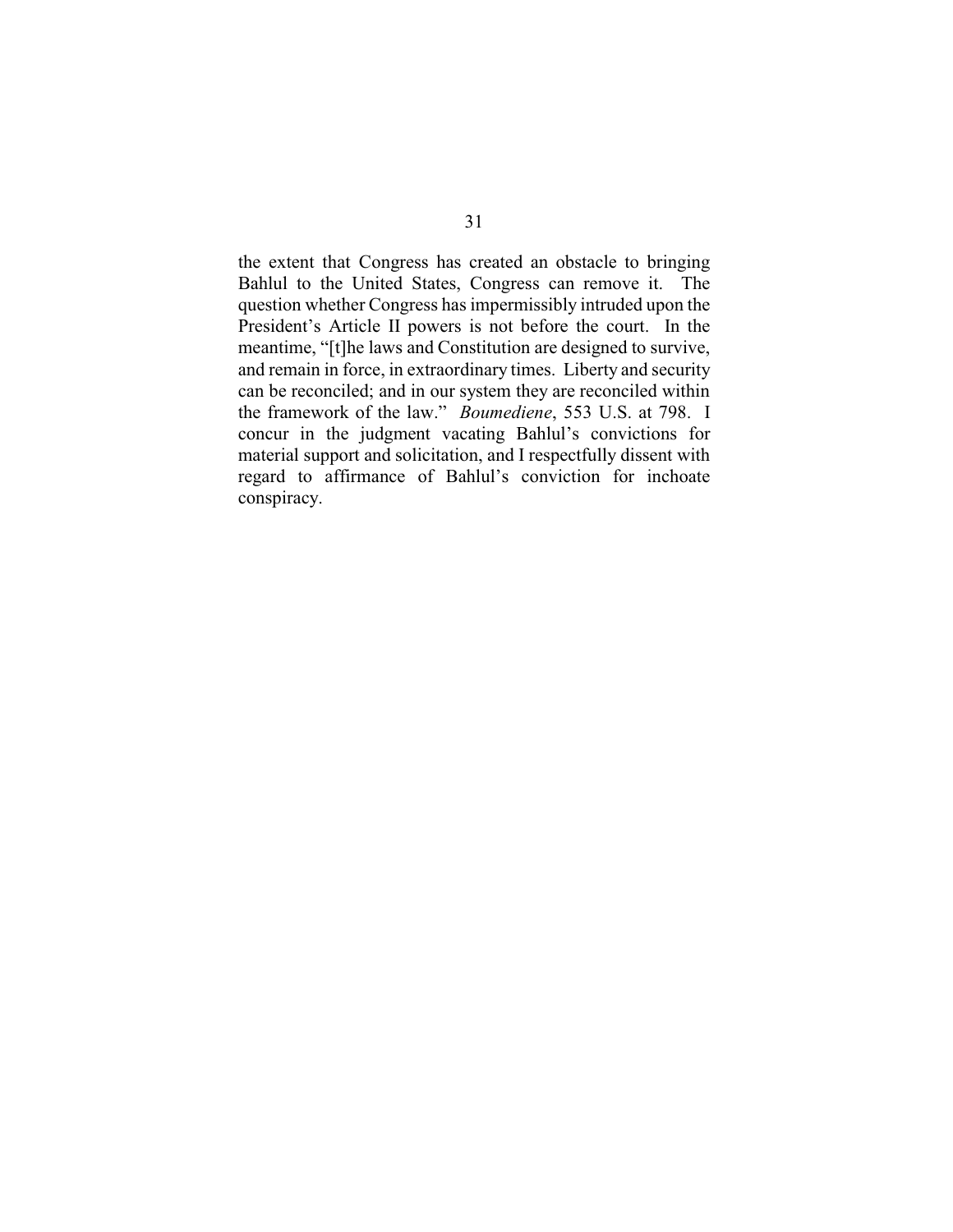BROWN, *Circuit Judge*, concurring in the judgment in part and dissenting in part: Over five years ago, Ali Hamza Ahmad Suliman al Bahlul was convicted of conspiracy, solicitation, and providing material support for terrorism. Since that time, the government has been defending the conviction, first before the Court of Military Commission Review and now before this court. In this appeal, the government seeks clarification of the prosecutorial tools it can employ in the war on terror. While I concur in the court's judgment affirming Bahlul's conspiracy conviction and vacating the solicitation and material support convictions, I cannot agree with the way the court reaches that result. By reviewing Bahlul's claims under a plain error standard, the court minimizes the value its opinion might provide to the government in future prosecutions. And by remanding residual issues to a panel, the court delays resolution of Bahlul's case.

I would definitively answer the important questions raised by Bahlul's appeal, reviewing his ex post facto arguments under a de novo standard. I would also affirm Congress's power under the Define and Punish Clause to make certain offenses, including conspiracy, triable by military commission. This legal saga has endured long enough, and we should take this opportunity to resolve important legal questions that have arisen from the war on terror.

I

The opinion of the court provides insightful legal and historical background and, in certain areas, well-reasoned analysis. The separate opinions of Judges Henderson and Kavanaugh afford additional insight. There is much in those opinions with which I wholeheartedly agree. But although I concur in the court's judgment, I would reach its conclusion through a slightly different path. In this section, I draw on the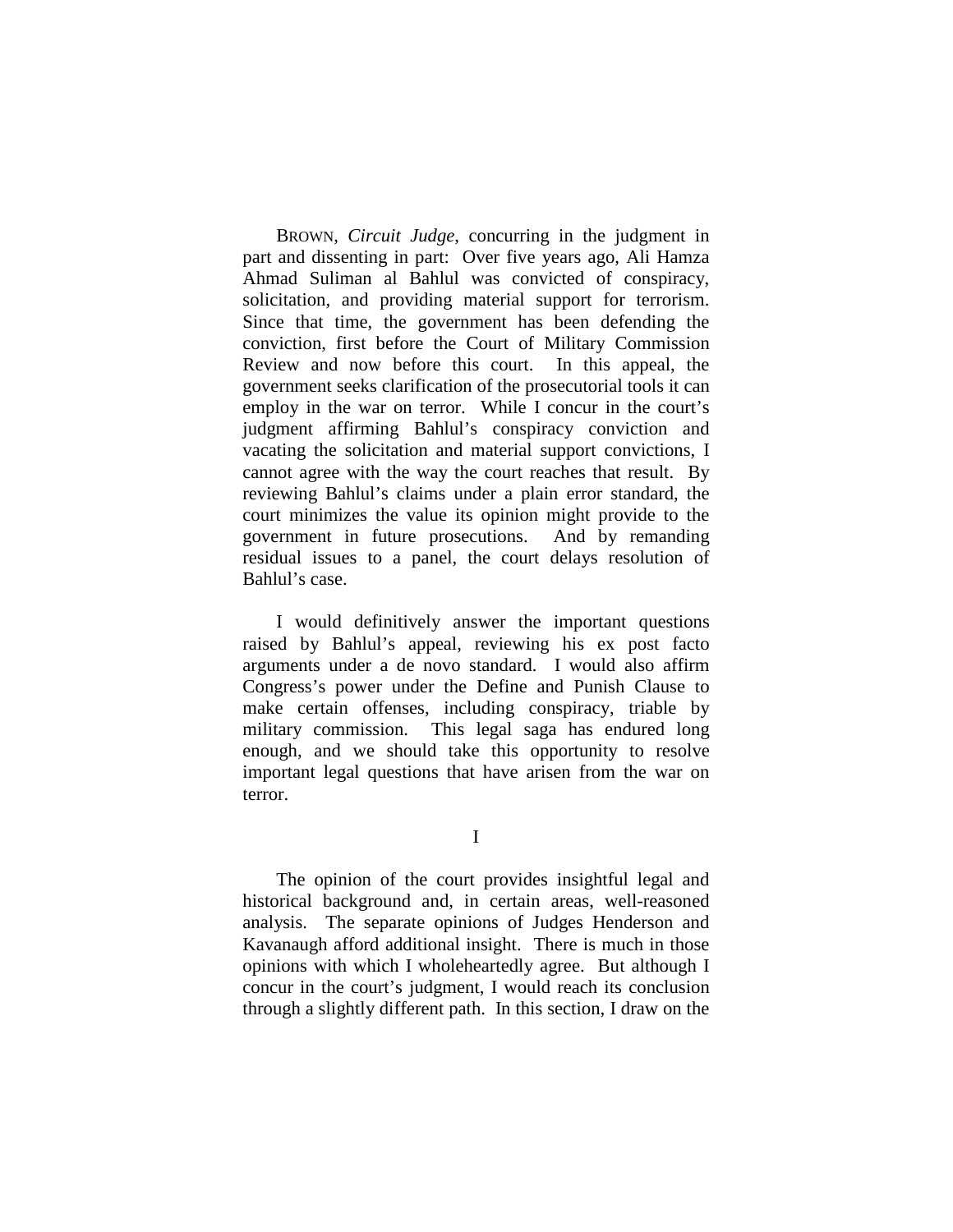compelling analysis of my colleagues to explain briefly how I would dispose of Bahlul's challenges. In the following sections, which contain the analytical bulk of my concurrence, I address three issues that I feel are not adequately covered by the other opinions: the applicability of ex post facto principles to Bahlul's convictions, Bahlul's challenge to Congress's power under the Define and Punish Clause, and the court's decision to remand remaining issues to a panel of this court.

I begin by noting the areas where I agree with my colleagues. First, for the reasons expressed by Judge Kavanaugh, I would review Bahlul's Ex Post Facto Clause and retroactivity arguments under a de novo standard. *See*  Opinion of Judge Kavanaugh (Kavanaugh Op.) 30–34; *see also* Opinion of Judge Rogers Part II.A. Bahlul asked the Military Judge presiding over his trial a "legal question" that, although not a model of clarity, was sufficient to preserve those arguments: "Does the law here start from before, during, or after?" Supp. App. 37. Furthermore, Rules 905 and 907 of the Rules of Military Commissions make jurisdictional challenges—including Bahlul's—not subject to forfeiture.

Second, I agree with the court that the Military Commissions Act (MCA) of 2006 unambiguously authorizes retroactive prosecution for all the crimes enumerated in that statute. *See* Op. Part III. Both the text of the Act—including in particular 10 U.S.C. § 948d(a) (2006) (granting military commissions jurisdiction over offenses "committed . . . before, on, or after September 11, 2001") and the context of the judicial–legislative dialogue in which the Act was passed require this conclusion.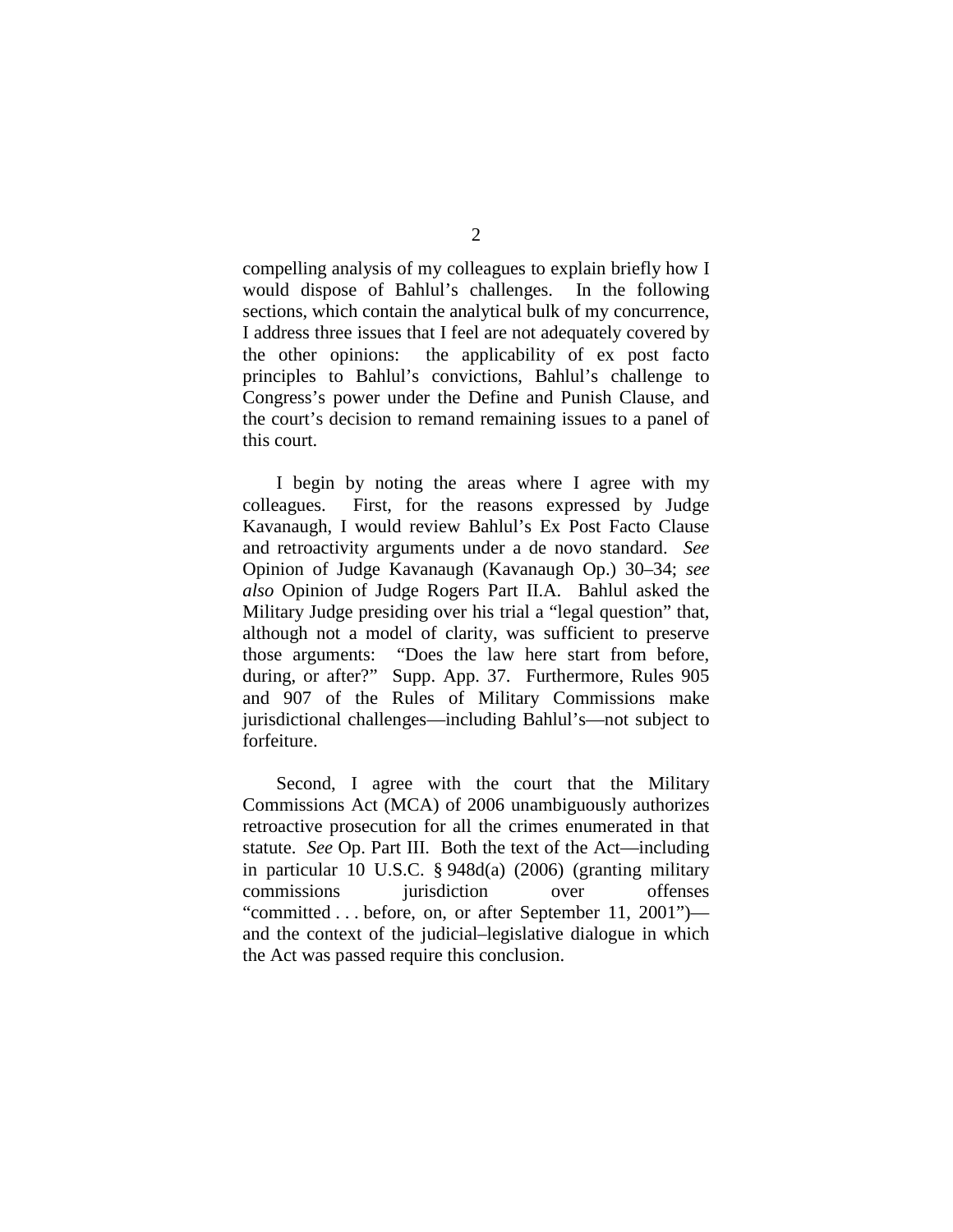Third, like the court, I would accept, for the purposes of this case only, the government's concession that the Ex Post Facto Clause provides its protection to aliens detained at Guantanamo. *See* Op. 26–28. However, I doubt the correctness of the government's concession. If our review of the question were de novo, I would, like Judge Henderson, apply the longstanding precedents of the Supreme Court and this court and conclude that the Ex Post Facto Clause does not apply to Bahlul or other aliens at Guantanamo. *See* Opinion of Judge Henderson.

Fourth, I would reject Bahlul's Ex Post Facto Clause challenge as it concerns his conspiracy conviction. As Judge Kavanaugh explains, prior to 2006, the "law of war" provision of 10 U.S.C. § 821 (Article 21 of the Uniform Code of Military Justice) preserved the jurisdiction of military commissions to try offenses that (1) were codified in federal statutes and explicitly made triable by military commission, (2) were recognized by the international law of war, or (3) were, according to domestic tradition and practice, triable by military commission. *See* Kavanaugh Op. 7–11; *cf.* Op. 36– 40 (holding such a conclusion is not plainly erroneous). Furthermore, as the Lincoln conspirators' cases, *Quirin*, *Colepaugh*, and the Korean War decisions demonstrate, domestic practice traditionally treated conspiracy as an offense triable by military commission. *See* Kavanaugh Op. 11–16; *cf.* Op. 40–44 (reaching similar conclusion under a plain error standard). Because conspiracy was an offense triable by military commission before the 2006 MCA, Bahlul's prosecution for that offense did not violate the Ex Post Facto Clause.<sup>[1](#page-91-0)</sup>

<span id="page-91-0"></span><sup>&</sup>lt;sup>1</sup> In upholding Bahlul's conspiracy conviction, I would not rely on 18 U.S.C. § 2332(b). Indeed, by relying on *Olano*'s fourth prong, the court practically concedes that the existence of the conspiracy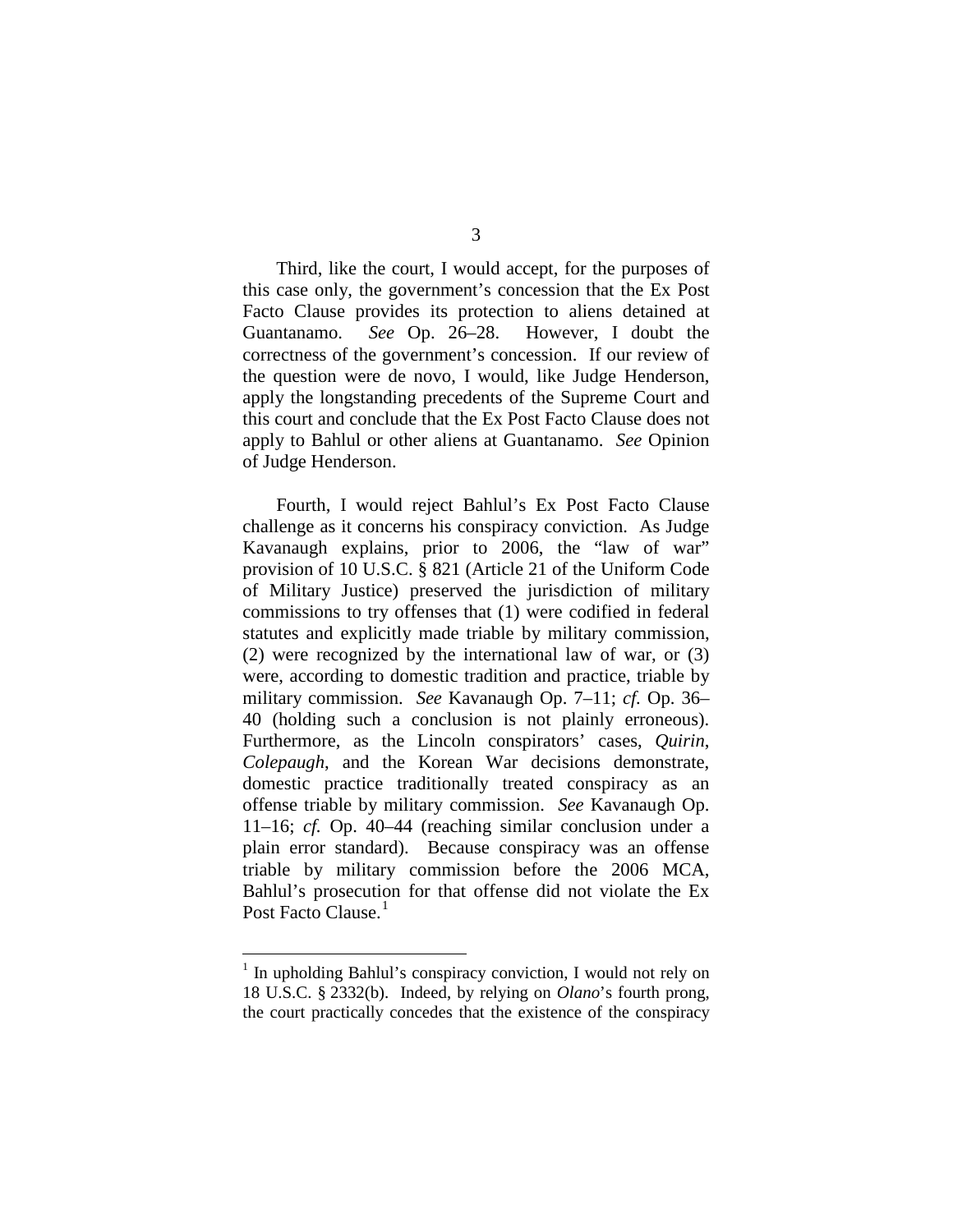Fifth, I fully agree with the court's discussion of material support and solicitation and its conclusion that those offenses were not historically triable by military commission. *See* Op. Part IV.B–C. Thus, I join the court's decision to vacate Bahlul's convictions for those offenses.

### II

As noted above, if not for the government's concession, I would hold that, as an alien detained outside the sovereign territory of the United States, Bahlul is not entitled to the protections otherwise afforded by the Ex Post Facto Clause. However, despite my doubts about the extraterritorial applicability of the Clause, I do not doubt that its underlying principles apply to detainees at Guantanamo. The legal principle *nullum crimen sine lege*, found in the common law and international law, constrains the power of the United States to prosecute wherever it may do so. But, even if there were not a long history of conspiracy charges being tried by military commission, invocation of the ex post facto principle alone could not help Bahlul or similarly situated detainees. As the International Military Tribunal convened at

 $\overline{a}$ 

provision in Title 18 would not save Bahlul's conviction if not for the court's application of a plain error standard. *See* Op. 32–35. I am also reluctant to rely on that provision, however, because of the significant procedural differences between criminal prosecutions in Article III civilian courts and prosecutions before military commissions. The parties have not fully briefed the issue, and I would be reluctant without such briefing to hold that a law retroactively transferring jurisdiction to try an offense from an Article III court to a military commission does not violate the Ex Post Facto Clause. Because the court utilizes a plain error standard, the court also does not fully embrace this novel and potentially farreaching result.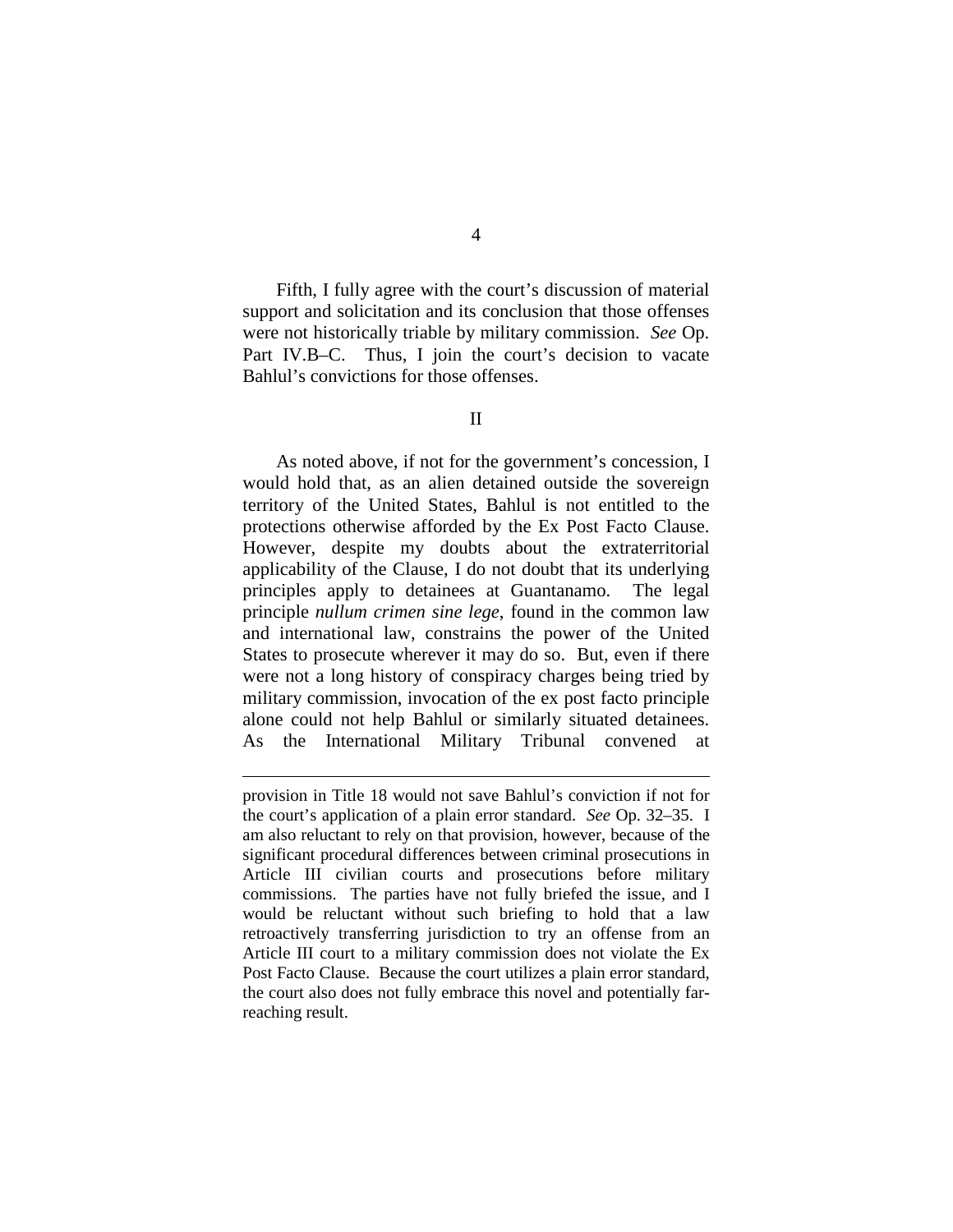Nuremberg in the aftermath of World War II thoughtfully observed, "the maxim *nullum crimen sine lege* is not a limitation of sovereignty, but is in general a principle of justice." Judgment of October 1, 1946, 1 INTERNATIONAL MILITARY TRIBUNAL, TRIAL OF THE MAJOR WAR CRIMINALS (IMT) 171, 219 (1947).

During the proceedings of the International Military Tribunal, the defendants, who were charged with conspiring to wage aggressive war, complained that ex post facto punishment was abhorrent to the law of all civilized nations and that no sovereign power had made aggressive war a crime, no statute defined aggressive war, no penalty had been fixed for its commission, and no court had been created to try and punish offenders at the time the acts were committed. Nevertheless, the Tribunal recognized that its expression of the international law was "itself a contribution to international law" and, in setting up the Tribunal, several nations had done together what any nation had a right to do singly. *Id.* at 218. The Tribunal stated that "[t]o assert that it is unjust to punish those who in defiance of treaties and assurances have attacked neighboring states without warning is obviously untrue, for in such circumstances the attacker must know that he is doing wrong, and so far from it being unjust to punish him, it would be unjust if his wrong were allowed to go unpunished." *Id.* at 219.

In the case of the terrorist attacks of September 11, involving the murder of thousands of civilians, the attackers knew the civilized world would condemn their actions. Bahlul was fully aware of how the world would view his complicity in a moral evil, and "so far from it being unjust to punish him, it would be unjust if his wrong were allowed to go unpunished." *See id.*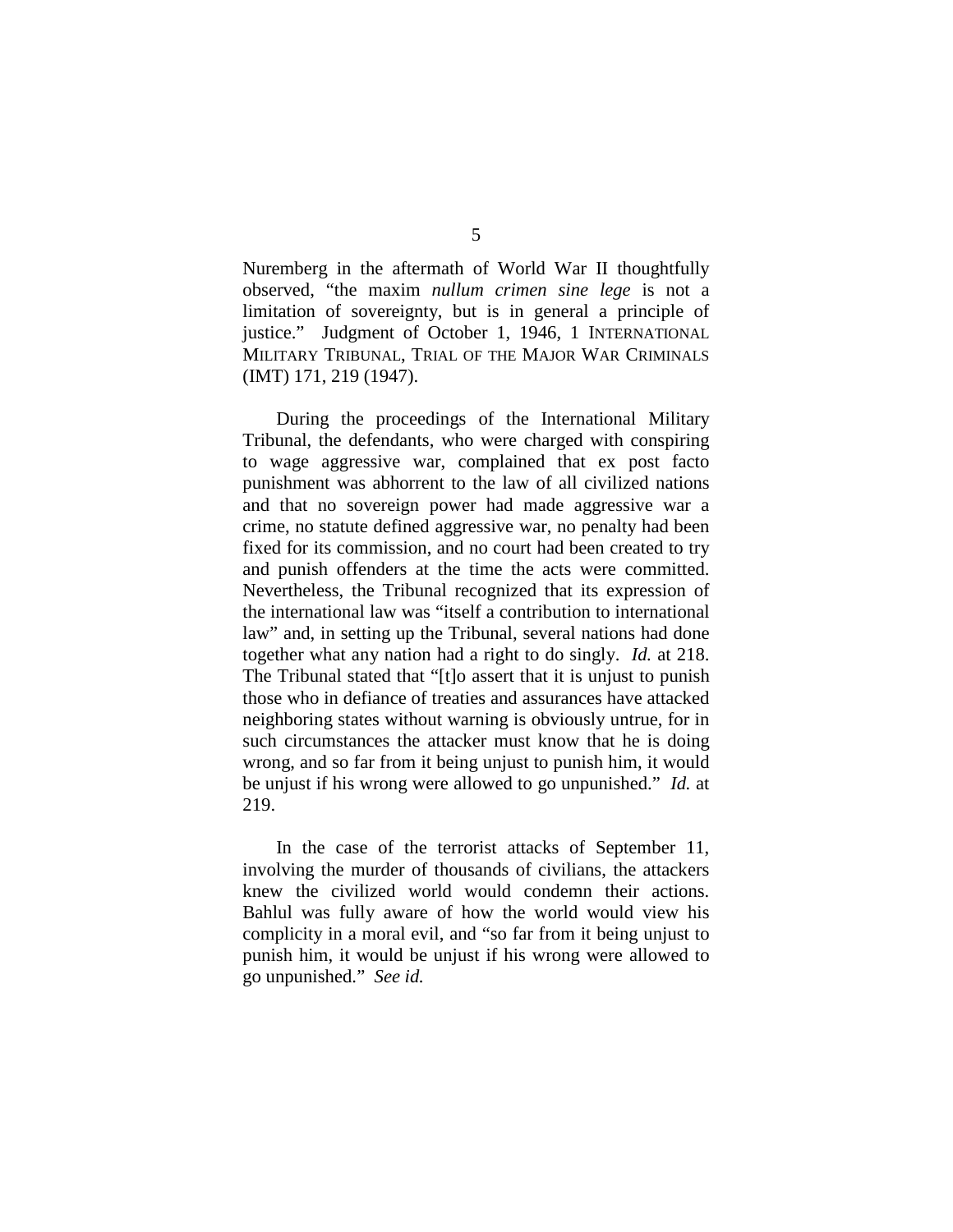6 III

Bahlul argues Congress does not have the power under the Define and Punish Clause to make triable by military commission those offenses not proscribed by the international law of war. The court remands this issue to the panel. But the issue was fully briefed and argued before the en banc court and, for the reasons explained below, *see infra* Part IV, I think we should take the opportunity to resolve Bahlul's challenge now.

Judge Kavanaugh would resolve this challenge by holding that Congress's authority to establish military commissions derives not only from the Define and Punish Clause, but from Congress's war powers more generally, including those originating in the Declare War and Necessary and Proper Clauses of Article I, Section 8. *See* Kavanaugh Op. Part II. Judge Kavanaugh notes that the war powers clauses do not refer to international law and are not defined or constrained by that law. While I agree with Judge Kavanaugh's broad characterization of Congress's war powers, I find his resolution of Bahlul's claim incomplete. By looking to Congress's authority under the war powers clauses, Judge Kavanaugh leaves unresolved the argument that Congress's power under the Define and Punish Clause is strictly constrained by international law. I would resolve Bahlul's challenge to Congress's Define and Punish Clause powers on Define and Punish Clause grounds alone, holding that the Clause gives Congress far greater powers than Bahlul acknowledges.[2](#page-94-0)

<span id="page-94-0"></span> <sup>2</sup> Judge Kavanaugh's reliance on the war powers clauses leaves unresolved questions such as whether the government may try before a military commission members of a terrorist organization with which the United States is not engaged in active hostilities.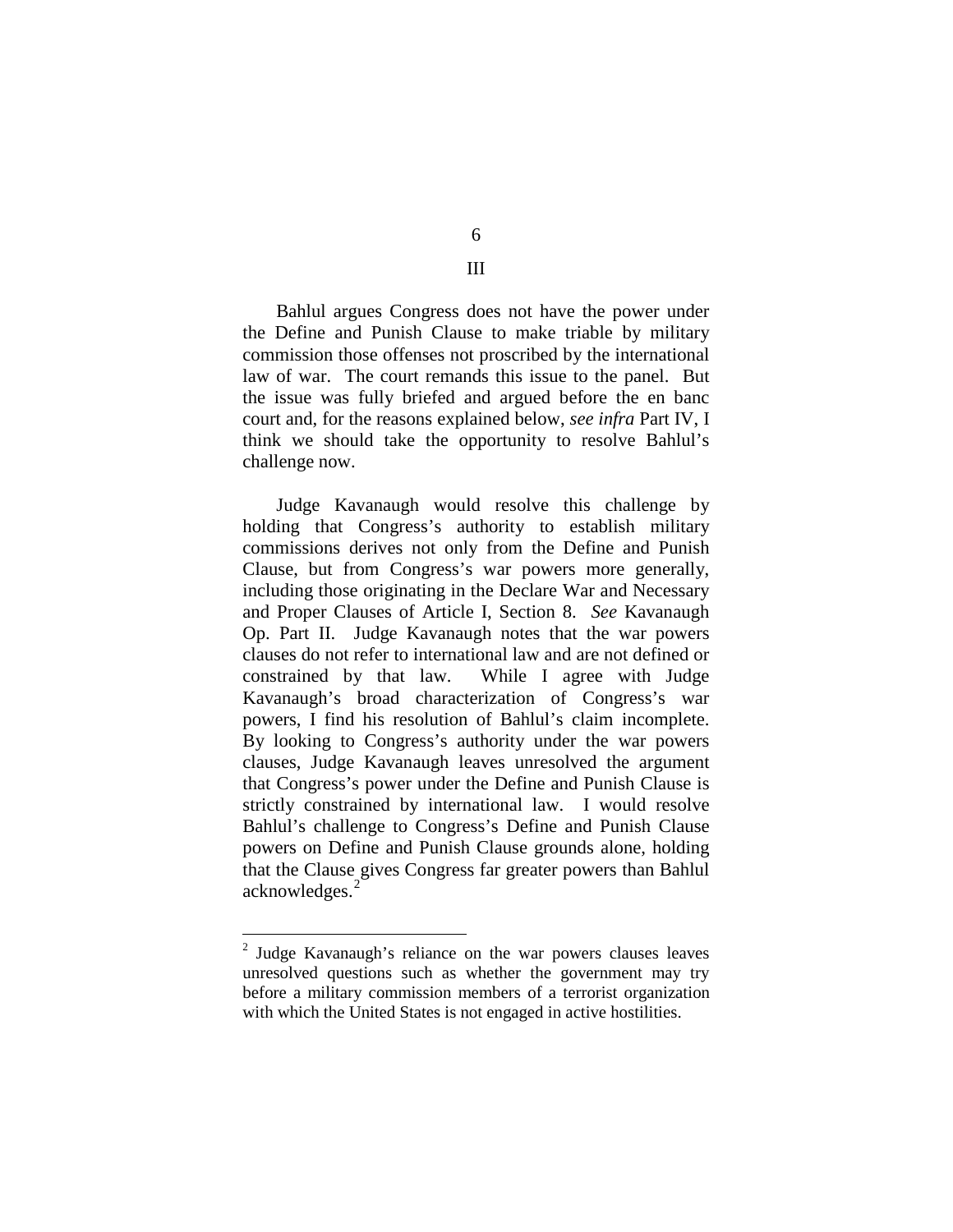Any discussion of the Define and Punish Clause must take proper account of two separate but related points. First, in drafting the Clause, the Framers were distinctly aware of the undefined and adaptable nature of international law. They also recognized the concomitant flexibility inherent in that law. And they understood that the United States could, and indeed should, make use of that flexibility to advance its own national security interests. That is, the Framers intended the United States—like other nations—to act in its own selfinterest, albeit within the flexible constraints of international law. Second, the Framers deliberately placed the responsibility and prerogative to interpret and define international law with Congress—a political branch—rather than with the judiciary. This second point is related to the first and to some extent demonstrates its truth: If the Framers had intended the country to be strictly constrained by narrowly-interpreted international law, it would have made more sense to place the power to interpret that law with the judiciary—the legal branch expert in such tasks. But, instead, the Framers placed the power with Congress, intending that Congress would interpret and define international law in a more flexible way that serves the country's self-interest, but still remains compatible with international norms. The Framers recognized the discretion that must necessarily be exercised in defining international law, and entrusted that discretion to Congress. The judiciary was given only very limited power to review Congress's choices in defining and punishing violations of international law, and must exhibit tremendous deference to the legislature's choices in this area.

With respect to the two principles described above, Congress's decision to make conspiracy an offense triable by military commission provides an excellent example of the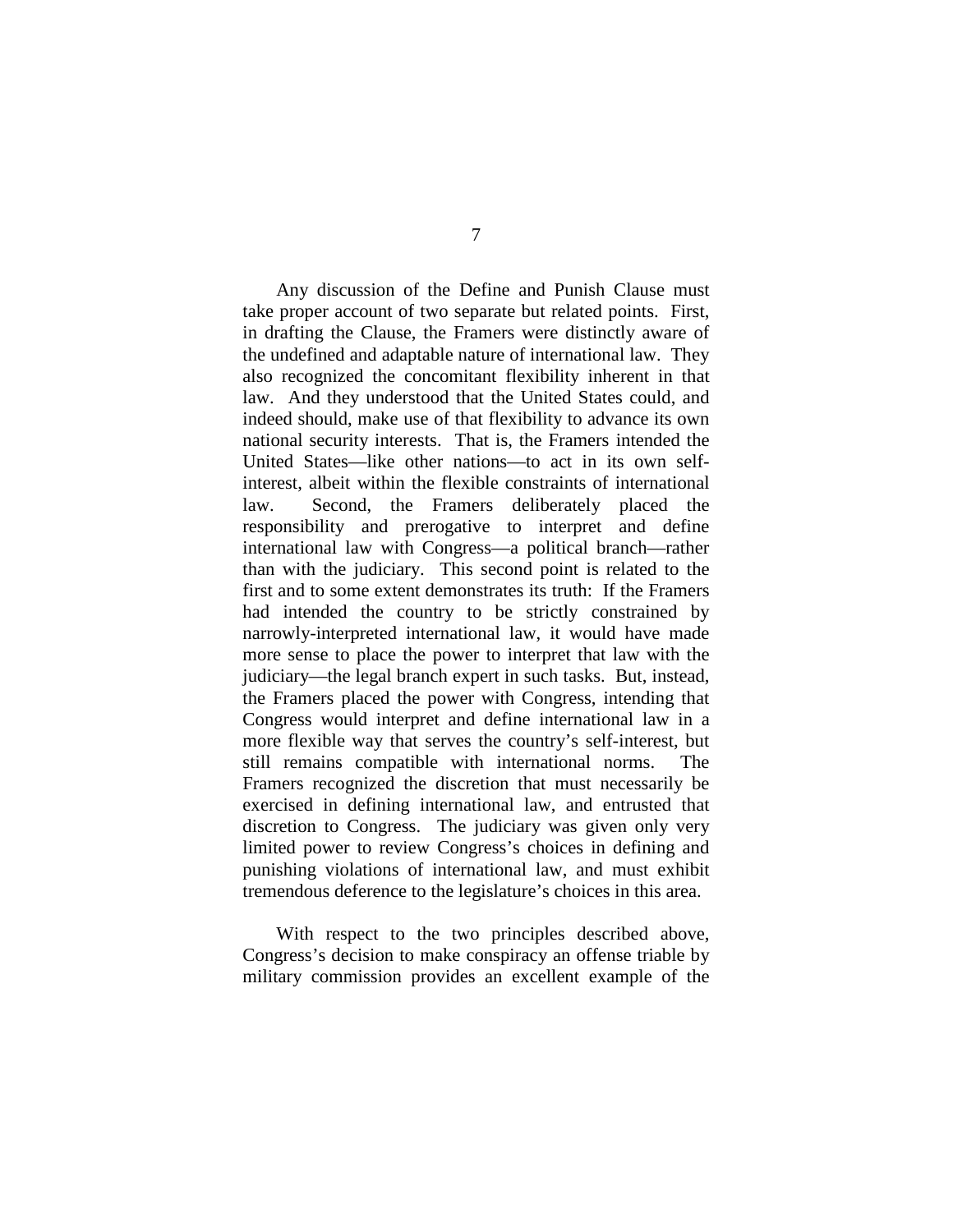flexibility inherent in international law and ably demonstrates congressional prerogatives.

# A

# 1

The history behind the Define and Punish Clause supports an expansive reading of Congress's power under the Clause. Both the drafters of the Constitution and their eighteenth-century audience would have had more than a passing familiarity with Blackstone and Locke—and, perhaps, Vattel, Grotius, and other theorists—whose writings not only suggest the law of nations was the special domain of the executive and legislative branches, not the judiciary, but also tend to emphasize the protean quality of international law. *See* THE FEDERALIST NO. 42, at 260 (James Madison) (Clinton Rossiter ed., 1961) (referring to the Define and Punish Clause as one of the "class of powers, lodged in the general government . . . which regulate the intercourse with foreign nations"); BERNARD BAILYN, THE IDEOLOGICAL ORIGINS OF THE AMERICAN REVOLUTION 27-31 (1967); FORREST MCDONALD, NOVUS ORDO SECLORUM: THE INTELLECTUAL ORIGINS OF THE CONSTITUTION 7, 60, 80 (1985).

The Framers were committed to a national government agile enough to avoid foreign entanglements and strong enough to deter aggression. In part, it was the country's weakness in the face of decades of depredations by pirates in the pay of the despots of the Barbary States that added urgency to the constitutional convention. In 1785, when emissaries Thomas Jefferson and John Adams sought a diplomatic solution to America's piracy problems, Abd al-Rahman, the representative of Tripoli's pasha, coolly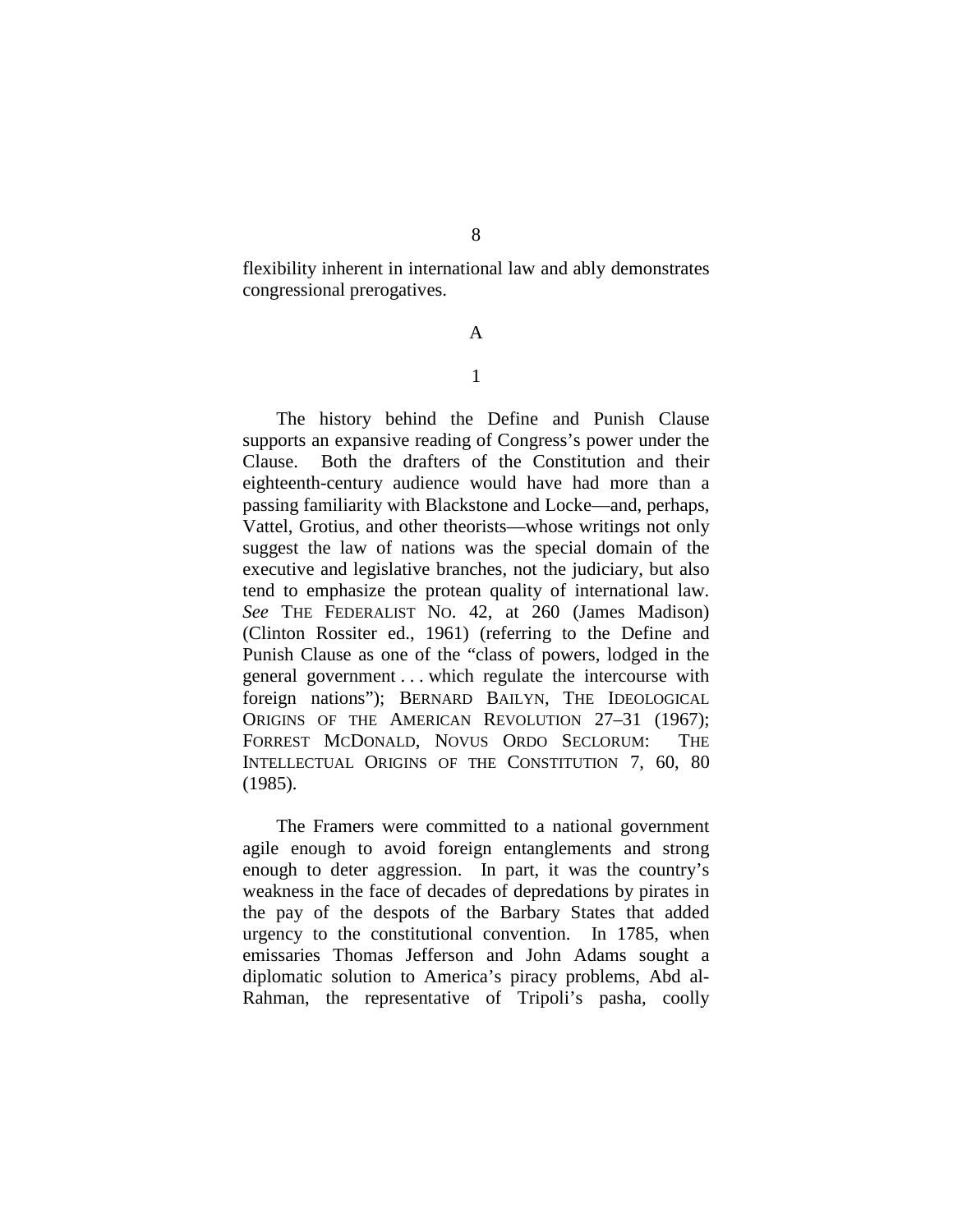reiterated his nearly one-million-dollar ransom demand, and replied to their peace overtures in terms that would be familiar to contemporary Americans. He told the emissaries: "all Nations who should not have acknowledged [the Muslims'] authority were sinners, that it was [Islam's] right and duty to make war upon whoever they could find and to make Slaves of all they could take as Prisoners, and that every Mussulman who should be slain in battle was sure to go to Paradise." MICHAEL B. OREN, POWER, FAITH, AND FANTASY: AMERICA IN THE MIDDLE EAST, 1776 TO THE PRESENT 26–27 (2007). And the fledgling U.S. Republic continued to be victimized, paying as much as a tenth of the national treasury to ransom its citizens and its ships until well into the nineteenth century when President Jefferson finally had a navy equal to the task of freeing some shipping lanes. It is inconceivable that the drafters, cognizant of this unhappy history and understandably wary of the agendas and motives of European powers, would have intended a reference to the law of nations to limit America's ability to defend its sovereignty and its citizens to only such actions as some international consortium sanctioned. *Cf.* NOTES OF DEBATES IN THE FEDERAL CONVENTION OF 1787, REPORTED BY JAMES MADISON 637, (W. W. Norton & Co. 1987) (debate on the Define and Punish Clause); THE FEDERALIST NOS. 16, 66, 68 (Alexander Hamilton).

More importantly, the Framers clearly understood that parity among sovereign states is an aspect of power. Customary international law is often just another name for enlightened self-interest. The philosophical and cultural environment in which the Constitution developed was permeated by the premise of natural law at the core of the Constitution. The drafters saw nothing odd in the idea that nation-states could commit wrongs or that wronged states could punish bad behavior, provided they were strong enough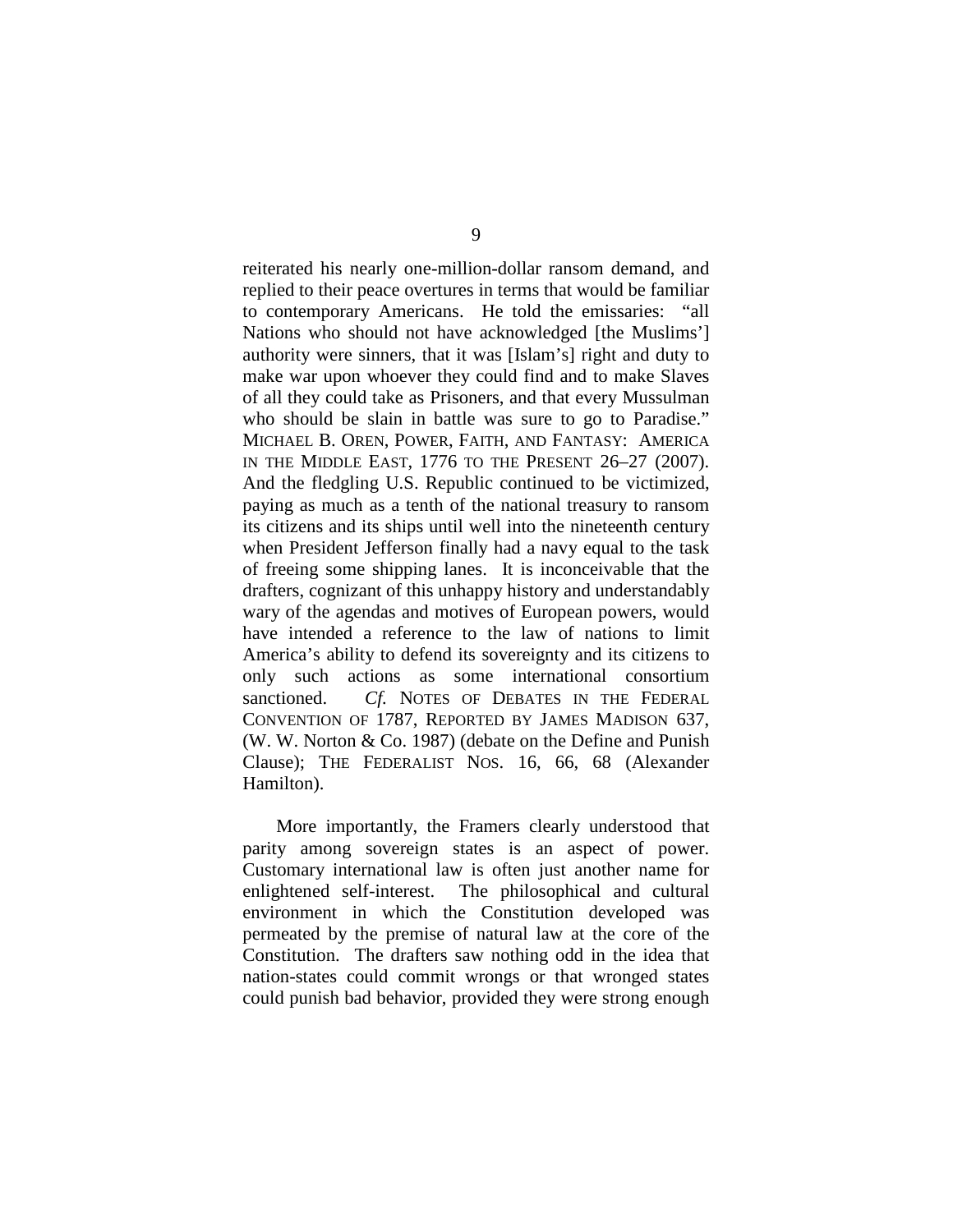to do so. America is not just the passive subject of the law of nations; it is a participant of and contributor to it. No one doubts the right of all nations "to resort to forcible means for the purpose of repressing any one particular nation who openly violates the laws of the society which Nature has established between them, or who directly attacks the welfare and safety of that society." EMMERICH DE VATTEL, THE LAW OF NATIONS, Preliminaries § 22, at 61 (photo. reprint 2005) (1854). Punishment contemplated a spectrum of coercive means up to and including war. Thus, Congress's power to punish offenses against the law of nations comprehended a power to invoke a range of coercive means to preserve and maintain the law of nations. These sentiments are also part of the organic law of nations. *See* J. Andrew Kent, *Congress's Under-Appreciated Power to Define and Punish Offenses Against the Law of Nations*, 85 TEX. L. REV. 843, 927 (2007) ("The collective enforcement of the law of nations envisioned by Vattel, Grotius, and others included the power to punish through warfare pirates, terrorists, and other sub-state violent groups."); *see also* VATTEL, THE LAW OF NATIONS, *supra*, bk. III § 34, at 407 ("[P]rofessed assassins and incendiaries are guilty, not only towards the particular victims of their nefarious deeds, but also towards the state, which therefore proclaims them public enemies. All nations have a right to join in a confederacy for the purpose of punishing and even exterminating those savage nations.").

Moreover, the law of nations includes not only what is mandated, such as compliance with self-executing treaty obligations, but also what is permitted. *See, e.g.*, HUGO GROTIUS, THE LAW OF WAR AND PEACE, bk. 2, ch. 20, § 40, 226–27 (Walter J. Black 1949) (1625) (permitting nations to wage war not only for wrongs committed against themselves, but also for wrongs against nature). As one drafter explained: "The law of nature, when applied to states or political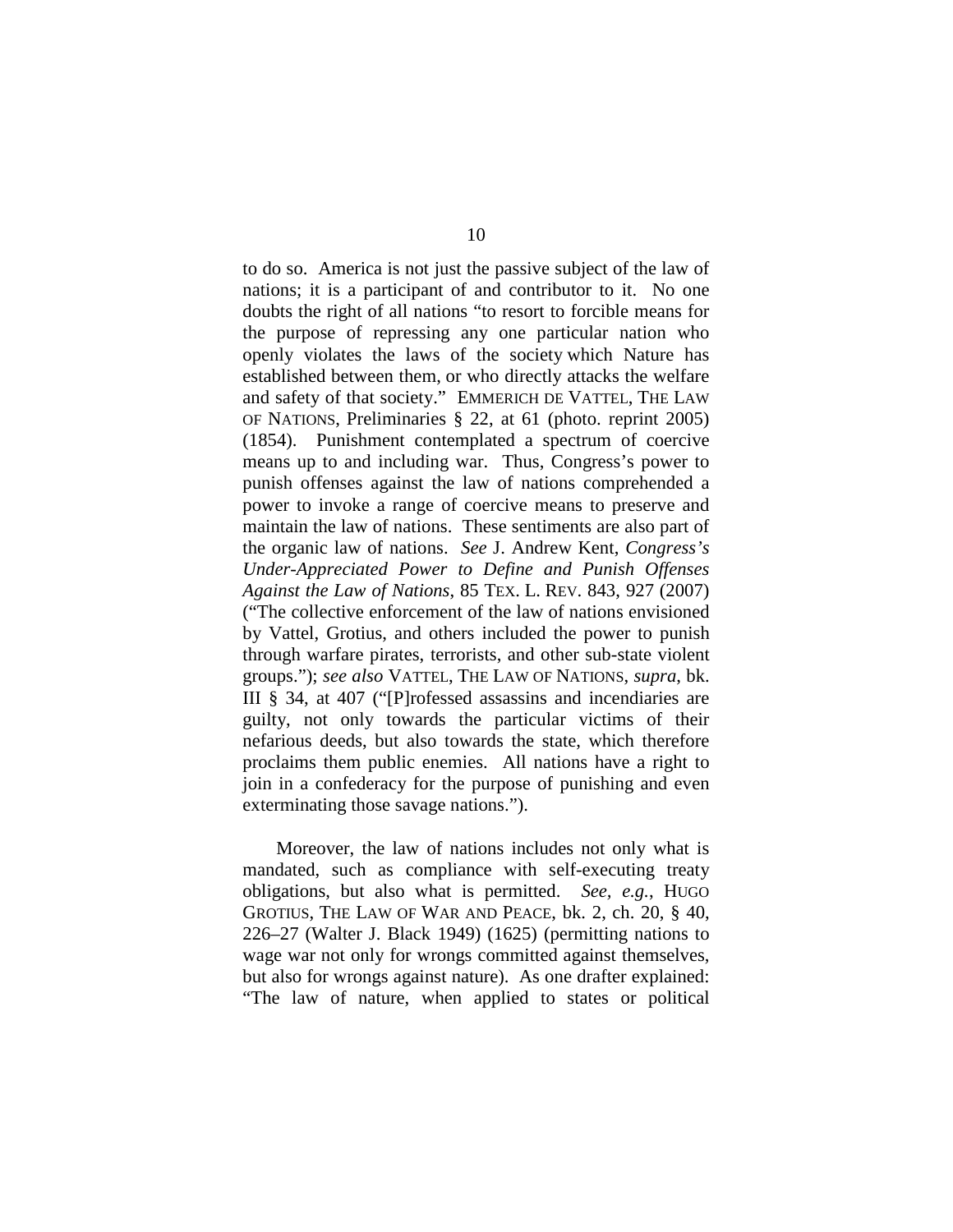societies, receives a new name, that of the law of nations." JAMES WILSON, OF THE LAW OF NATIONS, *in* 1 THE WORKS OF JAMES WILSON 148 (Robert Green McCloskey, ed., Harvard Univ. Press 1967) (1804).

Commentaries and treatises attempted to summarize how natural rights applied to relations between nations. In fact, the full title of Vattel's work is *The Law of Nations Or, Principles of the Law of Nature, Applied to the Conduct and Affairs of Nations and Sovereigns*. Thus, such treatises acknowledged the undisputed right of each nation to preserve its national existence, to punish the violation of its laws, and to defend its polity and protect its property, and condemned unwarranted violence, conquest, and lawlessness. Vattel distinguishes the Positive law of nations (based on treaties, convention, and custom) from the Natural or Necessary law of nations. "As to the rights introduced by *Treaties* or by *Custom*, there is no room to apprehend that any one will confound them with the *Natural* law of nations." VATTEL, THE LAW OF NATIONS, *supra*, Preliminaries § 27, at 63. To the extent these laws originated as precepts of reason derived from the law of nature, it makes sense that the law can change in response to the exigencies of new species of violence.

The few early cases interpreting the Define and Punish Clause acknowledged the flexibility inherent in international norms and deference to the exclusive congressional prerogatives the clause prescribes. In *United States v. Smith*, 18 U.S. (5 Wheat.) 153 (1820), Justice Story noted offenses against the law of nations "cannot, with any accuracy, be said to be completely ascertained and defined in any public code recognised by the common consent of nations." *Id.* at 159. He acknowledged that Congress could provide its own enumeration of offenses or leave the definition, "without inconvenience to the law of nations." *Id.* at 158.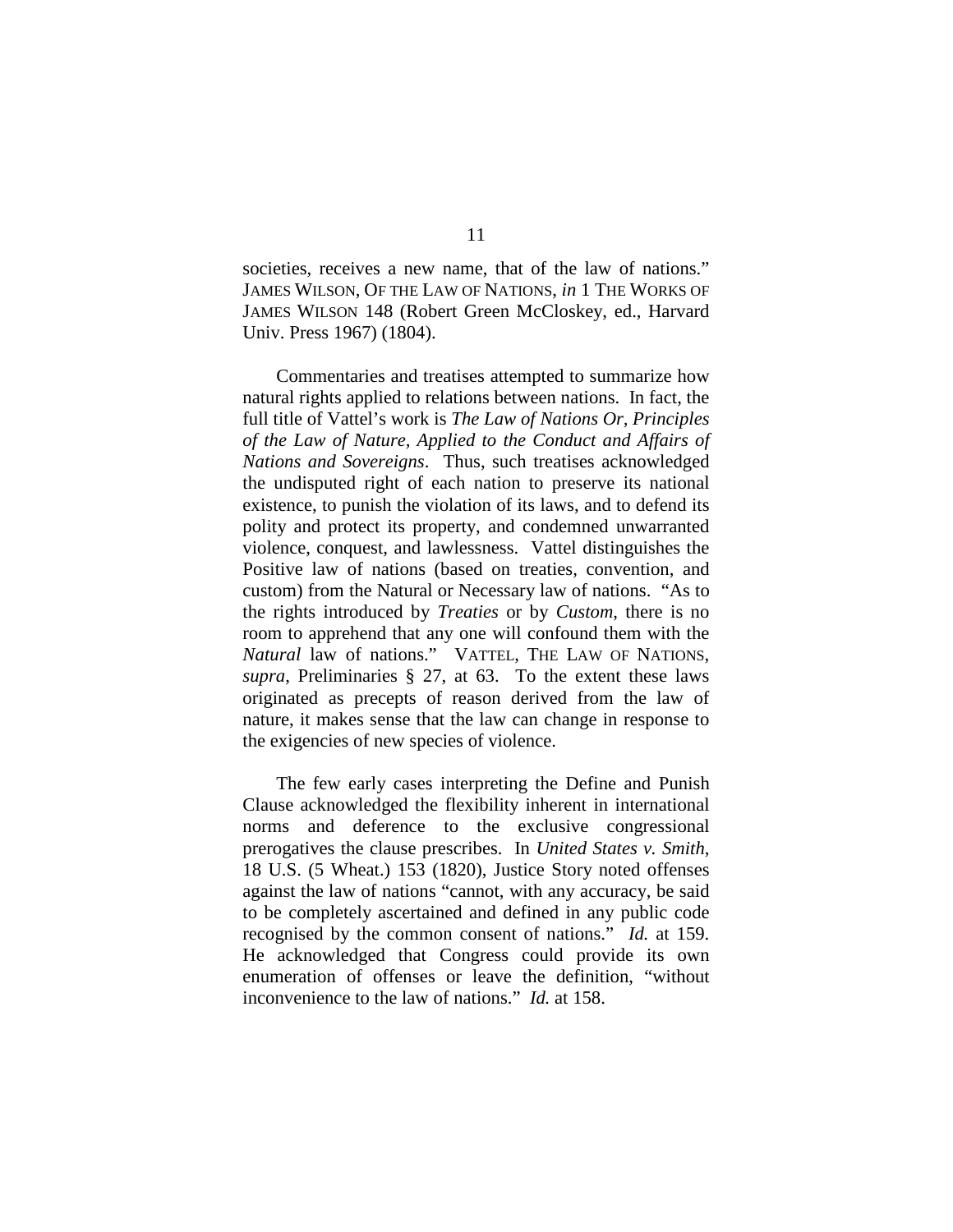In *United States v. Arjona*, 120 U.S. 479, 487–88 (1887), Chief Justice Waite held that Congress may punish an individual who counterfeits another nation's money because the law of nations generally requires prevention of a wrong within one nation's dominion against a nation with whom it is at peace. Thus, Congress could define and punish counterfeiting as a violation of the law of nations even though counterfeiting was not a widely recognized offense like piracy. And there are other early indications from the Supreme Court that no mandate in the Constitution requires Congress to follow strictly the law of nations. *See, e.g.*, *Ware v. Hylton*, 3 U.S. (3 Dall.) 199, 224 (1796) (Chase, J.) ("Suppose a general right to confiscate British property, is admitted to be in Congress, and Congress had confiscated all British property within the United States, including private debts: would it be permitted to contend in any court of the United States, that Congress had no power to confiscate such debts, by the modern law of nations? If the right is conceded to be in Congress, it necessarily follows, that she is the judge of the exercise of the right, as to the extent, mode, and manner."); *id.* at 266 (Iredell, J.) (noting "[t]he power . . . of the Legislature of the Union [is limited] by the Constitution of the Union" but acknowledging that when the legislature acts within a discretion expressly confided by the Constitution its enactments are "in all cases obligatory").

As Justice Story observed in *Smith*, the international law's resistance to facile formulas led the Framers to entrust Congress with the "power to define" the laws of nations. 18 U.S. at 159. The range and fluidity of international law, the distinctive needs of each nation-state, and dangers of faction to a system that relies on myriad sources establishing a consensus of nation-state opinion and practice increased the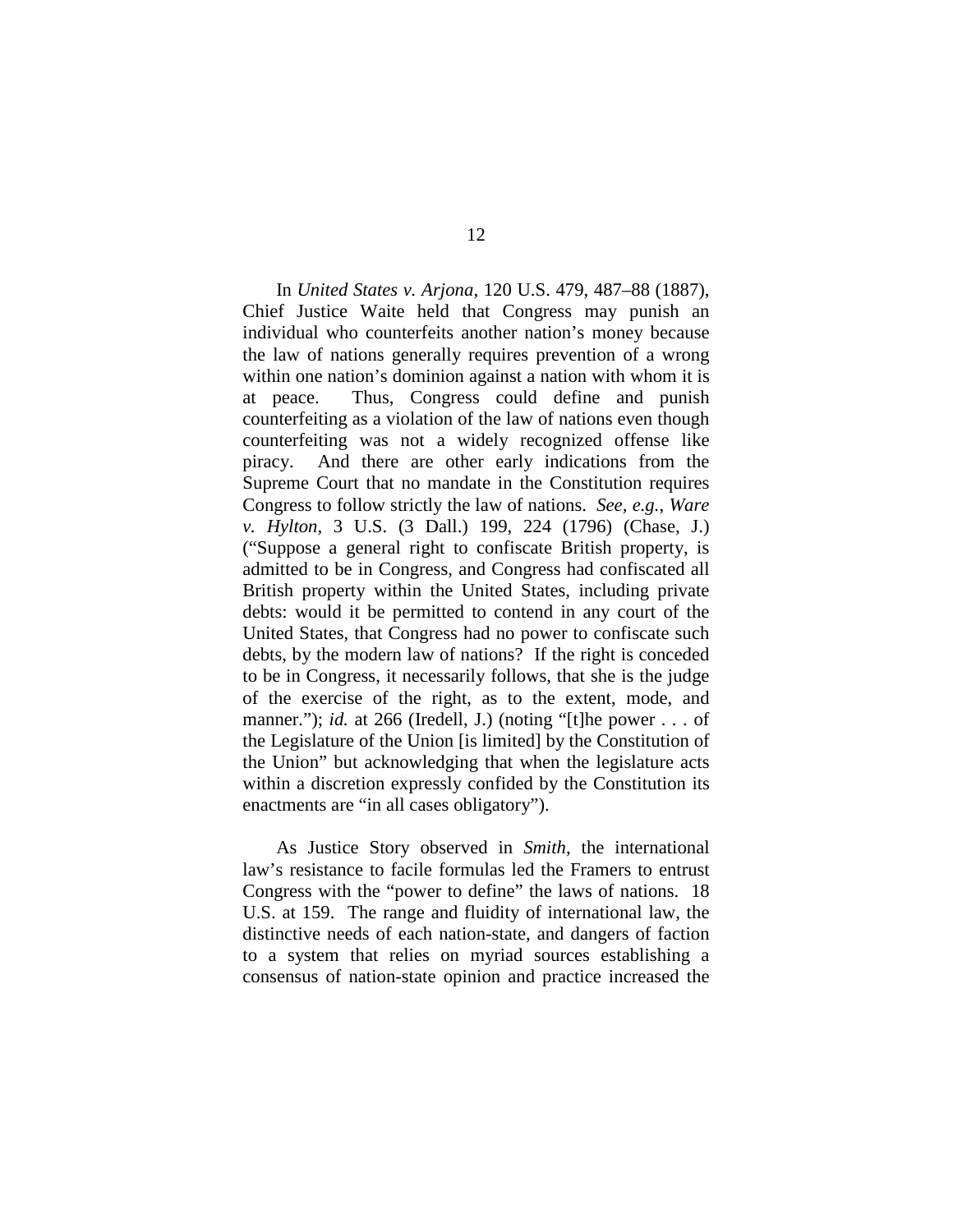necessity for carving out a zone of deference for Congress's authority.

The Framers labored to separate law from politics because they knew that without that boundary, everything would be politics. They (wisely) perceived that law is (mostly) clear and categorical while politics—statecraft, diplomacy, warfare—is murky, a realm Justice Jackson evocatively dubbed the "zone of twilight." *Youngstown Sheet & Tube Co. v. Sawyer*, 343 U.S. 579, 637 (1952) (Jackson, J., concurring). The structure of the Constitution echoes this rhetorical divide. On the political side, the Define and Punish Clause is included in Article I, Section 8, grouped with the other enumerated war powers such as declaring war, raising armies, maintaining a navy, and issuing letters of marque and reprisal. On the legal side, the Ex Post Facto Clause in Section 9 is part of a list of prohibitions limiting and defining the power of the national government over sovereign states and the polity newly subject to national power. The single exception to this categorization may be the prohibition on suspension of the Writ of Habeas Corpus, and that limitation can be overridden when it threatens the defense powers authorized by Section 8. *Cf.* Robert J. Pushaw, Jr., *The Inherent Powers of Federal Courts and the Structural Constitution*, 86 IOWA L. REV. 735, 744–47 (2001); Martin H. Redish, *Federal Common Law, Political Legitimacy, and the Interpretive Process: An "Institutionalist" Perspective*, 83 NW. U. L. REV. 761, 765 (1989).

Thus, both the history and the placement of the clause demonstrate the power to define and punish was intended to give Congress flexibility in protecting national security, not to constrain the country's ability to act by reference to international norms. They also suggest the power is a unique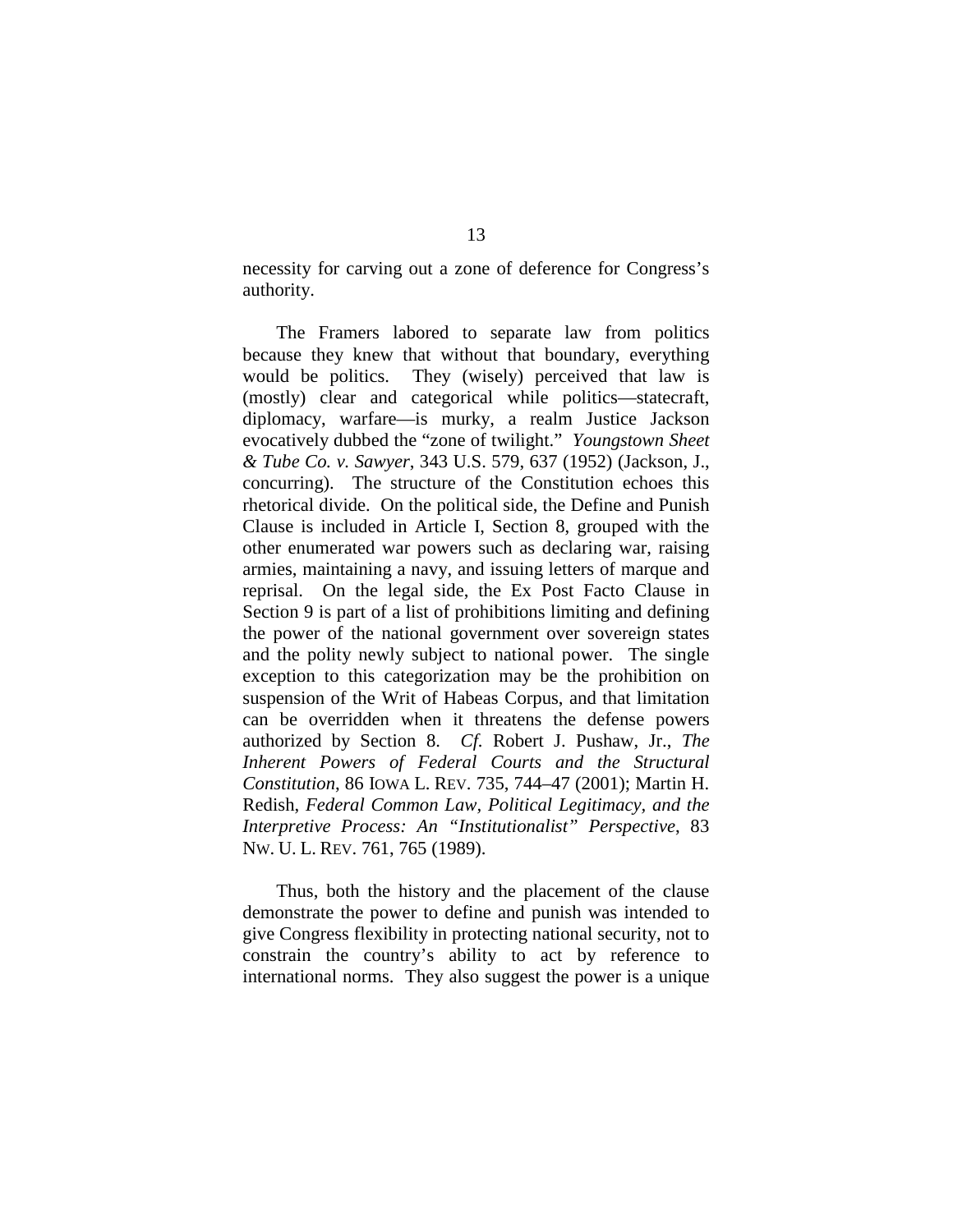legislative power separate from traditional federal court jurisdiction.

2

More modern authorities demonstrate that international law has remained as flexible a concept today as it was in 1789. Like all common law, the law of war is part of an evolving process. As the International Military Tribunal at Nuremberg explained:

[I]nternational law is not the product of an international legislature, and . . . international agreements . . . have to deal with general principles of law . . . . The law of war is to be found not only in treaties, but in the customs and practices of states which gradually obtained universal recognition, and from the general principles of justice applied by jurists and practised by military courts. This law is not static, but a continual adaptation follows the needs of a changing world.

### 1 IMT 221.

The international law of war is an evolving effort to protect civilians from the horrors of total war. Weaponry and modes of warfare change; human nature does not. Customary understandings about the international law of war are revised to account for the impact of bigger armies, more lethal weapons, and the speed and scope of belligerents' response. Thus, the Lieber Code drafted during our Civil War gave way to the 1868 St. Petersburg Declaration, which stated that "the progress of civilization should have the effect of alleviating as much as possible the calamities of war." Declaration Renouncing the Use, in Time of War, of Certain Explosive Projectiles (St. Petersburg Nov. 29/Dec. 11, 1868). The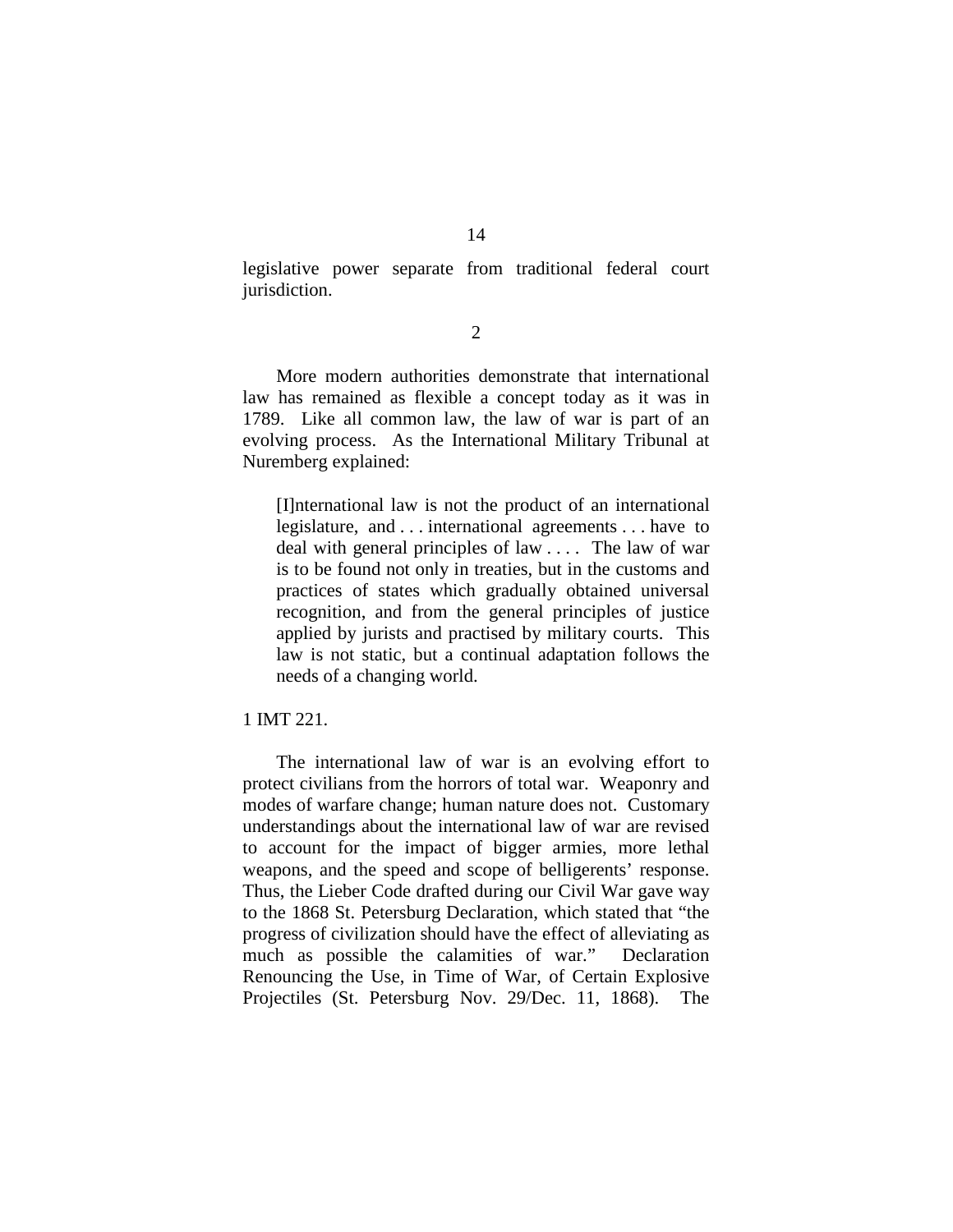Hague Convention of 1899 included the so-called Martens Clause, still applicable today, which declared that except where otherwise provided within the specific regulations of the Convention, "populations and belligerents remain under the protection and empire of the principles of international law, as they result from the usages established between civilized nations, from the laws of humanity, and the requirements of the public conscience." Convention with Respect to the Laws and Customs of War on Land (Hague II), pmbl., July 29, 1899. Thus, the international community continues to recognize the protean nature of the law of war, and recognizes that the law may and should develop to address the demands of contemporary warfare.

What is perhaps an ironic example of the fluid development of the international law of war can be seen in *Hamdan v. Rumsfeld* (*Hamdan I*), 548 U.S. 557 (2006). The 1907 Hague Convention and the Geneva Conventions which followed it in 1929 and 1949 sought to provide a bright line of demarcation between combatants who could be harmed and noncombatants who could not be targeted. Reciprocity was the key to this protective regime. Combatants had to act under a fixed command structure, wear insignia that clearly identified them as combatants, and refrain from targeting or killing civilians. In 1977, the International Committee of the Red Cross, egged on by non-aligned nations and those within the sway of the former Soviet Union, introduced additional protocols that broke away from the reciprocity norms, allowing parties engaged in nonconventional warfare to refuse to wear distinguishing insignia or carry arms openly until immediately before an attack, and allowing non-state actors "fighting against colonial domination and alien occupation and against racist regimes" to assert lawful authority for their efforts. Protocol Additional to the Geneva Conventions of 12 August 1949, art. 1, 44, June 8, 1977. Leading states,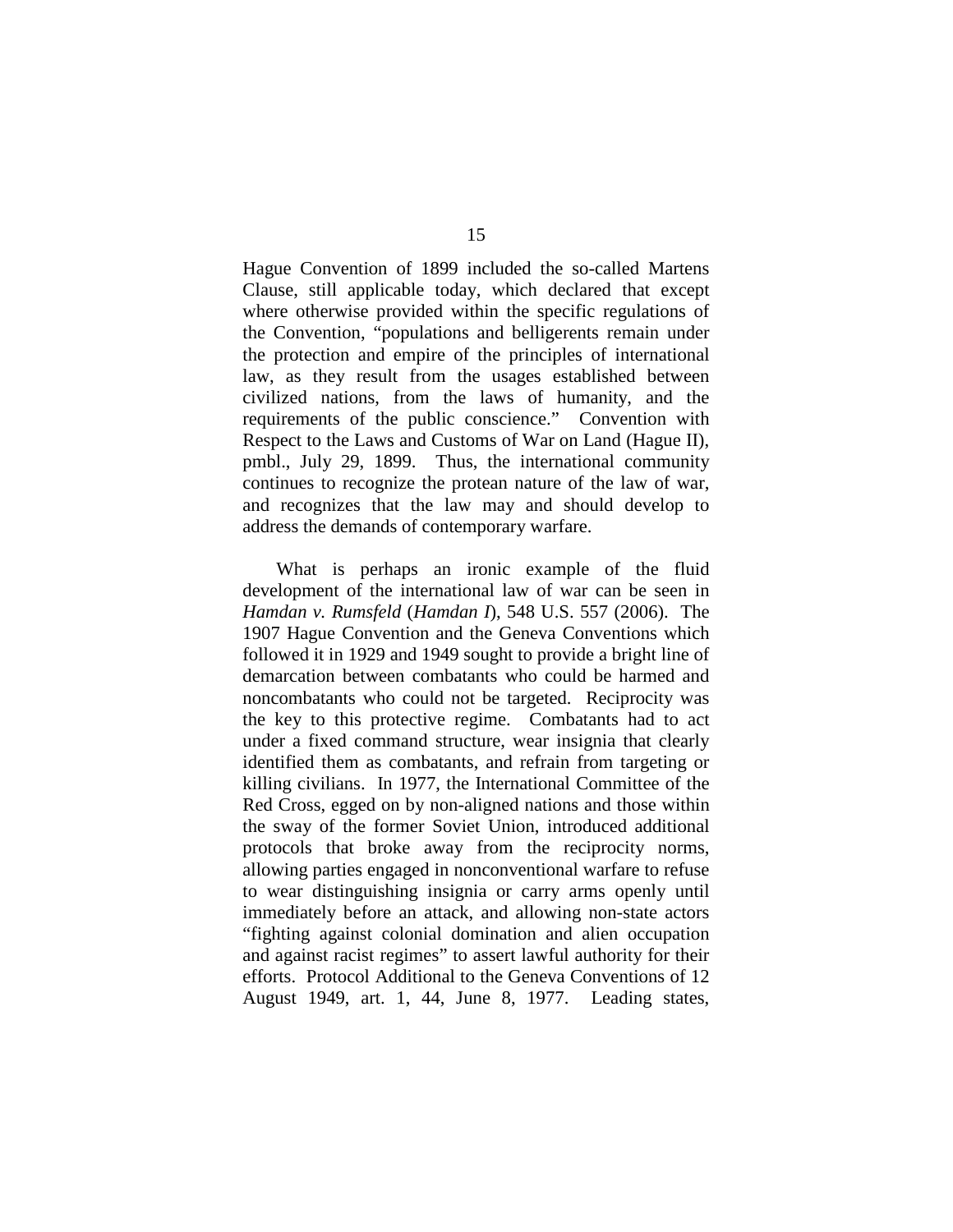including the United States, declined to ratify these protocols, fearing they would protect terrorists at the expense of civilians and allow insurgents to claim status as prisoners of war.

However, in *Hamdan I*, Justice Stevens broke apart these carefully crafted understandings. He concluded that Salim Hamdan was entitled to the protections of Article 3 of the Geneva Conventions (Common Article 3) without determining either the nature of the conflict or the status of the combatant, and without deciding whether extending the Conventions' protections to terrorists, anarchists, or brigands violated the expectation of the parties. Even *Hamdan I*'s fans lament its "incomplete and at times cursory analysis of critical issues involving the Geneva Conventions' scope and the substantive protections the Conventions provide." Michael W. Lewis, *International Myopia: Hamdan's Shortcut to "Victory"*, 42 U. RICH. L. REV. 687, 689 (2008). They note "a certain clumsiness of application and a dearth of analytical rigor." Fionnuala Ní Aoláin, *Hamdan and Common Article 3: Did the Supreme Court Get It Right?*, 91 MINN. L. REV. 1523, 1524 (2007).

As Justice Stevens reconstructed Common Article 3, plucking bits and pieces out of other articles to suit his narrative, members of organizations that routinely target civilians and exploit perfidious circumstances were given the ability to argue for protections previously available only to combatants who followed the rules. Detainees were quick to take advantage of these opportunities. In *Al Warafi v. Obama*, 716 F.3d 627 (D.C. Cir. 2013), a member of the Taliban claimed protection as a medic under Article 24 of the Geneva Convention despite the fact that he did not have the mandatory insignia or identification the Convention requires. Indeed, Al Warafi was captured carrying a weapon and had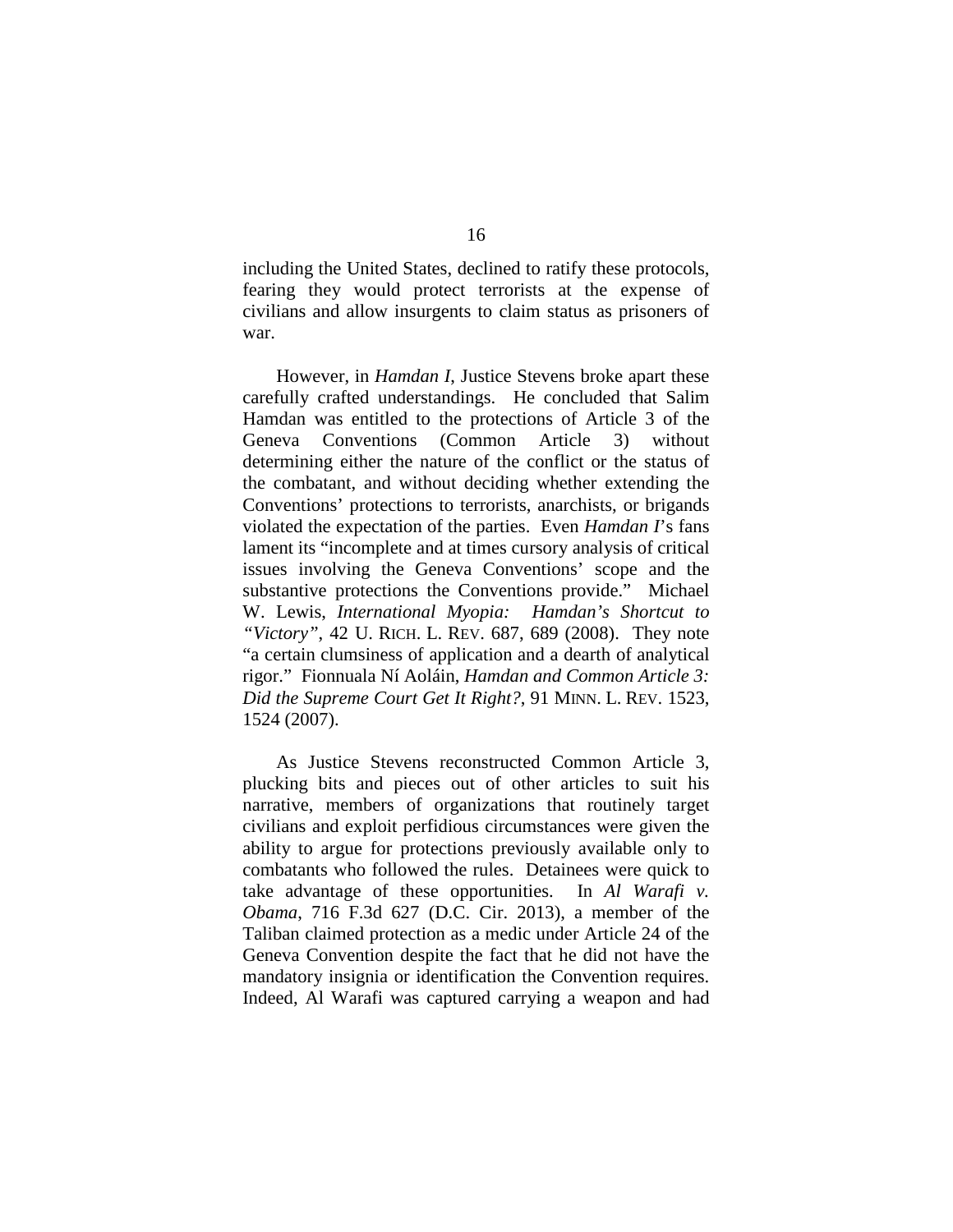previously served in a combat role. In *Al-Bihani v. Obama*, 590 F.3d 866, 871, 874 (D.C. Cir. 2010), a detained member of al Qaeda argued he must be considered a civilian and released because he did not belong to an official state military and had not had the opportunity to commit a direct hostile act such as firing a weapon in combat. Thus, belligerents who did not play by the rules of international law sought to claim the protections of that law. It is true that the purpose of the Geneva Conventions is to protect human rights during wartime—even the rights of combatants who flout the Conventions—but it is hard to "reconcile this purpose with the concept that a group which targets civilians may benefit from that very behavior, by being afforded all the rights of the civilians it targets." Lewis, *International Myopia*, *supra*, at 714–15.

In *Hamdan I*, the plurality seized upon the evolving nature of the international law of war to extend the protections of that law to nonconventional belligerents. But Bahlul argues this court should refuse to allow the government to leverage that evolving nature to deter those belligerents—an approach that would handcuff the United States to a one-way ratchet. Instead, we should recognize that the international law of war also adapts in a way that allows states to oppose nonconventional combatants and protect themselves from terrorists. Even more importantly, however, we must acknowledge that the development of international law is a task entrusted by the Framers to the legislative branch. The judiciary must give Congress extraordinary deference when it acts under its Define and Punish Clause powers.

B

Under the approach to the Define and Punish Clause outlined above, which gives proper regard to the dual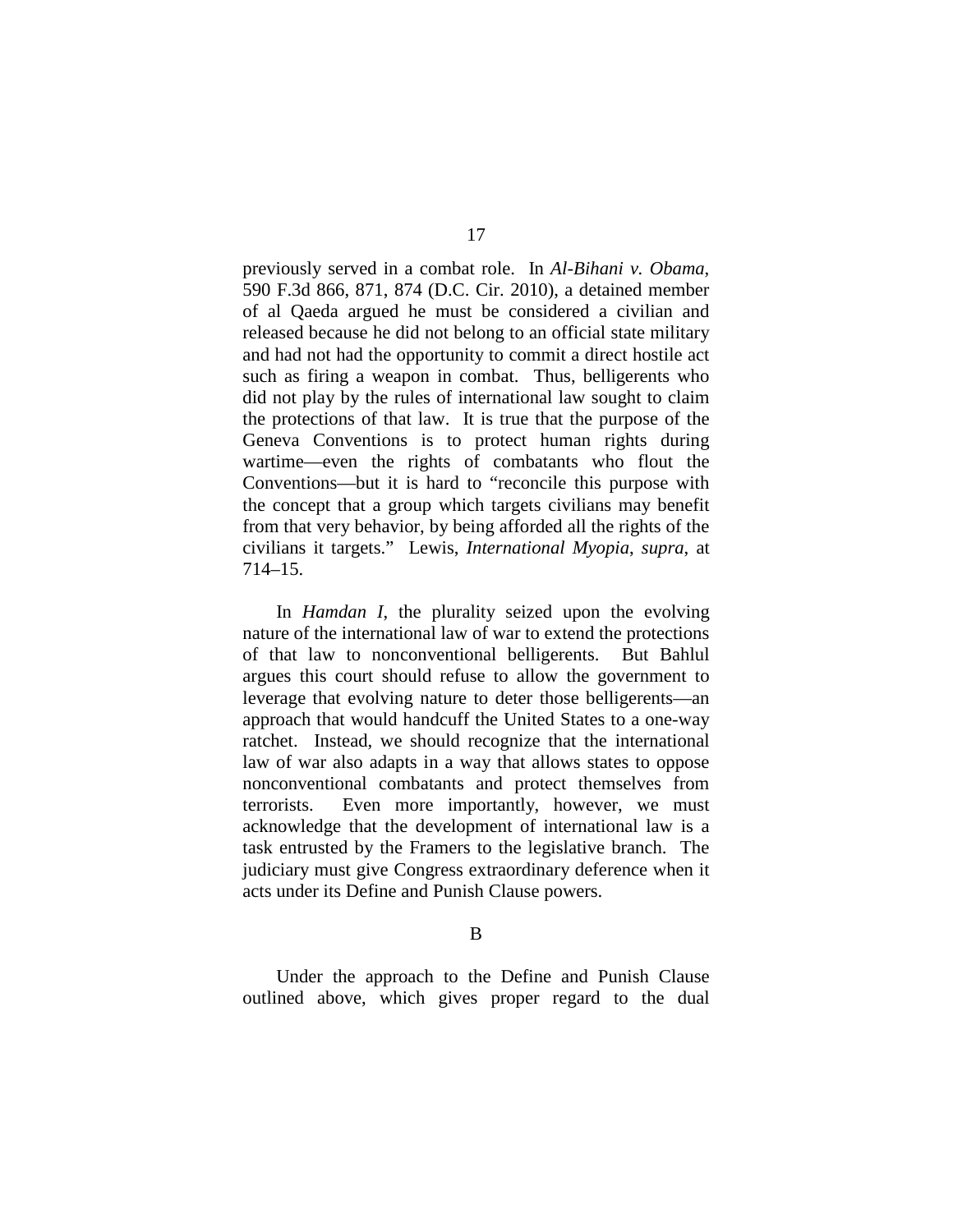principles of flexibility and deference, the conspiracy charge against Bahlul should stand. Even if the offense of conspiracy was not recognized under international law in 2001 by the same labels used by Congress in the 2006 Military Commissions Act, the substance is similar. Indeed, it is to be expected that international law, which was largely created by jurists trained in the civil law and which only more recently has begun to absorb common law ideas and institutions, differs formally from our own common law tradition. *See* Colin B. Picker, *International Law's Mixed Heritage: A Common/Civil Law Jurisdiction*, 41 VAND. J. TRANSNAT'L L. 1083, 1104–06 (2008). But that does not mean that when Congress decides to implement international law domestically it cannot adapt that law to fit within our common law institutions. Such adaptation is appropriate both because of the evolving nature of international law and the necessities of implementing international law in an established domestic legal system. International law recognizes analogues to conspiracy and other inchoate offenses.

In civil law countries, conspiracy is generally treated as a mode of liability requiring a completed crime. Peter Margulies, *Defining, Punishing, and Membership in the Community of Nations: Material Support and Conspiracy Charges in Military Commissions*, 36 FORDHAM INT'L L.J. 1, 84 (2013). In the United States and other common law countries, however, conspiracy is treated as a separate offense, requiring only an agreement and, in some instances, an overt act furthering the agreement. *Id.*; *see, e.g.*, 18 U.S.C. § 371 (conspiracy to defraud the United States). International law has adopted something of a hybrid approach, recognizing conspiracy as a stand-alone offense for some of the most serious war crimes—namely, genocide and waging aggressive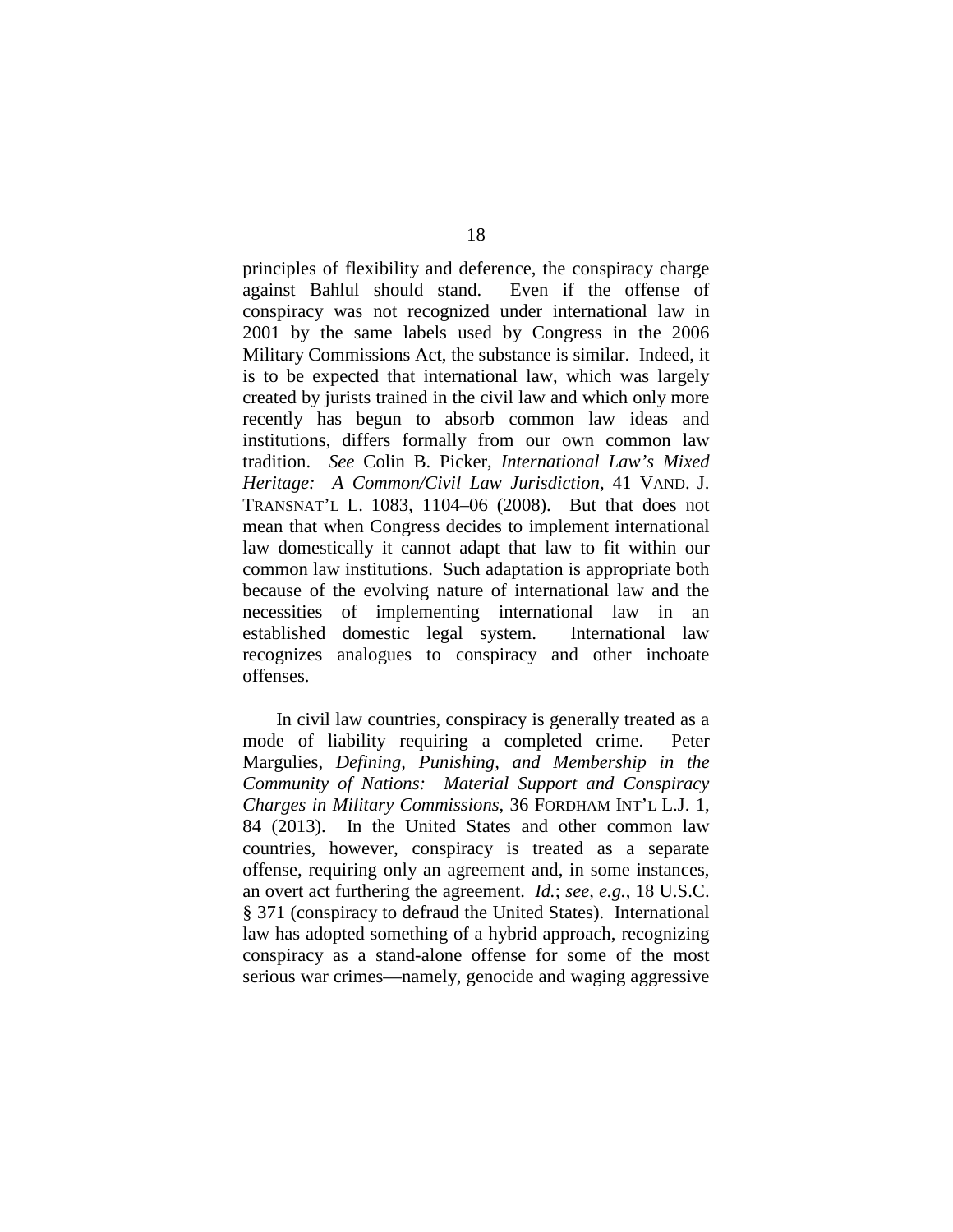war—and using conspiracy as a mode of establishing liability for all other international law offenses.

With the exceptions of aggressive war and genocide, international law does not recognize inchoate acts as standalone offenses, but as modes of liability. For instance, the Rome Statute recognizes that a person will be criminally responsible for a crime if that person "[i]n any . . . way contributes to the commission or attempted commission of such a crime by a group of persons acting with a common purpose." Rome Statute of the International Criminal Court, art. 25, § 3(d) (2002); *see also id.* § 3(b) (a person shall be guilty of an offense if he "[o]rders, solicits or induces the commission of such a crime which in fact occurs or is attempted."); *id.* § 3(c) (a person shall be guilty of an offense if he "aids, abets or otherwise assists in its commission or its attempted commission, including providing the means for its commission."). The difference between inchoate offenses under domestic criminal law and the modes of liability under international law is that international law requires that for someone to be convicted of conspiracy, solicitation, or material support, the substantive offense must have been completed or attempted. But in defining the crime of conspiracy as an inchoate offense, Congress exercised precisely the kind of discretion and flexibility the Define and Punish Clause envisions. Congress adapted recognized international law to fit the country's particular needs and legal system.<sup>[3](#page-107-0)</sup>

<span id="page-107-0"></span><sup>&</sup>lt;sup>3</sup> Even under the international law standard requiring a completed offense, Bahlul was properly convicted. The conspiracy charge alleges Bahlul conspired to commit various substantive offenses, including murder of protected persons, attacking civilians and civilian objects, murder in violation of the law of war, destruction of property in violation of the law of war, terrorism, and providing material support for terrorism. App. 120. The charge alleges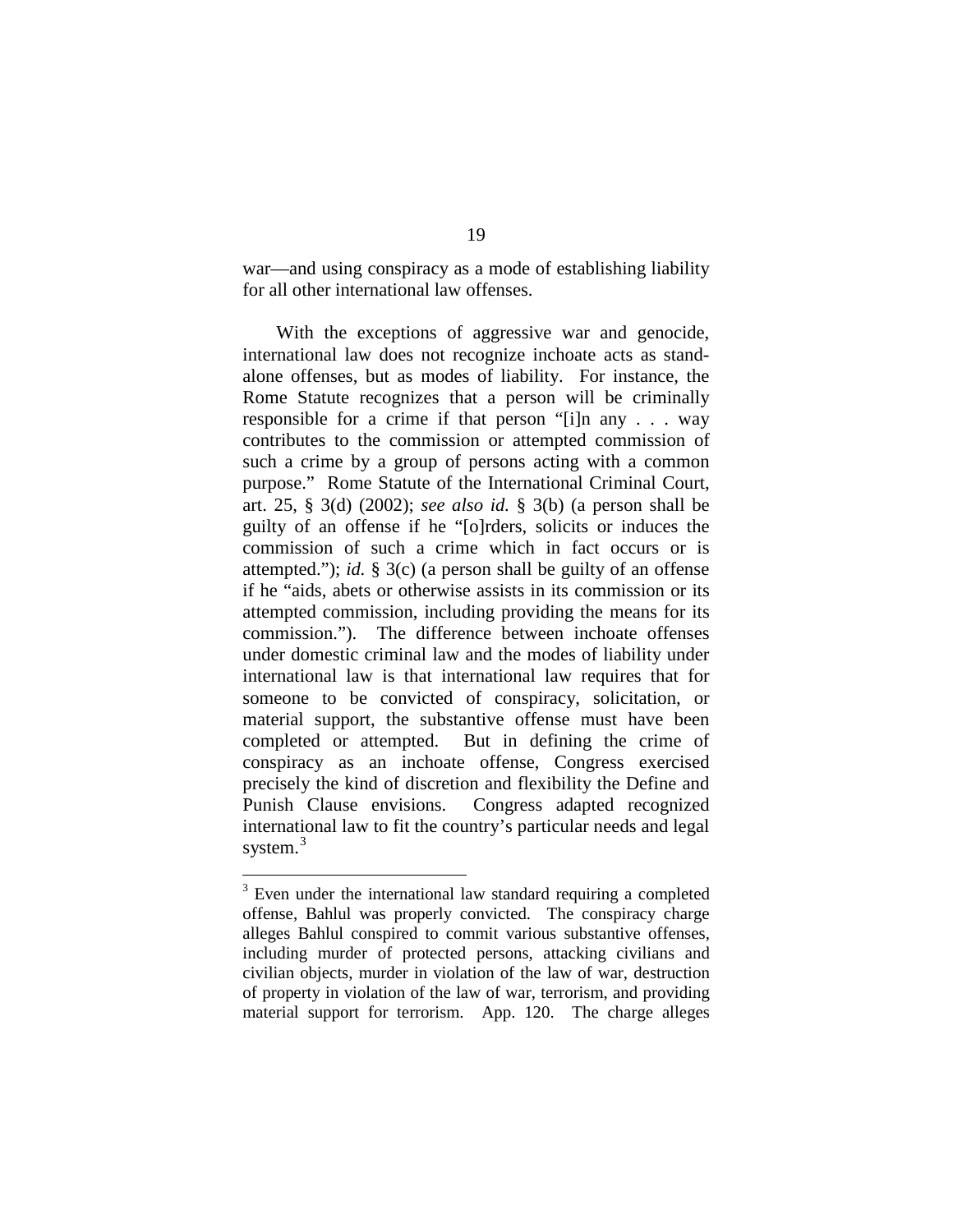It should be of no consequence that the form or name of the charges was different from what might be charged in the International Criminal Court or another international war tribunal. Whether the prosecutor demonstrates a conspiracy to obtain a conviction on a substantive offense, or establishes a conspiracy to commit a completed act as a stand-alone offense is a matter of form that springs from the differences between common law and civil law institutions. In matching military commission charges to international law offenses, we should adopt a functional approach, looking at the conduct involved rather than the label given to that conduct. It would be senseless to limit military commissions' ability to try terrorists because the government has not adopted the forms and names used by international tribunals. Under a functional approach, Bahlul's conviction for conspiracy is sufficiently grounded in international law.

Furthermore, recent international war crimes tribunals have recognized as independent offenses conspiracy to commit genocide and conspiracy to wage aggressive war. *See*  1 IMT 224–26 (recognizing the crime of conspiracy to wage aggressive war but not recognizing conspiracy to commit war crimes and crimes against humanity because the latter was not

 $\overline{a}$ 

Bahlul committed eleven overt acts in furtherance of that conspiracy. Among other overt acts, the military commission found Bahlul had prepared martyr wills "in preparation for the acts of terrorism perpetrated by . . . Muhammed Atta, Ziad al Jarrah and others at various locations in the United States on September 11, 2001" and "researched the economic effect of the September 11, 2001 attacks on the United States." App. 122–23. Thus, the military commission verdict incorporates the finding that Bahlul's co-conspirators completed international law offenses—namely, the terrorist attacks of September 11. *See* Findings Worksheet, App. 130, 133.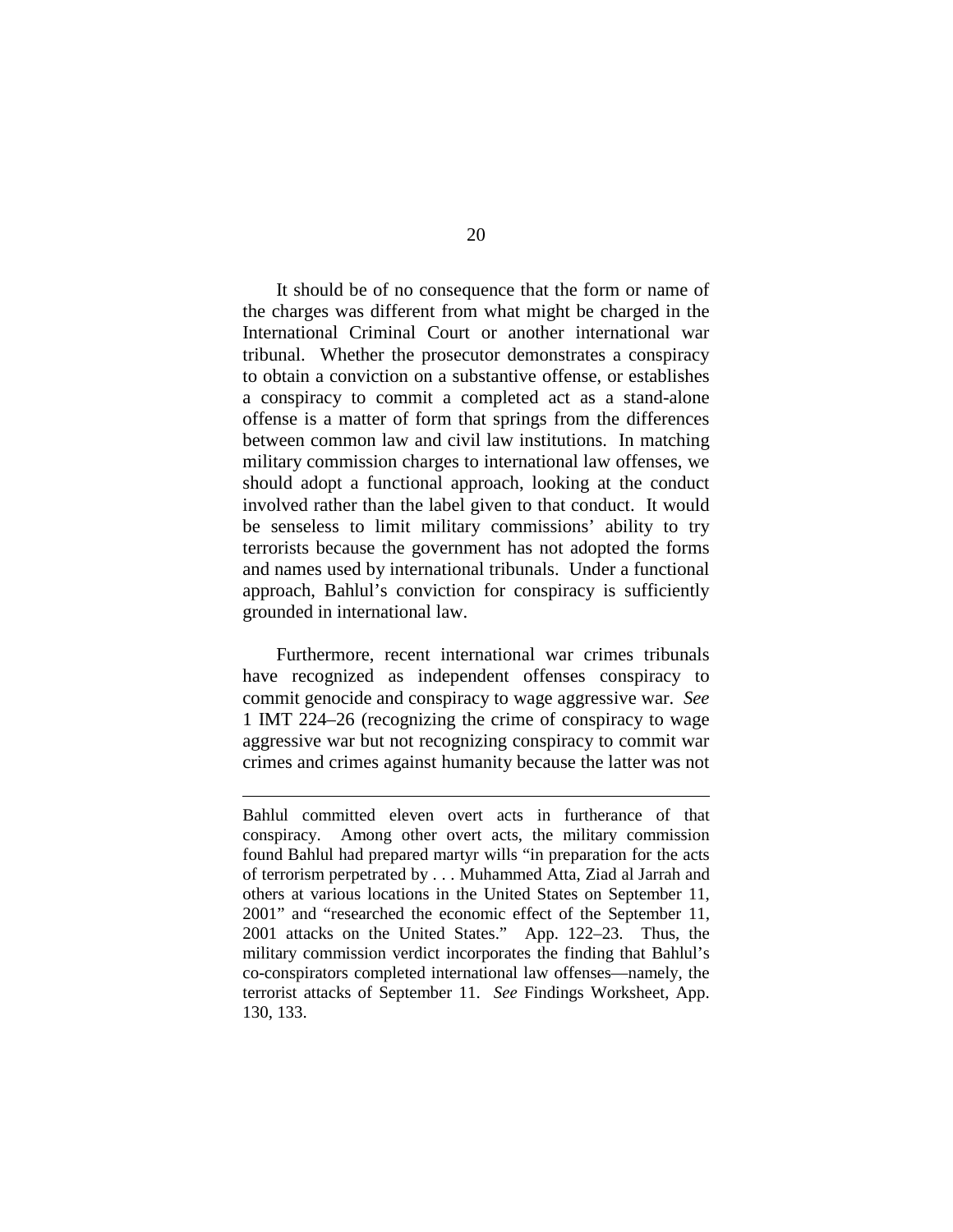defined as a separate crime in the Tribunal's charter); Updated Statute of the International Criminal Tribunal for the Former Yugoslavia, art. 4 (2009) (making punishable "conspiracy to commit genocide" as well as incitement or attempt to commit genocide and complicity in genocide); Statute, International Criminal Tribunal for Rwanda, art. 2 (2010) (same); Convention on the Prevention and Punishment of the Crime of Genocide, art. 3 (1948) (same). These offenses are the progeny of particular conflicts, created to address new and previously unimaginable evils. Yet despite the innovative and post hoc nature of these particular conspiracy prosecutions, there was little if any protest that they violated ex post facto principles—the abhorrent nature of the offenses vitiated any such "justice" arguments. Similarly, it may be the time has come for international law to recognize the offense of conspiracy to commit acts of terrorism. Terrorism may be the global security challenge of the 21st Century, just like aggressive war was in the early 20th Century and genocide was in the half century following World War II. Perhaps the United States should be a leader in this area—a leader in international law commensurate with its status as a military leader in the war on terror—recognizing the offense of conspiracy to commit acts of terrorism. These are not questions for the judiciary, but rather for the legislature to answer. And Congress did so with the MCA, broadly construing international law to include the offense of conspiracy.

C

The Framers and subsequent courts recognized that to define the law of nations, Congress required a zone of deference. Without a measure of deference, legislative fear of second-guessing would hobble Congress's power under the Define and Punish Clause, leaving the nation subject to the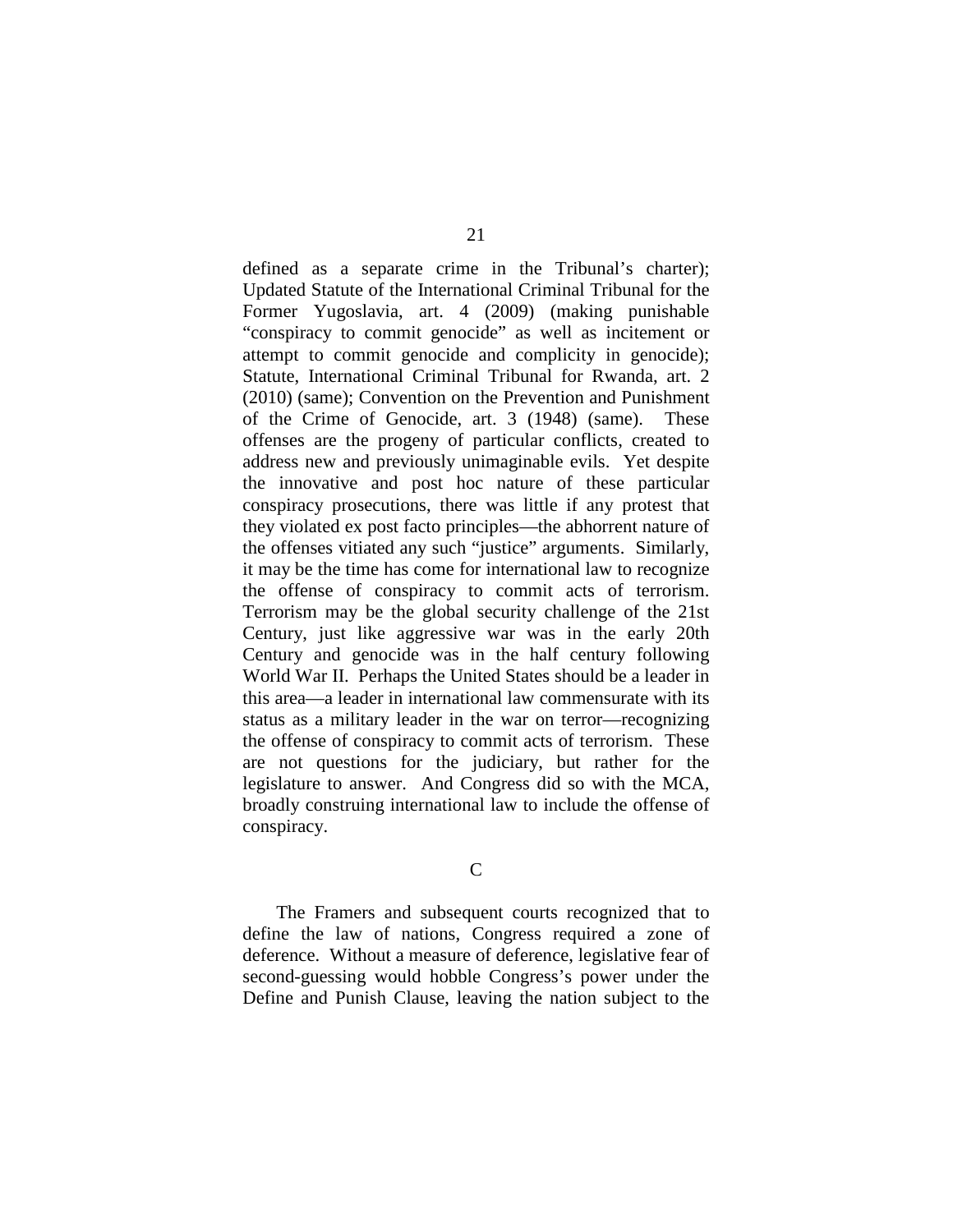fate Madison depicted for most previous democratic experiments: "short in their lives . . . [and] violent in their deaths." THE FEDERALIST NO. 10, *supra*, at 76 (James Madison). Contemporary international practice exhibits the same kind of practical deference to permit individual states to assess their own obligations. The principle of complementarity requires international tribunals to accord deference to state investigations and recognizes that what is mandated still leaves room for what is merely permissive.

*Hamdan I*'s plurality had no trouble extending Common Article 3 to members of organizations like al Qaeda. As noted, by stretching Common Article 3 to meet what it clearly perceived as a new exigency, the Court participated in the law's evolution. Thus, courts seem permitted to interpret international conventions to allow the humanitarian aspect of the law to evolve virtually instantaneously. We cannot, on the other side of the equation, deny the political branches the ability to respond to novel threats no matter how destructive, and leave the nation at the mercy of an international consensus and subject to the whims of hostile factions who could prevent agreement or promote harmful agendas. *See, e.g.*, Protocol Additional to the Geneva Conventions of 12 August 1949, June 8, 1977. This cannot be the logical import of arguing that the law of war is the law of nations. It would make the Constitution a suicide pact; and the Define and Punish Clause had just the opposite purpose. For international law to form a workable system, states need a zone of deference. "Exercising judgment within this zone, states could refine approaches that were broadly consistent with established norms and also fostered global compliance." Margulies, *Defining, Punishing, and Membership in the Community of Nations*, *supra*, at 16; *cf. New State Ice Co. v. Liebmann*, 285 U.S. 262, 386–87 (1932) (Brandeis, J.,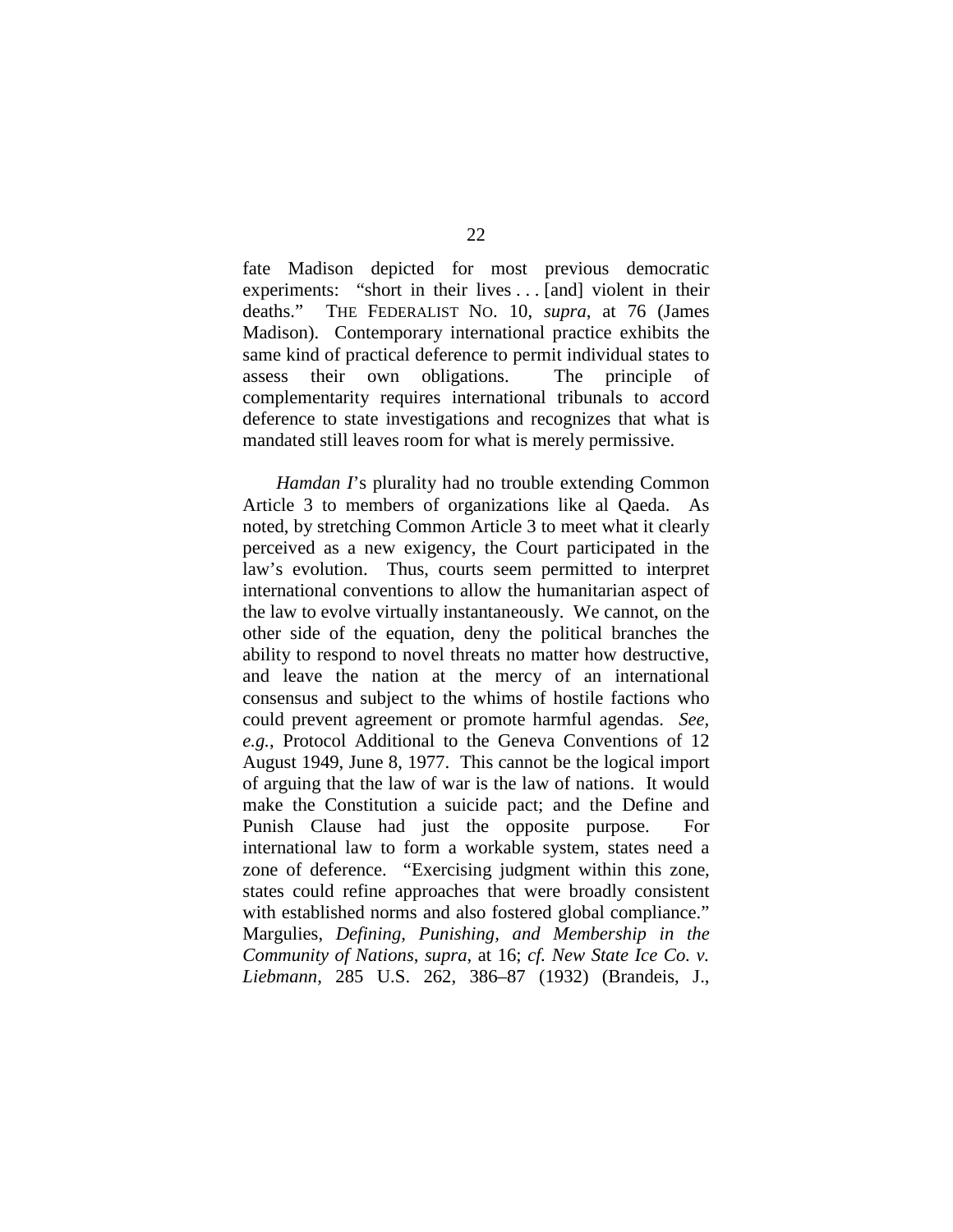dissenting) (advocating deference to states, which serve as laboratories of democracy).

Of course, deference does not mean there are no limits. We are always subject to the limits which restrain any regime premised on natural law and dedicated to the protection of natural rights. This is likely what the international community meant with the Martens Clause's reference to the "principles of international law" resulting from "the laws of humanity<sup>[]</sup> and the requirements of the public conscience." Hague II, pmbl., July 29, 1899. But a one-sided rigidity imposed on an inherently evolutionary international law does not do justice, it thwarts it.

Congress's determination that conspiracy is an offense against the law of nations constitutes a reasonable interpretation of international law and is fully consistent with that law. Therefore, the judiciary is bound to uphold Congress's exercise of authority under the Define and Punish Clause.

## IV

Finally, I dissent with regard to the court's remand of residual issues to a panel of this court. Bahlul's appeal has been before this court nearly three years, and the court's decision ensures it will remain here at least another term. Bahlul's jury trial, equal protection, and freedom of speech challenges are clearly meritless. I would deny them all because Bahlul, as an alien located outside the territorial United States, is not entitled to the protections of the constitutional provisions he invokes, and, alternatively, because his claims lack merit for the reasons stated by Judge Kavanaugh. *See* Kavanaugh Op. Parts III, IV, and V. However, to the extent the court was not ready to decide these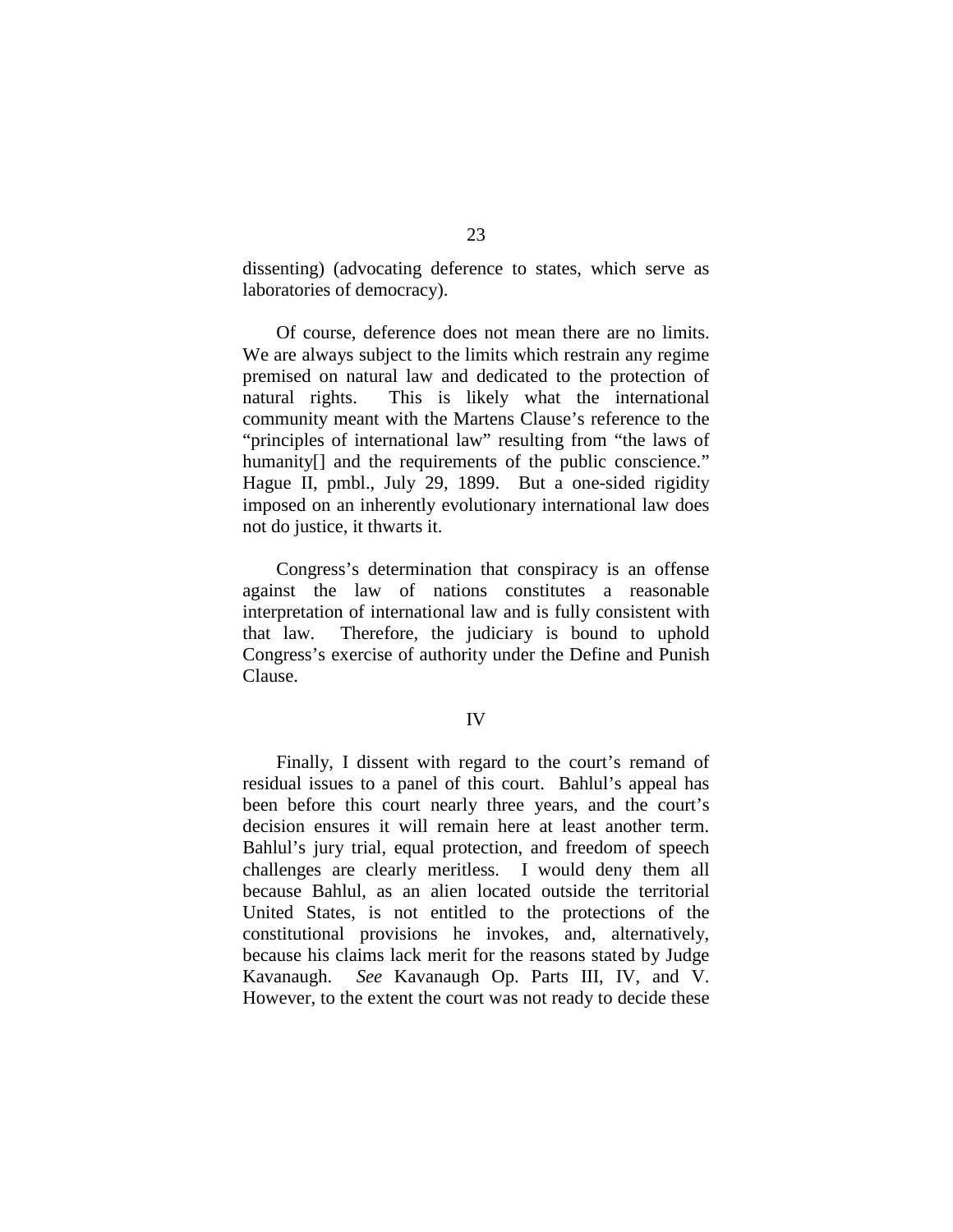challenges, I would have asked the parties for supplemental briefing so we could do so.

More problematic, however, is that by reviewing Bahlul's retroactivity arguments under the plain error standard, the court disposes of this case without providing the government clear guidance for prosecuting the remaining detainees at Guantanamo. Thus, it may be many years before the government receives a definitive answer on whether it can charge the September 11 perpetrators with conspiracy, or whether Congress has the power to make such an offense triable by military commission even prospectively. The ability to charge conspiracy is an important prosecutorial tool in the war on terror, where it can often be difficult for the government to procure evidence directly connecting leaders of militant groups with specific terror attacks.

The United States is engaged in a war on terrorism. As the various iterations of *Hamdan* and this case demonstrate, the Executive Branch needs concrete guidance as to how it can proceed with its prosecution of the September 11 conspirators and other detainees. Bahlul was first charged before a military commission ten years ago. Today, this court again leaves the government without any definitive answers. The court does not express respect to the coordinate branches of government by further delaying the executive's prosecutorial efforts and thwarting the legislative's expressed preference that detainees be tried by military commission. I would resolve now the exceedingly important questions presented in this case.

\* \* \*

For these reasons, I would affirm Bahlul's conspiracy conviction and vacate his material support for terrorism and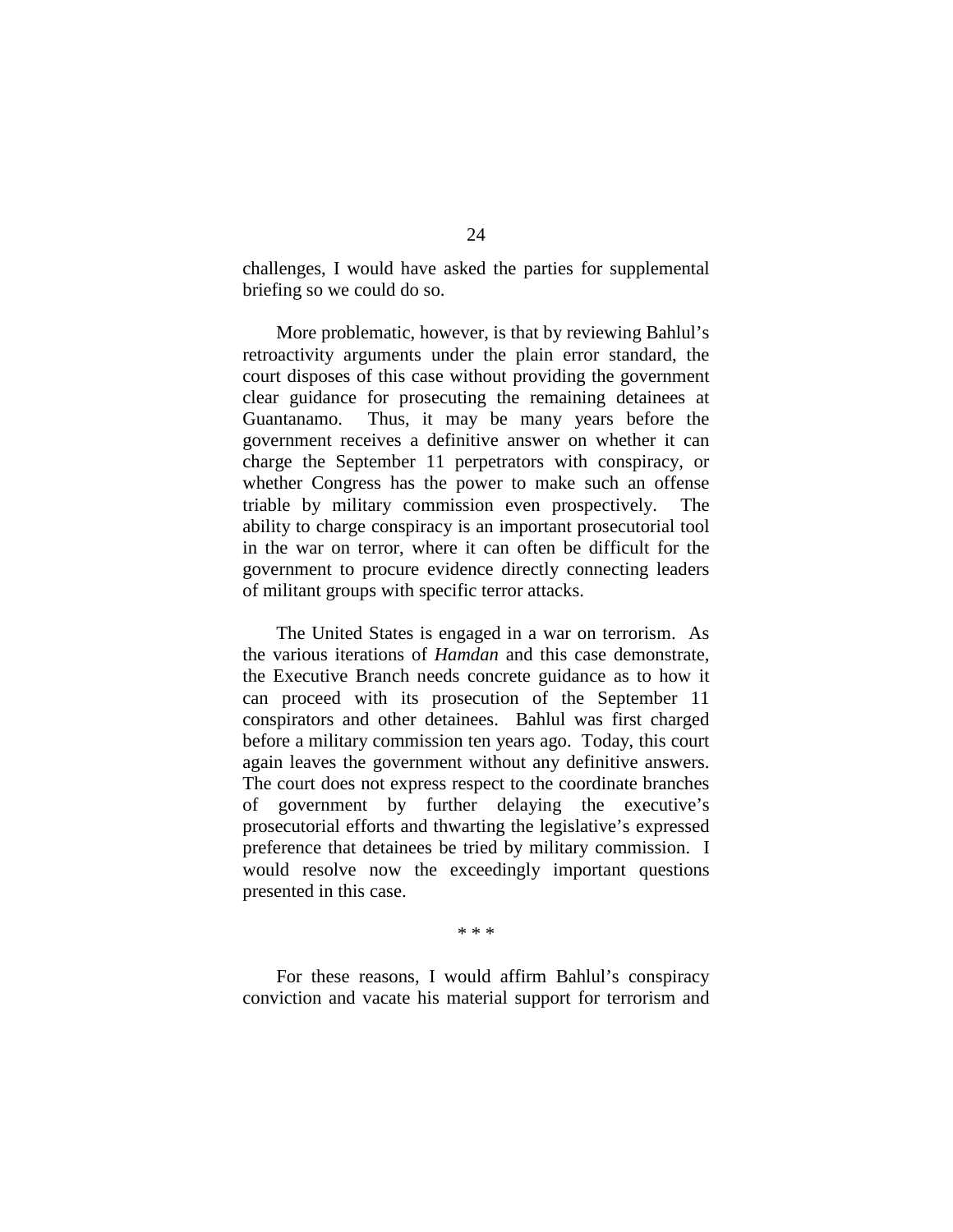solicitation convictions. I would remand to the Court of Military Commission Review for it to address the consequences of our decision for Bahlul's life sentence.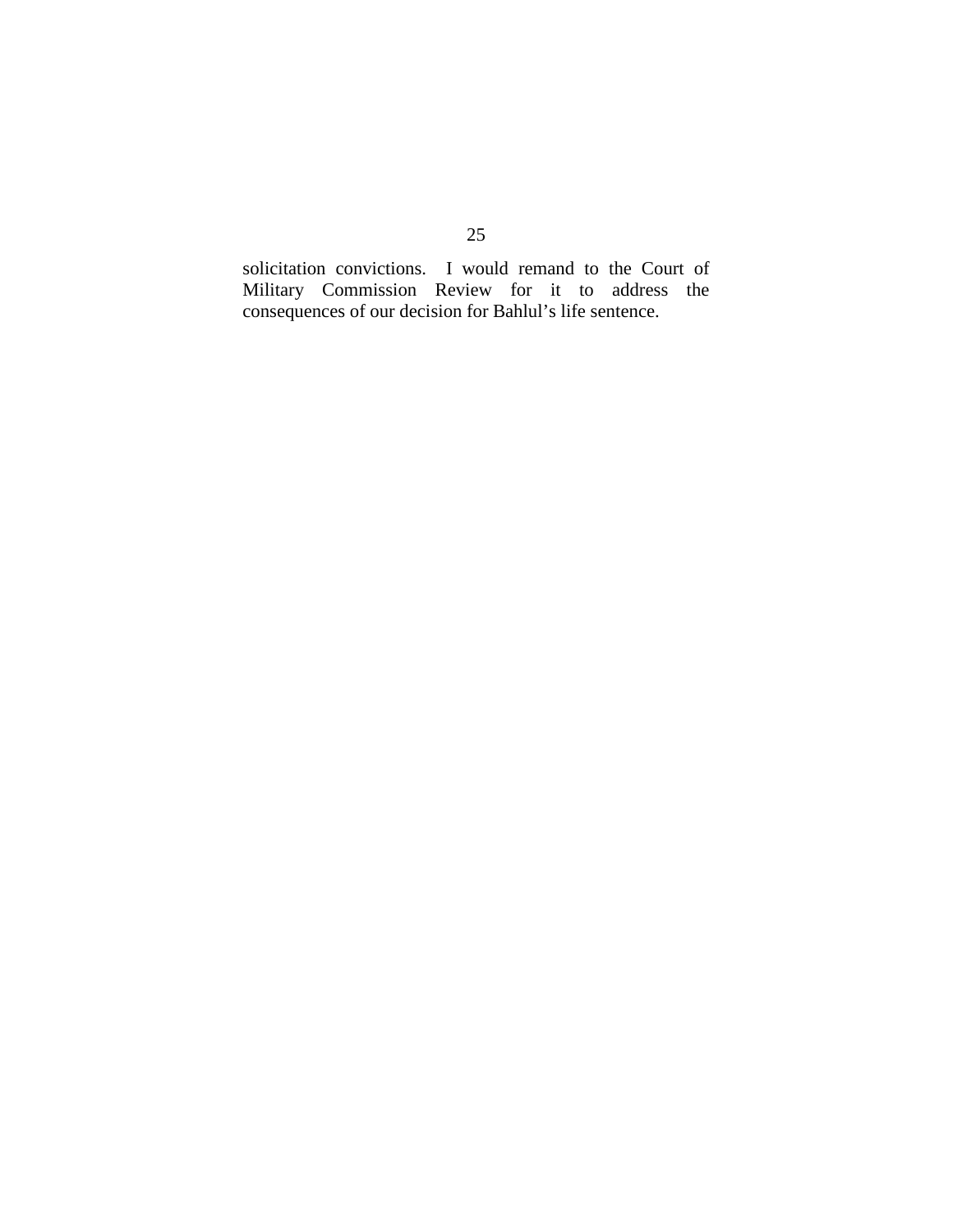KAVANAUGH, *Circuit Judge*, concurring in the judgment in part and dissenting in part: Of the seven judges on the en banc Court for this case, five judges (all but Judge Henderson and Judge Brown) agree in light of *Boumediene v. Bush* that the Ex Post Facto Clause applies at Guantanamo. Indeed, the Government concedes as much. Given the Government's concession, all seven judges on the en banc Court (including Judge Henderson and Judge Brown) therefore apply the Ex Post Facto Clause to analyze the offenses that were charged against Bahlul under the Military Commissions Act of 2006. In doing so, all seven judges reach the same bottom-line result that the Court reached in *Hamdan II* (here, by virtue of the Ex Post Facto Clause; there, by virtue of the 2006 Act as informed by the Ex Post Facto Clause): A military commission may not try the offense of material support for terrorism for conduct that occurred before enactment of the  $2006$  Act.<sup>1</sup> All seven judges likewise conclude that a military commission may not try the offense of solicitation for conduct that occurred before enactment of the 2006 Act. The Court is unanimous that those two offenses were not war crimes triable by military commission at the time of Bahlul's conduct in 2001. Therefore, all seven judges agree that we must vacate Bahlul's material support for terrorism and solicitation convictions as ex post facto violations.

 <sup>1</sup>  $<sup>1</sup>$  So that there is no confusion as an historical matter and to be</sup> clear about the legal implications of the majority opinion, it is important to emphasize that the majority opinion's analysis and vacatur of Bahlul's material support for terrorism conviction necessarily mean that Salim Hamdan's material support for terrorism conviction likewise had to be vacated, which is what the *Hamdan II* panel did. In other words, the majority opinion relies on a slightly different rationale than did *Hamdan II* (the Ex Post Facto Clause itself rather than the 2006 Act as informed by the Ex Post Facto Clause), but the majority opinion reaches the same result: The offense of material support for terrorism may not be tried by military commission for conduct that occurred before the 2006 Act.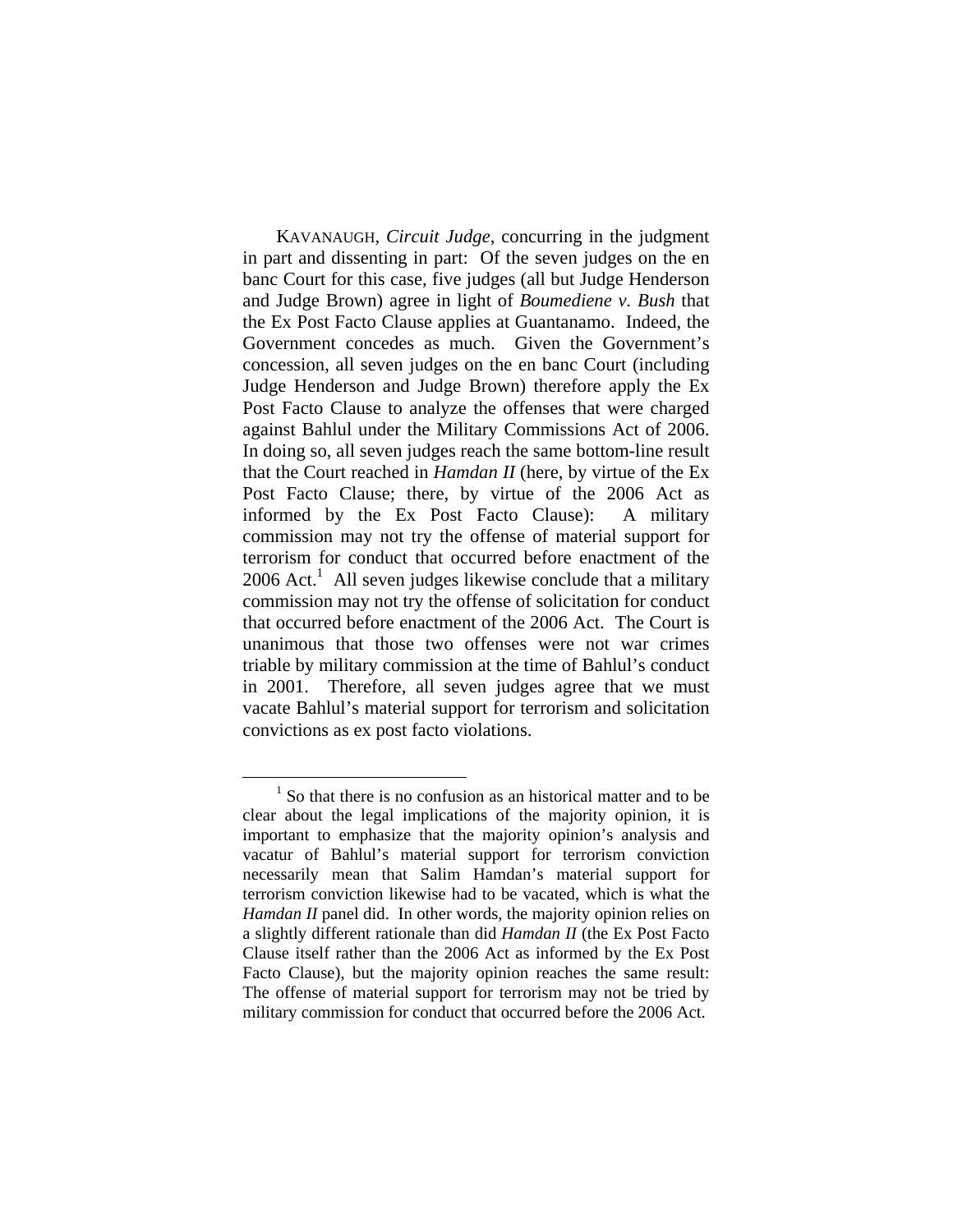As to conspiracy, six of the seven judges (all but Judge Rogers) uphold Bahlul's conspiracy conviction against his ex post facto objection. Two of us (Judge Brown and I) would do so by employing de novo review and concluding that conspiracy, unlike material support for terrorism and solicitation, has long been an offense triable by military commission, including at the time of Bahlul's conduct in 2001. The majority opinion likewise upholds Bahlul's conspiracy conviction but does so by employing plain error review. The majority opinion believes that Bahlul forfeited

 I write separately to explain my analysis of these difficult questions, in particular my analysis of the conspiracy issue.

his ex post facto objection by not raising the objection at trial.

 On September 11, 2001, Osama bin Laden learned the results of al Qaeda's attack on the United States by listening to a radio. That radio was operated by bin Laden's trusted aide, Ali Hamza Ahmad Suliman al Bahlul. A native of Yemen, Bahlul had moved to Afghanistan in the late 1990s to join al Qaeda. Al Qaeda was and remains an international organization whose stated goals are to drive the United States from posts in the Middle East, to destroy the State of Israel, and to dislodge moderate Islamic regimes and establish radical Islamic control over the greater Middle East. To advance its broad objectives, al Qaeda employs terrorist attacks on civilian and military targets.

 After his arrival in Afghanistan in the late 1990s, Bahlul became deeply embedded in al Qaeda's operations. He pledged allegiance to bin Laden. He trained at an al Qaeda terrorist camp. He was appointed by bin Laden to lead al Qaeda's media and propaganda operation. Bahlul produced a recruitment video glorifying al Qaeda's October 2000 bombing of the *U.S.S. Cole*, an attack that killed 17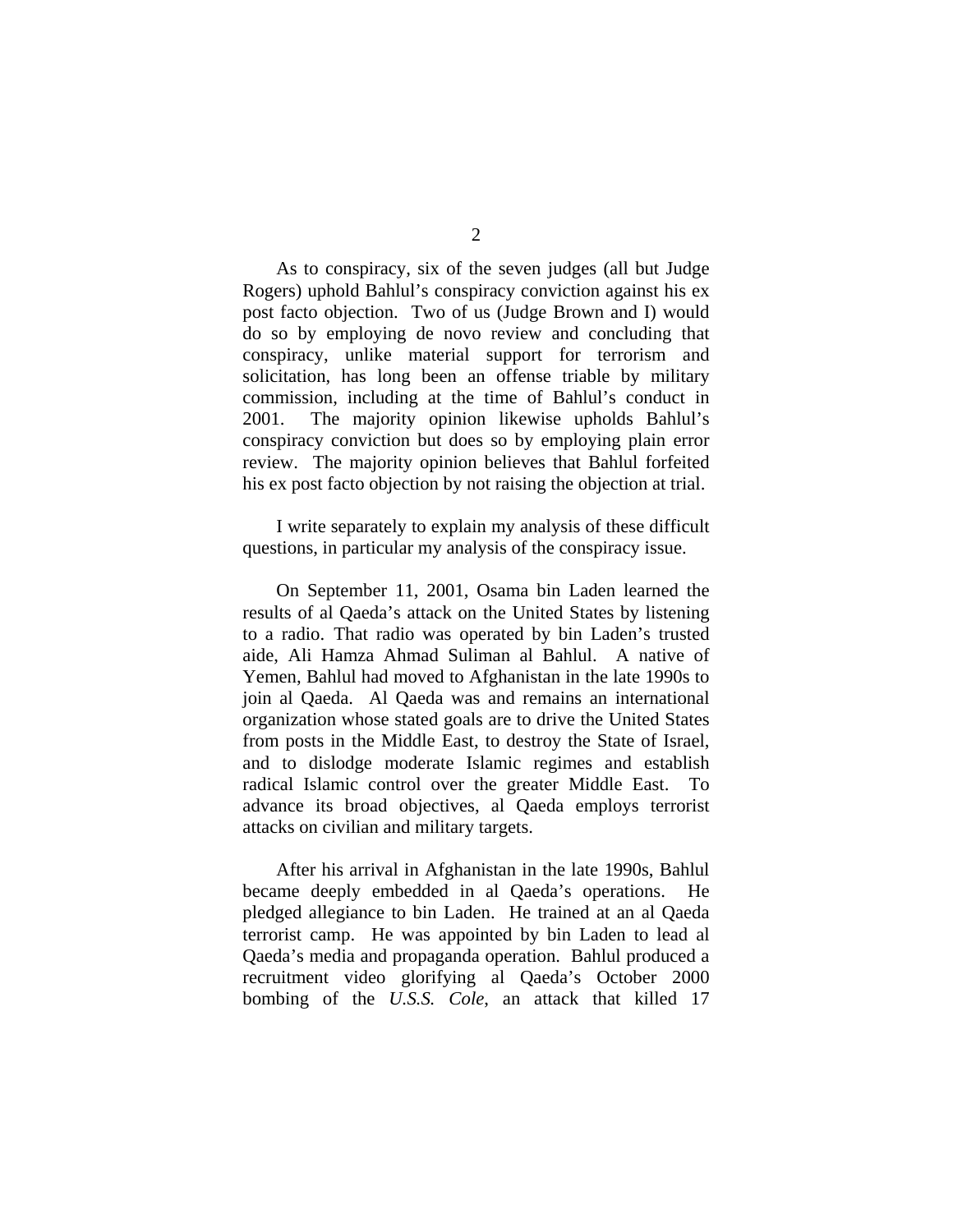Americans. Bahlul personally arranged the loyalty oath and transcribed the "martyr will" of Mohammed Atta, Bahlul's one-time roommate and the hijacker who flew American Airlines Flight 11 into the North Tower of the World Trade Center on September 11th. Bahlul performed the same services for Ziad Jarrah, another of Bahlul's former roommates, who hijacked and piloted United Airlines Flight 93, the flight that apparently was headed to destroy the U.S. Capitol Building or the White House until it was downed in a Pennsylvania field by American passengers who fought back. Bahlul later said that he himself would have participated on September 11th as hijacker number 20, but bin Laden deemed his "media man" too essential to lose.

 By the time of the attacks on September 11, 2001, bin Laden, Bahlul, and other senior al Qaeda leaders had already evacuated from al Qaeda's headquarters in Kandahar and relocated to a remote mountainous region between Kabul and Khost. Soon thereafter, Bahlul fled from Afghanistan to Pakistan. In late 2001, while in Pakistan, he was captured. Since 2002, he has been detained by the U.S. Military at the U.S. Naval Base in Guantanamo pursuant to the 2001 Authorization for Use of Military Force. *See* Pub. L. No. 107-40, § 2(a), 115 Stat. 224, 224. The AUMF remains in effect and authorizes the Government to detain enemy combatants "for the duration of the relevant conflict" – in this instance, the ongoing global war that the United States and its allies are engaged in against al Qaeda and its associated forces. *Hamdi v. Rumsfeld*, 542 U.S. 507, 521 (2004) (controlling opinion of O'Connor, J.); *see Uthman v. Obama*, 637 F.3d 400, 402 (D.C. Cir. 2011).<sup>2</sup>

 <sup>2</sup>  $2$  The ongoing global war against al Qaeda and its associated forces is overlapping but distinct, in law and in fact, from the war in Afghanistan against the former Taliban regime and Taliban forces.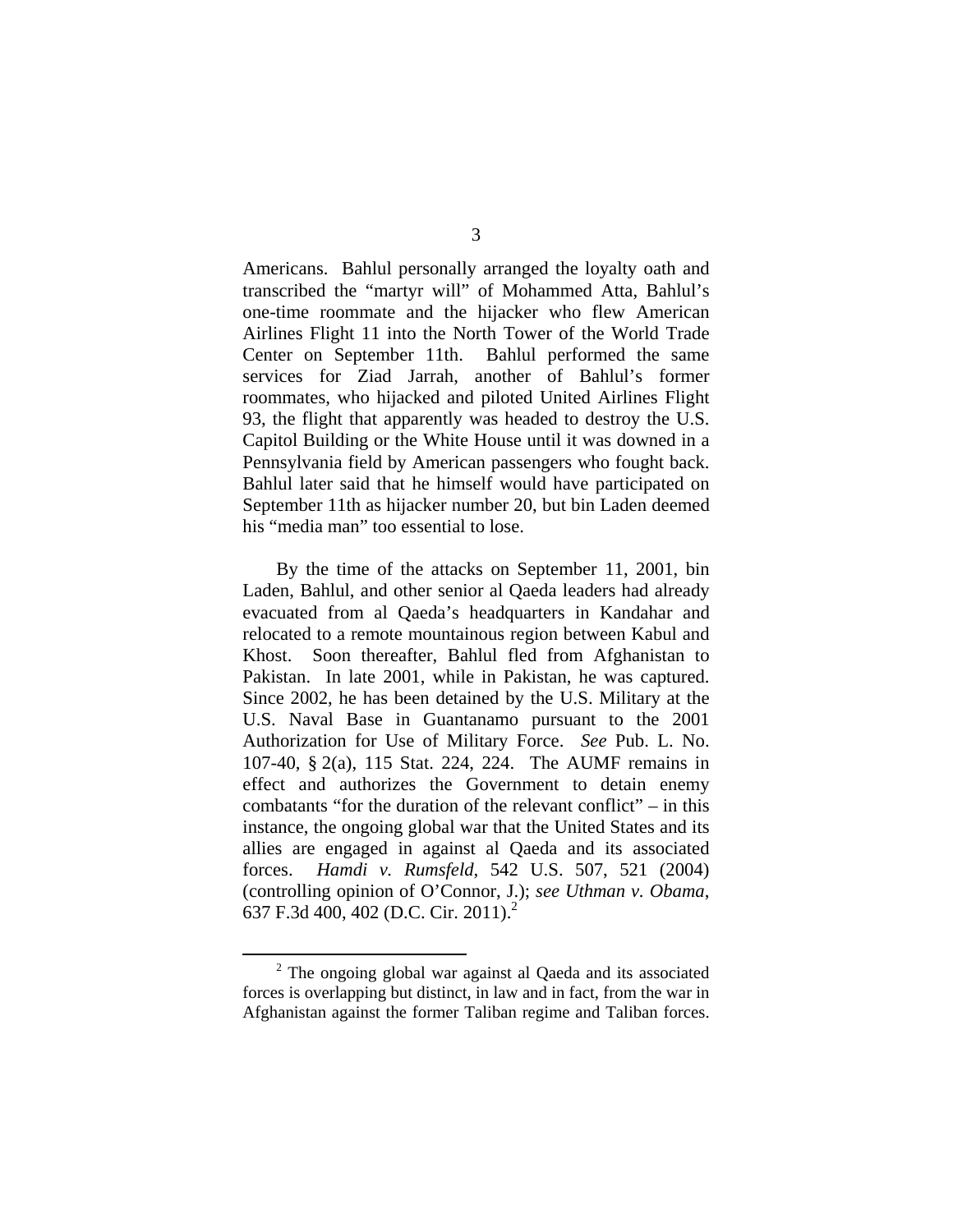In addition to detaining Bahlul, the U.S. Government also exercised its well-established authority to try him before a military commission for war crimes. *See* 10 U.S.C. § 948d (2006); 10 U.S.C. § 821 (2000); *Hamdan v. Rumsfeld*, 548 U.S. 557, 592-93 (2006); *In re Yamashita*, 327 U.S. 1, 7-8 (1946); *Ex parte Quirin*, 317 U.S. 1, 28 (1942). The Government ultimately charged Bahlul with three offenses specified in the Military Commissions Act of 2006: conspiracy to commit war crimes, material support for terrorism, and solicitation of war crimes. *See* Pub. L. No. 109-366, 120 Stat. 2600; 10 U.S.C. §§ 950u, 950v(b)(25), 950v(b)(28) (2006). Bahlul did not contest the relevant factual allegations, but he vehemently objected to the legitimacy of the military commission proceeding. The military commission convicted Bahlul of all three offenses and sentenced him to life in prison. The U.S. Court of Military Commission Review affirmed. *See United States v. Bahlul*, 820 F. Supp. 2d 1141 (C.M.C.R. 2011) (en banc). Bahlul appealed to this Court, and we granted en banc review.

Bahlul challenges his military commission convictions on five distinct constitutional grounds: (i) the Article I Ex Post Facto Clause, (ii) the Article I Define and Punish Clause, (iii) the jury trial protections of Article III and the Fifth and Sixth Amendments, (iv) the equal protection component of the Due Process Clause of the Fifth Amendment, and (v) the free speech protections of the First Amendment.

With respect to his material support for terrorism and solicitation convictions, Bahlul's Ex Post Facto Clause

 $\overline{a}$ 

The potential end of the U.S. combat mission against Taliban forces in Afghanistan obviously does not mean the end of the global war against al Qaeda and its associated forces.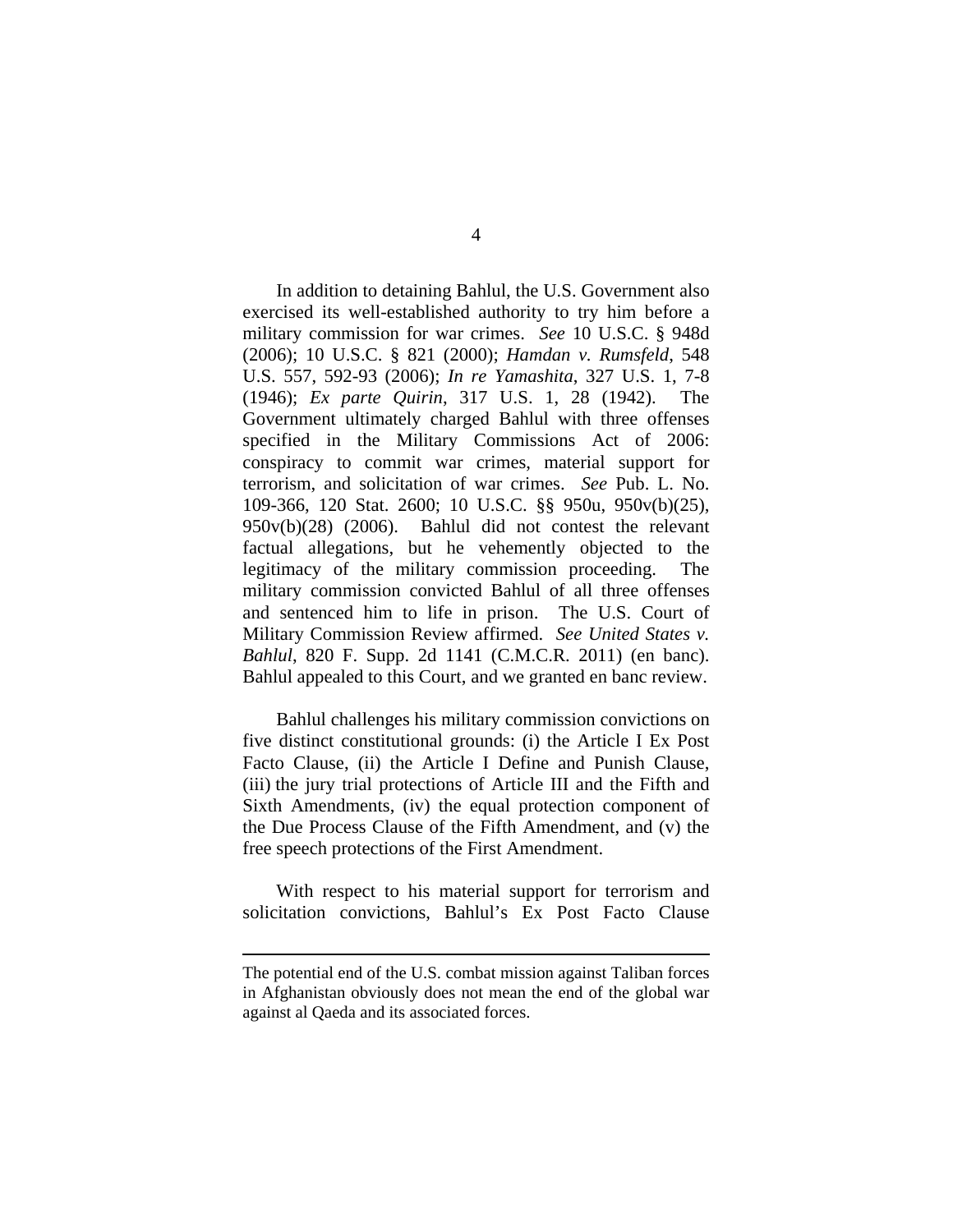argument is correct because those offenses were not war crimes triable by military commission at the time of Bahlul's conduct in 2001. With respect to his conspiracy conviction, however, Bahlul's Ex Post Facto Clause challenge lacks merit because conspiracy has long been proscribed under U.S. law as a war crime triable by military commission, including at the time of Bahlul's conduct. Bahlul's other arguments are all unavailing. Therefore, I would affirm Bahlul's conspiracy conviction, vacate his material support for terrorism and solicitation convictions as ex post facto violations, and remand to the U.S. Court of Military Commission Review for it to address the consequences, if any, for Bahlul's life sentence.

I

Bahlul's primary argument to this Court rests on the Ex Post Facto Clause of Article I, Section 9 of the Constitution. *See* U.S. CONST. art. I, § 9, cl. 3 ("No Bill of Attainder or ex post facto Law shall be passed."). Among other things, the Ex Post Facto Clause bars retroactive prosecution of new offenses. *See Peugh v. United States*, 133 S. Ct. 2072, 2081 (2013); *Collins v. Youngblood*, 497 U.S. 37, 42-43, 52 (1990). Bahlul contends that (i) the Ex Post Facto Clause applies to military commissions at Guantanamo and (ii) the three offenses in the 2006 Act that were charged against him – conspiracy to commit war crimes, material support for terrorism, and solicitation of war crimes – were new offenses that were not triable by military commission at the time of his conduct back in 2001.

In response, the Government concedes (correctly) that the Ex Post Facto Clause applies to military commissions at Guantanamo. *Cf. Boumediene v. Bush*, 553 U.S. 723, 766-71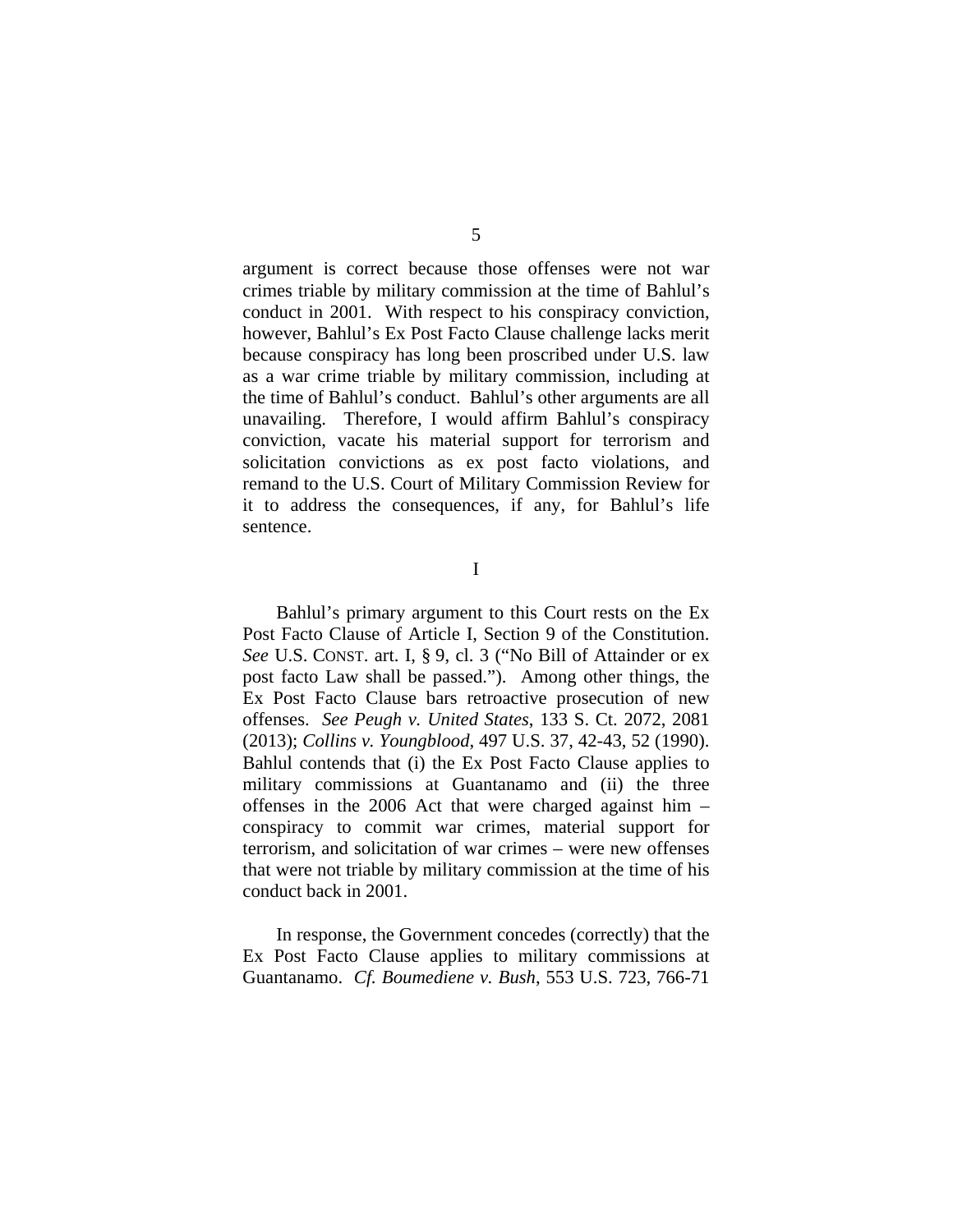$(2008)^3$  And the Government all but concedes (again correctly) that material support for terrorism and solicitation

 A more nuanced issue is the reach of the Constitution to non-U.S. citizens in an in-between category: in territories owned or controlled by the United States, such as Puerto Rico and Guam. Determining whether the Constitution applies to non-U.S. citizens in U.S. territories requires a "functional" rather than "formalistic" analysis of the particular constitutional provision and the particular territory at issue. *Boumediene v. Bush*, 553 U.S. 723, 762, 764 (2008). The Court focuses on whether it would be "impracticable and anomalous" to extend the constitutional guarantee in question to non-U.S. citizens in the territory at issue. *Id.* at 759 (quoting *Reid v. Covert*, 354 U.S. 1, 74 (1957) (Harlan, J., concurring)); *see Balzac v. Porto Rico*, 258 U.S. 298 (1922) (Puerto Rico); *Dorr v. United States*, 195 U.S. 138 (1904) (U.S.-occupied Philippines); *Hawaii v. Mankichi*, 190 U.S. 197 (1903) (pre-statehood Hawaii).

 In *Boumediene*, the Court determined that Guantanamo was de facto U.S. territory – akin to Puerto Rico, for example – and not foreign territory. *See* 553 U.S. at 769 ("In every practical sense Guantanamo is not abroad; it is within the constant jurisdiction of the United States."); *compare Eisentrager*, 339 U.S. at 777-81 (habeas corpus right does not extend to U.S.-controlled military prison in post-World War II Germany); *Al Maqaleh v. Hagel*, 738 F.3d 312, 317 (D.C. Cir. 2013) (habeas corpus right does not extend to U.S. military base in wartime Afghanistan). The Court then determined that it would not be "impracticable or anomalous" to extend the habeas corpus right to non-U.S. citizen detainees at Guantanamo. *See Boumediene*, 553 U.S. at 769-71. As the Government concedes, the *Boumediene* analysis leads inexorably to

 $\frac{1}{3}$  $3\,$  As a general matter, the U.S. Constitution applies to U.S. citizens worldwide and to non-U.S. citizens within the 50 states and the District of Columbia, but not to non-U.S. citizens in foreign countries. *See Zadvydas v. Davis*, 533 U.S. 678, 693 (2001); *United States v. Verdugo-Urquidez*, 494 U.S. 259, 264-75 (1990); *id.* at 275-78 (Kennedy, J., concurring); *Reid v. Covert*, 354 U.S. 1, 5-14 (1957) (plurality opinion); *Johnson v. Eisentrager*, 339 U.S. 763, 768-85 (1950).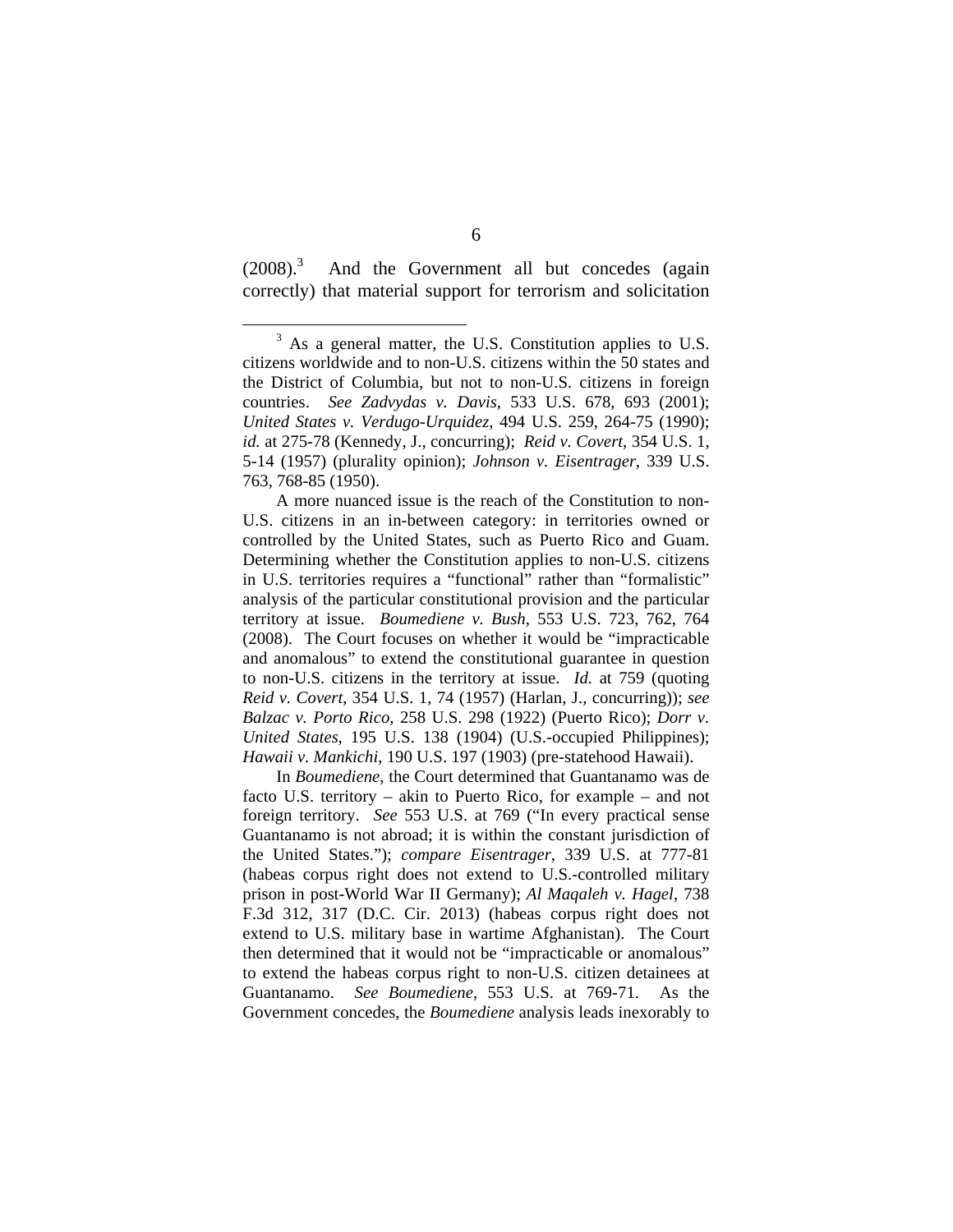were new offenses that were not triable by military commission back in 2001. *See Hamdan v. United States*, 696 F.3d 1238, 1252 (D.C. Cir. 2012) (*Hamdan II*). But the Government forcefully argues that one of the three offenses charged against Bahlul, conspiracy, was not a new offense. According to the Government, conspiracy has long been triable by military commission under U.S. law, including at the time of Bahlul's conduct.

The relevant military commission law in effect at the time of Bahlul's conduct was 10 U.S.C. § 821. That statute was first enacted in 1916 and then re-enacted in 1950 as part of the Uniform Code of Military Justice. *See* Pub. L. No. 81- 506, 64 Stat. 107, 115 (1950); Pub. L. No. 64-242, 39 Stat. 619, 653 (1916). As of 2001, at the time of Bahlul's conduct, Section 821 provided as follows:

The provisions of this chapter conferring jurisdiction upon courts-martial do not deprive military commissions, provost courts, or other military tribunals of concurrent jurisdiction with respect to offenders or offenses that by statute or *by the law of war* may be tried by military commissions, provost courts, or other military tribunals.

10 U.S.C. § 821 (2000) (emphasis added).

 $\overline{a}$ 

 As the Deputy Solicitor General aptly stated at oral argument, the question at the heart of this case is whether, as of 2001, conspiracy to commit war crimes was an offense proscribed under the "law of war" prong of Section 821. *See*

the conclusion that the ex post facto right applies at Guantanamo. It would be no more impracticable or anomalous to apply the Article I, Section 9 ex post facto right at Guantanamo than it is to apply the Article I, Section 9 habeas corpus right at Guantanamo.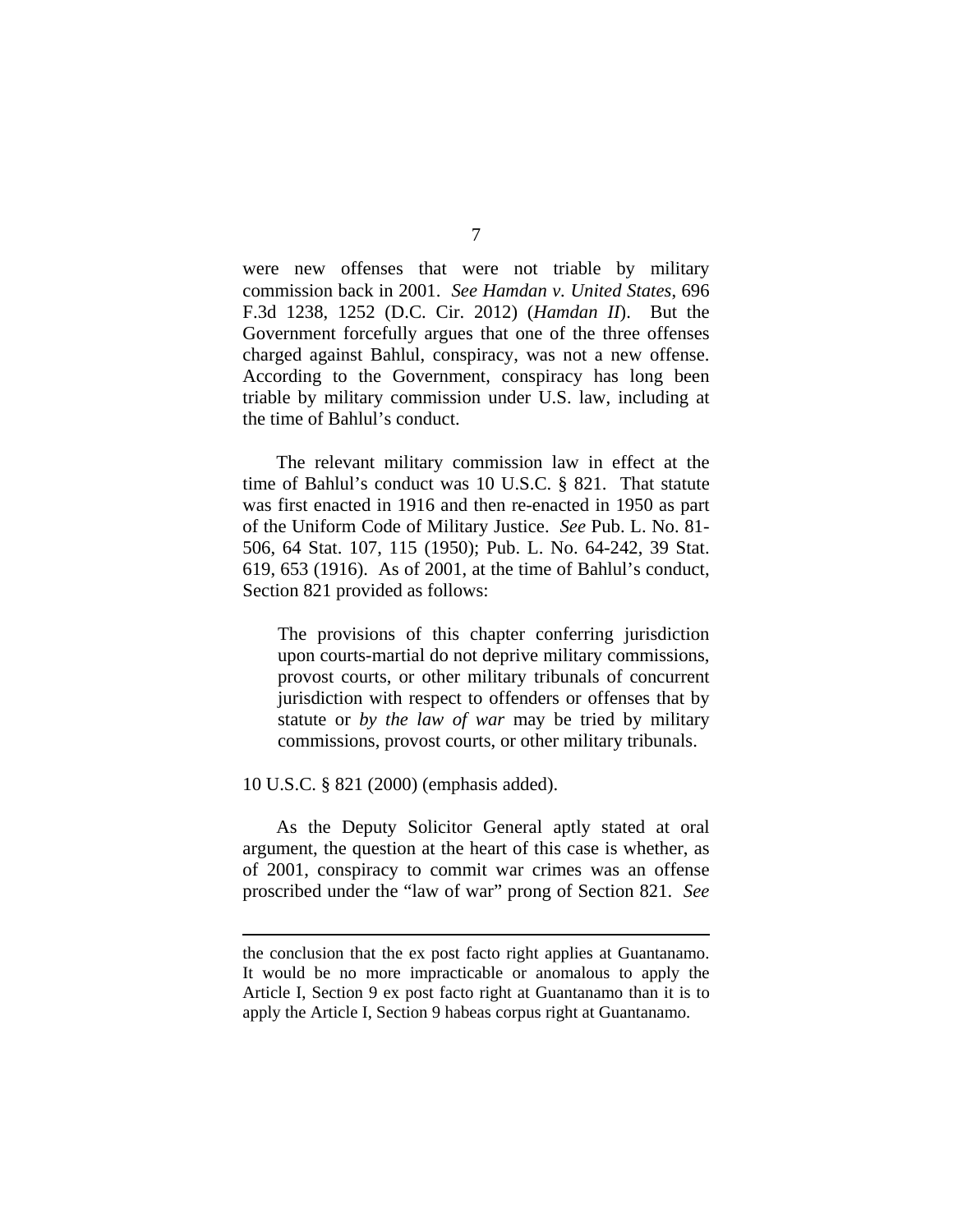Tr. of Oral Arg. at 15-20. The Supreme Court faced that exact same question in *Hamdan v. Rumsfeld*, 548 U.S. 557 (2006). The Court as a whole did not decide the issue because it was not necessary to do so given the Court's conclusion that the military commissions then in place were unlawful on certain procedural grounds. As a result, there is no binding precedent from that case on the conspiracy issue. But seven Justices opined on the conspiracy question and split 4-3 in contrasting opinions written by Justice Stevens and Justice Thomas. (Justice Kennedy did not address the conspiracy charge. Chief Justice Roberts did not take part in the case.) Justice Stevens's opinion concluded that conspiracy was not a law of war offense under Section 821. *See* 548 U.S. at 600-12. Justice Thomas's opinion concluded that conspiracy was a law of war offense under Section 821. *See id.* at 697-706.

 Importantly for our purposes as a lower court, all seven Justices who addressed the Section 821 "law of war" issue in *Hamdan* agreed that it turned on the content of the "common law of war" and required careful evaluation of historical U.S. military commission precedents involving conspiracy. *Id*. at 602 (Stevens, J.); *id.* at 689 (Thomas, J.). Although the two opinions reached different answers, they considered the same basic question: Did the U.S. military commission precedents suffice to show that conspiracy was a law of war offense triable by military commission under Section 821?

 The detailed historical inquiry undertaken by the seven Justices in *Hamdan* was not idle background discussion. On the contrary, the historical inquiry followed from the text of Section 821. Enacted in 1916 when Congress amended the Articles of War and set forth new rules for courts-martial, and then re-enacted in 1950 as part of the Uniform Code of Military Justice, Section 821 provided that the new rules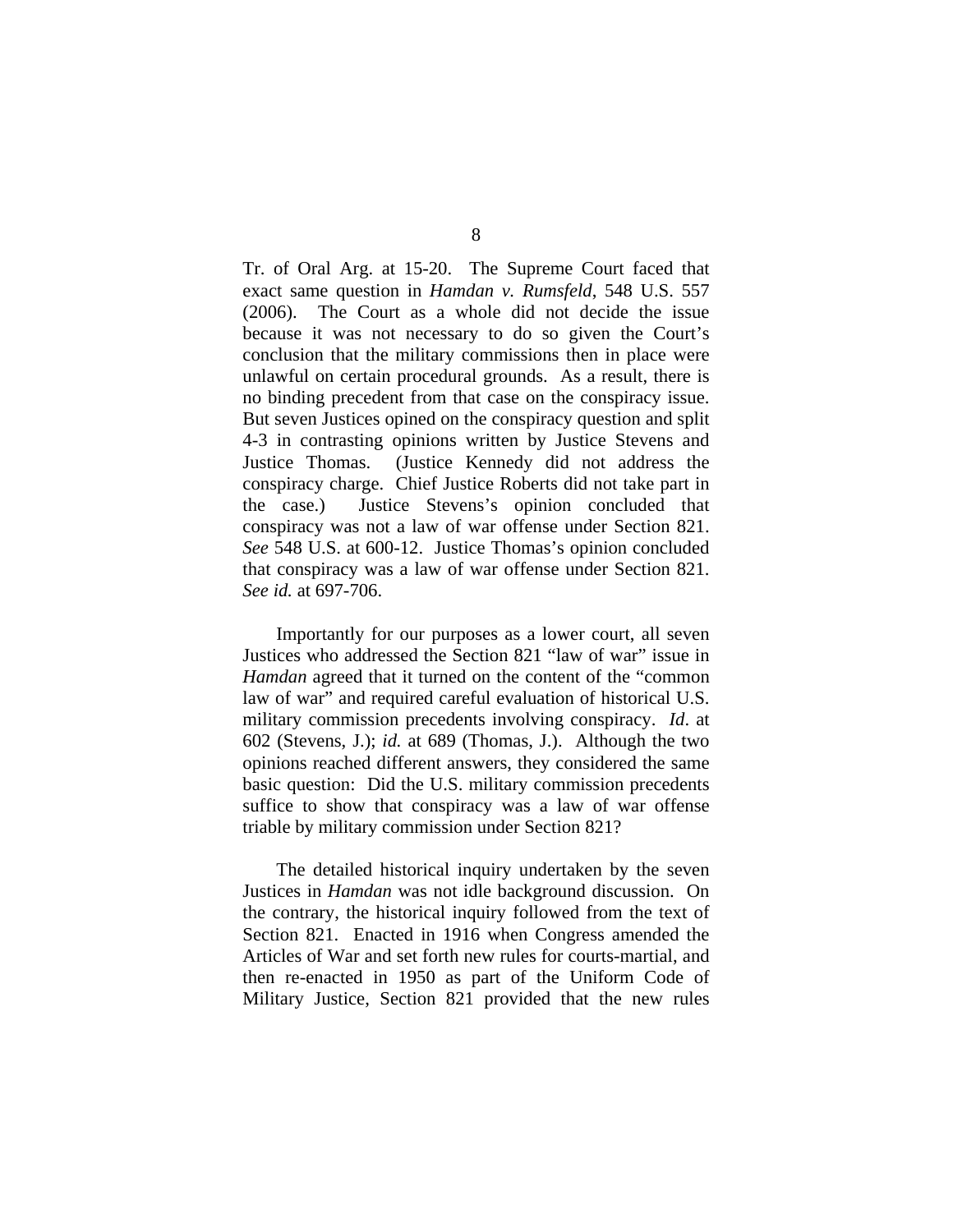governing courts-martial did not "deprive" military commissions of their pre-existing authority. 10 U.S.C. § 821 (2000).4 Notwithstanding Section 821's somewhat unusual negative phrasing, the Supreme Court has repeatedly interpreted Section 821 as affirmative statutory authorization for the Executive Branch to convene military commissions to try war crimes. *See Hamdan*, 548 U.S. at 592; *In re Yamashita*, 327 U.S. 1, 7-8 (1946); *Ex parte Quirin*, 317 U.S. 1, 28 (1942). With its reference to statutory offenses, Section 821 authorizes military commissions to try offenses such as spying and aiding the enemy that are triable by military commission under federal statute. *See* 10 U.S.C. §§ 904, 906 (2000); *Quirin*, 317 U.S. at 41-42. With its reference to the "law of war," a term that encompasses the international law of war, Section 821 authorizes military commissions to try offenses that are war crimes under international law. *See Yamashita*, 327 U.S. at 7, 14-16. Moreover, as the seven Justices in *Hamdan* recognized with their extensive focus on U.S. military commission precedents – and as the Supreme Court stated in *Madsen v. Kinsella* in 1952 and *Yamashita* in 1946 – Section 821's "law of war" prong also expressly preserved the authority of military commissions to try offenses that had traditionally been tried by U.S. military commissions as of 1916 and 1950. *See Madsen v. Kinsella*, 343 U.S. 341, 352 (1952) (statute "states unequivocally that Congress has not deprived such commissions or tribunals of

 <sup>4</sup>  $4$  The precise text of Section 821 and its predecessor statutes has varied slightly over time, but the anti-deprivation language has been present in every iteration. *See* Pub. L. No. 64-242, 39 Stat. 619, 653 (1916) ("shall not be construed as depriving military commissions"); Pub. L. No. 66-242; 41 Stat. 759, 790 (1920) ("shall not be construed as depriving military commissions"); Pub. L. No. 81-506, 64 Stat. 107, 115 (1950) ("shall not be construed as depriving military commissions"); Pub. L. No. 84-1028, 70A Stat. 1, 44 (1956) ("do not deprive military commissions").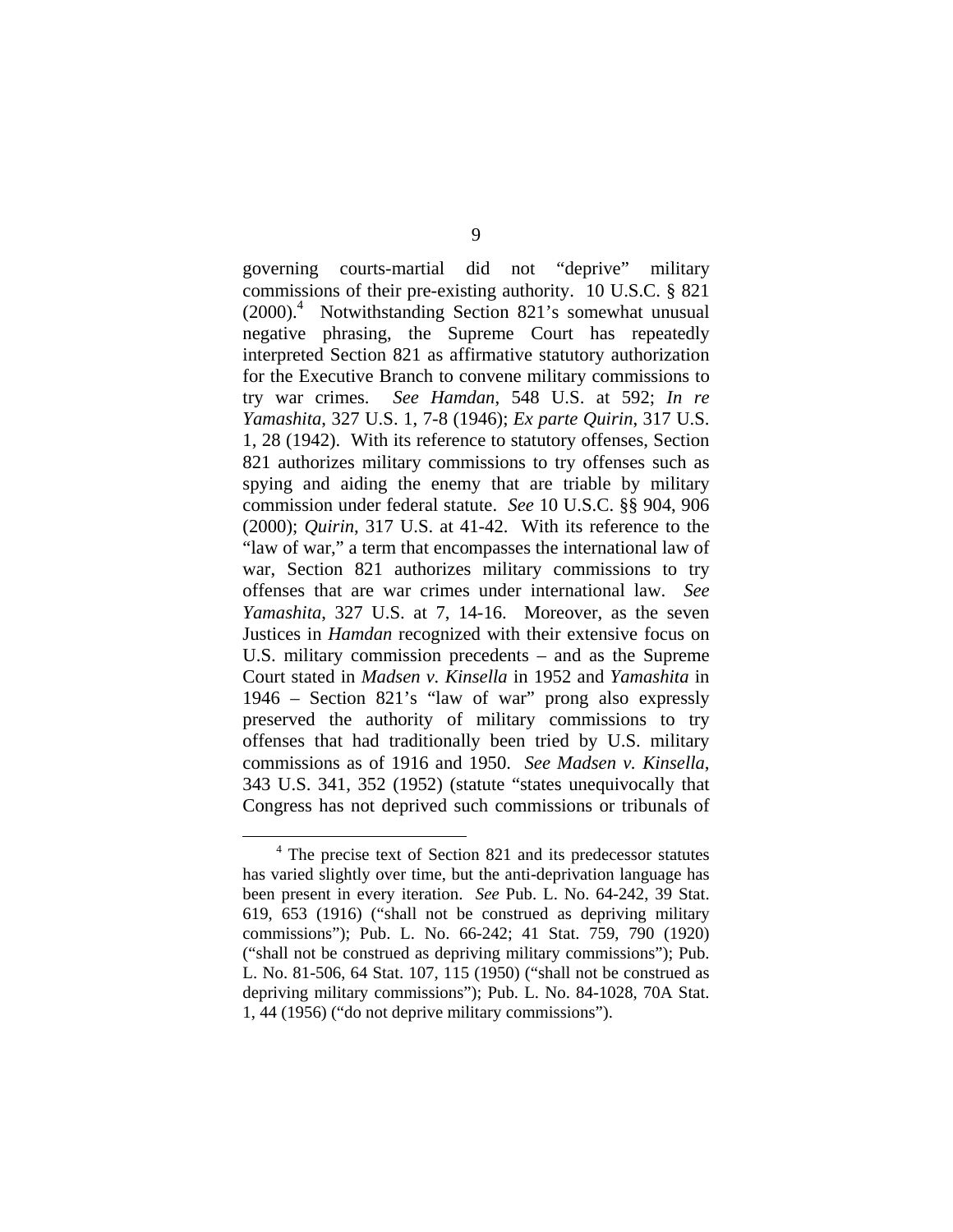the existing jurisdiction which they had over such offenders and offenses as of August 29, 1916"); *Yamashita*, 327 U.S. at 20 (statute authorized military commissions "to preserve their traditional jurisdiction over enemy combatants"); *cf. Sekhar v. United States*, 133 S. Ct. 2720, 2724 (2013) (when "a word is obviously transplanted from another legal source, whether the common law or other legislation, it brings the old soil with it") (internal quotation mark omitted).

 Bahlul nevertheless argues that the phrase "law of war" in Section 821 encompasses only international law offenses and not those offenses traditionally triable by U.S. military commissions. In other words, Bahlul says that Section 821, although expressly crafted not to "deprive" U.S. military commissions of their existing common-law authority over conspiracy and other offenses, did in fact deprive military commissions of that authority for offenses that were not also proscribed by the international law of war.

 Bahlul's argument that Section 821's "law of war" prong consists *exclusively* of international law offenses is inconsistent with the text and textually stated purpose of Section 821, as well as with Supreme Court precedents such as *Madsen* and *Yamashita* interpreting Section 821. Perhaps most tellingly for present purposes, Bahlul's interpretation of Section 821 conflicts with what the Supreme Court actually did in *Hamdan*. Seven Justices in *Hamdan* analyzed the "law of war" embodied in Section 821 as the international law of war *supplemented by established U.S. military commission precedents*. Indeed, that is the only interpretation of Section 821 that squares with how the seven Justices analyzed the question in *Hamdan*.

 In short, at the time of Bahlul's conduct, Section 821 authorized military commissions to try offenses drawn from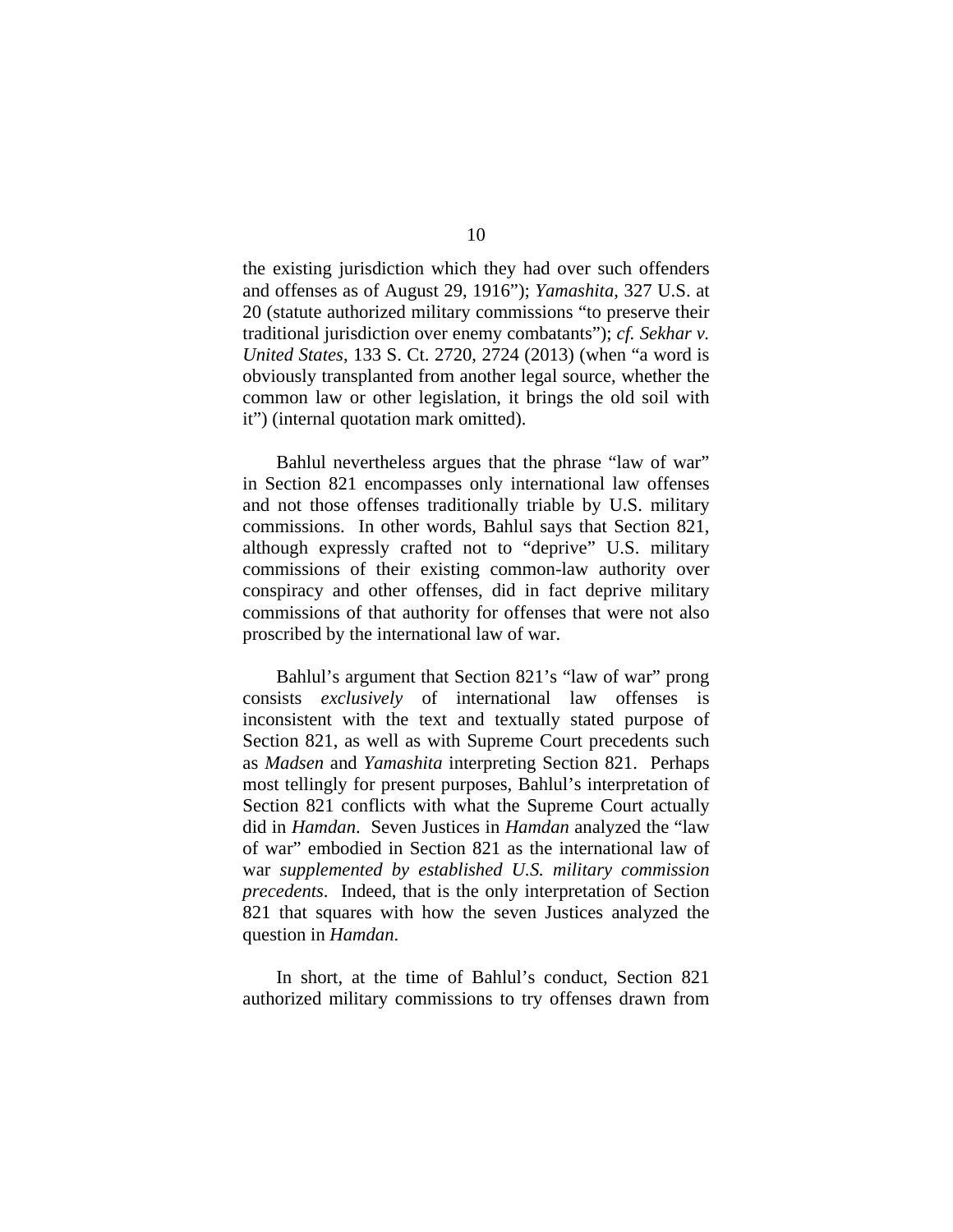three bodies of law: federal statutes defining offenses triable by military commission, the international law of war, and historical U.S. military commission tradition and practice as preserved by Congress when it enacted Section 821 in 1916 and  $1950^5$ 

 At the time of Bahlul's conduct, neither any federal statute nor the international law of war proscribed conspiracy as a war crime triable by military commission. So the question we must decide is whether U.S. military commission precedents treated conspiracy as an offense triable by military commission. In other words, we must decide the question that was addressed by seven Justices in *Hamdan* but not decided by the Court. The answer, in my view, is yes: U.S. military commission precedents have treated conspiracy as an offense triable by military commission.

I base that conclusion in substantial part on the 1865 military commission conviction of the conspirators who

 $rac{1}{5}$  $<sup>5</sup>$  A passage in this Court's decision in *Hamdan II* – a passage</sup> beginning "*Third*," in the third-to-last paragraph of the opinion – suggested that the phrase "law of war" in Section 821 encompassed offenses under the international law of war but did not cover other offenses that were rooted only in U.S. military commission precedents. *See Hamdan v. United States*, 696 F.3d 1238, 1252 (D.C. Cir. 2012) (*Hamdan II*). That statement was not necessary to the result in *Hamdan II* because, as the opinion explained, material support for terrorism was not an offense under the international law of war *or* under U.S. military commission precedents. *See id.* In any event, as the Deputy Solicitor General persuasively explained at oral argument, *see* Tr. of Oral Arg. at 15-20, that statement in *Hamdan II* was underinclusive. Given the text and textually stated purpose of Section 821, and the relevant Supreme Court precedents, the "law of war" prong of Section 821 covers both offenses under the international law of war and offenses sufficiently rooted in U.S. military commission precedents.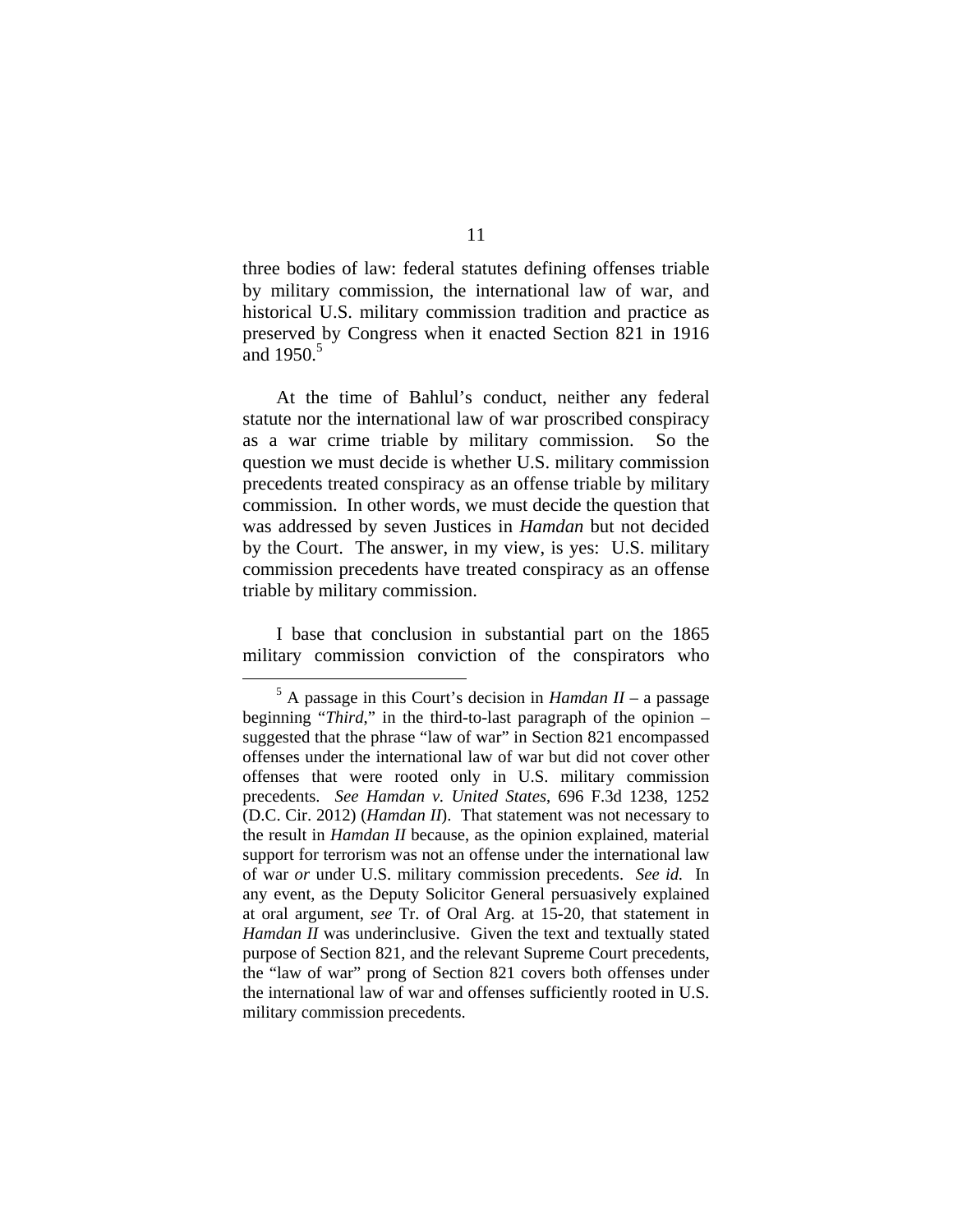plotted to assassinate President Lincoln. Put simply, the military commission trial of the Lincoln conspirators is the highest-profile and most important U.S. military commission precedent in American history. President Andrew Johnson, after seeking the advice of the Attorney General, decided to try the Lincoln conspirators by military commission for violating the law of war rather than by criminal trial in civilian court. *See* Military Commissions, 11 Op. Attorney Gen. 297 (1865); *see also Ex parte Mudd*, 17 F. Cas. 954 (S.D. Fla. 1868). The Lincoln conspirators were expressly charged with and convicted *of conspiracy* – in that case, conspiracy to violate the law of war by killing the President and Commander in Chief of the Union Army, Abraham Lincoln. Indeed, conspiracy was the *only* offense charged against them. After an extensive multi-week trial and vigorous argument about the facts and the commission's jurisdiction, numerous conspirators were convicted, and several of them were sentenced to death and executed.

In considering the history of U.S. military commissions, particularly at the time of Section 821's original enactment in 1916 and its re-enactment in 1950, the Lincoln conspirators case looms as an especially clear and significant precedent.

 The Lincoln conspirators precedent does not stand alone. The second highest-profile and second most important U.S. military commission in American history was the military commission trial of the Nazi saboteurs who secretly crossed into the United States during World War II. Again, the defendants were expressly charged with and convicted *of conspiracy*, as well as of another law of war offense. The Attorney General of the United States personally prosecuted the case before the military commission. President Franklin Roosevelt, the Commander in Chief of the Army and Navy, reviewed and affirmed all of the convictions. Upon its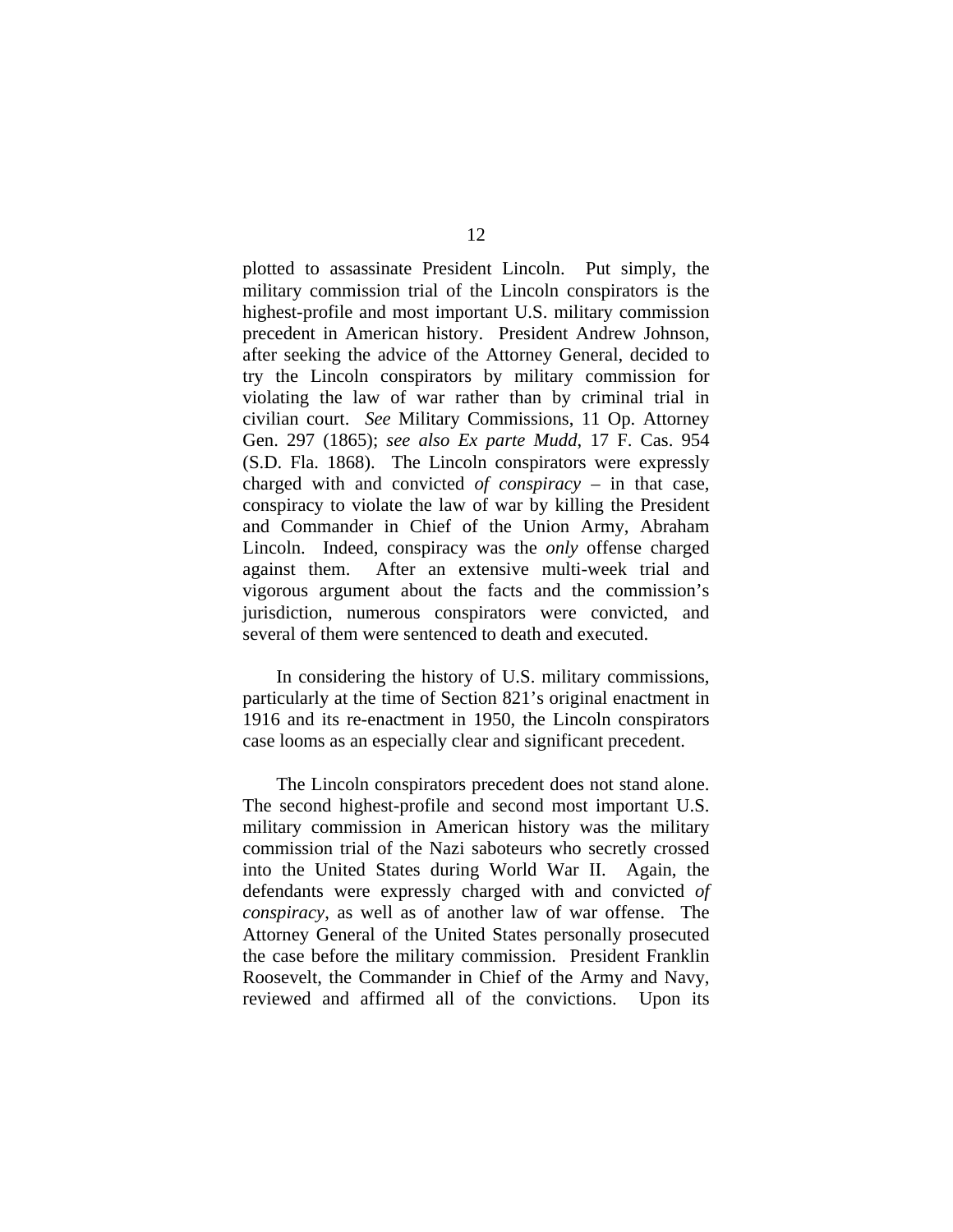review, the Supreme Court affirmed the saboteurs' convictions based on the other law of war offense, making it unnecessary to address conspiracy. *See Quirin*, 317 U.S. at 46. Like the Lincoln conspiracy precedent, the trial of the Nazi saboteurs still stands as a major precedent in which a U.S. military commission charged and convicted the defendants of conspiracy.

 To summarize so far: As of 1950 when Congress reenacted Section 821 as part of the Uniform Code of Military Justice and expressly preserved the traditional authority of U.S. military commissions, the two most well-known and important U.S. military commissions in American history tried and convicted the defendants *of conspiracy*.

 And there were other significant precedents as well. For example, later in World War II, the Government prosecuted another set of Nazi saboteurs by military commission for conspiracy. In that case, Assistant Attorney General Tom Clark produced a formal memorandum concluding – based in large part on the precedents involving the Lincoln conspirators and the earlier Nazi saboteurs – that conspiracy was a law of war offense triable by military commission. *See* Memorandum from Tom C. Clark, Assistant Attorney General, to Myron C. Kramer, Judge Advocate General (Mar. 12, 1945), *reprinted in* U.S. Supp. App. 133-139. The military commission subsequently convicted the defendants of conspiracy. President Truman reviewed and affirmed the convictions. And after one of those Nazi saboteurs later challenged his conviction in court, the Tenth Circuit upheld the conviction, including the conspiracy conviction, in an opinion by Judge Murrah. *See Colepaugh v. Looney*, 235 F.2d 429 (10th Cir. 1956).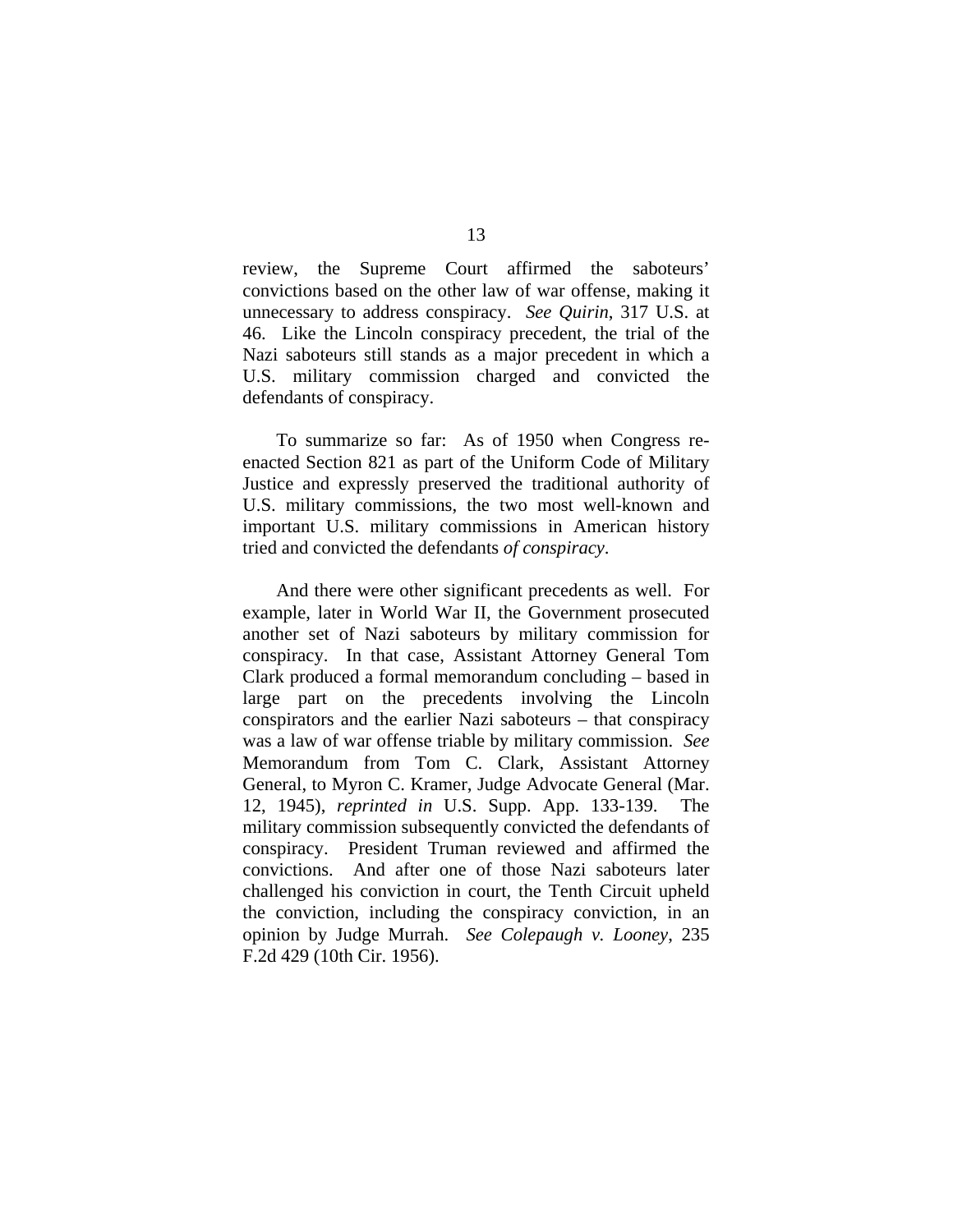To be sure, against those landmark *American* precedents, some *international* tribunals and conventions subsequent to the original enactment of Section 821 have chosen not to make conspiracy a war crime triable by military commission. Most notably, the International Military Tribunal at Nuremberg did not identify conspiracy to commit war crimes as an offense triable before that Tribunal. But the Tribunal reached that conclusion over the objections of the American prosecution team led by Justice Robert Jackson, and the Tribunal did so in part because conspiracy was not recognized by *European* law. *See Hamdan*, 548 U.S. at 611 (Stevens, J.); *id.* at 702 n.14 (Thomas, J.).

 In any event, what matters for present purposes is that at the time of Bahlul's conduct, no authoritative source of U.S. law had ever negated the validity or authority of the U.S. military commission convictions of the Lincoln assassins for conspiracy or of the Nazi saboteurs for conspiracy. In 1916, when it enacted Section 821, as well as in 1950 when it reenacted the statute, Congress was aware of those significant precedents. *See id.* at 592 & n.22 (majority opinion) (recounting legislative history of 1950 enactment and noting Congress's awareness of *Quirin* precedent); *Madsen*, 343 U.S. at 353 & n.20 (recounting legislative history of 1916 enactment, including discussion of Civil War, Mexican-American War, and Spanish-American War precedents); *A Bill to Unify, Consolidate, Revise, and Codify the Articles of War, Hearing on H.R. 2498: Before Subcommittee No. 1 of the House Committee on Armed Services*, 81st Cong. 962 (1949) ("A classical example of the military tribunal is the trial of the Lincoln conspirators.") (testimony of Colonel John P. Dinsmore); *see also Trials by Courts-Martial: Hearing on S. 5320 Before the Senate Committee on Military Affairs*, 65th Cong. 279 (1919) (Judge Advocate General Enoch H. Crowder discussing Lincoln conspirators trial). Moreover,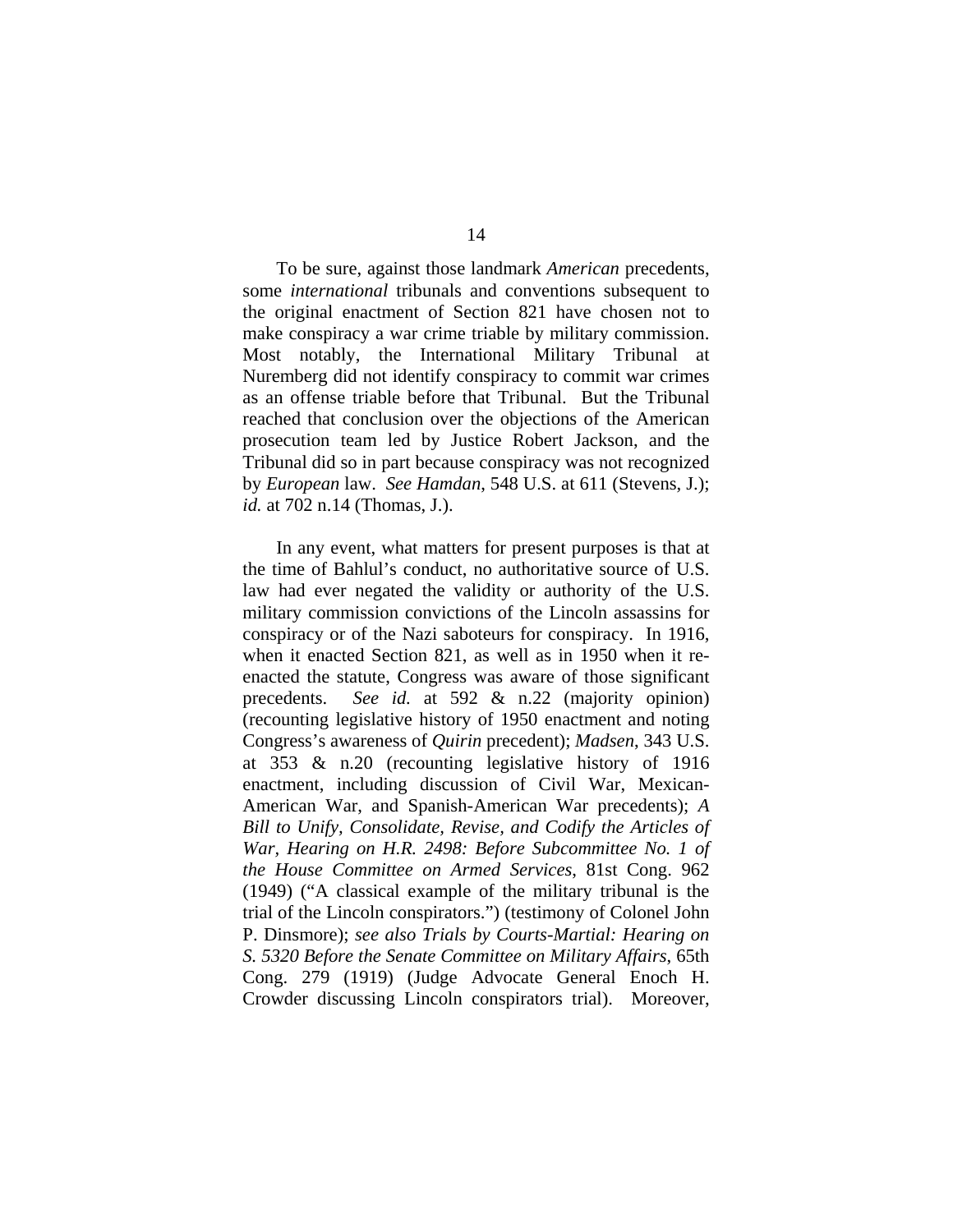the leading authority on military commissions at the time of both enactments, Colonel William Winthrop's treatise on military law, repeatedly referenced the Lincoln conspirators precedent. *See* WILLIAM WINTHROP, MILITARY LAW AND PRECEDENTS 167, 169, 185 n.38, 334 n.40, 834 & n.77, 836 n.90, 839 n.5 (rev. 2d ed. 1920).

 By stating that Section 821 did not "deprive" military commissions of their traditional authority, Congress necessarily incorporated the Lincoln assassins precedent for conspiracy when it enacted the original version of Section 821 in 1916, and it incorporated the Lincoln assassins and Nazi saboteur precedents for conspiracy when it re-enacted the statute in 1950 as part of the Uniform Code of Military Justice. After all, it would be rather bizarre to conclude that Congress, by enacting a statute that said it did not "deprive" military commissions of their traditional authority, in fact silently overruled the two most significant and well-known military commission precedents in American history. Since 1950, moreover, Congress has never backed away from its express preservation of traditional U.S. military commission authority over conspiracy. Indeed, in the 2006 Act, Congress reiterated its longstanding intent and belief that conspiracy has "traditionally been triable by military commissions." 10 U.S.C. § 950p(a) (2006).

 At the time of Bahlul's conduct, the other two Branches likewise had never undermined the validity of the Lincoln conspirators and Nazi saboteur precedents. No U.S. court had ever cast any doubt on those landmark military commission convictions, or on trying conspiracy by military commission. And in the Executive Branch, there is a straight line from now to then: In deciding that conspiracy is an offense that may be tried by military commission, President Barack Obama is the same as President George W. Bush is the same as President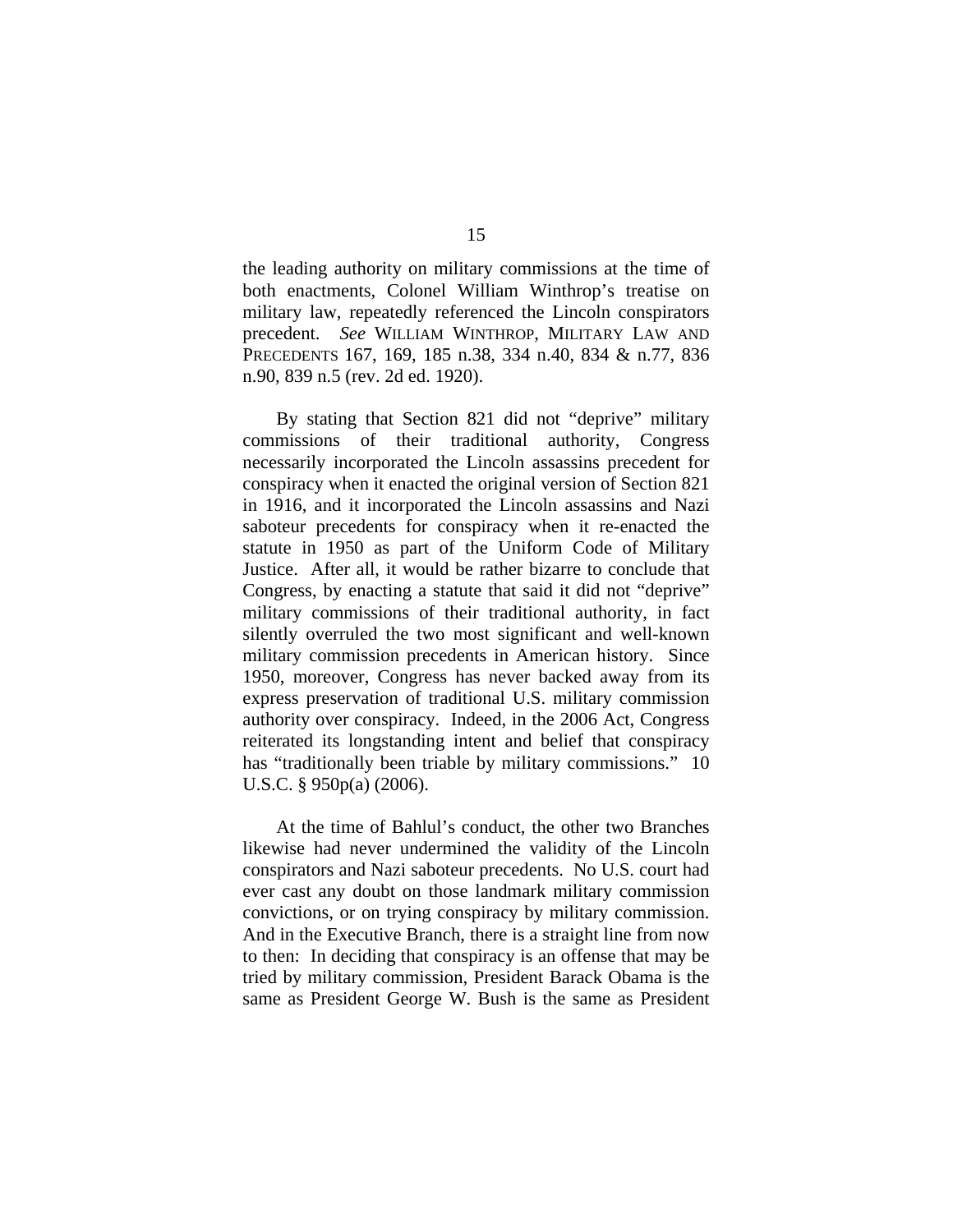Harry Truman is the same as President Franklin Roosevelt is the same as President Andrew Johnson is the same as President Abraham Lincoln.

 In light of the clear and consistent historical record in the United States as of the time of Bahlul's conduct in 2001 – in all three Branches of the U.S. Government – it is ultimately not persuasive to say, as Bahlul does, that conspiracy was a brand new U.S. military commission offense created by the 2006 Act. If we indulge the idea that Bahlul, holed up with bin Laden somewhere in the hills of Afghanistan, consulted U.S. military commission law on conspiracy back in 2001, he would have readily found the two most well-known U.S. military commission precedents, the landmark Lincoln assassin and Nazi saboteur cases in which the defendants had been convicted *of conspiracy*.

In sum, conspiracy was triable by military commission under the law of war prong of Section 821 at the time of Bahlul's conduct in 2001. The Ex Post Facto Clause therefore does not bar the Government's prosecution of Bahlul under the 2006 Act for conspiracy. And for that same reason, to the extent that Bahlul argues that the 2006 Act itself incorporates ex post facto principles and bars retroactive prosecution of new offenses, the 2006 Act likewise does not bar the Government's prosecution of Bahlul for conspiracy.<sup>6</sup>

 $\frac{1}{6}$ <sup>6</sup> It would be unconstitutional to apply any *new* offenses in the 2006 Act to pre-2006 conduct. In light of the canon of constitutional avoidance and Congress's express statement in the text of the 2006 Act that the law did "not establish new crimes," but rather merely codified "offenses that have traditionally been triable by military commissions," I read the 2006 Act consistently with the Ex Post Facto Clause to authorize retroactive prosecution only of offenses that were already prohibited as war crimes triable by military commission under U.S. law at the time of the defendant's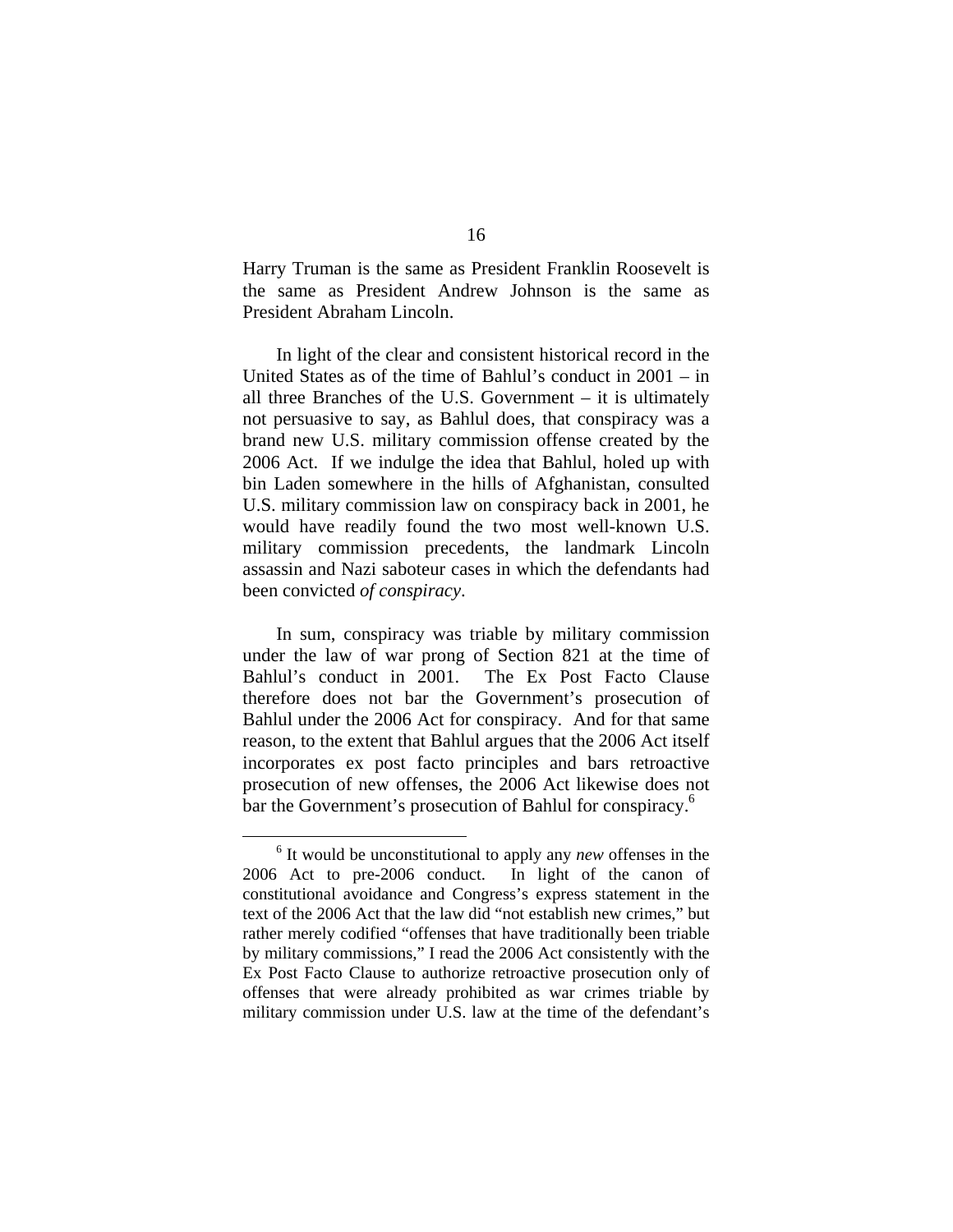By contrast, as the Government all but concedes, there is no historical U.S. military commission precedent for trying the offenses of material support for terrorism and solicitation before U.S. military commissions. And those two offenses are not international law of war offenses, nor were they triable by military commission under any other federal statute at the time of Bahlul's conduct. The Government's actions between the attacks of September 11, 2001, and the enactment of the 2006 Act underscore that material support for terrorism and solicitation have not been thought to be Section 821 "law of war" offenses. During that time, the United States charged 10 al Qaeda defendants before military commissions. The United States did not charge any of them with material support for terrorism or solicitation, presumably because it was widely understood that those two offenses were not covered under Section 821. By contrast, the United States charged all 10 al Qaeda defendants with conspiracy, presumably because the Government believed, based on the

conduct. 10 U.S.C. § 950p(a) (2006); *see Hamdan v. United States*, 696 F.3d 1238, 1247 (D.C. Cir. 2012) (*Hamdan II*); *cf. Bond v. United States*, 134 S. Ct. 2077, 2087-90 (2014); *Northwest Austin Municipal Utility District Number One v. Holder*, 557 U.S. 193, 205 (2009); *Blodgett v. Holden*, 275 U.S. 142, 148 (1927) (Holmes, J., concurring) ("as between two possible interpretations of a statute, by one of which it would be unconstitutional and by the other valid, our plain duty is to adopt that which will save the Act."). The majority opinion disagrees that the 2006 Act can be read to incorporate ex post facto principles, even in light of the constitutional avoidance canon. I do not think the majority opinion is correct about that. But that does not matter in this case. Whether it is because of the Act as construed in light of the Ex Post Facto Clause or because of the Ex Post Facto Clause itself (or both), military commissions at Guantanamo may not prosecute any new offenses in the 2006 Act for pre-2006 conduct. The key question is which offenses in the 2006 Act are new.

 $\overline{a}$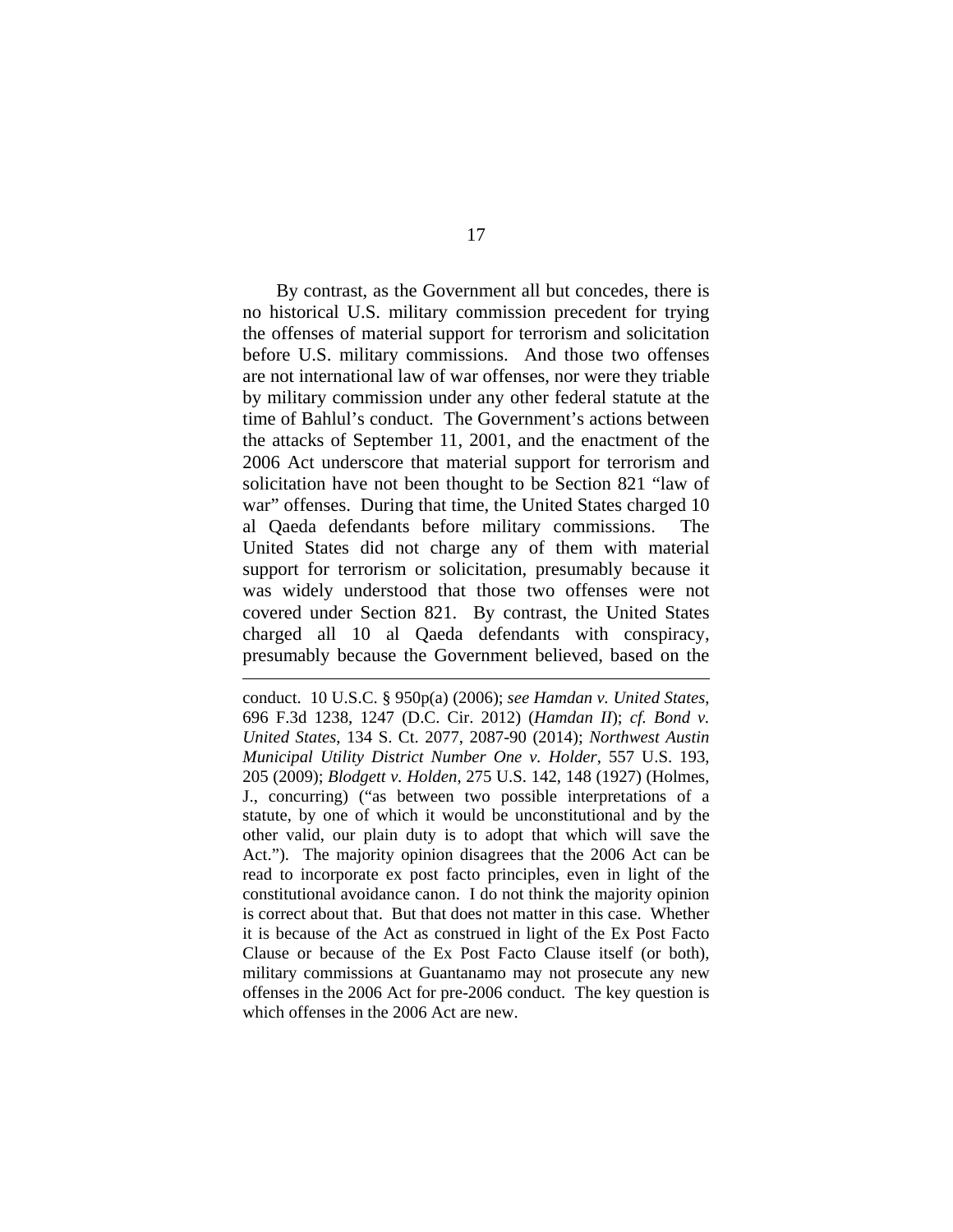historical precedents, that conspiracy was covered under Section 821.

In short, unlike conspiracy, material support for terrorism and solicitation were not covered under Section 821 at the time of Bahlul's conduct in 2001. *See Hamdan II*, 696 F.3d at 1252 (concluding that material support for terrorism was not covered under Section 821). Bahlul's convictions for material support for terrorism and solicitation therefore must be vacated as ex post facto violations.

II

 In challenging his convictions, Bahlul also advances a far more sweeping constitutional argument. He contends that Congress lacks constitutional authority to make conspiracy, material support for terrorism, or solicitation war crimes triable by military commissions, *even prospectively*, because those offenses are not proscribed under the international law of war. Bahlul's argument, in essence, is that the U.S. Constitution (as relevant here) incorporates international law and thereby interposes international law as a constitutional constraint on what crimes Congress may make triable by military commission. On its face, that is an extraordinary argument that would, *as a matter of U.S. constitutional law*, subordinate the U.S. Congress and the U.S. President to the dictates of the international community – a community that at any given time could be unsupportive of or even hostile to U.S. national security interests as defined by Congress and the President. And because conspiracy is not and has not been an offense under the international law of war, the argument would render the Lincoln conspirators and Nazi saboteur convictions for conspiracy illegitimate and unconstitutional. I would reject the argument.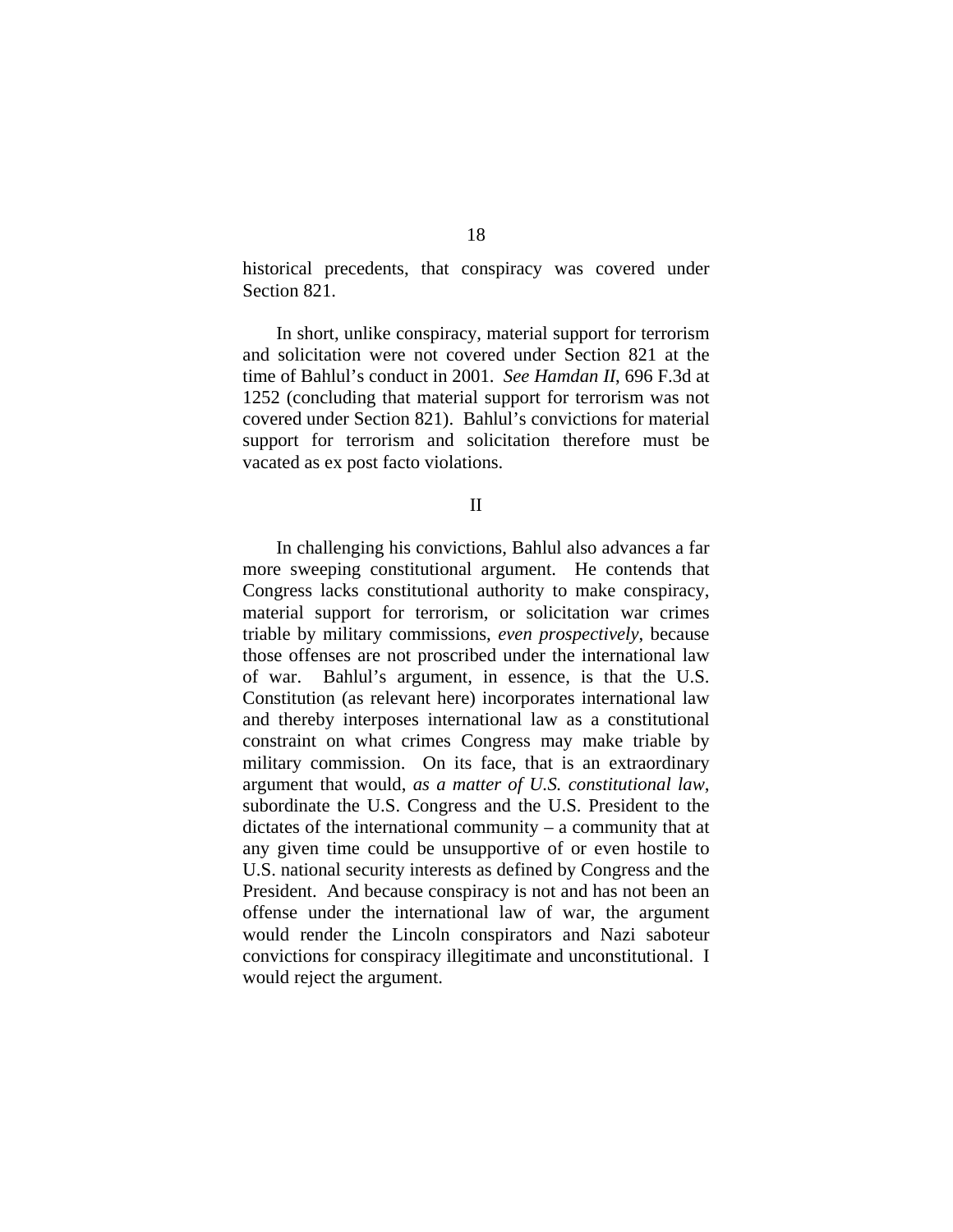Bahlul spins out the argument in two different ways. First, he contends that Congress's authority to create offenses triable by military commission stems exclusively from the Article I Define and Punish Clause, which allegedly confines military commissions to trying only international law of war offenses. I will consider that argument in this Part II of the opinion. Second, Bahlul contends that the jury trial protections of Article III and the Fifth and Sixth Amendments generally require jury trials, and that the exception to those jury trial protections for military commissions applies only to international law of war offenses. I will consider that argument in Part III below.<sup>7</sup>

 Bahlul says that Congress may enact offenses triable by U.S. military commissions only under Congress's Article I, Section 8 power to "define and punish . . . Offences against the Law of Nations." U.S. CONST. art. I, § 8, cl. 10. Because conspiracy is not an offense under international law, Bahlul argues that Congress lacked power under Article I, Section 8 to make the offense triable by military commission.

 The premise of this argument is incorrect. As the Supreme Court has repeatedly stated, Congress's authority to establish military commissions to try war crimes does not arise exclusively from the Define and Punish Clause. On the contrary, as the Supreme Court has explained, Congress also has authority to establish military commissions to try war

 <sup>7</sup>  $\frac{7}{7}$  For purposes of Bahlul's jury trial, equal protection, and First Amendment arguments, I will assume for the sake of argument that those constitutional protections apply to non-U.S.-citizens at Guantanamo. *See supra* note 3; *Kiyemba v. Obama*, 561 F.3d 509, 518 n.4 (D.C. Cir. 2009) (Kavanaugh, J., concurring) (similarly assuming for sake of argument that Due Process Clause applies to Guantanamo). Even so, as I will explain, Bahlul's arguments are unavailing.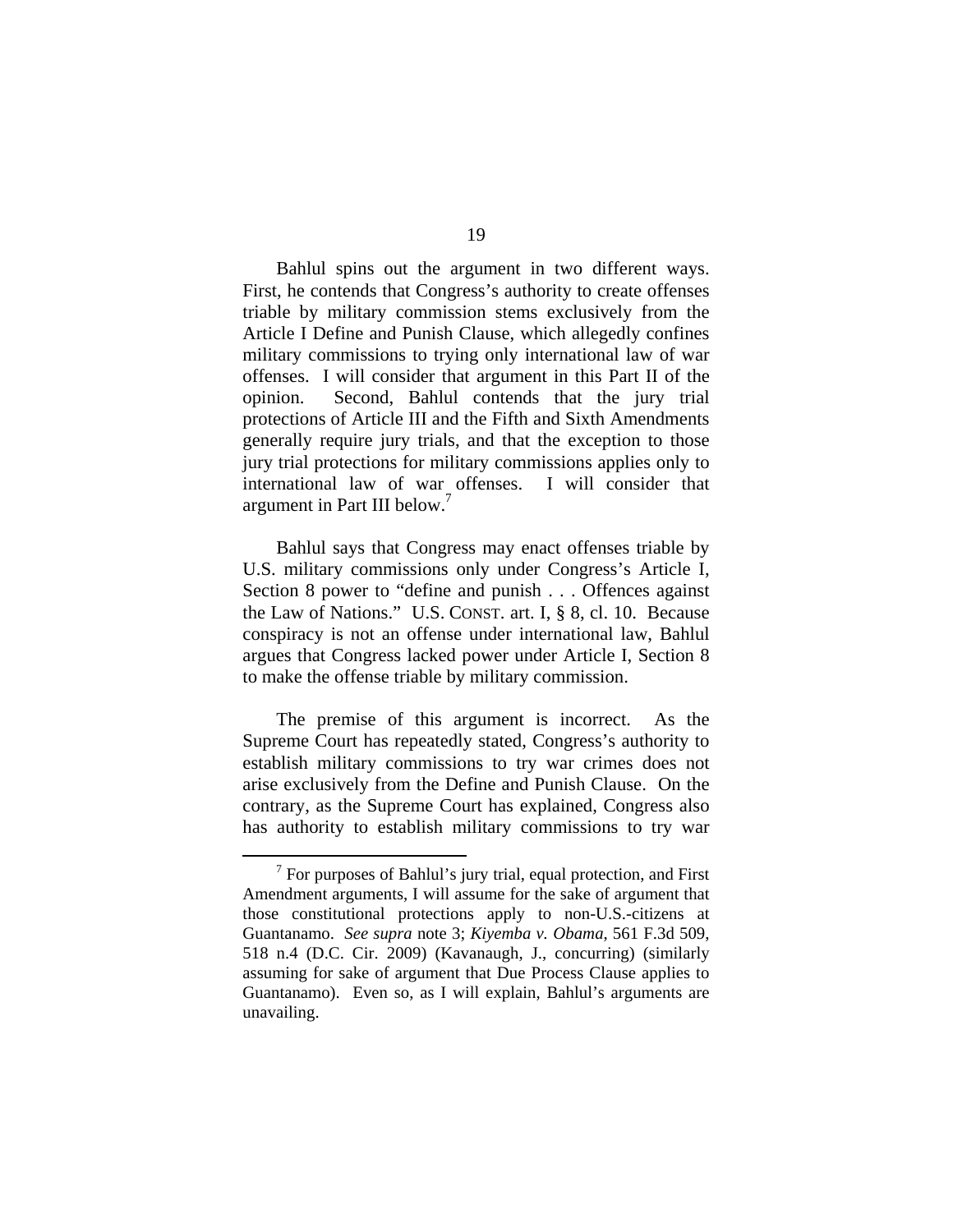crimes under the Declare War and Necessary and Proper Clauses of Article I, Section 8. *See* U.S. CONST. art. I, § 8, cls. 11, 18; *Hamdan v. Rumsfeld*, 548 U.S. 557, 591-92 & n.21 (2006); *Madsen v. Kinsella*, 343 U.S. 341, 346 n.9 (1952); *Ex parte Quirin*, 317 U.S. 1, 26-31 (1942); *see also* WILLIAM WINTHROP, MILITARY LAW AND PRECEDENTS 831 (rev. 2d ed. 1920) (military commission "is simply an instrumentality for the more efficient execution of the war powers vested in Congress and the power vested in the President as Commander-in-chief in war"). And unlike the Define and Punish Clause, the Declare War Clause and the other Article I war powers clauses do not refer to international law and are not defined or constrained by international law. In other words, at least as a matter of U.S. constitutional law (as distinct from international law), the United States is not subject to the whims or dictates of the international community when the United States exercises its war powers. Therefore, under the text of Article I, international law is not a constitutional constraint when Congress proscribes war crimes triable by military commission.

That interpretation also follows from historical practice. In accordance with the constitutional text, Congress since the earliest days of the Republic has gone beyond international law in proscribing war crimes triable by military commission. *See* 10 U.S.C. §§ 950t(26), 950t(27) (2012) (aiding the enemy and spying); 10 U.S.C. §§ 904, 906 (2000) (same); Articles of War of 1806, 2 Stat. 359, 366, 371 (1806) (same). That historical practice strongly supports the conclusion that international law is not a constitutional constraint when Congress proscribes war crimes triable by military commission. *Cf. NLRB v. Noel Canning*, No. 12-1281 (U.S. June 26, 2014) (relying on longstanding historical practice to interpret Constitution).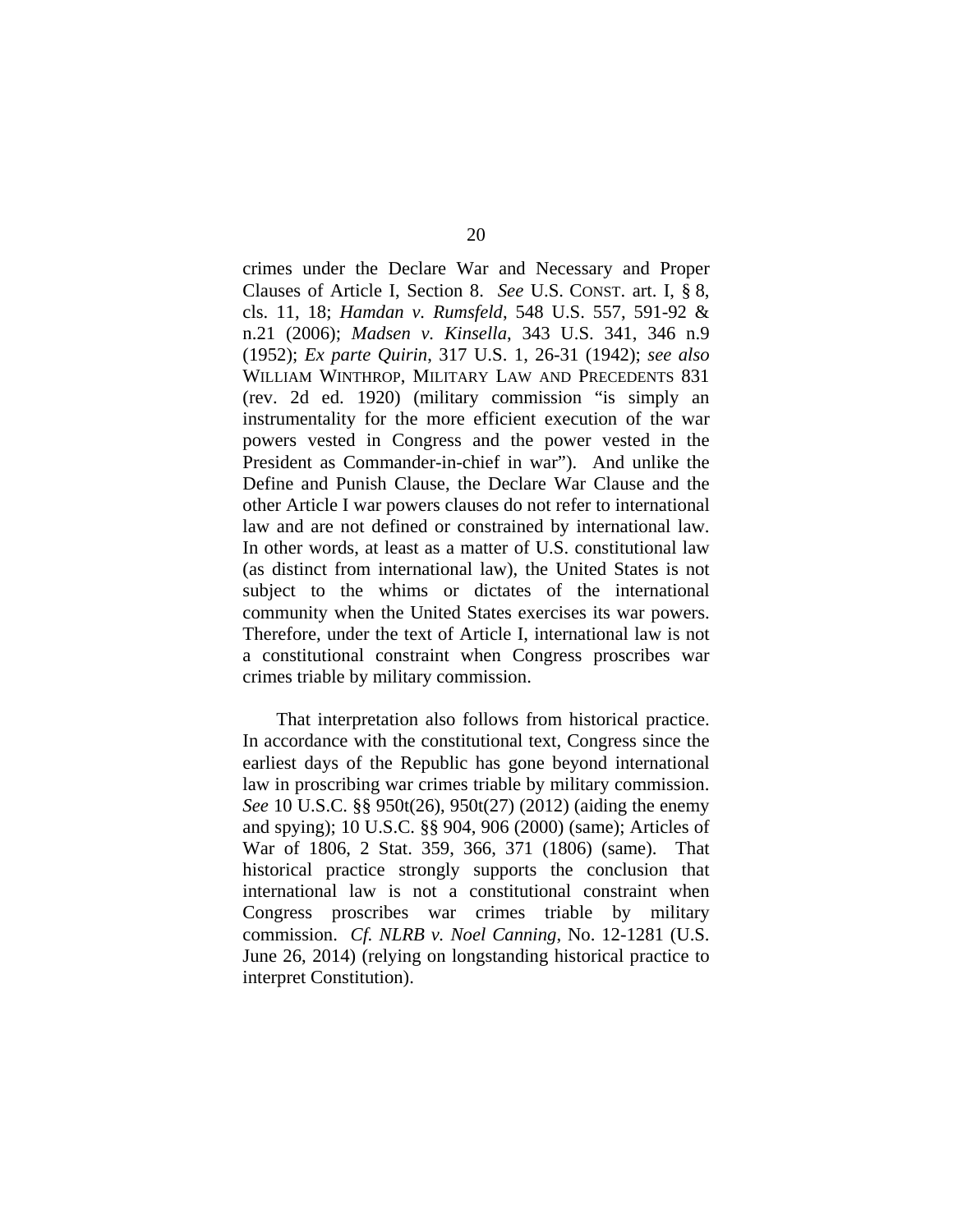And perhaps most important for us as a lower court is the Supreme Court's decision in *Quirin*. There, the Court rejected various constitutional challenges to military commissions. In so doing, the Court emphasized among other things that U.S. military commissions have long possessed statutory authority to try the offense of spying, which was not and has never been an offense under the international law of war. *See Quirin*, 317 U.S. at 41-42; *see also* U.S. Br. 71 (spying not an international law of war offense); National Institute of Military Justice Amicus Br. 18 n.8 (same); *Hamdan v. United States*, 696 F.3d 1238, 1246 n.6 (D.C. Cir. 2012) (*Hamdan II*) (Kavanaugh, J., concurring) (same). *Quirin*'s approval of spying, a non-international-law-of-war offense, as an offense triable by military commission confirms that Congress has authority under the Constitution to make non-international-law-of-war crimes triable by military commission.

In short, the constitutional text, longstanding statutes, and Supreme Court precedent all demonstrate that Article I does not limit Congress to international law of war offenses when it proscribes war crimes triable by military commission.

## III

 Citing the jury trial protections of Article III and the Fifth and Sixth Amendments, Bahlul reprises the same basic argument that U.S. military commissions may try only international law of war offenses. This version of Bahlul's argument begins with the premise that the Constitution requires all crimes to be tried by jury. Bahlul recognizes, as he must, that the Supreme Court in *Quirin* nonetheless permitted trial by military commission for war crimes. *See Ex parte Quirin*, 317 U.S. 1, 38-45 (1942); *see also Hamdan v. Rumsfeld*, 548 U.S. 557, 592-93 (2006). But Bahlul says that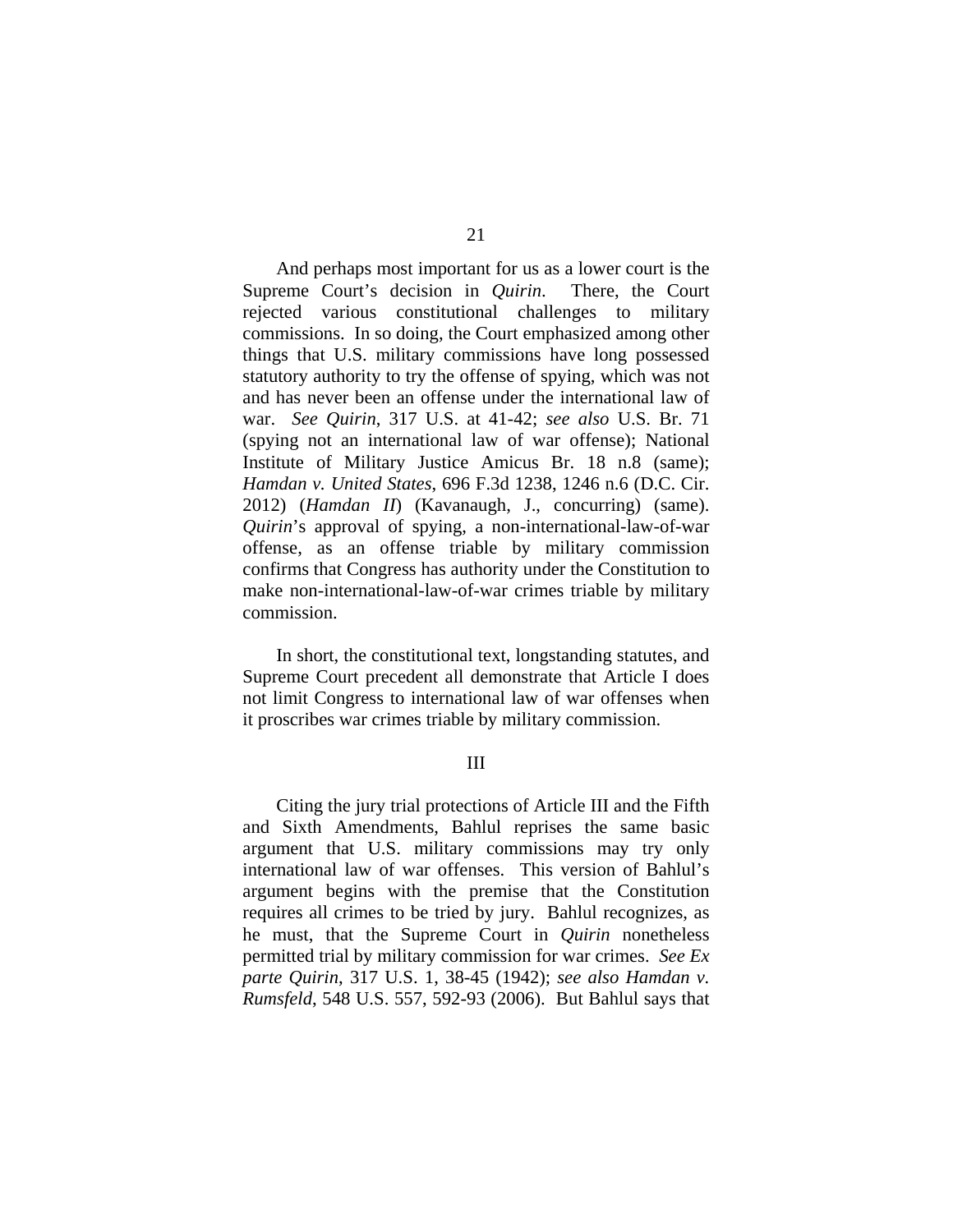this exception to the jury trial right extends only to international law of war offenses.

 To begin with, there is no textual support for Bahlul's theory. There is no textual reason to think that the exception to the jury trial protections for military commissions is somehow confined to international law of war offenses. That exception, as the Supreme Court has explained, stems from the various war powers clauses in Article I and Article II. And those war powers clauses are not defined or constrained by international law. *See Hamdan*, 548 U.S. at 591-92; *Quirin*, 317 U.S. at 25-27.

 Moreover, Bahlul's novel theory contravenes precedent: It is inconsistent with the Lincoln conspirators and Nazi saboteurs conspiracy convictions, and it cannot be squared with *Quirin*.

 In *Quirin*, the defendants argued that they had a constitutional right to trial by jury and thus could not be tried by military commission. At some length, the Court in *Quirin* specifically rejected the defendants' Article III and Fifth and Sixth Amendment jury trial objections to trial by military commission. *See Quirin*, 317 U.S. at 38-45. The Court explained that the Constitution's jury trial provisions "did not enlarge the right to jury trial" beyond the right as it existed at common law. *Id.* at 39. Because the common law did not preclude military commission trials, "Article III and the Fifth and Sixth Amendments cannot be taken to have extended the right to demand a jury to trials by military commission." *Id.* at 40.

For present purposes, two things are notable about *Quirin*. First, in reaching its conclusion on the jury trial issue, the Court relied on the fact that Congress had made spying an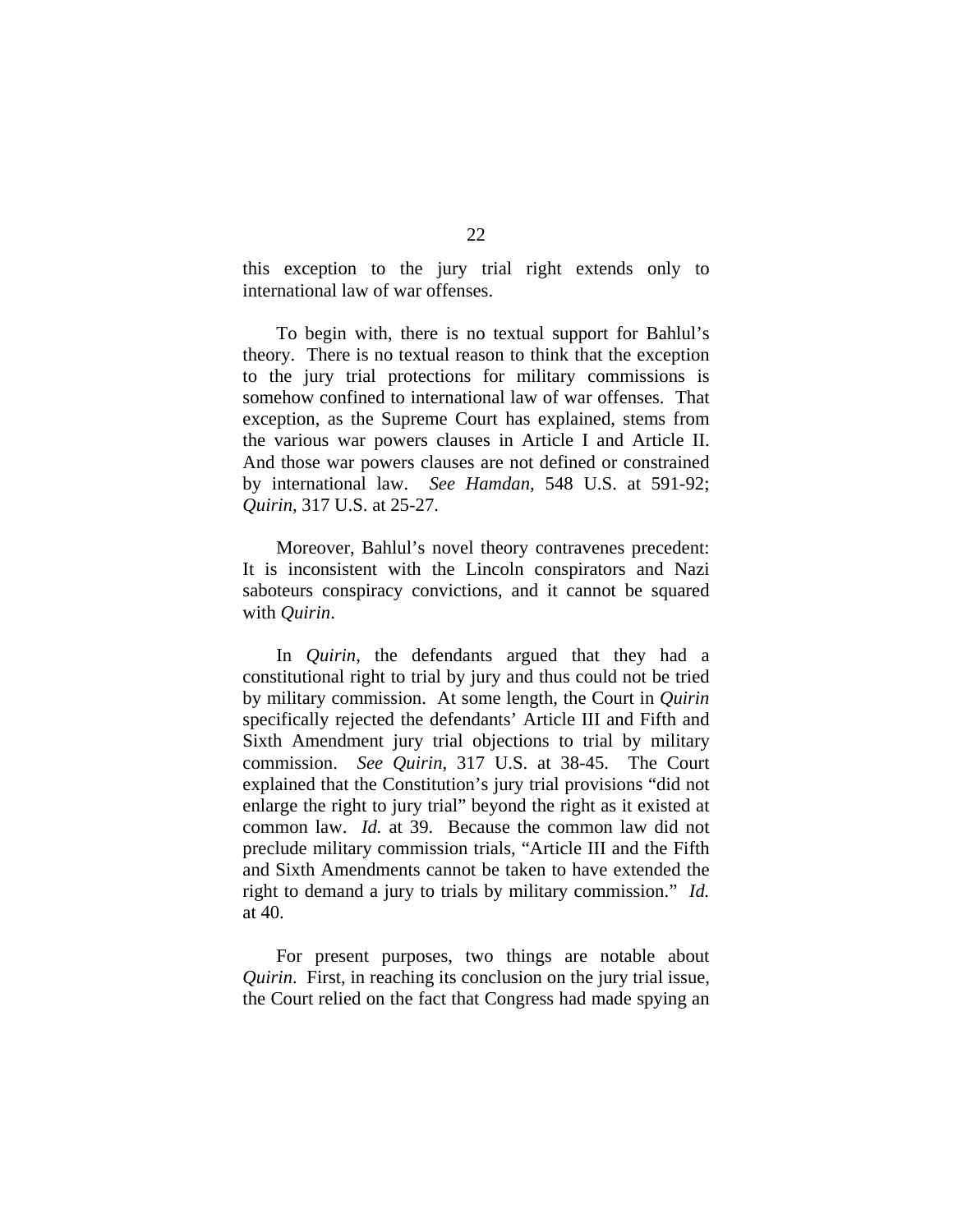offense triable by military commission since the earliest days of the Republic. The Court said that the early Congress's enactment of the spying statute "must be regarded as a contemporary construction" of both Article III and the Fifth and Sixth Amendments "as not foreclosing trial by military tribunals, without a jury, of offenses against the law of war committed by enemies not in or associated with our Armed Forces." *Id.* at 41. "Such a construction," the Court said, "is entitled to the greatest respect." *Id.* at 41-42. To reiterate, the offense of spying on which the Court relied was not and has never been an offense under the international law of war. It thus makes little sense to read *Quirin* as barring military commission trial of non-international-law-of-war offenses when *Quirin*, in rejecting a jury trial objection to military commissions, relied expressly on a longstanding statute making a *non*-international-law-of-war offense triable by military commission. Second, nothing about the Court's reasoning in *Quirin* on this point depended on whether the offense tried before a military commission was an international law of war offense or, by contrast, was a military commission offense recognized only by U.S. law. In other words, the Court never stated that military commissions are constitutionally permitted only for international law of war offenses, which one would have expected the Court to say if the Court believed that military commissions are constitutionally permitted only for international law of war offenses.

 In short, neither Article I nor the jury trial protections of Article III and the Fifth and Sixth Amendments limit Congress to the international law of war when Congress proscribes war crimes triable by military commission. Put another way, the United States may be a leader in the international community, not just a follower, when Congress authorizes war against a terrorist organization or makes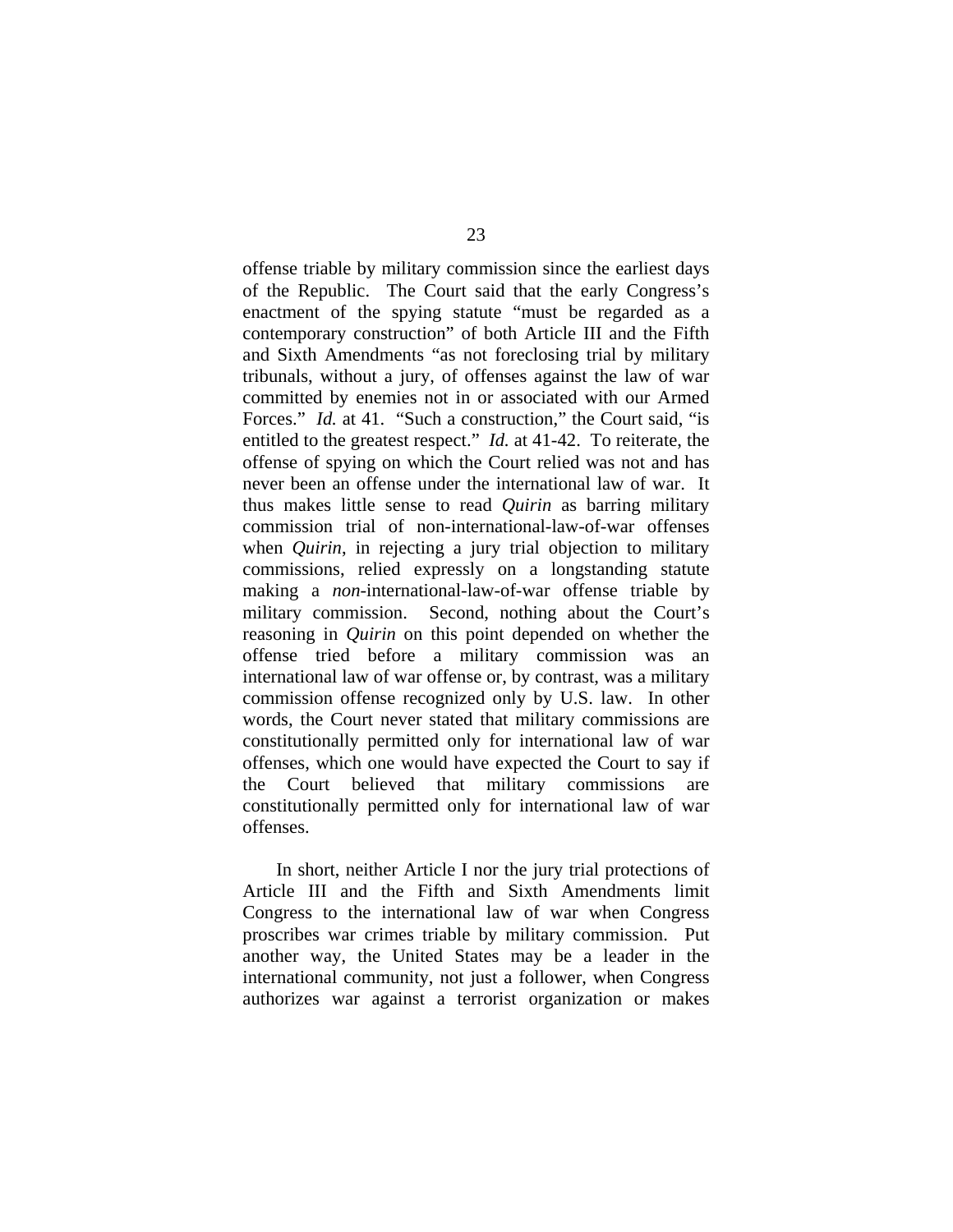crimes such as conspiracy war crimes triable by military commission. To be sure, it can be quite prudent (and in some circumstances required as a matter of international law) for Congress and the President to coordinate closely with the international community and to pay careful attention to international law when authorizing war and enacting war crimes triable by military commission. But those policy factors, political realities, and international law considerations are not *constitutional* constraints incorporated into the Article I war powers clauses or the jury trial guarantees of Article III and the Fifth and Sixth Amendments.

## IV

 Bahlul also raises an equal protection challenge under the Due Process Clause of the Fifth Amendment. Bahlul argues that the Military Commissions Act of 2006 violated equal protection principles because it was underinclusive in authorizing military commission trials of alien enemy combatants but not of U.S. citizen enemy combatants. *See* 10 U.S.C. §§ 948b(a), 948c, 948d(a) (2006); *Bolling v. Sharpe*, 347 U.S. 497, 499 (1954) (Fifth Amendment includes equal protection component). That argument is meritless.

 The Government correctly points out that many federal laws draw distinctions between U.S. citizens and aliens, and that the Supreme Court has upheld many such laws. *See, e.g.*, *Demore v. Kim*, 538 U.S. 510, 522 (2003); *Mathews v. Diaz*, 426 U.S. 67, 78-80 (1976); *see also Bluman v. FEC*, 800 F. Supp. 2d 281, 287 (D.D.C. 2011), *affirmed*, 132 S. Ct. 1087 (2012). The Supreme Court has explained that any federal "policy toward aliens is vitally and intricately interwoven with contemporaneous policies in regard to the conduct of foreign relations, the war power, and the maintenance of a republican form of government" and that such "matters are so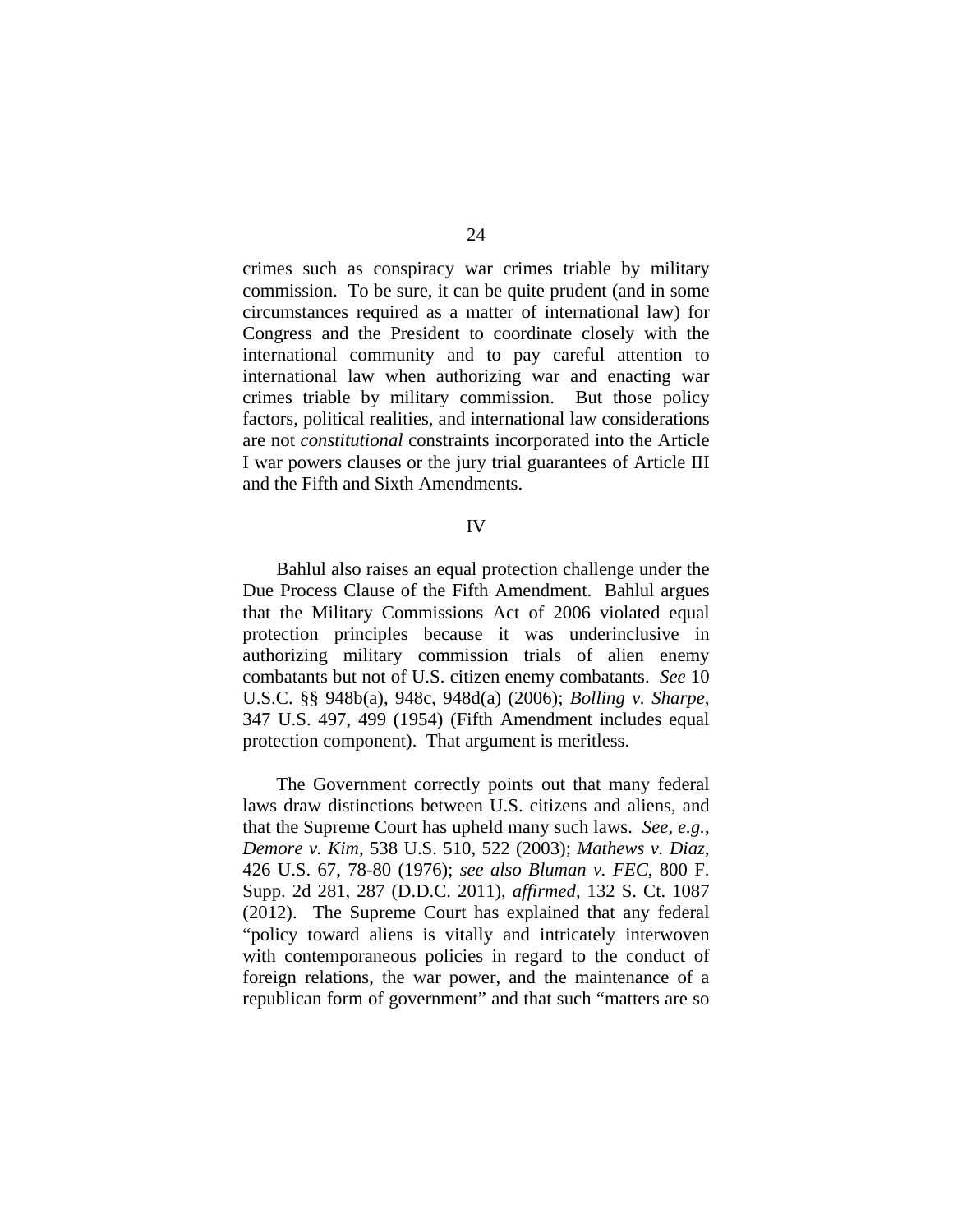exclusively entrusted to the political branches of government as to be largely immune from judicial inquiry or interference." *Mathews*, 426 U.S. at 81 n.17 (quoting *Harisiades v. Shaughnessy*, 342 U.S. 580, 588-89 (1952)). As a result, federal laws drawing distinctions between U.S. citizens and aliens – particularly in the context of war and national security – are generally permissible so long as they are rationally related to a legitimate governmental interest. *See Demore*, 538 U.S. at 527-28; *Mathews*, 426 U.S. at 83; *United States v. Ferreira*, 275 F.3d 1020, 1025-26 (11th Cir. 2001); *United States v. Lue*, 134 F.3d 79, 87 (2d Cir. 1998); *Narenji v. Civiletti*, 617 F.2d 745, 747 (D.C. Cir. 1979). Here, Congress chose to create a distinct system of military commissions to try non-U.S. citizens who commit war crimes. The Government reasonably explains that "Congress had a vital national security interest in establishing a military forum in which to bring to justice foreign unlawful belligerents whose purpose it is to terrorize innocent U.S. citizens and to murder U.S. military personnel." U.S. Panel Br. 86. Such a wartime distinction between alien enemy combatants and U.S. citizens easily satisfies rational basis review. *Cf. Johnson v. Eisentrager*, 339 U.S. 763, 768-77 (1950). Bahlul's equal protection challenge has no merit.

V

Bahlul also raises a First Amendment argument, claiming that he was unconstitutionally prosecuted for his political speech, including his production of the al Qaeda recruitment video celebrating the terrorist attack on the *U.S.S. Cole*. That argument, too, lacks any merit.

As an initial matter, Bahlul was convicted of conspiracy based on his conduct. The military commission found that Bahlul, among other acts, "traveled to Afghanistan with the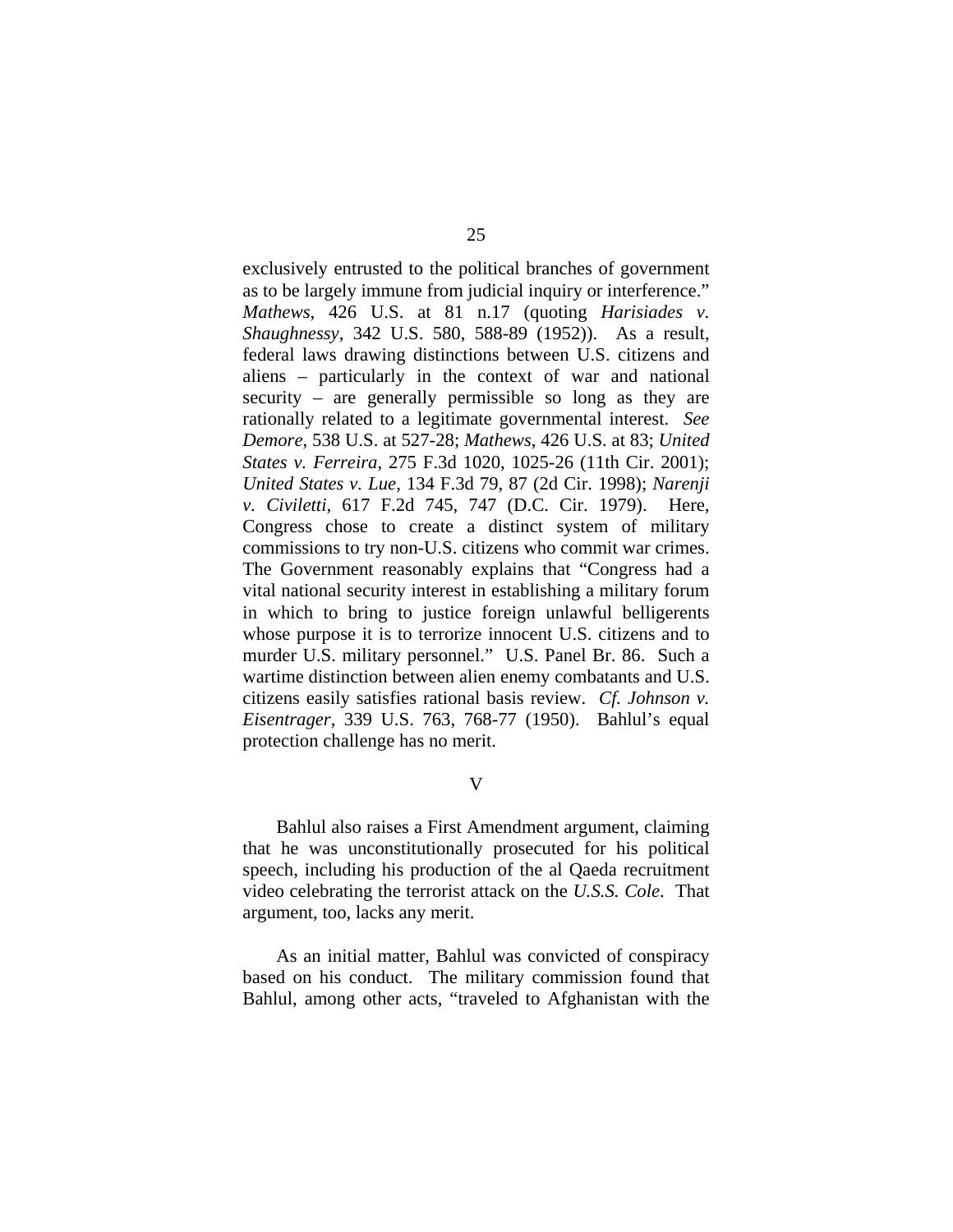purpose and intent of joining al Qaeda," "underwent militarytype training at an al Qaeda sponsored training camp," "acted as personal secretary and media secretary of Usama bin Laden in support of al Qaeda," arranged for two September 11th hijackers to pledge loyalty oaths to bin Laden, and "operated and maintained data processing equipment" "for the benefit of Usama bin Laden." App. 122-23.

Moreover, although non-U.S. citizens arguably may have some First Amendment rights at Guantanamo or in other U.S. territories for any speech they engage in *there*, non-U.S. citizens have no First Amendment rights abroad in foreign countries. The Supreme Court has applied the Constitution to aliens in the United States and in U.S. territories, but has not extended constitutional rights to aliens in foreign countries. *See Boumediene v. Bush*, 553 U.S. 723, 768-71 (2008) (applying Article I, Section 9 to U.S. Naval base at Guantanamo, which was "[i]n every practical sense . . . not abroad"); *United States v. Verdugo-Urquidez*, 494 U.S. 259 (1990) (declining to apply Fourth Amendment to search and seizure of alien's property in Mexico); *Johnson v. Eisentrager*, 339 U.S. 763 (1950) (declining to apply habeas corpus right to U.S.-controlled military prison in Germany); *see also Al Maqaleh v. Hagel*, 738 F.3d 312 (D.C. Cir. 2013) (declining to apply habeas corpus right to U.S. military base in Afghanistan); *Al Maqaleh v. Gates*, 605 F.3d 84 (D.C. Cir. 2010) (same). Therefore, Bahlul had no First Amendment rights as a non-U.S. citizen in Afghanistan when he led bin Laden's media operation.

 In addition, even if the First Amendment did apply to Bahlul's speech in Afghanistan, the Supreme Court has made clear that the First Amendment does not protect speech such as Bahlul's that is "directed to inciting or producing imminent lawless action and is likely to incite or produce such action."

26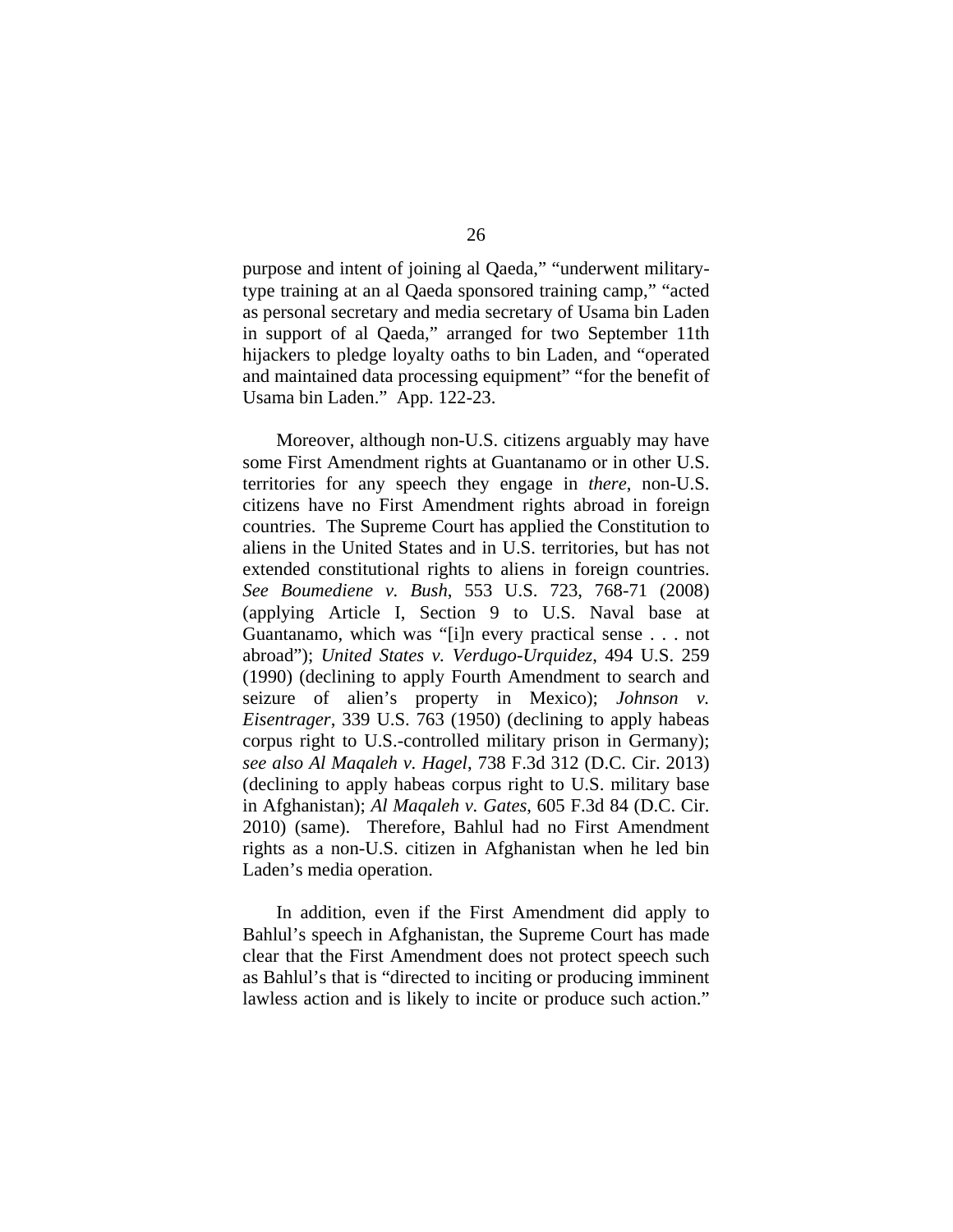*Virginia v. Black*, 538 U.S. 343, 359 (2003) (quoting *Brandenburg v. Ohio*, 395 U.S. 444, 447 (1969)); *see also United States v. Stevens*, 559 U.S. 460, 471 (2010) (First Amendment not understood to protect "speech or writing used as an integral part of conduct in violation of a valid criminal statute"). That is particularly true when the Government seeks "to prevent imminent harms in the context of international affairs and national security." *Holder v. Humanitarian Law Project*, 561 U.S. 1, 35 (2010); *see United States v. Rahman*, 189 F.3d 88, 116-18 (2d Cir. 1999). Under that traditional test, the speech encompassed within the charges against Bahlul – including a terrorist recruitment video produced on foreign soil that "was aimed at inciting viewers to join al Qaeda, to kill Americans, and to cause destruction" – was not protected speech under the First Amendment. *United States v. Bahlul*, 820 F. Supp. 2d 1141, 1249 (C.M.C.R. 2011) (en banc). The Constitution is not a suicide pact. *Cf. Terminiello v. City of Chicago*, 337 U.S. 1, 37 (1949) (Jackson, J., dissenting).

## VI

 A few words in response to the majority opinion: I find the majority opinion surprising both in what it decides and in what it declines to decide.

 *First*, I am surprised by what the majority opinion decides. After all, the majority opinion reaches the same bottom-line conclusion that this Court reached in *Hamdan II*: The offense of material support for terrorism may not be tried by military commission for conduct that occurred before the 2006 Act. But the majority opinion does so based on the Ex Post Facto Clause alone and "overrules" *Hamdan II*'s statement that the 2006 Act itself incorporates ex post facto principles. That seems to be a meaningless exercise by the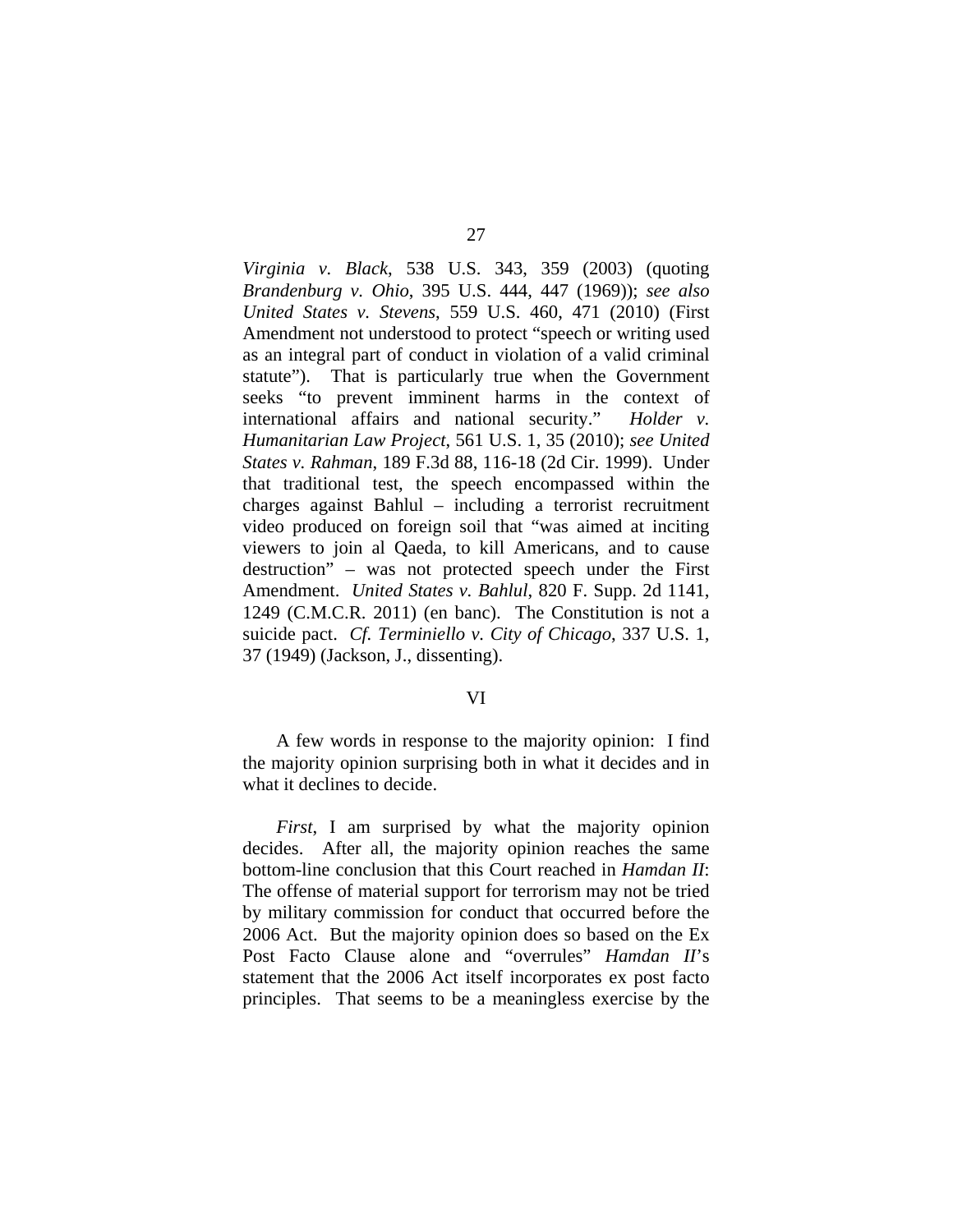majority opinion. Applying the canon of constitutional avoidance, *Hamdan II* reasoned that the 2006 Act could not be applied to new offenses that were not previously triable by military commission. *Hamdan II* was based on its understanding of the limits of the Ex Post Facto Clause. *Hamdan II* indicated that the 2006 Act allowed prosecutions of the listed offenses for pre-2006 conduct to the extent that the Ex Post Facto Clause allowed such prosecutions. As the Court said, "Congress incorporated ex post facto principles into the terms of" the Act. *Hamdan II*, 696 F.3d at 1248 (internal quotation mark omitted). So whether we apply the Constitution to inform interpretation of the statute or we apply the Constitution to limit the statute, the question in this case is the same: What are the constraints imposed by the Ex Post Facto Clause?<sup>8</sup>

On that question, my view is that the Ex Post Facto Clause bars retroactive prosecution at Guantanamo of new offenses that were not previously triable by military commission. But the majority opinion suggests (although it does not definitively conclude) that the Ex Post Facto Clause is less of a constraint on the Government and may allow

 <sup>8</sup> <sup>8</sup> Judge Henderson's concurrence, which speaks only for her, notes quite correctly that the majority opinion today overrules *Hamdan II*'s reliance on the 2006 Act (as opposed to the Ex Post Facto Clause) as a basis for concluding that material support for terrorism may not be tried by military commission for conduct that occurred before the 2006 Act. What Judge Henderson does not say in her concurrence is this indisputable fact: Based on the Ex Post Facto Clause, the majority opinion today reaches the same result as *Hamdan II* by concluding that material support for terrorism may not be tried by military commission for conduct that occurred before the 2006 Act, which in turn means that Salim Hamdan's material support for terrorism conviction was properly overturned by this Court in *Hamdan II*.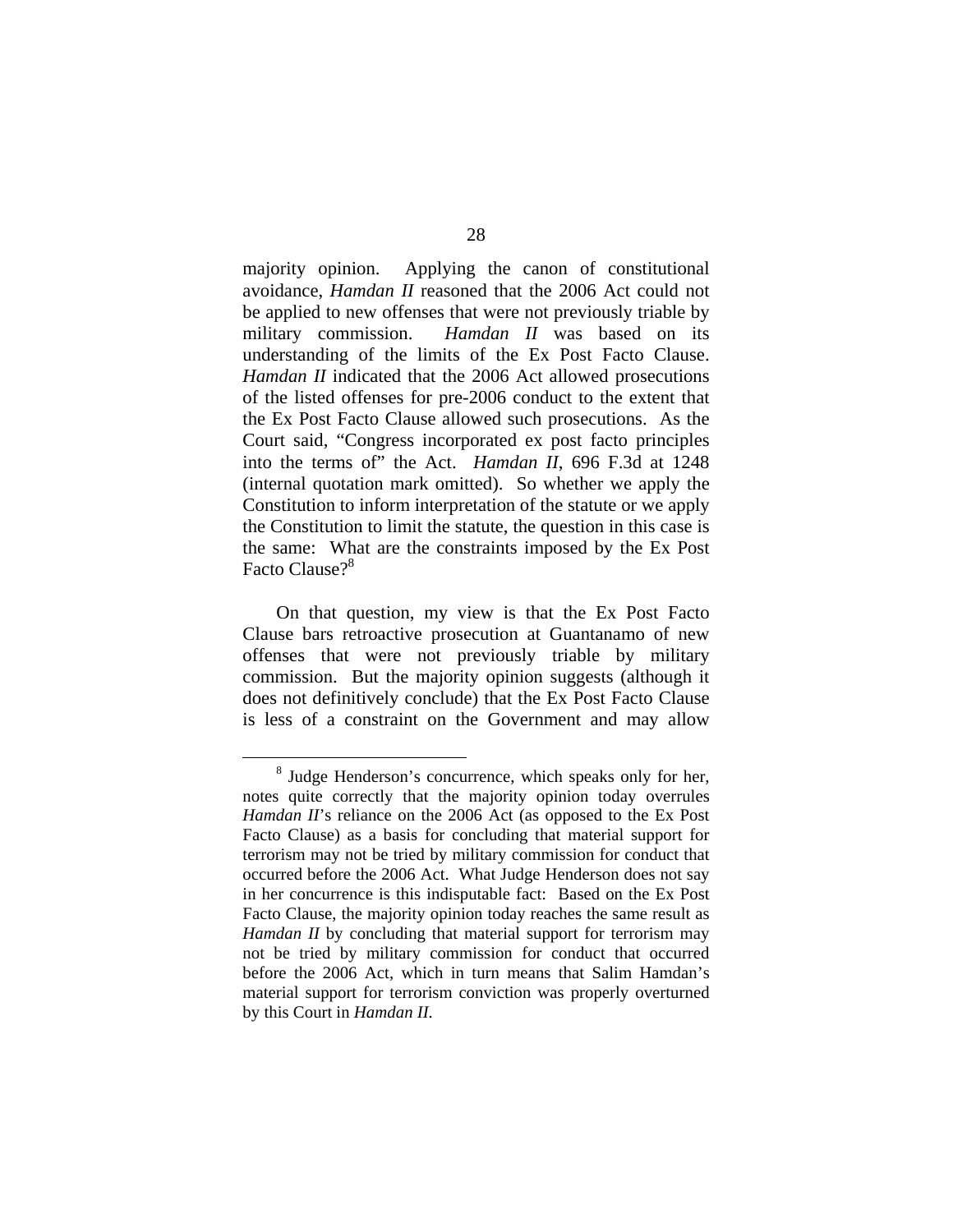military commissions at Guantanamo to retroactively prosecute offenses that were previously triable as federal crimes in Article III federal courts, *even if* those offenses were not previously triable by military commission.

I am surprised by this rather aggressive suggestion about the meaning of the Ex Post Facto Clause. After all, that position was not forcefully advocated by the Government in its submission to the en banc Court, as the argument appeared only in a short discussion late in its brief. In the hour-long oral argument, moreover, the Government did not advance that argument, and no Judge asked any question along those lines or suggested this as a possible approach.

Moreover, like Judge Brown (as well as Judge Rogers), I too respectfully have serious doubts about the majority opinion's suggestion that the Ex Post Facto Clause may allow military commissions to *retroactively* prosecute crimes that were previously triable as federal crimes in federal court even when they were not previously triable by military commission. Can Congress, consistent with the Ex Post Facto Clause, really just pull out the federal criminal code and make offenses *retroactively* triable before military commissions? I am aware of no commentator who has taken that position or even analyzed the question. I have found no precedent taking that position or analyzing the question. And even Congress, hardly in a passive mode when it enacted the 2006 Act, did not go so far as the majority opinion about the meaning of the Ex Post Facto Clause. The text of the 2006 Act reveals that Congress thought there was no ex post facto problem because the listed offenses were previously triable *by military commission*. *See* 10 U.S.C. § 950p(a) (2006). If Congress had thought it enough that there were some prior federal criminal statutes on the books, Congress no doubt would have relied on that point to respond to the ex post facto concerns.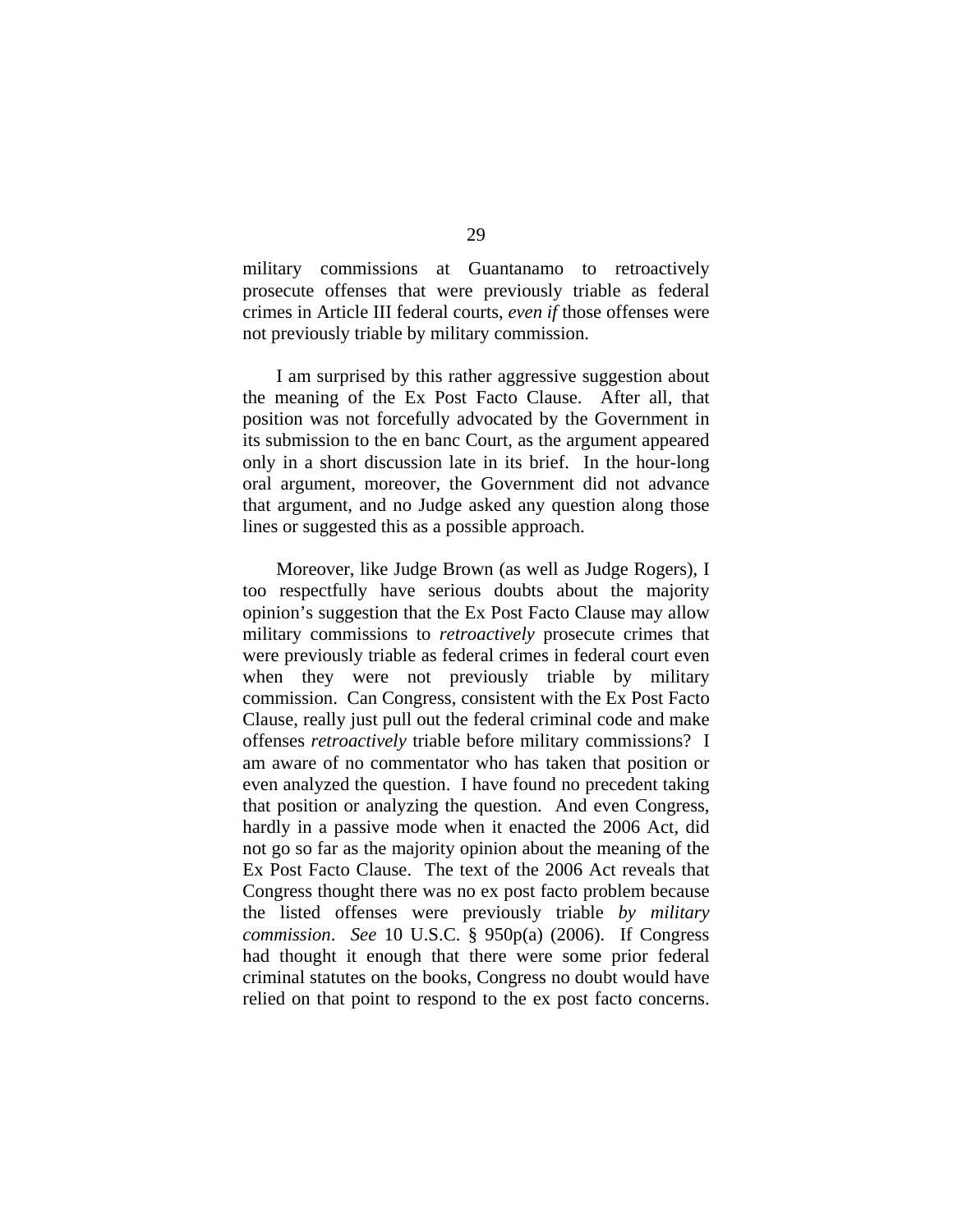But as best as I can tell, no Member said as much. On the contrary, the text of the Act itself demonstrates that Congress thought it necessary, in order to overcome ex post facto objections, to show that the offenses had been previously triable *by military commission*.

It is especially surprising for the majority opinion to take its doubly aggressive approach – overruling one aspect of a precedent of this Court and advancing a heretofore unheard-of view of the Ex Post Facto Clause's application to military commissions – when it is unnecessary to do so here. After all, in what it terms an "independent and alternative" holding, the majority opinion says that plain error review applies and concludes that the conspiracy conviction was not plain error because conspiracy at least arguably was triable by military commission under Section 821 at the time of Bahlul's conduct. The majority opinion notes, correctly, that it is impossible to describe the Government's position on conspiracy and Section 821 as plain error when the issue remains open in the Supreme Court and three Justices in *Hamdan* agreed with the Government's position. The majority opinion could have said no more than what it says about Section 821 to resolve the conspiracy ex post facto issue for purposes of Bahlul's appeal.

*Second*, from the other direction, I am also surprised by what the majority opinion does *not* decide. We took this case en banc specifically to decide whether, consistent with the Ex Post Facto Clause, a military commission could try conspiracy for conduct that occurred before the 2006 Act. Yet the majority opinion does not actually decide that question.

That is because the majority opinion applies the plain error standard of review. The majority opinion thus does not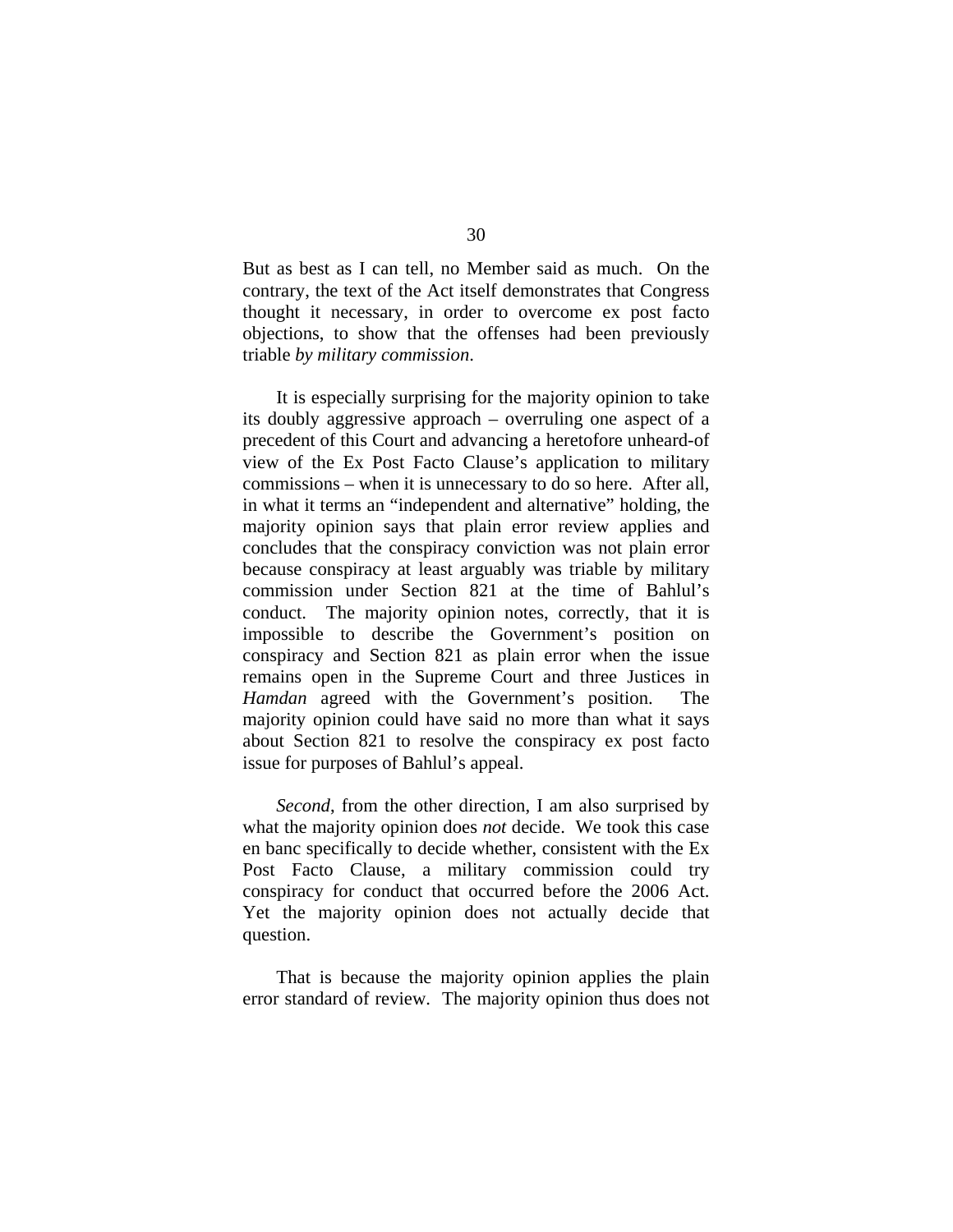decide whether there was error in the conspiracy conviction; instead, it decides only whether any alleged error was plain.

 Like Judge Brown (as well as Judge Rogers), I too disagree with the majority opinion's use of a plain error standard of review. To begin with, Bahlul did not forfeit his ex post facto objection, so he is legally entitled to de novo review of that issue and does not have to meet the high bar of showing plain error. Bahlul raised an ex post facto issue when he pled not guilty and, among other things, posed to the Military Judge a "legal question": "Does the law here start from before, during, or after?" Supp. App. 37; *see id.* (Bahlul asking whether "the law here" "stems from the action, before action, or post action?").

 But put that aside. Even if Bahlul did not expressly raise an ex post facto objection at trial, the issue is not forfeitable under Rules 905 and 907 of the Rules of Military Commissions. Those Rules contain two exceptions to the usual forfeiture rules for objections based on a "lack of jurisdiction" or "failure of a charge to allege an offense." MANUAL FOR MILITARY COMMISSIONS pt. II, at II-83-84 (2007); *see id*. at II-87; *see also* MANUAL FOR MILITARY COMMISSIONS pt. II, at II-89-91, II-95 (2012). In this case, each of those two exceptions applies. As the relevant statutes say on their face, the question of whether conspiracy may be charged is jurisdictional – whether the military commission had "jurisdiction" over the offense. 10 U.S.C. § 948d(a) (2006) (military commissions have "*jurisdiction* to try any offense made punishable by this chapter or the law of war") (emphasis added); 10 U.S.C. § 821 (2000) ("provisions of this chapter conferring *jurisdiction* upon courts-martial do not deprive military commissions . . . of concurrent *jurisdiction* with respect to offenders or offenses that by statute or by the law of war may be tried by military commissions") (emphases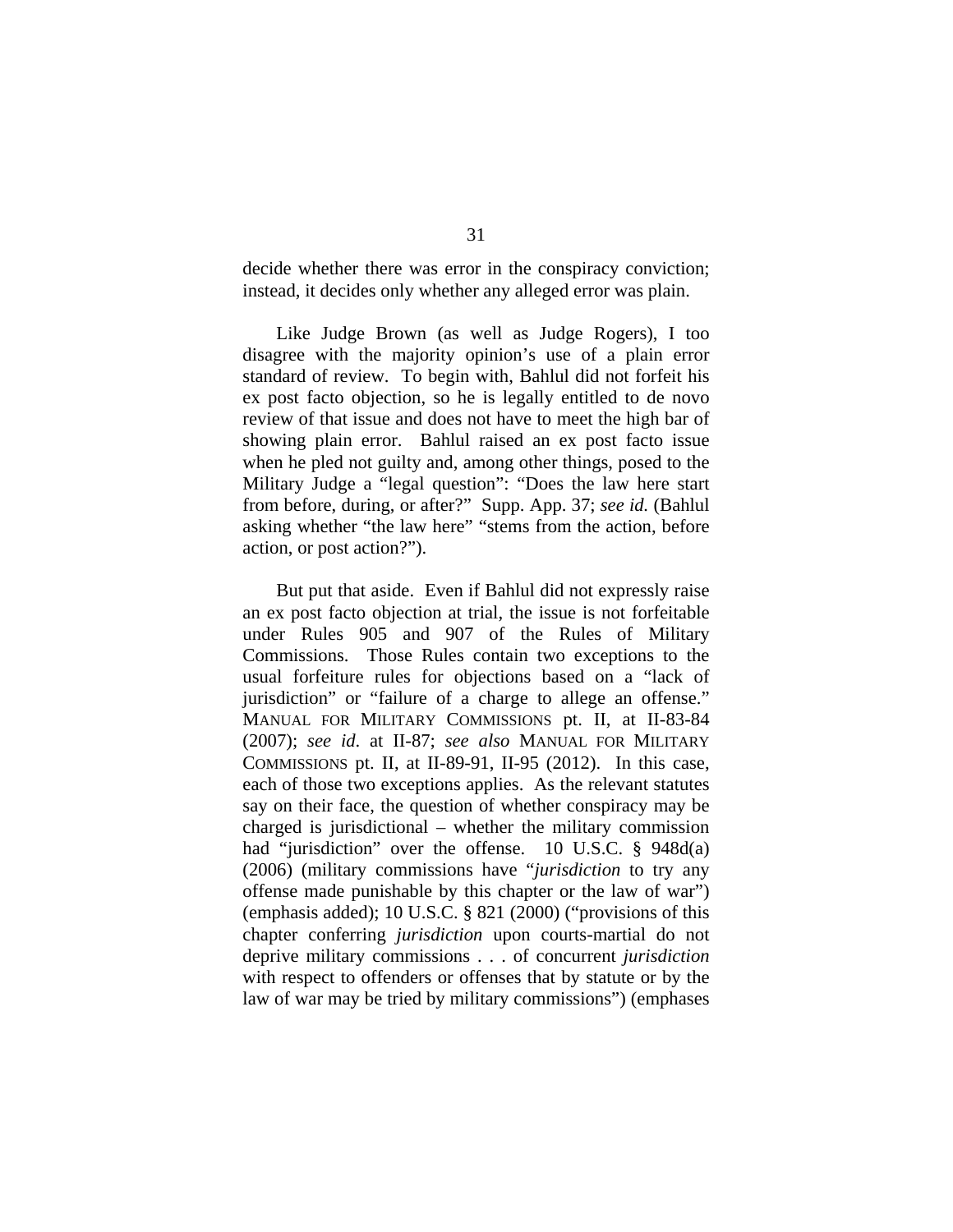added). Indeed, the Military Judge construed Bahlul's sometimes rambling comments as an objection to the military commission's jurisdiction. *See* Supp. App. at 31-32.

 And in any event, the question raised by Bahlul in this Court is surely whether the conspiracy charge fails to "allege an offense," which is the other kind of non-forfeitable objection under Rules  $905$  and  $907$ .<sup>9</sup> Although there is obviously scarce precedent interpreting the recently promulgated Rules of Military Commissions with respect to a charge that fails to state an offense, the same basic language is found in Federal Rule of Criminal Procedure 12(b)(3)(B). That Criminal Rule provides an exception to waiver or forfeiture in criminal cases for, among other things, a claim that the indictment or information "fails to state an offense." Interpreting that language, courts have determined that constitutional objections such as Ex Post Facto Clause claims challenging the validity of the charge are objections that the charge failed to state an offense – and thus may be raised for the first time on appeal and reviewed de novo even if those objections were not timely raised in the district court proceedings. *See United States v. Haddock*, 956 F.2d 1534, 1542 (10th Cir. 1992) (reviewing de novo Ex Post Facto Clause challenge that was not raised prior to trial); *United States v. Gilbert*, 813 F.2d 1523, 1528-29 (9th Cir. 1987) (constitutional challenges attacking "the sufficiency of the information to charge an offense . . . may be raised for the

 $\frac{1}{9}$  $9$  Rules 905 and 907 are entitled "waiver" but those Rules, like the other Rules of Military Commissions, use that term (imprecisely) to cover both waived arguments and forfeited arguments. *See* MANUAL FOR MILITARY COMMISSIONS pt. II, at II-83-84, II-87 (2007); MANUAL FOR MILITARY COMMISSIONS pt. II, at II-89-91, II-95 (2012); *see also* Rules 920(f), 1005(f), 1106(e)(6), MANUAL FOR MILITARY COMMISSIONS pt. II, at II-115, II-125, II-145 (2007).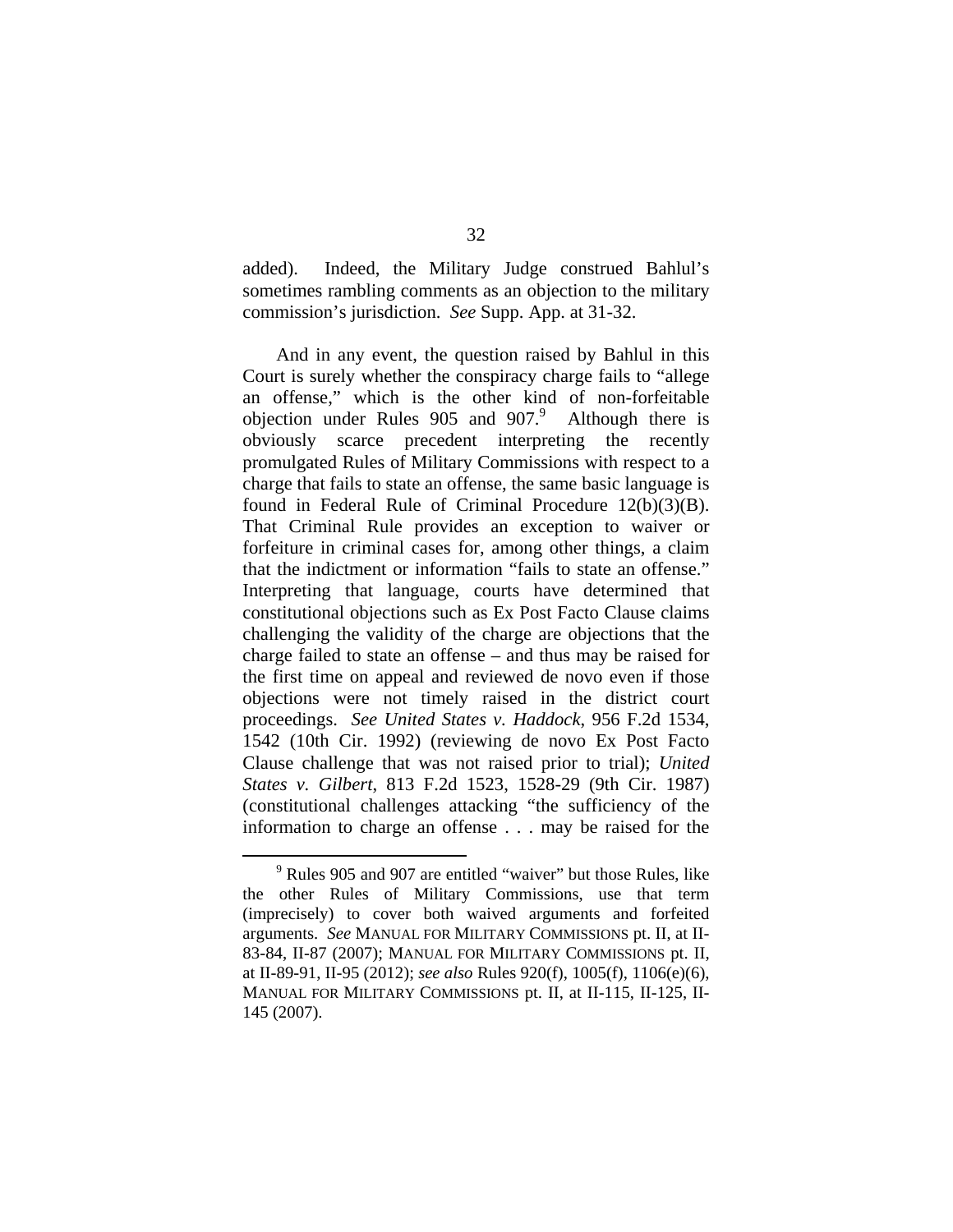first time on appeal"); *United States v. Seuss*, 474 F.2d 385, 387 n.2 (1st Cir. 1973) ("The defense of failure of an indictment to charge an offense includes the claim that the statute apparently creating the offense is unconstitutional. That objection may be raised for the first time on appeal."); *see also United States v. Al Hedaithy*, 392 F.3d 580, 586 (3d Cir. 2004) (reviewing de novo Rule 12(b)(3)(B) objection that was not raised at trial); *United States v. Panarella*, 277 F.3d 678, 682-86 (3d Cir. 2002) (same); *United States v. Maybee*, No. 11-30006, 2011 WL 2784446, at \*3 (W.D. Ark. July 15, 2011) ("Courts have held that a claim that the indictment fails to 'charge an offense' includes a claim that the statute creating the offense is unconstitutional."), *aff'd*, 687 F.3d 1026 (8th Cir. 2012); *United States v. Thomas*, 534 F. Supp. 2d 912, 915 (N.D. Iowa 2008) ("It is settled that a claim that the indictment fails to state an offense under Rule 12(b)(3)(B) includes a claim that the statute creating the offense is unconstitutional.") (internal quotation marks and ellipses omitted), *aff'd sub nom. United States v. Howell*, 552 F.3d 709 (8th Cir. 2009); MOORE'S FEDERAL PRACTICE § 612.04 (Lexis 2014) ("The defense of failure to charge an offense may be based on the absence of an essential element in the indictment, indefiniteness of allegations, the lack of a statute creating the crime, or the unconstitutionality of the statute relied upon." $)$ .<sup>10</sup>

<sup>&</sup>lt;sup>10</sup> Notably, the Advisory Committee on the Federal Rules of Criminal Procedure has recently recommended changing this aspect of Rule 12(b)(3)(B), apparently because it is somewhat too lenient. Under the proposed change, the argument that a charge failed to state an offense would no longer be an exception to the usual rules governing waiver and forfeiture. In other words, a defendant would no longer be able to raise an argument that the charge failed to state an offense for the first time on appeal and still receive de novo review of that claim. *See* SUMMARY OF THE REPORT OF THE JUDICIAL CONFERENCE COMMITTEE ON RULES OF PRACTICE AND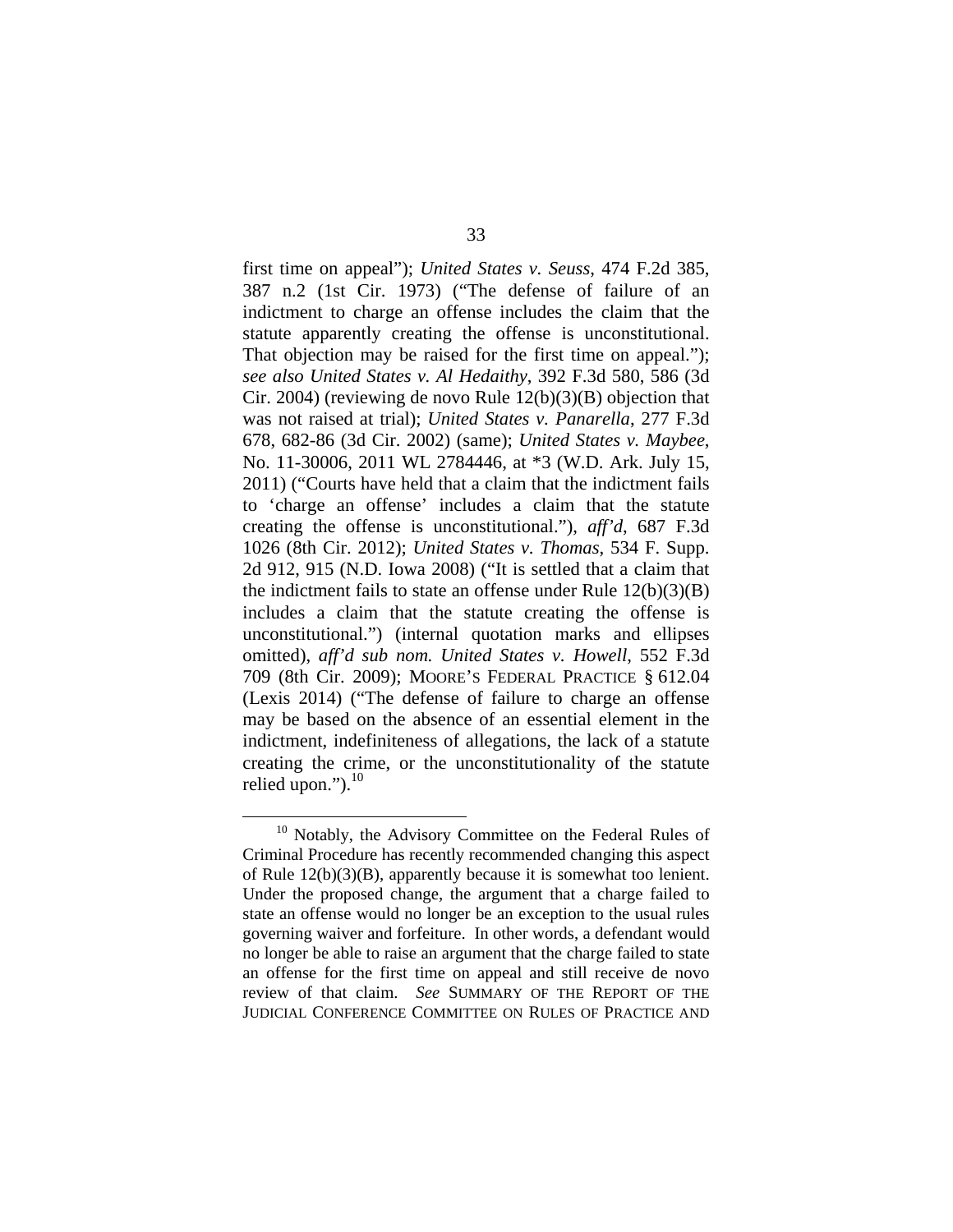Finally, even if the issue had been forfeited and plain error review applied, the majority opinion still would possess discretion to decide the ex post facto issue under the first prong of the plain error test as defined by the Supreme Court and conclude that there was no "error" in the conspiracy conviction. *See United States v. Olano*, 507 U.S. 725, 732 (1993). The majority opinion should do so. Courts have an appropriate role in times of war to decide certain justiciable disputes – but we should do so "with as much clarity and expedition as possible." *Kiyemba v. Obama*, 561 F.3d 509, 522 (D.C. Cir. 2009) (Kavanaugh, J., concurring). The majority opinion's failure to decide the ex post facto question with respect to conspiracy does not comport with that principle, in my respectful view. Given the various pending cases raising the same question and the need for guidance in those wartime tribunals, I believe that the majority opinion should decide the issue.

 On top of not deciding how the ex post facto principle applies to conspiracy trials before military commissions, the majority opinion also does not decide Bahlul's Article I, jury trial, equal protection, or First Amendment challenges, but rather sends those four issues back to a three-judge panel for resolution. I also respectfully disagree with that approach. The remaining issues are not that complicated; we have the

 $\overline{a}$ 

PROCEDURE, Rules Appendix C-15-C-26 (Sept. 2013). But that proposed rule change, which has not yet taken effect, just highlights what the "fails to state an offense" language means now in the Criminal Rules. And that is the same language that the Rules of Military Commissions uses. Unless and until the Rules of Military Commissions are likewise changed, therefore, an argument that a military commission charge failed to state an offense – such as the Ex Post Facto Clause argument here – may be raised for the first time on appeal and receive de novo review.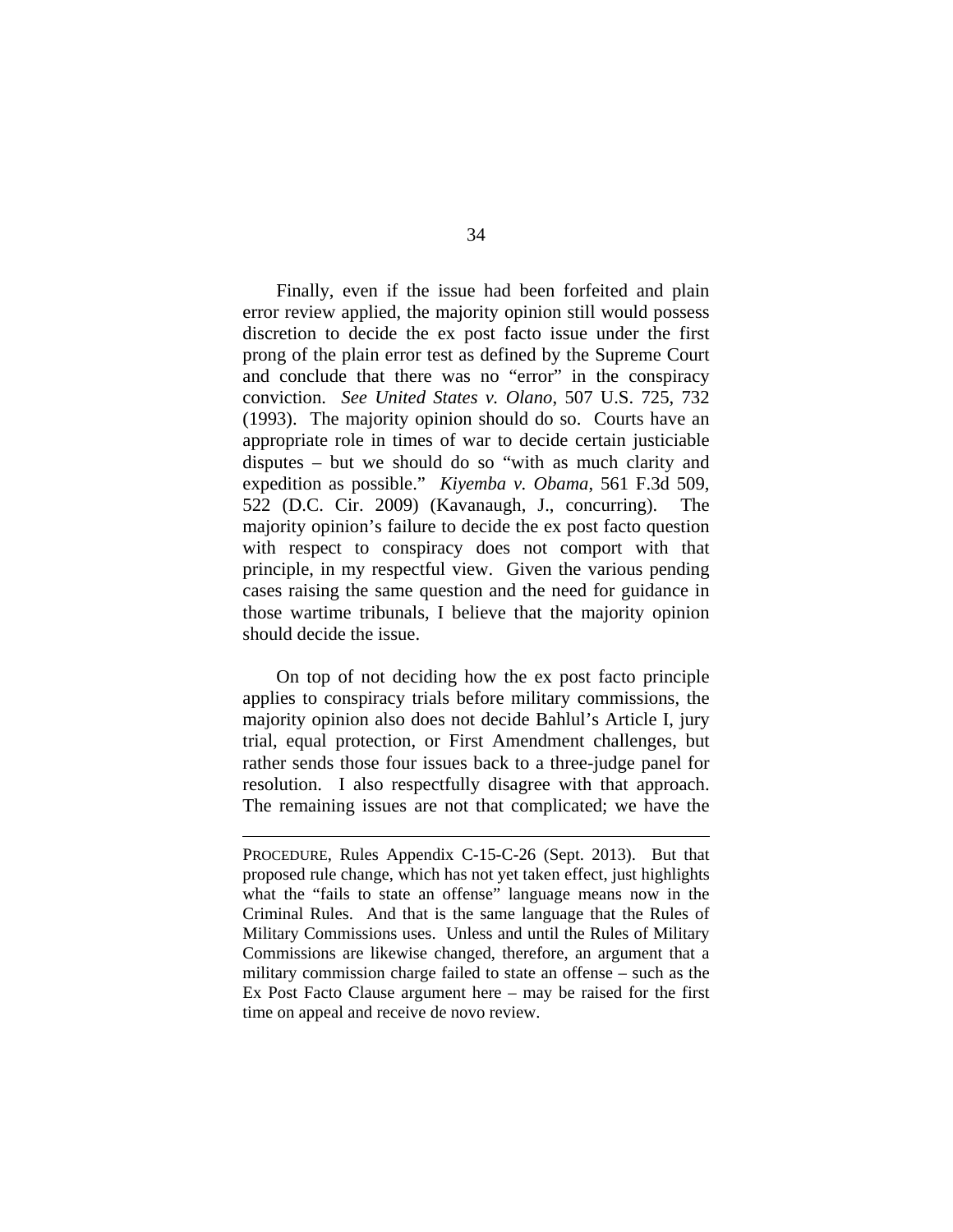requisite briefing; and we could request supplemental briefing if need be. Moreover, those issues are especially easy to decide on plain error review, which after all is the standard of review that the majority opinion indicates must be applied to those issues. Sending the case back to a three-judge panel will delay final resolution of this case, likely until some point in 2015, given the time it will take for a decision by the threejudge panel and then resolution of any future petitions for panel rehearing or rehearing en banc. Like Judge Brown, I believe that we should resolve the case now, not send it back to the three-judge panel.

 In short, I respectfully disagree with the majority opinion's addressing the ex post facto issue in a way that does not actually decide the legal issue with respect to conspiracy and provides little clarity or guidance on that issue going forward, and also with its sending the other four issues back to a three-judge panel. There is a time to avoid and a time to decide. Now is the time to decide.

\* \* \*

In sum, I would affirm Bahlul's conspiracy conviction, vacate the material support for terrorism and solicitation convictions as ex post facto violations, and remand to the U.S. Court of Military Commission Review for it to address the consequences, if any, for Bahlul's life sentence. $<sup>11</sup>$ </sup>

<sup>&</sup>lt;sup>11</sup> The Supreme Court in *Quirin* affirmed the Nazi saboteurs' convictions and sentences on one charge and declined to review their convictions on the remaining charges. *See Ex parte Quirin*, 317 U.S. 1, 46 (1942). That approach reflected the practice at the time for American appellate review of criminal convictions. The modern American appellate practice, however, is to address each conviction separately in these circumstances. *See Rutledge v. United States*, 517 U.S. 292, 301-03 (1996); *Ray v. United States*,